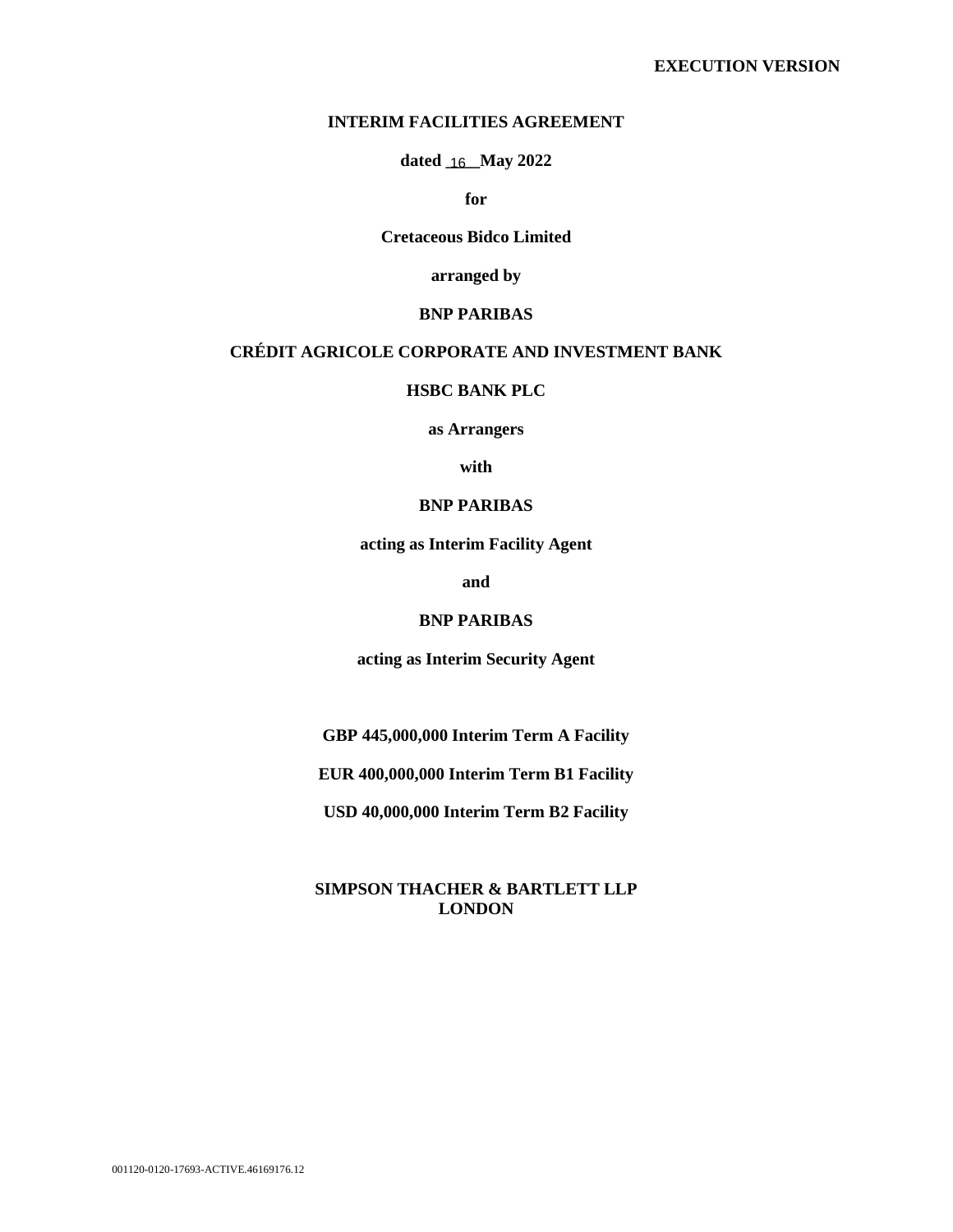**THIS AGREEMENT** is dated **16** May 2022 and made between:

- (1) **BNP PARIBAS**, **CRÉDIT AGRICOLE CORPORATE AND INVESTMENT BANK** and **HSBC BANK PLC** as mandated lead arrangers (the **Arrangers**);
- (2) **BNP PARIBAS, BNP PARIBAS FORTIS SA/NV, CRÉDIT AGRICOLE CORPORATE AND INVESTMENT BANK** and **HSBC BANK PLC** as lenders (the **Original Interim Lenders**);
- (3) **BNP PARIBAS** as facility agent for the other Interim Finance Parties (the **Interim Facility Agent**);
- (4) **BNP PARIBAS** as security agent for the other Interim Finance Parties (the **Interim Security Agent**);
- (5) Cretaceous Midco Limited, a company incorporated under the laws of Jersey with registered number 141956 (**Holdco**); and
- (6) Cretaceous Bidco Limited, a company incorporated under the laws of England and Wales with registered number 14007256 (**Bidco**).

IT IS AGREED as follows:

### **1. INTERPRETATION**

Words and expressions defined in Schedule 1 to this Agreement shall have the same meaning when used in this Agreement or in the Schedules to this Agreement.

## **2. THE INTERIM FACILITIES**

Subject to the terms of this Agreement, the Interim Lenders make available:

- (a) to Bidco, an interim GBP term loan facility in an aggregate amount equal to the Total Interim Term A Commitments; and
- (b) to the Target (following its accession as a Borrower):
	- (i) an interim Euro term loan facility in an aggregate amount equal to the Total Interim Term B1 Commitments; and
	- ((ii) an interim USD term loan facility in an aggregate amount equal to the Total Interim Term B2 Commitments.

## **3. CONDITIONS PRECEDENT TO THE INTERIM FACILITIES**

- (a) The obligation of each Interim Lender to participate in an Interim Utilisation is subject to the condition that on the date on which such Interim Utilisation is to be made:
	- (i) the Interim Facility Agent has received (or waived the requirement to receive) all of the documents and evidence set out in Schedule 4, in each case (unless specified otherwise in Schedule 4) in form and substance satisfactory to the Interim Facility Agent (acting reasonably);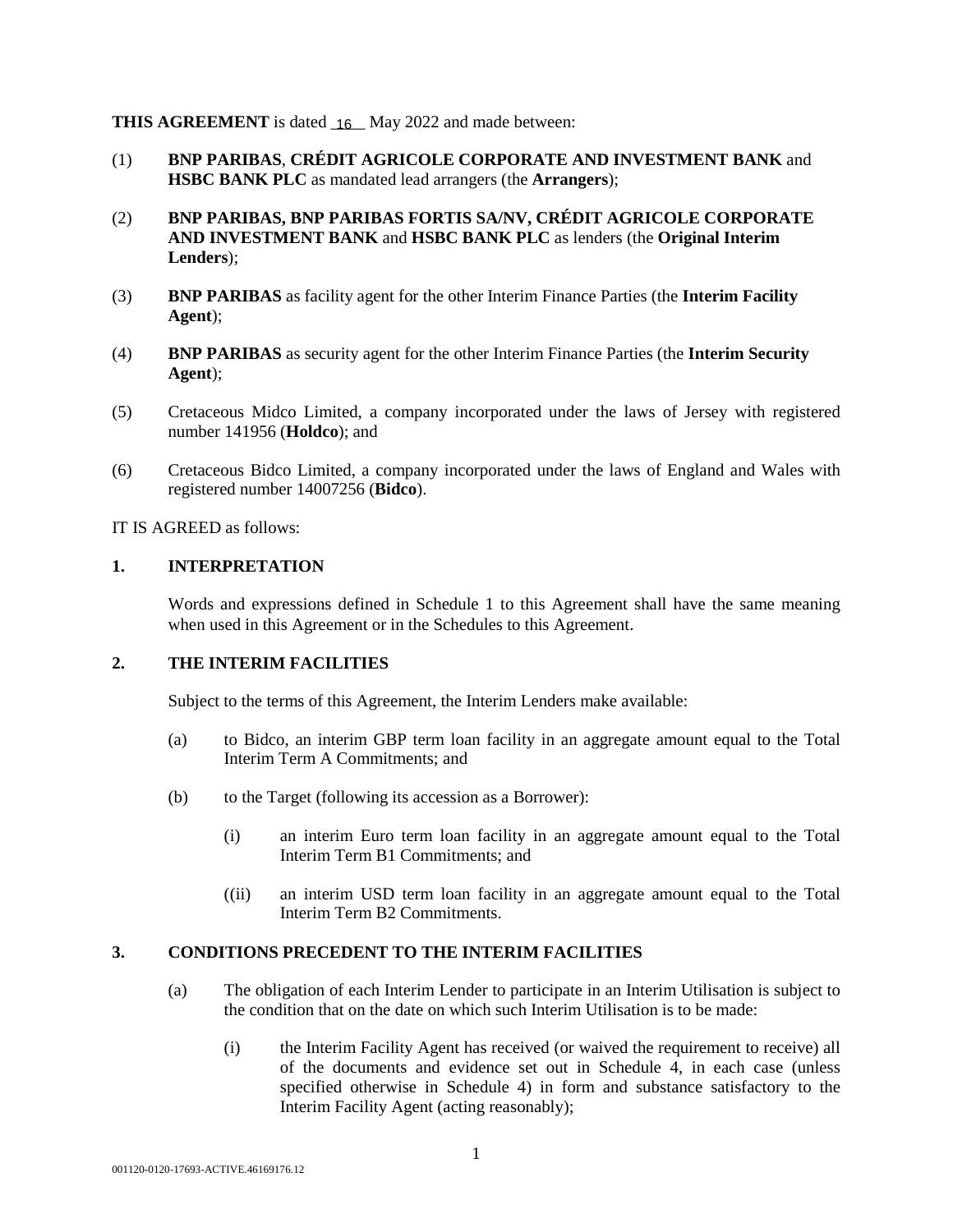- (ii) the Interim Facility Agent has received a certificate from Bidco confirming that:
	- (A) in the case of an Offer, the Offer has become or has been declared unconditional in all respects; or
	- (B) in the case of a Scheme, the Scheme Effective Date has occurred.
	- (C) one or more Equity Investments from the Equity Investors in an aggregate amount equal to not less than 50 per cent. of the aggregate amount of:
		- (1) the Equity Investments received from the Equity Investors; and
		- (2) the Total Interim Commitments as at the First Utilisation Date,

have been, or will on or prior to the First Utilisation Date be, received by Bidco (provided that, for the avoidance of doubt, to the extent that any investment by any director or member of management, vendor or other person is deemed or intended to form part of the funded capital structure as at or following the First Utilisation Date and such investment is to be funded directly or indirectly from any purchase price paid in respect of any shares or other interest in the Target Group, including for this purpose the direct or indirect transfer of shares (and any related investment) as contemplated by the Tax Structure Memorandum and any other non-cash rollover into alternative equity or other instruments, for this purpose only that investment will be deemed to have been made to the Group as an Equity Investment on the First Utilisation Date);

- (iii) the Interim Facility Agent has received (or waived the requirement to receive) a funds flow memorandum in a form prepared on a basis consistent in all material respects with the Tax Structure Memorandum or otherwise in a form not materially prejudicial to the interests of the Interim Lenders taken as a whole under the Interim Documents (the **Funds Flow Memorandum**) demonstrating, amongst other things, the funds flow steps occurring on the First Utilisation Date (which Funds Flow Memorandum shall be provided to the Arrangers only on a confidential basis for the purposes of executing the First Utilisation Date transaction steps and shall not be made available to the other Interim Finance Parties);
- (iv) in the case of an Interim Term A Loan:
	- (A) the Major Representations to be made by Holdco and/or Bidco are accurate in all material respects and will remain accurate in all material respects immediately after the making of that Interim Utilisation, in each case, excluding any provision that requires Bidco or Holdco to procure compliance by another person (including any other member of the Group or any member of the Target Group); and
	- (B) no Major Default in respect of Holdco or Bidco is continuing or would result from the making of that Interim Utilisation, in each case, excluding any provision that requires Bidco or Holdco to procure compliance by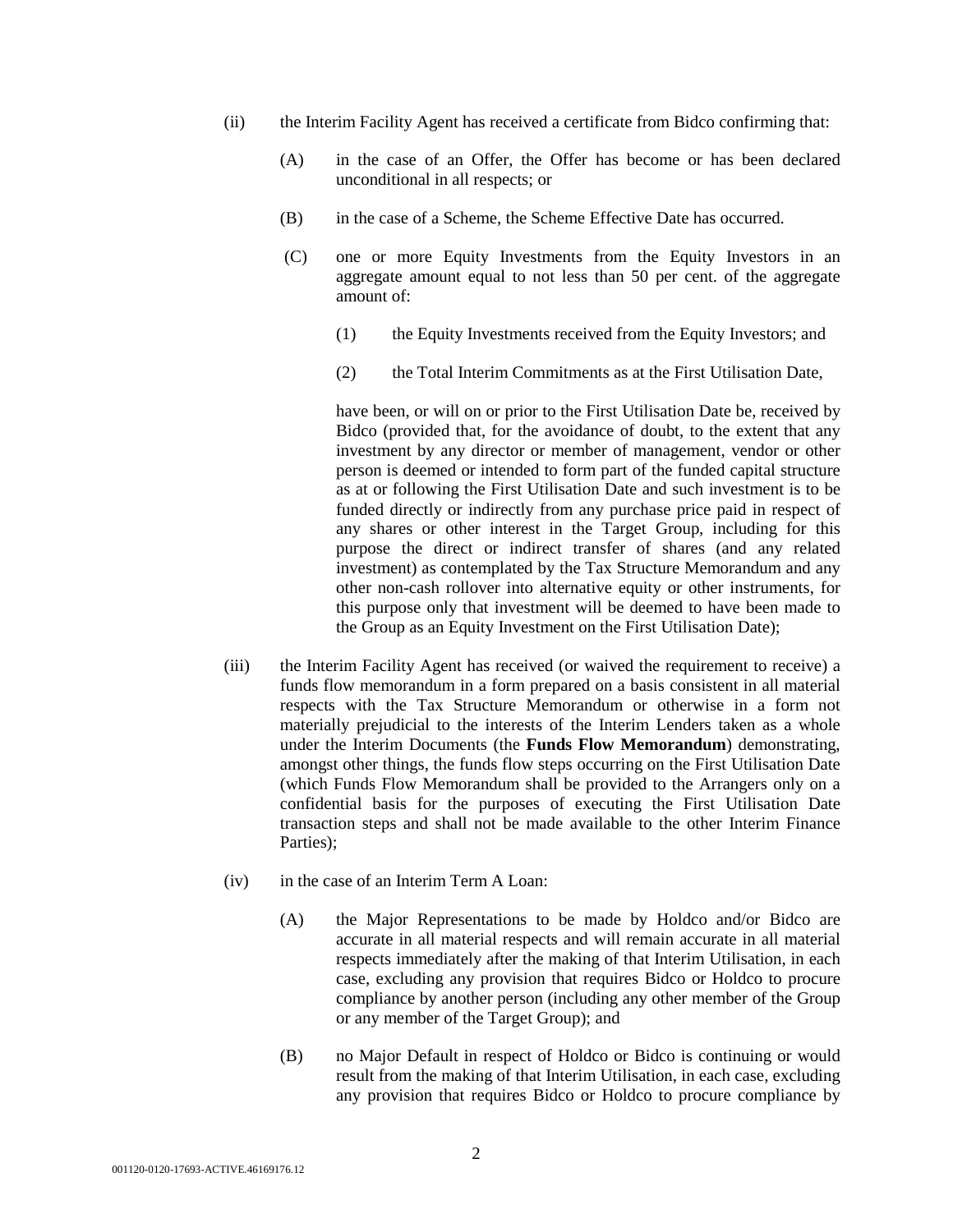another person (including any other member of the Group or any member of the Target Group);

- (v) in the case of an Interim Term B1 Loan or an Interim Term B2 Loan:
	- (A) the Major Representations to be made by the Target are accurate in all material respects and will remain accurate in all material respects immediately after the making of that Interim Utilisation; and
	- (B) no Major Default in respect of the Target is continuing or would result from the making of that Interim Utilisation; and
- (vi) no Change of Control Event under paragraphs (a) to (c) inclusive of that definition has occurred.

The Interim Facility Agent shall promptly confirm in writing to Bidco and the Interim Lenders the satisfaction of the relevant documents and other evidence referred to in this paragraph (a) as and when they are satisfied.

- (b) In addition to the conditions precedent referred to in paragraph (a) above, the obligation of each Interim Lender to participate in an Interim Term B1 Loan or an Interim Term B2 Loan is subject to the condition that on the date on which such Interim Term Loan is to be made, the Target has acceded to this Agreement as a Borrower by delivering to the Interim Facility Agent:
	- (i) a duly completed Accession Letter; and
	- (ii) all of the documents and other evidence listed in Schedule 8 (*Conditions Precedent Required to be Delivered by Target*),

each in form and substance satisfactory to the Interim Facility Agent (acting reasonably).

The Interim Facility Agent shall promptly confirm in writing to Bidco and the Interim Lenders the satisfaction of the relevant documents and other evidence referred to in this paragraph (b) as and when they are satisfied.

- (c) Notwithstanding any other term of this Agreement or any other Interim Document, during the period from the date of this Agreement to the Termination Date, no Interim Lender may:
	- (i) in respect of an Interim Term A Loan,
		- (A) refuse to participate in or make available such Interim Utilisation provided that on the date when that Interim Utilisation is proposed to be made the conditions precedent referred to in paragraph (a) above are complied with;
		- (B) cancel an Interim Term A Commitment;
		- (C) exercise any right of cancellation, rescission, set-off, counterclaim or similar right or remedy which it may have in relation to this Agreement,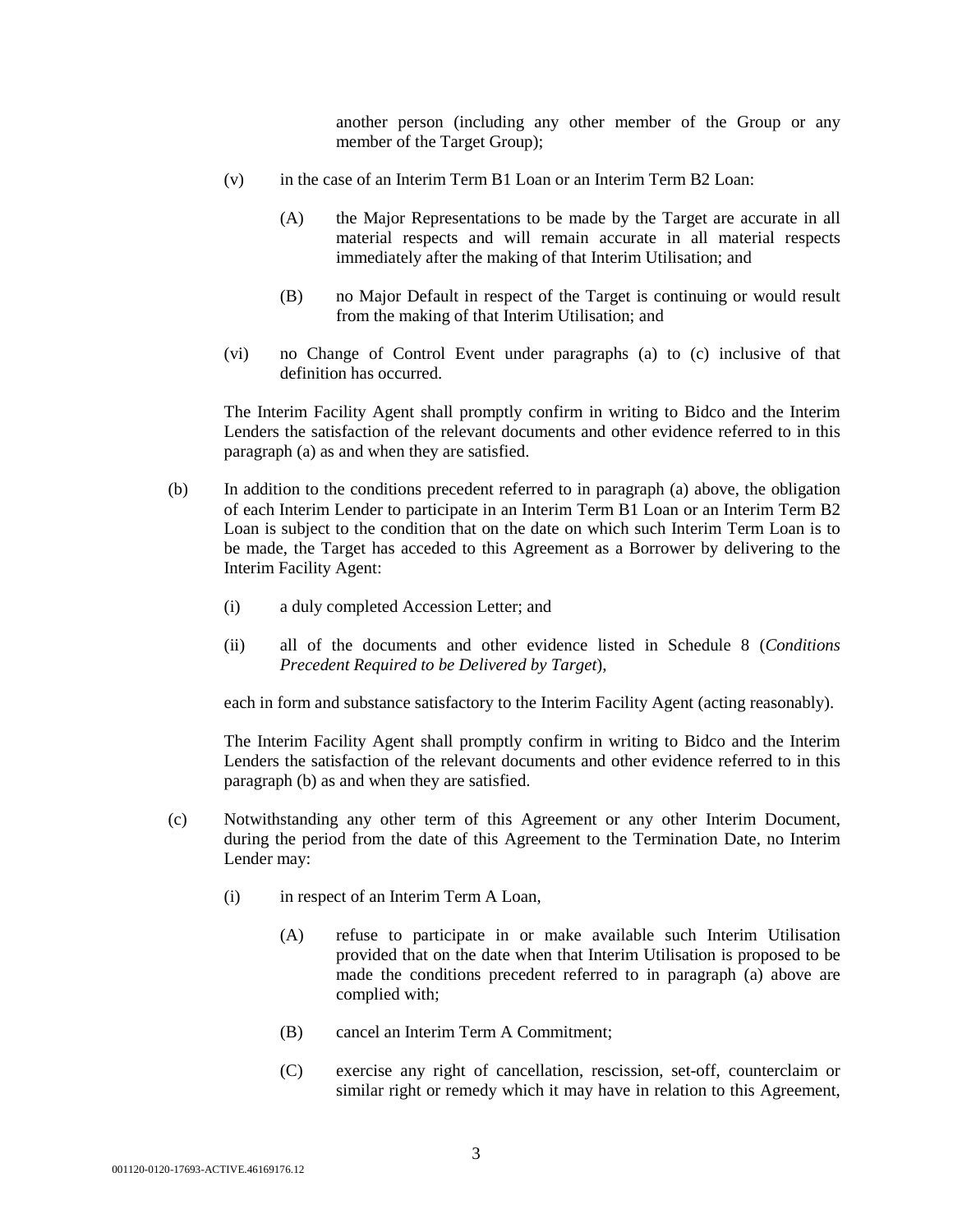the Interim Term A Facility or any Interim Term A Loan (or the proceeds thereof); or

(D) accelerate any Interim Term A Loan or otherwise demand or require repayment or prepayment of any sum from Holdco or Bidco or enforce (or instruct the Interim Security Agent to enforce) any Security Interest under any Interim Document to which Bidco or Holdco are a party,

#### unless:

- (1) it has become unlawful in any applicable jurisdiction for such Interim Lender to fund or make the relevant Interim Utilisation or, as the case may be, continue to make available the relevant Interim Term A Commitment, in each case as contemplated by this Agreement (however, for the avoidance of doubt, such unlawfulness shall not affect the obligation of any other Interim Lender to fund or make available any Interim Utilisation); or
- (1) a Major Default in respect of Bidco or Holdco has occurred and is continuing (in each case, excluding any provision that requires Bidco or Holdco to procure compliance by another person (including any other member of the Group or any member of the Target Group)); and
- (ii) in respect of an Interim Term B1 Loan or an Interim Term B2 Loan:
	- (A) refuse to participate in or make available such Interim Utilisation provided that on the date when that Interim Utilisation is proposed to be made the conditions precedent referred to in paragraphs (a) and (b) above are complied with;
	- (B) cancel an Interim Term B1 Commitment or an Interim Term B2 Commitment;
	- (C) exercise any right of cancellation, rescission, set-off, counterclaim or similar right or remedy which it may have in relation to this Agreement, the Interim Term B1 Facility, the Interim Term B2 Facility, any Interim Term B1 Loan (or the proceeds thereof), or any Interim Term B2 Loan (or the proceeds thereof); or
	- (D) accelerate any Interim Term B1 Loan or any Interim Term B2 Loan or otherwise demand or require repayment or prepayment of any sum from the Target or enforce (or instruct any relevant agent or trustee to enforce) any Security Interest under any Interim Document to which the Target is a party,

#### unless:

(1) it has become unlawful in any applicable jurisdiction for such Interim Lender to fund or make the relevant Interim Utilisation or, as the case may be, continue to make available the relevant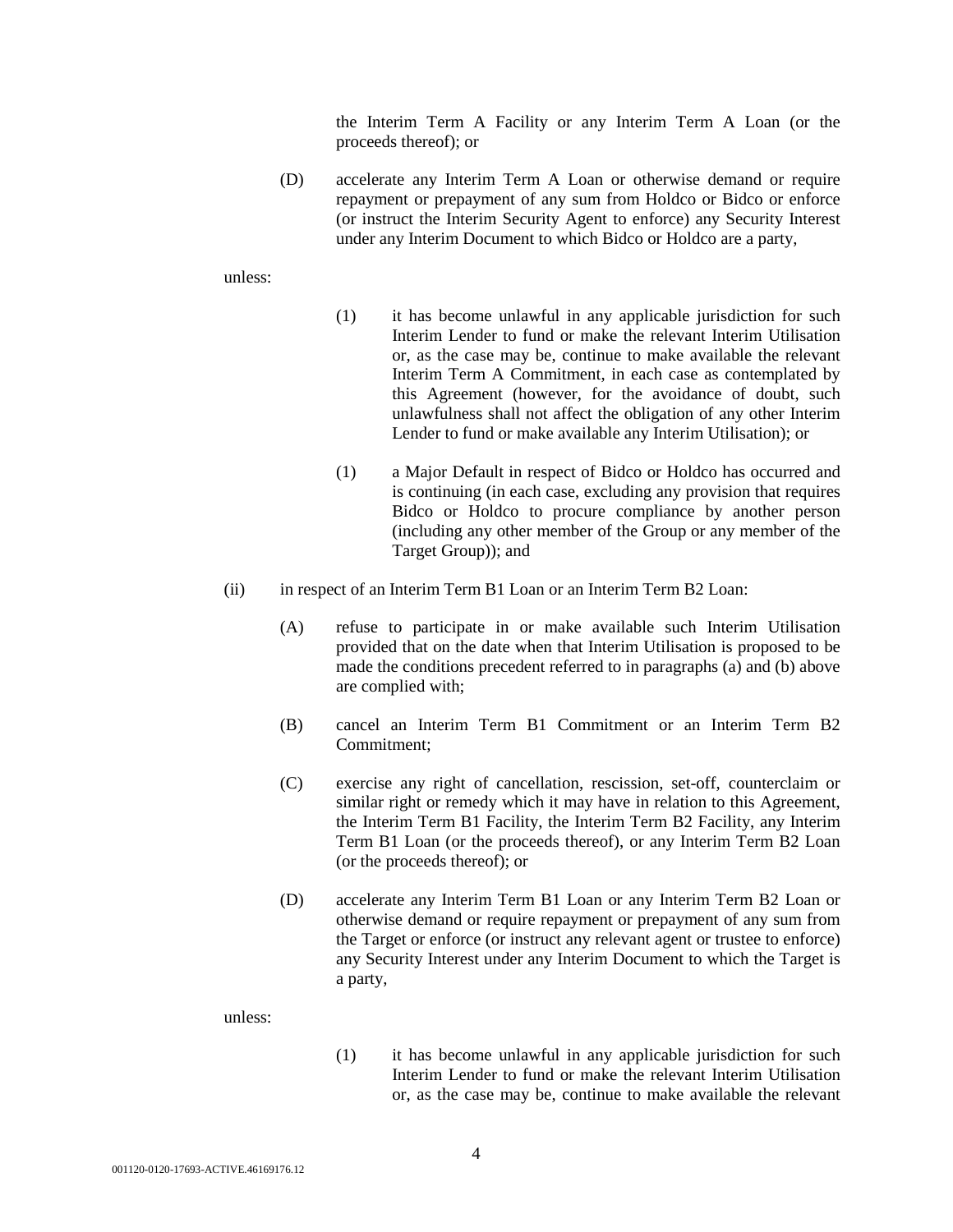Interim Term B1 Commitment or Interim Term B2 Commitment, in each case as contemplated by this Agreement (however, for the avoidance of doubt, such unlawfulness shall not affect the obligation of any other Interim Lender to fund or make available any Interim Utilisation); or

- (1) a Major Default in respect of Target has occurred and is continuing.
- (c) Notwithstanding any other term of this Agreement or any other Interim Document, none of the steps set out in, or reorganisations expressly contemplated by, the Tax Structure Memorandum (or the actions necessary to implement any of them) shall constitute a breach of any representation, warranty or general undertaking in the Interim Documents or result in the occurrence of a Major Default, actual or potential (and provided further that any intermediate steps in any such reorganisation which are not specified in the Tax Structure Memorandum shall not be prohibited).

## **4. PURPOSE**

- (a) Bidco and (upon accession) the Target, as applicable, shall apply the proceeds of the Interim Term Loans in or towards (directly or indirectly):
	- (i) in the case of any Interim Term A Loan, financing or refinancing any amount payable under or in connection with the Acquisition and financing the payment of costs, fees and expenses incurred in connection with the Acquisition and the Transaction Documents; and
	- (ii) in the case of any Interim Term B1 Loan or Interim Term B2 Loan, refinancing (including by way of one or more intercompany loans) or otherwise discharging any indebtedness of the Target Group (together with payment of any breakage costs, redemption premium and other costs, fees and expenses incurred or payable in connection with such refinancing or discharge).
- (b) Bidco and (upon accession) the Target, as applicable, shall be entitled to advance any amount drawn by it under the Interim Facilities to a member of the Group in order that such amounts may be applied in or towards (directly or indirectly) any of the purposes specified in paragraph (a) above.

## **5. NATURE OF AN INTERIM FINANCE PARTY'S RIGHTS AND OBLIGATIONS**

- (a) Each Interim Lender will participate in an Interim Term A Loan in the proportion which its Interim Term A Commitment bears to the Total Interim Term A Commitments immediately before the making of that Interim Term A Loan.
- (b) Each Interim Lender will participate in an Interim Term B1 Loan in the proportion which its Interim Term B1 Commitment bears to the Total Interim Term B1 Commitments immediately before the making of that Interim Term B1 Loan.
- (c) Each Interim Lender will participate in an Interim Term B2 Loan in the proportion which its Interim Term B2 Commitment bears to the Total Interim Term B2 Commitments immediately before the making of that Interim Term B2 Loan.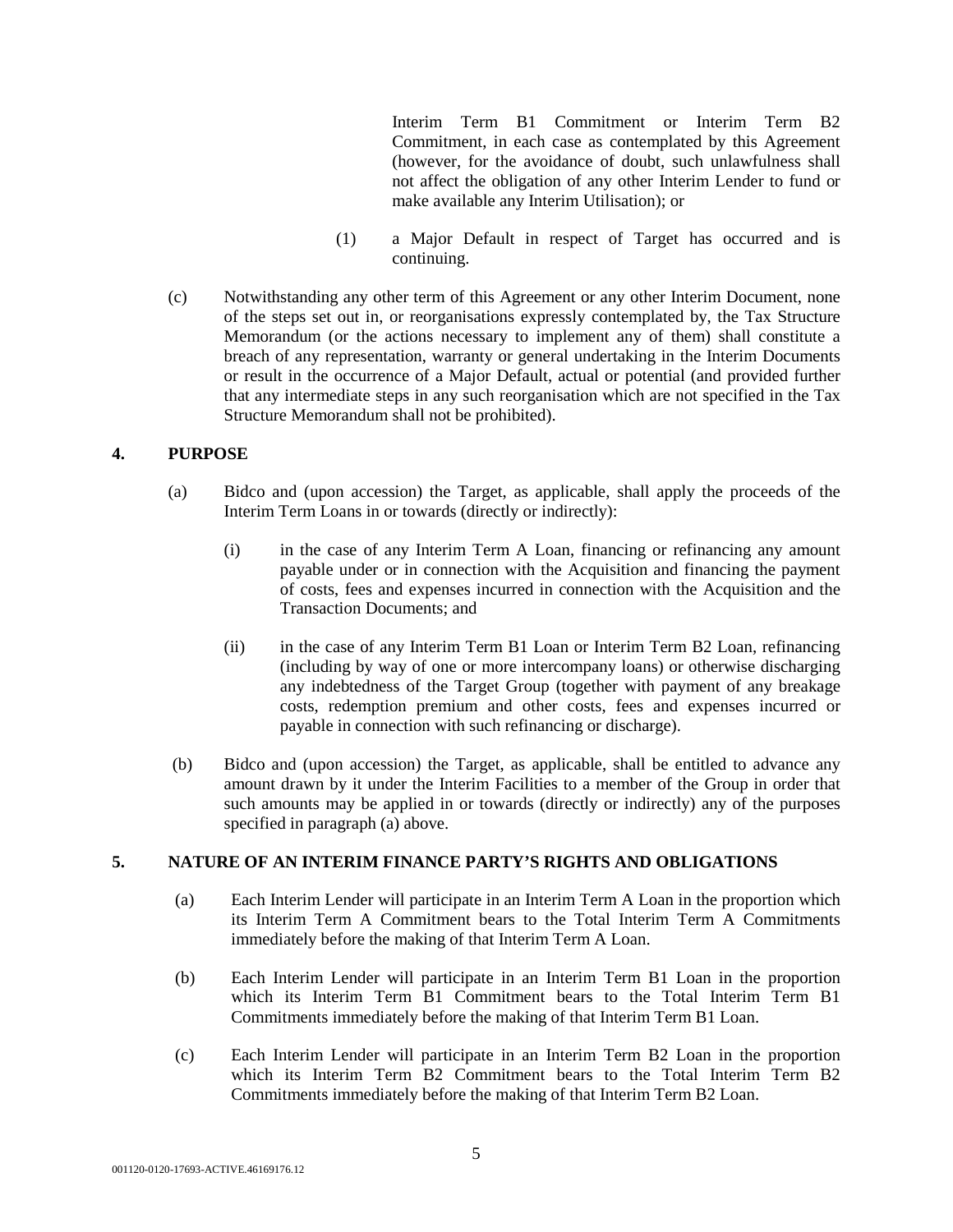- (d) No Interim Lender nor the Interim Facility Agent is bound to monitor or verify any utilisation of the Interim Facilities nor be responsible for the consequences of such utilisation.
- (e) Unless all the Interim Finance Parties and Bidco agree otherwise:
	- (i) the obligations of each Interim Finance Party under the Interim Documents are several;
	- (ii) failure by an Interim Finance Party to perform its obligations does not affect the obligations of any other Interim Finance Party under the Interim Documents;
	- (iii) no Interim Finance Party is responsible for the obligations of any other Interim Finance Party under the Interim Documents;
	- (iv) the rights of each Interim Finance Party under the Interim Documents are separate and independent rights;
	- (v) an Interim Finance Party may, except as otherwise stated in the Interim Documents, separately enforce its rights under the Interim Documents; and
	- (vi) any debt arising under the Interim Documents to an Interim Finance Party from an Obligor shall be a separate and independent debt.
- (f) Each Interim Lender will promptly notify Bidco if it becomes aware of any matter or circumstance which would entitle it not to advance or participate in any Interim Utilisation.

## **6. UTILISATION**

#### 6.1 **Giving of Utilisation Requests**

- (a) Bidco may borrow an Interim Term A Loan and the Target (upon accession) may borrow an Interim Term B1 Loan and/or an Interim Term B2 Loan by, in each case, delivery to the Interim Facility Agent of a duly completed Utilisation Request. Bidco may deliver a Utilisation Request to the Interim Facility Agent on behalf of the Target for the purposes of the Target drawing an Interim Term B1 Loan and/or an Interim Term B2 Loan.
- (b) Each Utilisation Request is, once given, irrevocable.
- (c) Unless otherwise agreed by the Interim Facility Agent, the latest time for receipt by the Interim Facility Agent of a duly completed Utilisation Request is 11.00 a.m. three Business Days before the proposed Utilisation Date.
- (d) Neither Bidco nor Target may deliver a Utilisation Request if as a result of the proposed Interim Utilisation more than 10 Interim Term Loans would be outstanding.

### 6.2 **Completion of Utilisation Requests**

A Utilisation Request for an Interim Term Loan will not be regarded as having been duly completed unless: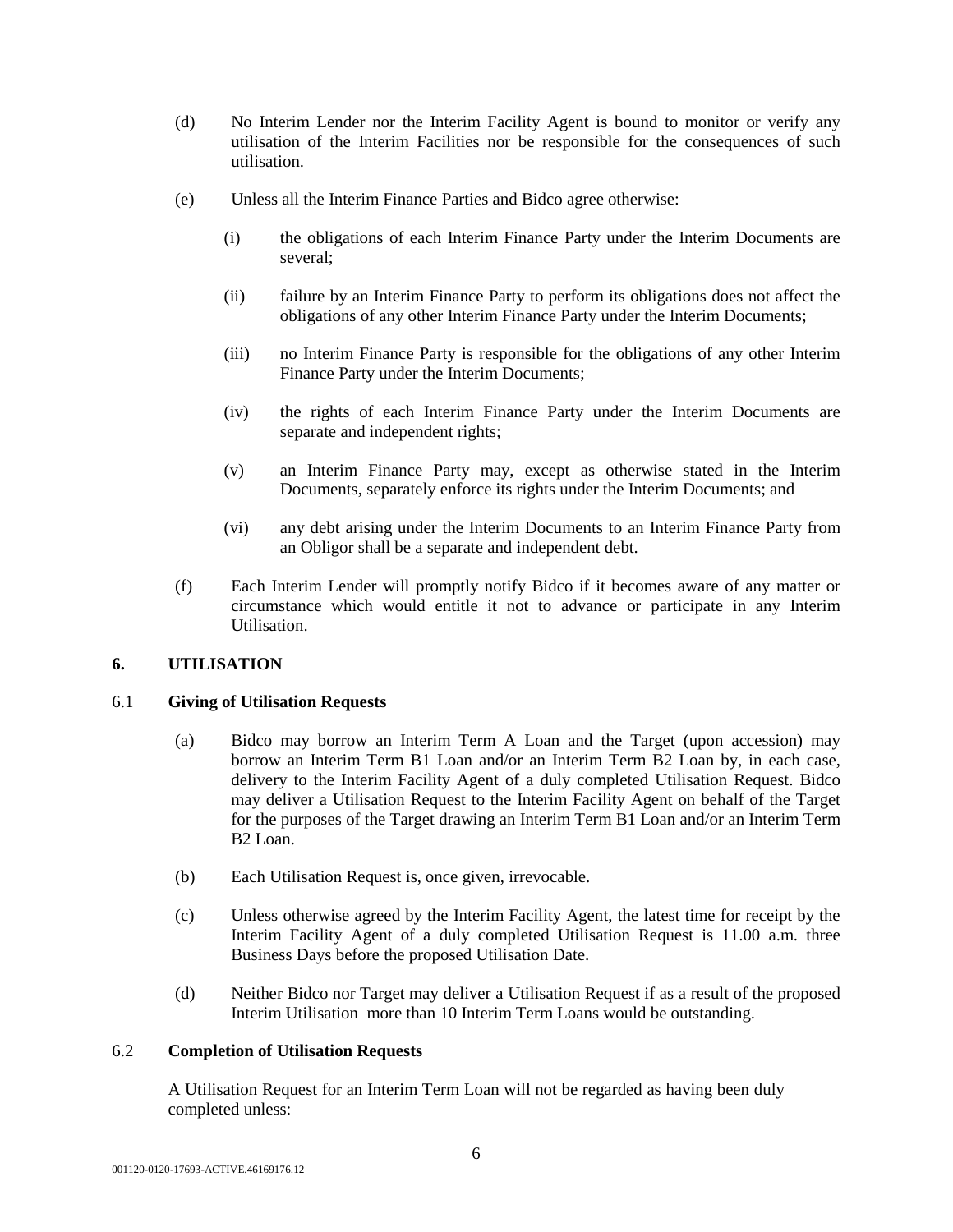- (a) it identifies the Interim Facility to be utilised;
- (b) it identifies the Borrower of the Interim Term Loan;
- (c) the proposed Utilisation Date is a Business Day falling within the relevant Availability Period applicable to that Interim Facility;
- (d) the amount of the Interim Term Loan requested does not exceed:
	- (i) in the case of an Interim Term A Loan and when aggregated with the amount of each other Interim Term A Loan made or due to be made on or before the proposed Utilisation Date, the Total Interim Term A Commitments;
	- (ii) in the case of an Interim Term B1 Loan and when aggregated with the amount of each other Interim Term B1 Loan made or due to be made on or before the proposed Utilisation Date, the Total Interim Term B1 Commitments; and
	- (i) in the case of an Interim Term B2 Loan and when aggregated with the amount of each other Interim Term B2 Loan made or due to be made on or before the proposed Utilisation Date, the Total Interim Term B2 Commitments; and
- (e) the currency of the Interim Term Loan requested is in GBP (in the case of an Interim Term A Loan), USD (in the case of an Interim Term B2 Loan) or Euro (in the case of an Interim Term B1 Loan).

#### 6.3 **Advance of an Interim Term Loan**

- (a) The Interim Facility Agent must promptly notify each Interim Lender of the details of a requested Interim Term Loan and the amount of its share in that Interim Term Loan.
- (b) The amount of each Interim Lender's share of an Interim Term Loan will be equal to its pro rata share of the Interim Term Loan on the proposed Utilisation Date calculated in accordance with paragraph (a) of Clause 5 (Nature of an Interim Finance Party's Rights and Obligations).
- (c) No Interim Lender is obliged to participate in an Interim Term Loan if as a result:
	- (i) in the case of a proposed Interim Term A Loan, its share in the aggregate amount of Interim Term A Loans would exceed its Interim Term A Commitment;
	- (ii) in the case of a proposed Interim Term B1 Loan, its share in the aggregate amount of Interim Term B1 Loans would exceed its Interim Term B1 Commitment; and
	- (iii) in the case of a proposed Interim Term B2 Loan, its share in the aggregate amount of Interim Term B2 Loans would exceed its Interim Term B2 Commitment.
- (d) If the applicable conditions set out in this Agreement have been met, each Interim Lender shall make its participation in each Interim Term Loan available to the Interim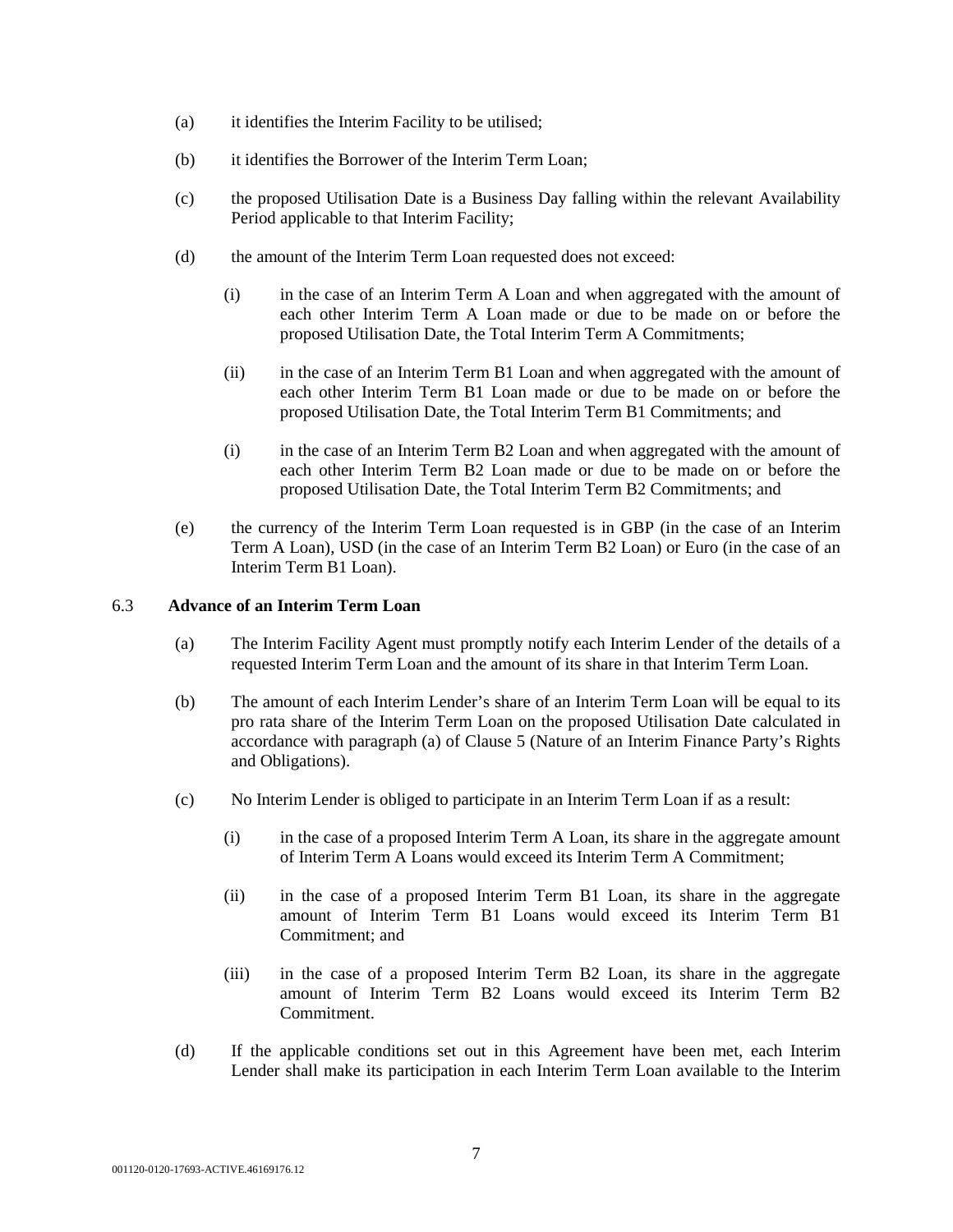Facility Agent for the account of the relevant Borrower by the Utilisation Date through its Facility Office.

# 6.4 **Redenomination of Interim Term A Loans**

Each Interim Term A Loan advanced to Bidco in GBP (together with the related Interim Term A Commitments) shall be redenominated on the Utilisation Date for that Interim Term A Loan into Euro for all purposes under the Interim Documents (such that the proceeds of that Interim Term A Loan are received by Bidco in GBP on the relevant Utilisation Date but all repayment obligations, interest payments and participations in respect of that Interim Term A Loan are immediately redenominated into Euros on that Utilisation Date). The Euro amount of any Interim Term A Loan and related Interim Term A Commitment redenominated pursuant to this Clause 6.4 shall be permanently determined on the date falling 2 Business Days prior to the Utilisation Date for that Interim Term A Loan by reference to the WMR Fix for the purchase of Euro with GBP at or about 4.00 p.m. on such date (or by reference to such other arrangements, including as regards rate, time and/or date, as the Arrangers and Bidco may agree). The Interim Facility Agent shall, as soon as reasonably practicable, notify:

- (a) each relevant Interim Lender of the Euro amount of its participation in each Interim Term A Loan; and
- (b) Bidco of the Euro amount of each Interim Term A Loan.

For the purposes of this Clause 6.4, "**WMR Fix**" means the WM/Refinitiv GBP Spot Rates Daily Spot Rate Fixings rate which is the midpoint of the applicable Bid and Ask rates for the purchase of Euro with GBP at or about 4.00 p.m. on such date as provided by Bidco to the Interim Facility Agent and the Original Interim Lenders.

## **7. Repayment and Cancellation**

- (a) Bidco shall repay all outstanding Interim Term A Loans and other amounts owing by it under the Interim Documents, Target (upon accession) shall repay all outstanding Interim Term B1 Loans and Interim Term B2 Loans and other amounts owing by it under the Interim Documents and the Interim Facilities shall be cancelled in full and the Interim Commitments reduced to zero, in each case on the date (the **Termination Date**) which is the earlier of:
	- (i) the date falling 30 days after the last day of the Certain Funds Period;
	- (ii) in respect of the Interim Term A Facility, the date of receipt by Bidco of a written demand from the Interim Facility Agent (acting on the instructions of the Majority Interim Term A Lenders) following the occurrence of a Major Default in respect of Bidco or Holdco which is continuing (in each case, excluding any provision that requires Bidco or Holdco to procure compliance by another person (including any other member of the Group or any member of the Target Group)) requiring prepayment and cancellation in full of the Interim Term A Facility;
	- (iii) in respect of the Interim Term B1 Facility and/or the Interim Term B2 Facility, the date of receipt by the Target (or Bidco or Holdco on its behalf) of a written demand from the Interim Facility Agent (acting on the instructions of the Majority Interim Term B1 Lenders and the Majority Interim Term B2 Lenders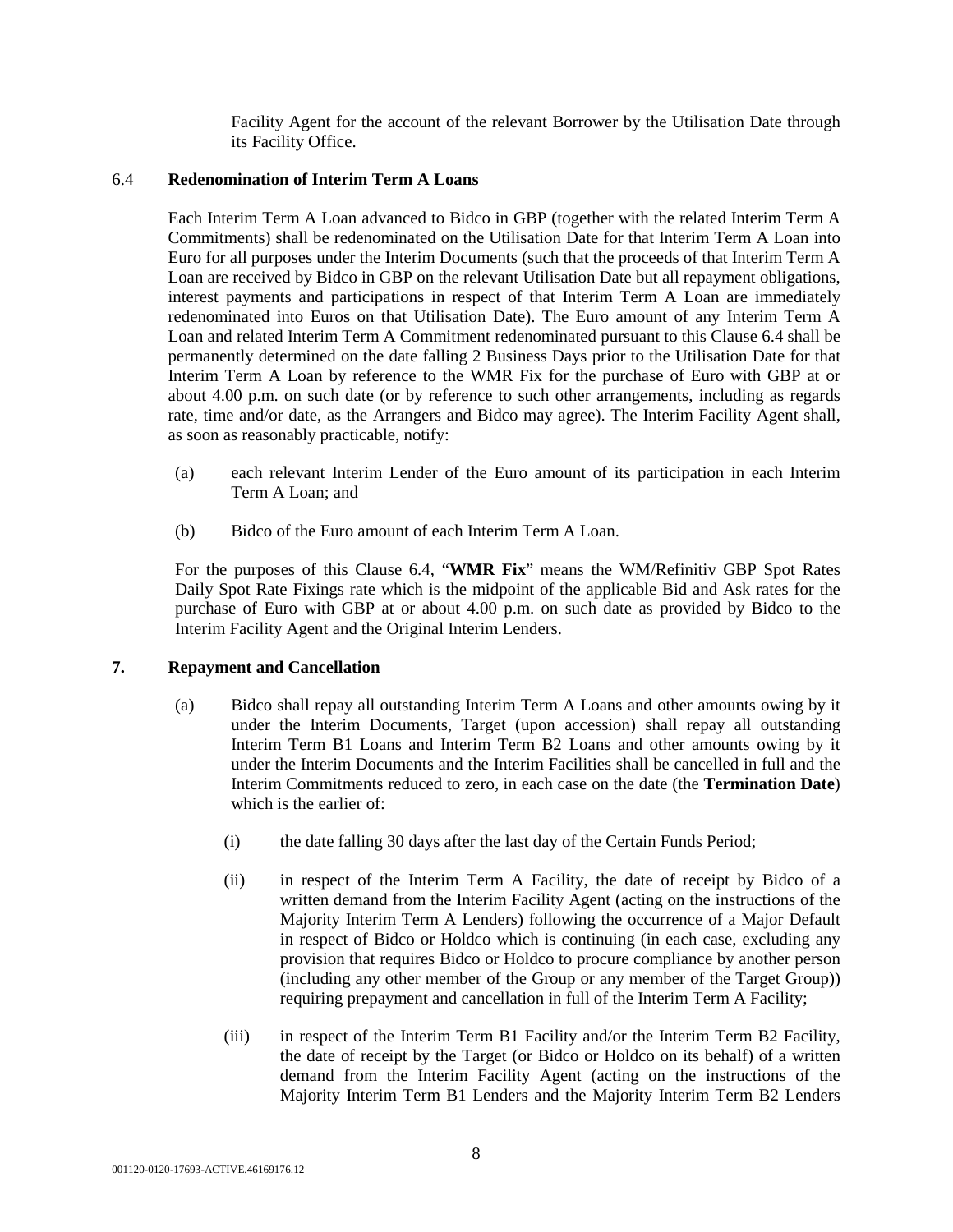(as applicable)) following the occurrence of a Major Default in respect of Target which is continuing requiring prepayment and cancellation in full of the Interim Term B1 Facility and/or the Interim Term B2 Facility; and

- (iv) the date of receipt by Bidco of the proceeds of the first utilisation made under the Debt Facilities (if applicable, free of any escrow or similar arrangements).
- (c) Bidco may, if it gives the Interim Facility Agent not less than 5 Business Days' prior notice, cancel or prepay the whole or any part of the Interim Term A Facility or any Interim Term A Loan.
- (d) The Target (upon accession) may, if it gives the Interim Facility Agent not less than 5 Business Days' prior notice, cancel or prepay the whole or any part of the Interim Term B1 Facility, any Interim Term B1 Loan, the Interim Term B2 Facility and/or any Interim Term B2 Loan.
- (e) All Interim Utilisations shall be repaid together with accrued but unpaid interest.
- (f) No part of an Interim Facility which is repaid may be re-borrowed.
- (g) The Interim Commitments of each Interim Lender under each Interim Facility will be automatically cancelled at the close of business in London on the last day of the Availability Period for that Interim Facility to the extent undrawn at that date.
- (h) The Interim Facilities shall be cancelled in full and the Interim Commitments reduced to zero at 11:59 p.m. London time on the last day of the Certain Funds Period.

#### **8. INTEREST**

#### 8.1 **Calculation of Interest – Interim Term A Loans and Interim Term B1 Loans**

The rate of interest on each Interim Term A Loan and Interim Term B1 Loan for its Interest Period is the percentage rate per annum equal to the aggregate of:

- (a) the Margin; and
- (b) EURIBOR.

#### 8.2 **Calculation of Interest – Compounded Rate Loans**

The rate of interest on each Compounded Rate Loan for any day during a particular Interest Period shall be the rate per annum determined by the Interim Facility Agent to be the sum of:

- (a) the Margin; and
- (b) the applicable Compounded Reference Rate for that day.

### 8.3 **Payment of Interest**

(a) Bidco shall pay accrued interest on each Interim Term A Loan made to it on the last day of its Interest Period.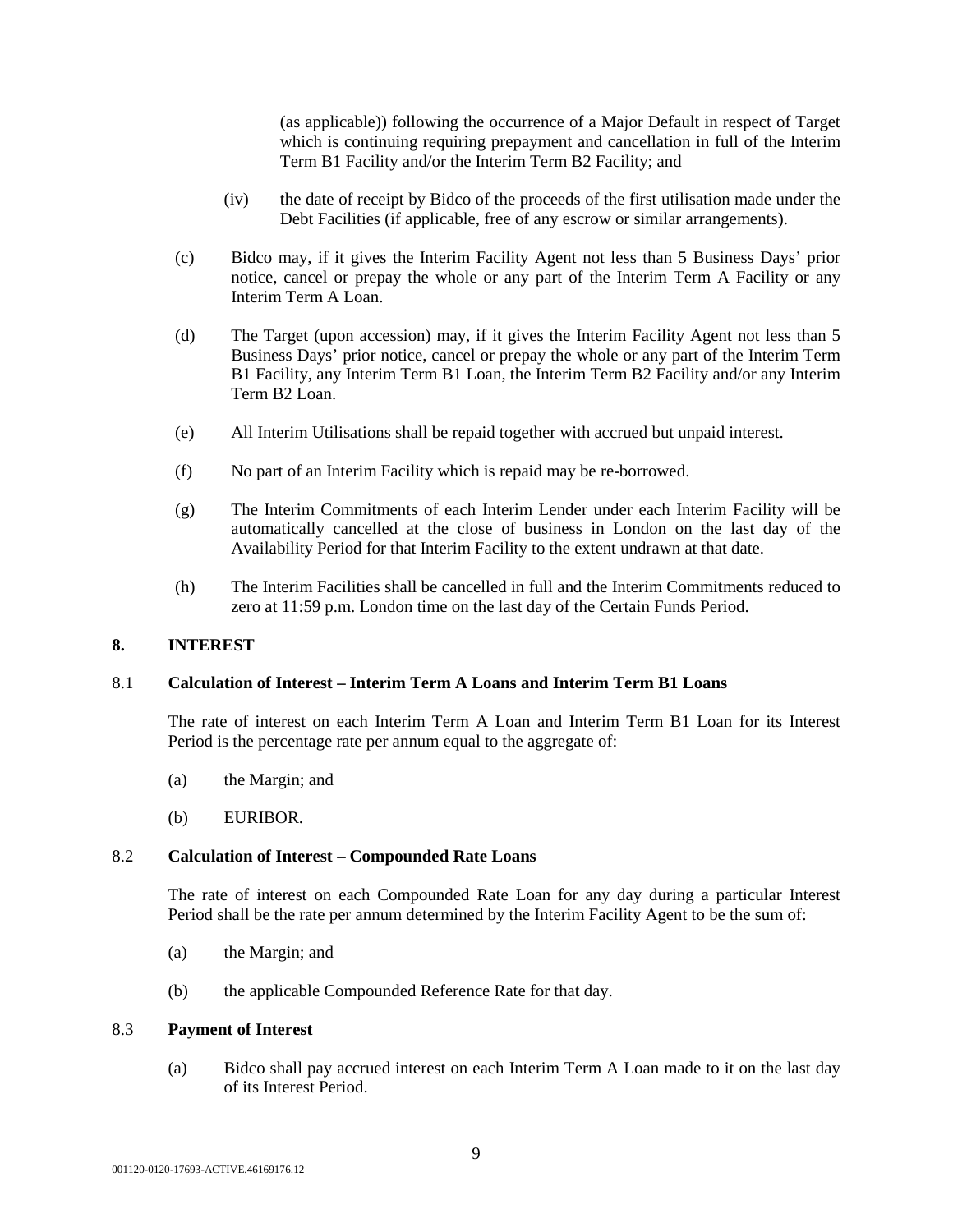- (b) The Target (upon accession) shall pay accrued interest on each Interim Term B1 Loan and each Interim Term B2 made to it on the last day of its Interest Period (or, in each case in relation to a Compounded Rate Loan, if later than the last day of the relevant Interest Period or other period, the date falling 3 Business Days from the date on which the Interim Facility Agent notifies the Target in writing of the amount of the relevant interest to be paid).
- (c) Each Interest Period for an Interim Term Loan shall be of one month duration (or any other duration as may be agreed by the Interim Facility Agent) as selected by Bidco or the Target (as applicable) in the Utilisation Request for that Interim Term Loan or (if that Interim Term Loan has already been borrowed) by notice to the Interim Facility Agent no later than 11.00 a.m. one Business Day before the last day of the then current Interest Period.

### 8.4 **Interest on Overdue Amounts**

If any Obligor fails to pay when due any amount payable by it under the Interim Documents (an **Unpaid Sum**), it must immediately on demand by the Interim Facility Agent pay interest on the Unpaid Sum from its due date up to the date of actual payment, both before and after judgment. Interest on an Unpaid Sum is payable at a rate determined by the Interim Facility Agent to be one per cent. per annum above the rate which would have been payable if the Unpaid Sum had, during the period of non-payment, constituted part of an Interim Term Loan in the currency of the Unpaid Sum. Interest (if unpaid) on an Unpaid Sum will be compounded with that Unpaid Sum on the last day of its Interest Period (each to be of a duration selected by the Interim Facility Agent acting reasonably and having regard to the likely duration of the default) but will remain immediately due and payable.

#### 8.5 **Interest Calculation**

- (a) Interest shall be paid in the currency in which the sum in respect of which the interest is payable was denominated when that interest accrued and shall accrue from day to day and be calculated on the basis of the actual number of days elapsed and a 360 day year.
- (b) If any day during an Interest Period for a Compounded Rate Loan is not an RFR Banking Day, the rate of interest on that Compounded Rate Loan for that day will be the rate applicable to the immediately preceding RFR Banking Day.
- (c) The Interim Facility Agent shall promptly upon such total amount of interest being determinable, notify the relevant Interim Lenders and Borrower of:
	- (i) the determination of the total amount of accrued interest that:
		- (A) relates to a Compounded Rate Loan (or, in the case of an Interim Lender, relates to its participation in that Compounded Rate Loan); and
		- (B) is, or is scheduled to become, payable under any Interim Document; and
	- (ii) the applicable rate of interest for each day relating to that determination.
- (d) Paragraphs (b) and (c) above shall not require the Interim Facility Agent to make any notification to any Party on a day which is not a Business Day.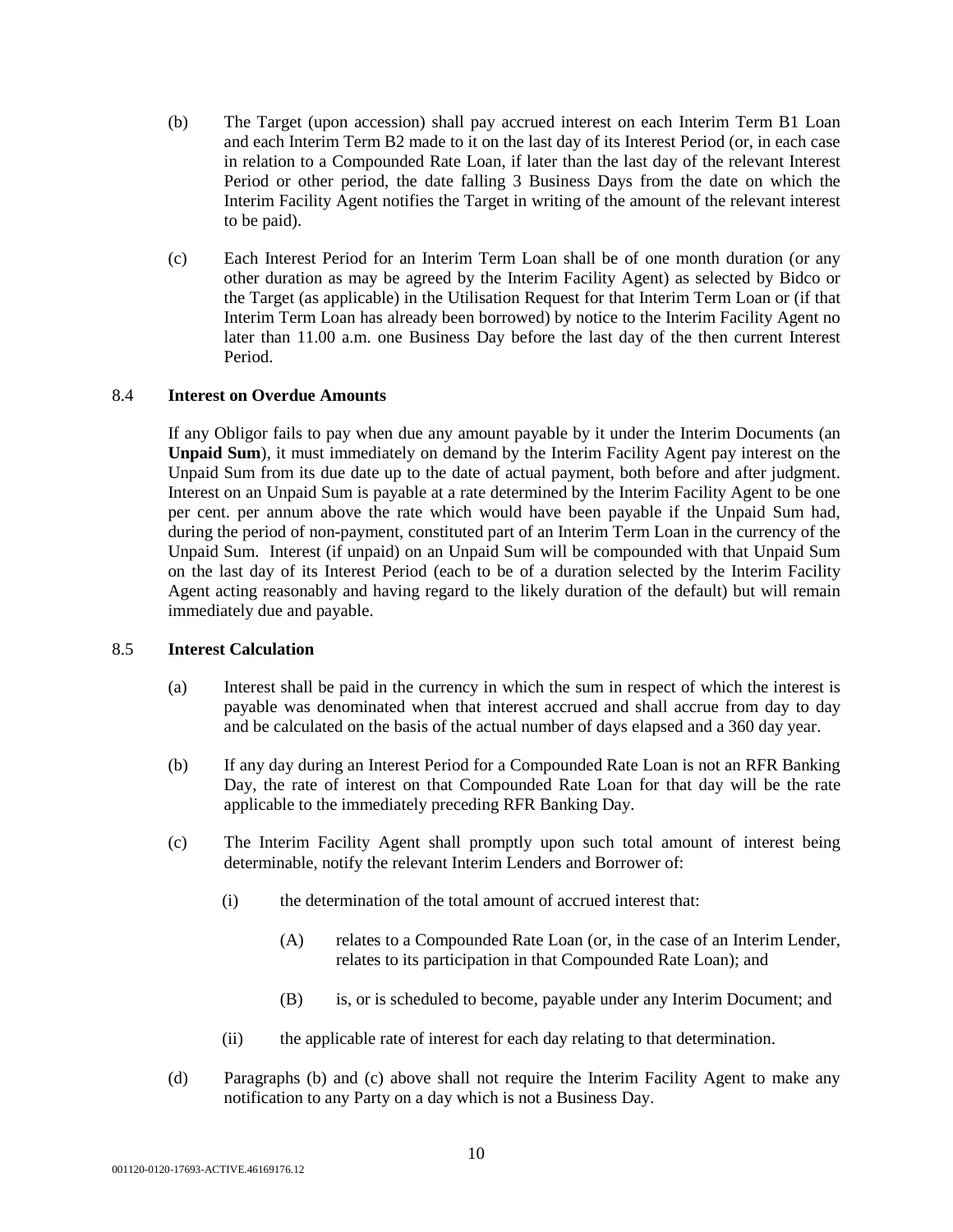(e) Except as otherwise set out in the definition of "Daily Rate" and in Schedule 6, the aggregate amount of any accrued interest, commission or fee which is, or becomes, payable by an Obligor under an Interim Document shall be rounded to 2 decimal places.

## 8.6 **Ticking Fee**

- (a) Bidco shall pay or procure there is paid to the Interim Facility Agent (for the account of each Interim Lender) a ticking fee on that Interim Lender's undrawn and uncancelled amount of the Interim Term Commitments, computed as follows:
	- (i) to (and including) the date falling 6 months after the Announcement Date, zero;
	- (ii) from (and excluding) the date falling after 6 months after the Announcement Date until the First Utilisation Date, 30% of the Margin on the Interim Facility.

## **provided that**:

- (A) no ticking fee shall be payable unless the First Utilisation Date occurs; and
- (B) a ticking fee will only accrue from the date falling 6 months after the Announcement Date.
- (b) The accrued ticking fee is payable on the First Utilisation Date in Sterling (with the amount payable, in the case of the ticking fee due on the Interim Term B1 Commitments and the Interim Term B2 Commitments, being calculated by reference to the accrued amount of the ticking fee in EUR or USD (as applicable) being converted into GBP at the Interim Facility Agent's Spot Rate of Exchange on the date falling 2 Business Days prior to the First Utilisation Date) provided that no ticking fee is payable until the date falling 3 Business Days from the date on which the Interim Facility Agent notifies Bidco in writing of the amount of the relevant ticking fee to be paid (such notification to include reasonable details of the calculation of the amount payable).

#### **9. MARKET DISRUPTION**

#### 9.1 **Absence of Quotations**

Subject to Clause 9.2, if EURIBOR is to be determined by reference to the Reference Banks but a Reference Bank does not supply a quotation by 12.00 noon Brussels time on the Rate Fixing Day, the applicable EURIBOR shall be determined on the basis of the quotations of the remaining Reference Banks.

### 9.2 **Market Disruption Notice**

If, in relation to any Interim Term A Loan, an Interim Term B1 Loan or an Unpaid Sum (a **Disrupted Loan**):

(a) EURIBOR is to be determined by reference to rates supplied by Reference Banks and none or only one of the Reference Banks supplies a rate by 12.00 noon Brussels time on the Rate Fixing Day; or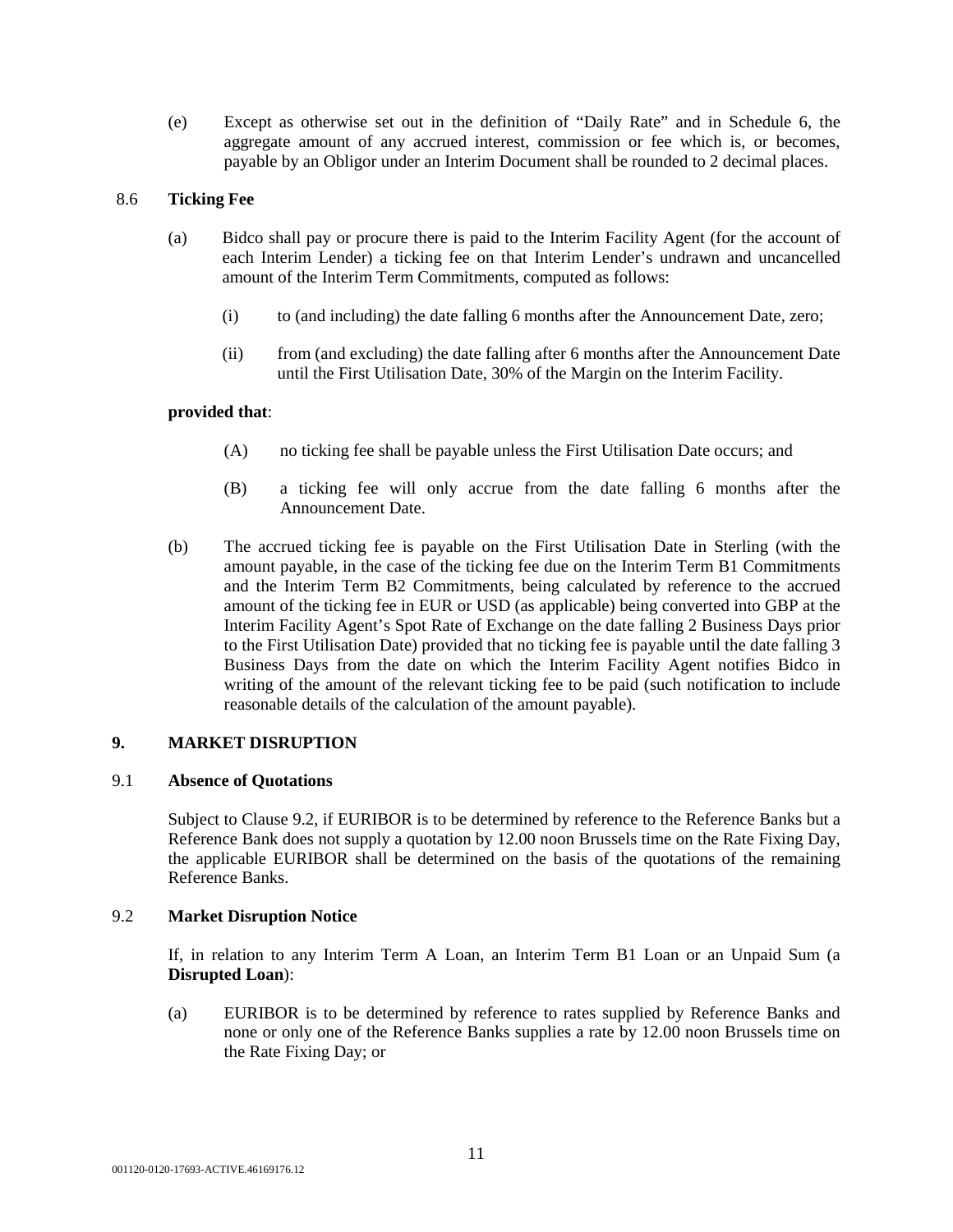(b) before close of business in London on the Rate Fixing Day for the relevant Interest Period, Interim Lenders whose participations in that Disrupted Loan exceed in aggregate 50 per cent. of the amount of that Disrupted Loan notify the Interim Facility Agent that by reason of circumstances affecting the relevant interbank market generally the cost to those Interim Lenders of obtaining matching deposits in the relevant interbank market would be in excess of EURIBOR,

the Interim Facility Agent will promptly give notice of that event to Bidco and the Interim Lenders (a **Market Disruption Notice**).

## 9.3 **Alternative Rate**

If a Market Disruption Notice is given in respect of a Disrupted Loan the interest rate applicable on each Interim Lender's participation in that Disrupted Loan for the relevant Interest Period will be the rate certified by that Interim Lender to the Interim Facility Agent (as soon as reasonably practicable and in any event before interest is due to be paid in respect of that Interest Period) to be its cost of funds (from any source which it may reasonably select) plus the applicable Margin.

### 9.4 **Break Costs**

- (a) Bidco shall pay (or shall procure that a member of the Group pays) to each Interim Lender within ten Business Days of demand by such Interim Lender an amount equal to the amount of any Break Costs incurred by such Interim Lender and attributable to an Interim Term A Loan, an Interim Term B1 Loan or Unpaid Sum being paid by Bidco or, if applicable, the Target other than on the last day of an Interest Period for that Interim Term A Loan, Interim Term B1 Loan or Unpaid Sum.
- (b) Each Interim Lender shall, as soon as reasonably practical, provide to Bidco a certificate confirming the amount of any Break Costs together with reasonable detail of the calculation.

## **10. TAXES**

#### 10.1 **Gross-Up**

- (a) Each Obligor must make all payments to be made by it under the Interim Documents without any Tax Deduction, unless a Tax Deduction is required by law.
- (b) If an Obligor or an Interim Lender becomes aware that an Obligor must make a Tax Deduction (or that there is any change in the rate or the basis of a Tax Deduction) it shall promptly notify the Interim Facility Agent. If the Interim Facility Agent receives such notification from an Interim Lender it shall promptly notify the relevant Obligor.
- (c) If an Obligor is required by law to make any Tax Deduction:
	- (i) except as provided in Clause 10.2 (*Exceptions from Gross-Up*) below, the amount of the payment due from that Obligor will be increased to an amount which (after taking into account any Tax Deduction) leaves an amount equal to the amount which would have been due if no Tax Deduction had been required; and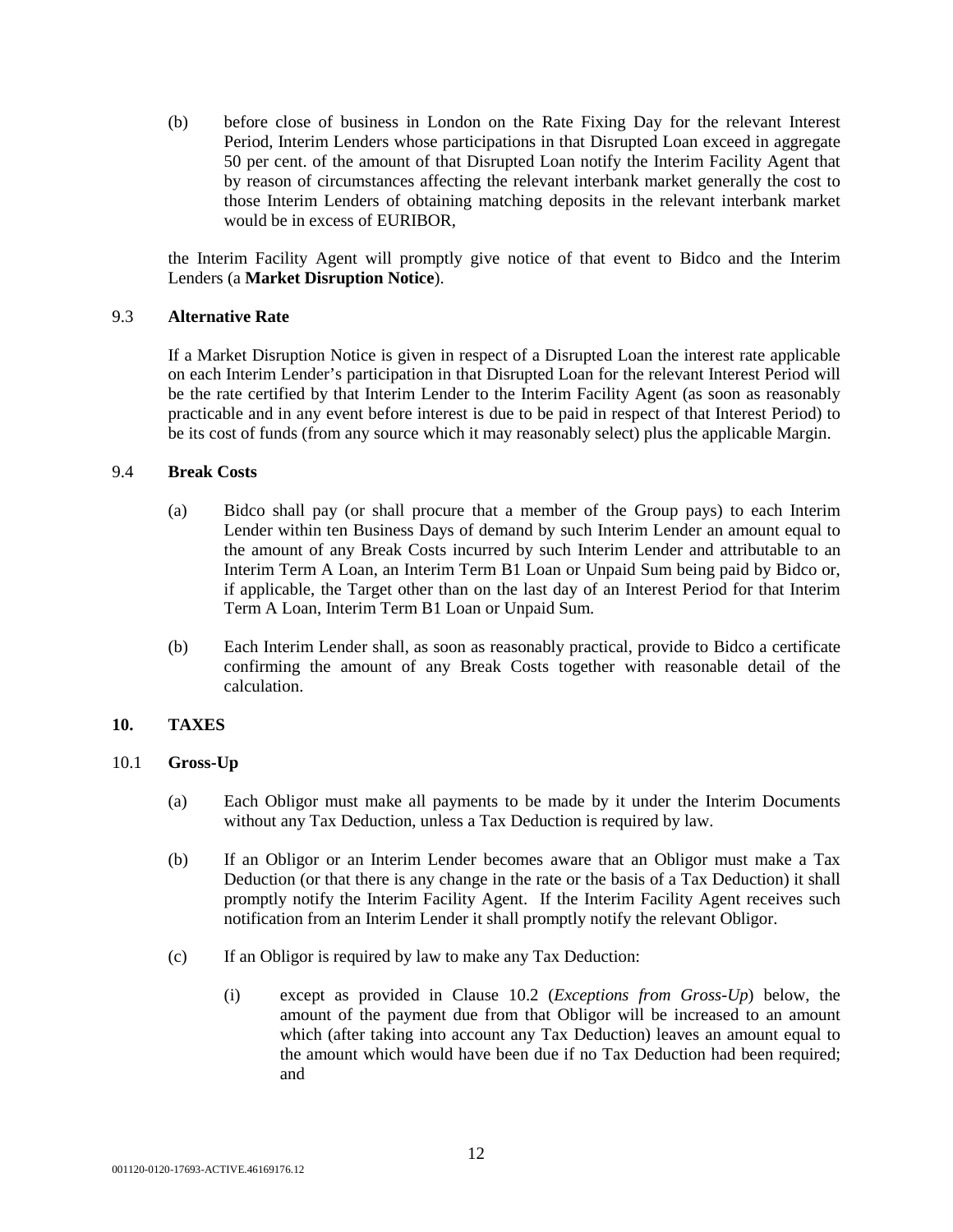- (ii) that Obligor will:
	- (A) make that Tax Deduction in the minimum amount required by law;
	- (B) pay to the relevant Taxation authorities by the due date for such payment (or prior to any material interest or penalty accruing in respect thereof), that Tax Deduction and any payment required in connection with that Tax Deduction; and
	- (C) within thirty days of making any Tax Deduction or any payment to the Taxation authorities required in connection with that Tax Deduction, deliver to the Interim Facility Agent (for the Interim Finance Party entitled to the payment) evidence satisfactory to that Interim Finance Party (acting reasonably) that such Tax Deduction has been made or (as applicable) any appropriate payment paid to the relevant taxing authority.

(d)

- (i) Each Interim Lender shall:
	- (A) promptly co-operate with each Obligor by submitting such information, forms and documents and completing such other procedural formalities as may be necessary for that Obligor to obtain authorisation to make any payment without a Tax Deduction; and
	- (B) satisfy all applicable legal and regulatory requirements for lending to Bidco or, if applicable, the Target.
- (ii) Without limiting the generality of the foregoing, if a payment made to an Interim Finance Party under any Interim Document is subject to the reporting requirements of FATCA (including those contained in Section 1471(b) or 1472(b) of the US Internal Revenue Code, as applicable) and any obligations or laws implemented in accordance with the OECD's "common reporting standard" (**CRS**), such Interim Finance Party shall deliver to the Obligor and the Interim Facility Agent at the time or times prescribed by law and at such time or times reasonably requested by that Obligor or the Interim Facility Agent such documentation prescribed by applicable law (including as prescribed by Section  $1471(b)(3)(C)(i)$  of the US Internal Revenue Code) and such additional documentation reasonably requested by that Obligor or the Interim Facility Agent as may be necessary for such Obligor and the Interim Facility Agent to comply with their obligations under FATCA or CRS and to determine that such Interim Finance Party has complied with its obligations under FATCA or CRS or to determine the amount to deduct and withhold from such payment. If an Interim Finance Party becomes aware that it is not entitled to receive any payment made under the Interim Documents free from any deduction or withholding imposed under FATCA it shall promptly notify the Interim Facility Agent and Bidco (together with the amount of any applicable deduction or withholding). Without prejudice to the foregoing, each Interim Finance Party shall promptly provide to the Interim Facility Agent and Bidco (if requested by the Interim Facility Agent or Bidco) (A) a written confirmation that so far as it is aware it is or, as the case may be, is not entitled to receive payments made under the Interim Documents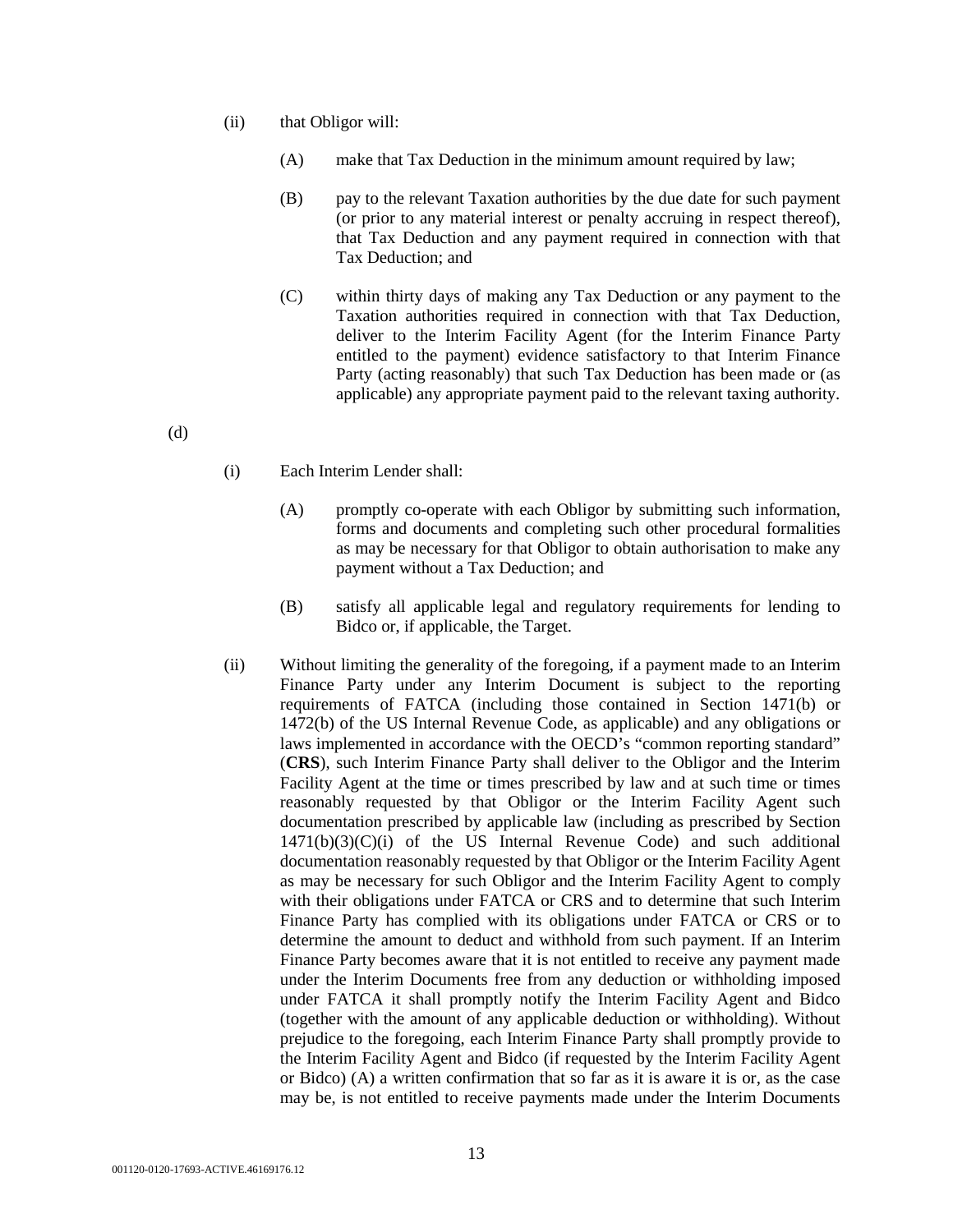free from any deduction or withholding imposed under FATCA and (B) such documents and other evidence as the Interim Facility Agent and/or Bidco may reasonably require to (1) support any confirmation given pursuant to (A) and/or (2) as applicable, calculate the amount of any deduction or withholding to be made on account of FATCA on any payment made under the Interim Documents to that Interim Finance Party. If an Interim Finance Party fails to comply with its obligations under this paragraph (ii), until such time as that Interim Finance Party has complied with its obligations the Interim Facility Agent and each Obligor shall be entitled to treat such Interim Finance Party as not being entitled to receive all or any part of any payment made under the Interim Documents free from any deduction or withholding imposed under FATCA.

- (iii) Each Interim Lender shall indicate opposite its name in Schedule 7 (or, in the case of a person becoming an Interim Lender after the date of this Agreement, in the documentation which it executes on becoming an Interim Lender) which of the following categories it falls into:
	- (A) a Domestic Lender;
	- (B) a Treaty Lender (and, if such Treaty Lender holds a passport under the HMRC DT Treaty Passport Scheme and wishes that scheme to apply to this Agreement, shall further indicate its scheme reference number and its jurisdiction of tax residence); or
	- (C) a Bank Lender
- (e) Each Interim Lender confirms that it is a Qualifying Interim Lender as at the date of this Agreement (or, in the case of any person becoming an Interim Lender after the date of this Agreement, as at the date on which it becomes an Interim Lender). Each Interim Lender undertakes to promptly notify the Interim Facility Agent and Bidco if it ceases to be a Qualifying Interim Lender.

## 10.2 **Exceptions from Gross-Up**

- (a) No Obligor is required to make any increased payment to an Interim Lender under Clause 10.1 (*Gross-Up*) if, on the date the payment falls due, that Interim Lender:
	- (i) is not or has ceased to be a Qualifying Interim Lender (unless that Interim Lender has ceased to be a Qualifying Interim Lender as a result of a change in any law or double taxation agreement or any published practice or published concession of any relevant Tax authority, in each case after the date on which it became an Interim Lender under this Agreement); or
	- (ii) has not complied with its obligations under paragraph (d) of Clause 10.1 (*Gross-Up*);
	- (iii) the relevant Interim Lender is a Qualifying Interim Lender solely by virtue of being a Domestic Lender and an officer of HM Revenue & Customs has given (and not revoked) a direction under section 931 of Income Tax Act 2007 which relates to the payment and the relevant Interim Lender has received a certified copy of such direction from the Obligor; or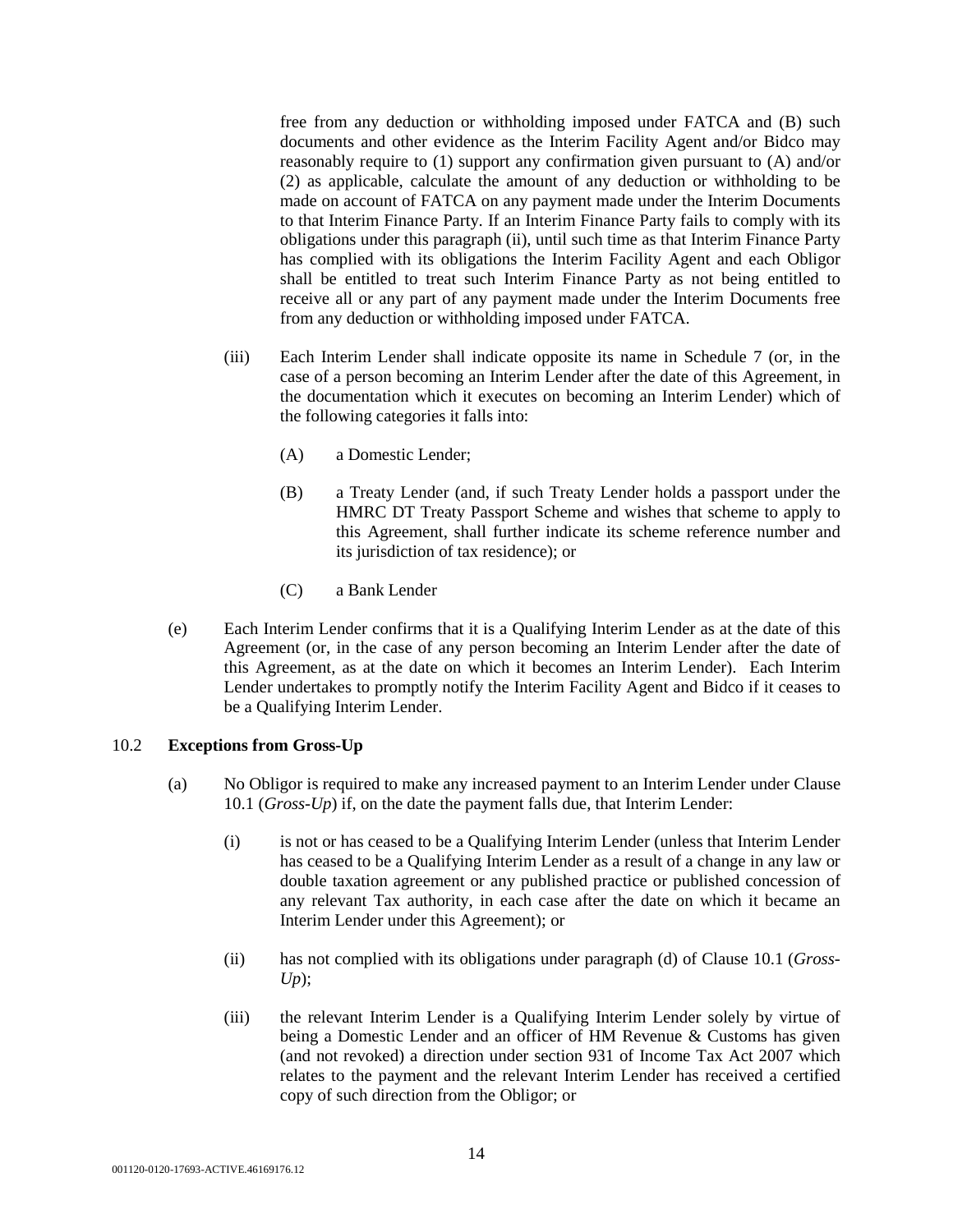- (iii) such payment, deduction or withholding is for or on account of FATCA.
- (b) No Obligor will be obliged to make a payment or any increased payment pursuant to this Clause 10 with respect to a payment by it of a liability due for payment by another Obligor to the extent that, had the payment been made by that other Obligor, Tax would have been imposed on such payment for which that other Obligor would not have been obliged to make a payment or increased payment pursuant to this Clause 10.

### 10.3 **Tax Indemnity**

- (a) Bidco shall (or shall procure that another member of the Group will), within ten Business Days of demand by the Interim Facility Agent, pay to an Interim Finance Party an amount equal to the loss or liability which that Interim Finance Party determines will be or has been (directly or indirectly) suffered for or on account of Tax by that Interim Finance Party in relation to a payment received or receivable from an Obligor under an Interim Document.
- (b) Paragraph (a) above shall not apply:
	- (i) to any Tax assessed on an Interim Finance Party under the law of the jurisdiction in which:
		- (A) that Interim Finance Party is incorporated or, if different, in which that Interim Finance Party is treated as resident for tax purposes; or
		- (B) that Interim Finance Party's Facility Office is located in respect of amounts received or receivable under the Interim Documents in that jurisdiction,

if that Tax is imposed on or calculated by reference to the net income or gross receipts received or receivable (but not any sum deemed to be received or receivable such as a Tax Deduction) by that Interim Finance Party; or

- (ii) to the extent a loss, liability or cost:
	- (A) is compensated for by an increased payment under Clause 10.1 (*Gross-Up*) or would have been so compensated but for the operation of Clause 10.2 (*Exceptions from Gross-Up*); or
	- (B) is suffered or incurred by an Interim Lender and would not have been suffered or incurred if such Interim Lender had been a Qualifying Interim Lender at the relevant time (unless that Interim Lender was not a Qualifying Interim Lender at the relevant time as a result of a change in any law or double taxation agreement or any published practice or published concession of any relevant Tax authority, in each case after the date on which it became an Interim Lender under this Agreement); or
	- (C) is suffered or incurred by an Interim Lender as a result of such Interim Lender's failure to comply with its obligations under paragraph (d) of Clause 10.1 (*Gross-Up*); or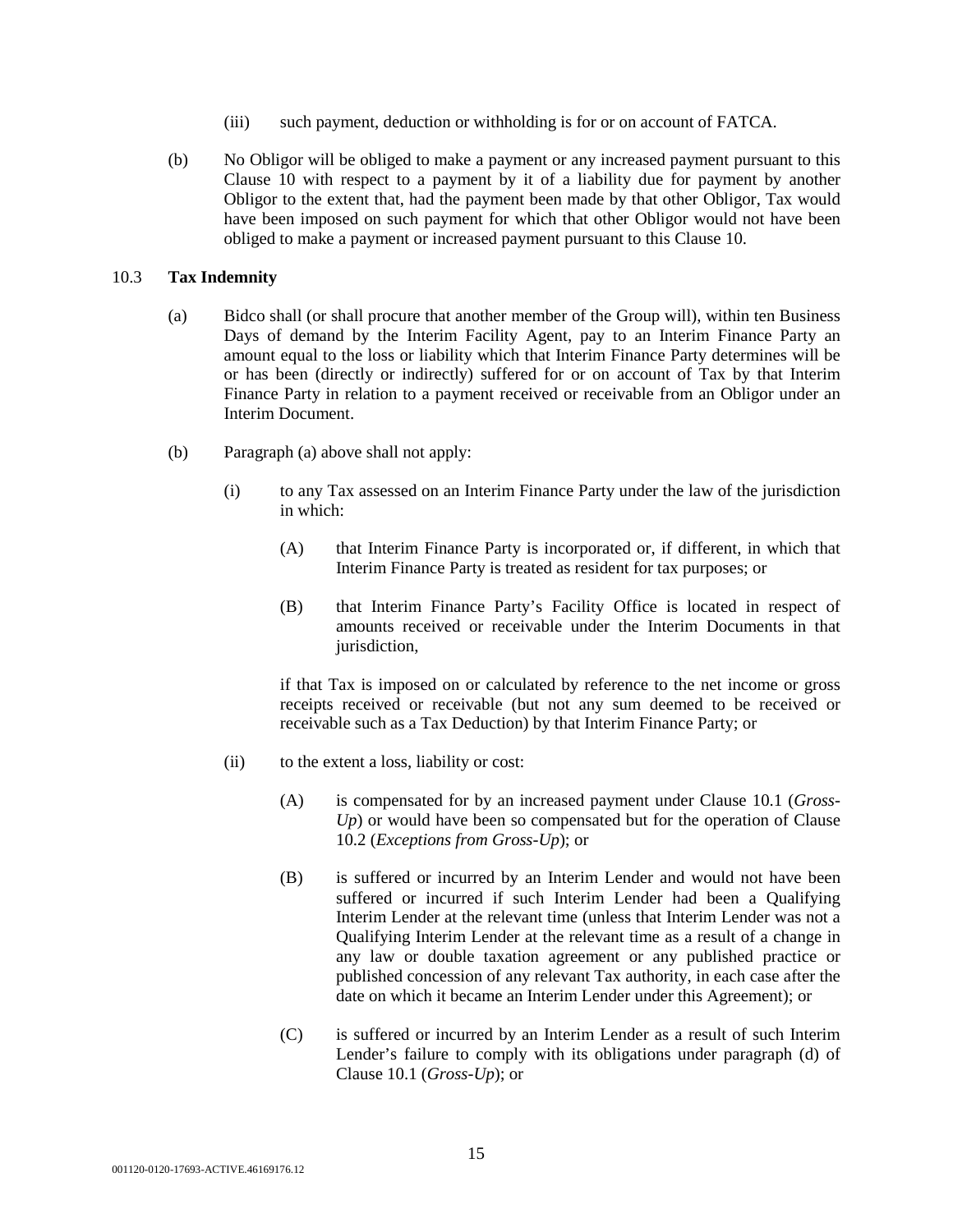- (D) is suffered or incurred in respect of any Bank Levy (or any payment attributable to, or liability arising as a consequence of, a Bank Levy); or
- (E) is suffered or incurred in respect of FATCA (or any payment attributable to, or liability arising as a consequence of, FATCA).
- (c) An Interim Finance Party making, or intending to make a claim under paragraph (a) above shall promptly notify Bidco and the Interim Facility Agent of the event which has given, or will give, rise to the claim.
- (d) An Interim Finance Party shall, on receiving payment from a member of the Group under paragraph (a) above, notify the Interim Facility Agent.

## 10.4 **Tax Credit**

If an Obligor pays an additional amount under Clause 10.1 (*Gross-Up*) or Clause 10.3 (*Tax Indemnity*) and the relevant Interim Finance Party determines (acting reasonably and in good faith) that it has obtained, utilised and retained on an affiliated group basis a Tax Credit or other similar Tax benefit which is attributable to that payment or the Tax giving rise to that payment, that Interim Finance Party shall pay to that Obligor an amount which that Interim Finance Party determines (acting reasonably and in good faith) will leave such Interim Finance Party (after that payment by it) in the same after-Tax position as it would have been in if the payment of that additional amount by that Obligor had not been made.

#### 10.5 **Stamp Taxes**

Bidco shall pay (or shall procure that another member of the Group pays) and, within ten Business Days of demand, indemnify each Interim Finance Party against any cost, loss or liability which that Interim Finance Party incurs in relation to all stamp duty, registration or other similar Taxes payable in respect of any Interim Document other than any such Tax payable in respect of any Transfer Certificate or other document relating to the assignment or transfer by any Interim Lender of any of its rights and/or obligations under any Interim Document).

### 10.6 **Value Added Taxes**

(a) All amounts expressed to be payable under an Interim Document by any Party to an Interim Finance Party shall (unless otherwise agreed) be deemed to be exclusive of any VAT. Subject to paragraph (b) below, if VAT is chargeable on any supply made by any Interim Finance Party to any Party in connection with an Interim Document that Party shall pay to the Interim Finance Party (in addition to and at the same time as paying the consideration for that supply) an amount equal to the amount of the VAT (in each case unless the paying Party is obliged by law to account directly to the tax authorities for such VAT under the reverse charge procedure provided for by Article 196 of the EC Council Directive 2006/112 and/or any relevant tax provisions of the jurisdiction in which the Party receives such supply, in which case the paying Party will pay the relevant amount of VAT to the relevant tax authorities). Any obligation of a Party to pay any amount in respect of VAT pursuant to this Clause 10.6 is subject to the relevant Interim Finance Party promptly providing an appropriate invoice to such Party.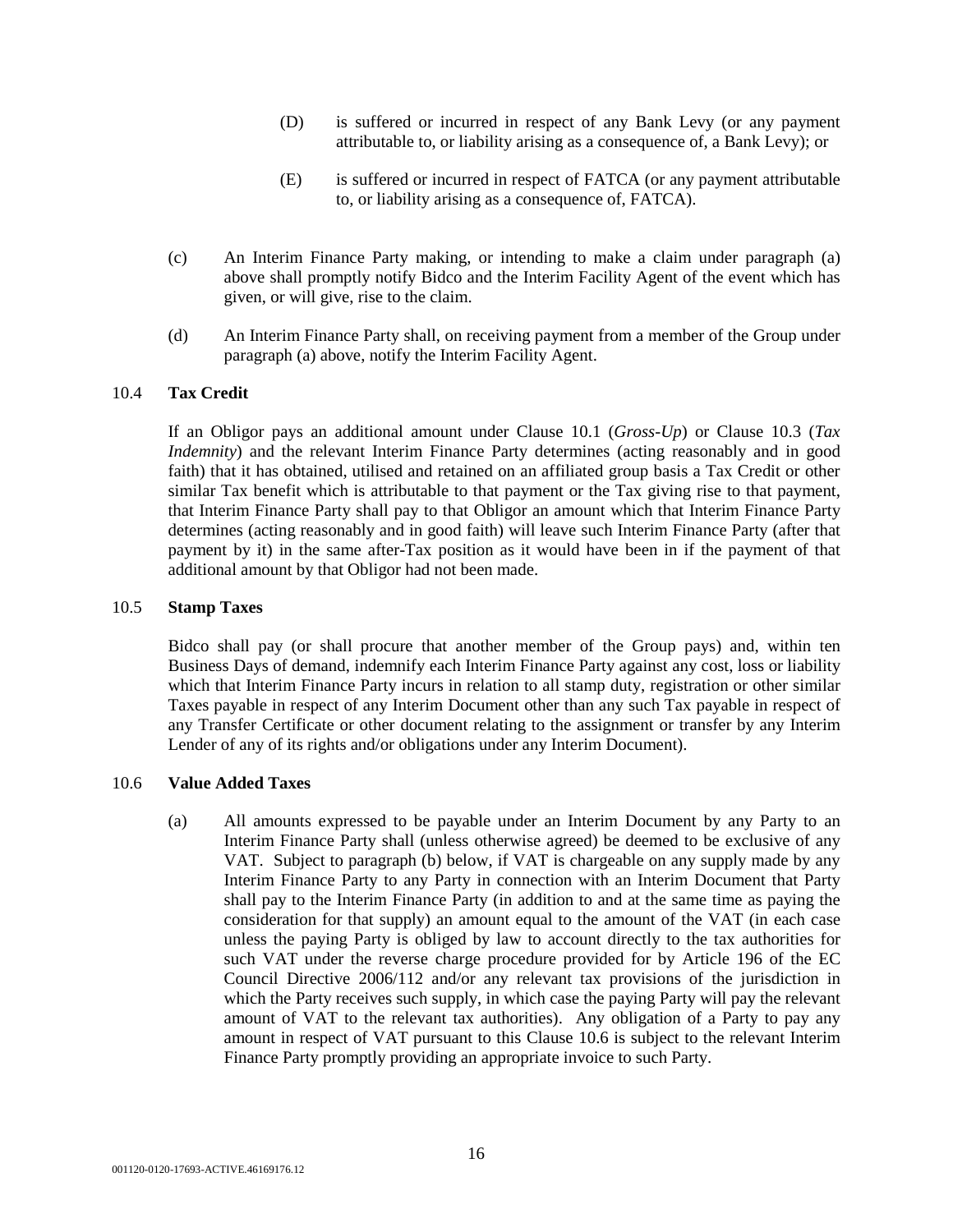(b) Where an Interim Document requires any Party to reimburse an Interim Finance Party for any cost or expense, that Party shall reimburse such Interim Finance Party for the full amount of such cost or expense, including such part thereof as represents VAT, save to the extent that the Interim Finance Party reasonably determines that it or any other member of any group of which it is a member for VAT or other Tax purposes is entitled to credit for or repayment of the VAT.

## 10.7 **Tax Affairs**

Without prejudice to Clause 10.4 (*Tax Credit*) and subject to paragraph (d) of Clause 10.1 (*Gross-Up*) and Clause 11.2 (*Mitigation*), no term of this Agreement will:

- (a) interfere with the right of any Interim Finance Party to arrange its Tax affairs in whatever manner it thinks fit;
- (b) oblige any Interim Finance Party to investigate or claim any credit, relief, remission or repayment available to it in respect of Tax; or
- (c) oblige any Interim Finance Party to disclose any information relating to its Tax affairs or any computations in respect of Tax.

# **11. CHANGE IN CIRCUMSTANCES**

### 11.1 **Increased Costs**

- (a) Subject to paragraph (c) below, Bidco shall (or shall procure that another member of the Group will), within ten Business Days of demand by the Interim Facility Agent, pay for the account of an Interim Finance Party (a **Claiming Party**) the amount of any Increased Costs incurred by it or any of its Affiliates as a result of:
	- (i) the introduction of, or a change in, or a change in the interpretation, administration or application of, any law or regulation; or
	- (ii) compliance with any law or regulation,

in each case made after the date it became an Interim Finance Party under this Agreement.

- (b) A Claiming Party intending to make a claim pursuant to paragraph (a) above will notify Bidco and the Interim Facility Agent of the circumstances giving rise to that Increased Cost as soon as reasonably practicable after becoming aware of it and will as soon as reasonably practicable provide a certificate confirming the amount and calculation of that Increased Cost.
- (c) No member of the Group will be obliged to compensate any Claiming Party under paragraph (a) above in relation to any Increased Cost:
	- (i) compensated for under Clause 10 (*Taxes*) or which would have been so compensated for but for an exception in Clause 10.2 (*Exceptions from Gross-Up*) or Clause 10.3 (*Tax Indemnity*); or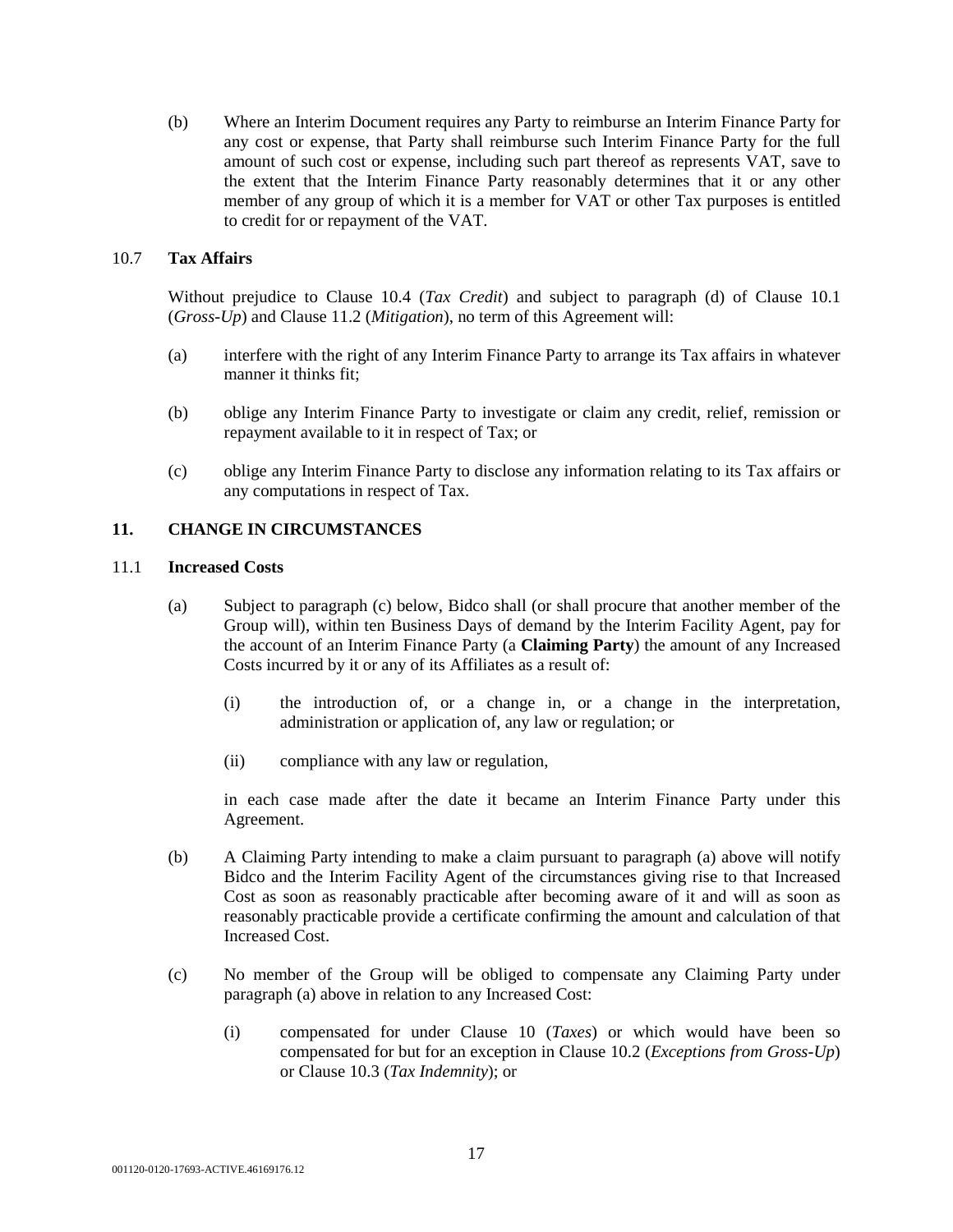- (ii) attributable to a change (whether of basis, timing or otherwise) in the Tax on the overall net income of the Claiming Party (or any Affiliate of it) or of the branch or office through which it lends any Interim Term Loan; or
- (iii) attributable to the breach by the Claiming Party (or any Affiliate of it) of:
	- (A) any law or regulation; or
	- (B) the terms of any Interim Document; or
- (iv) attributable to any penalty having been imposed by the relevant central bank or monetary or fiscal authority upon the Claiming Party (or any Affiliate of it) by virtue of its having exceeded any country or sector borrowing limits or breached any directives imposed upon it; or
- (v) attributable to the implementation or application of or compliance with the "International Convergence of Capital Measurement and Capital Standards, a Revised Framework" published by the Basel Committee on Banking Supervision in June 2004 in the form existing on the date of this Agreement (**Basel II**) or any other law or regulation which implements Basel II (whether such implementation, application or compliance is by a government, regulator, Interim Finance Party or any of its Affiliates) but excluding any Increased Cost attributable to the implementation or application of or compliance with "Basel III: A global regulatory framework for more resilient banks and banking systems" and "Basel III: International framework for liquidity risk measurement, standards and monitoring" published by the Basel Committee on Banking Supervision in December 2010 in the form existing on the date of this Agreement (**Basel III**) or any other law or regulation which implements Basel III (in each case unless an Interim Finance Party was or reasonably should have been aware of that Increased Cost on the date on which it became an Interim Finance Party under this Agreement); or
- (vi) attributable to any Bank Levy (or any payment attributable to, or liability arising as a consequence of, a Bank Levy); or
- (vii) attributable to FATCA (or any payment attributable to, or liability arising as a consequence of, FATCA); or
- (viii) not notified to Bidco in accordance with paragraph (b) above.
- (d) In this Agreement **Increased Cost** means:
	- (i) an additional or increased cost;
	- (ii) a reduction in any amount due or payable under any Interim Document; or
	- (iii) a reduction in the rate of return from an Interim Facility or on the Claiming Party's (or its Affiliate's) overall capital,

which is suffered or incurred by a Claiming Party or any of its Affiliates to the extent that it is attributable to that Claiming Party having entered into or performing its obligations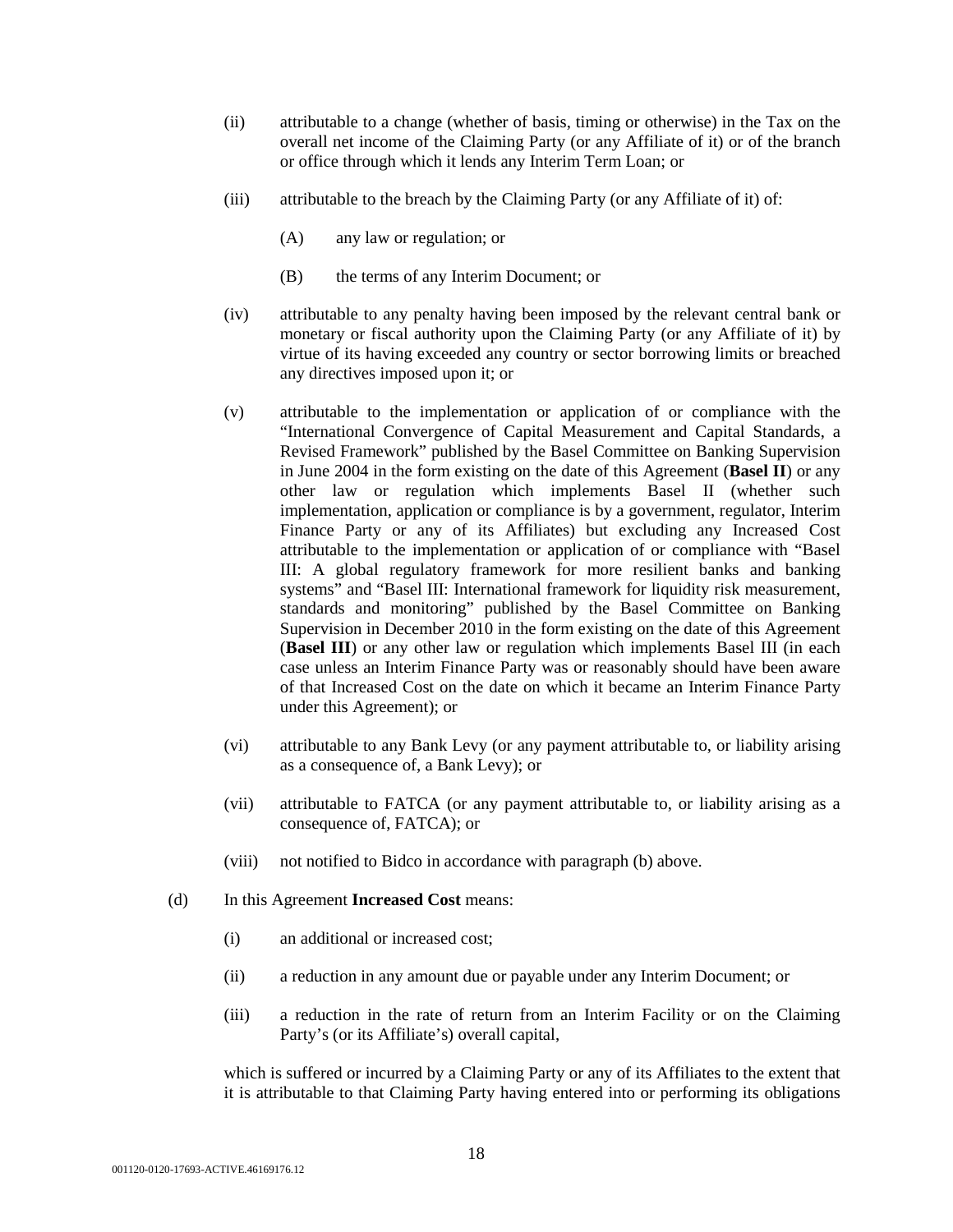under any Interim Document or making or maintaining its participation in any Interim Term Loan.

## 11.2 **Mitigation**

- (a) If circumstances arise which would entitle an Interim Finance Party:
	- (i) to receive payment of an additional amount under Clause 10 (*Taxes*); or
	- (ii) to demand payment of any amount under Clause 11.1 (*Increased Costs*); or
	- (iii) to require cancellation or prepayment to it of any amount under Clause 11.3 (*Illegality*),

then that Interim Finance Party will, in consultation with Bidco, take all reasonable steps to mitigate the effect of those circumstances (including but not limited to by transferring its rights and obligations under the Interim Documents to an Affiliate, changing its Facility Office or transferring its rights and obligations under the Interim Documents for cash at par plus all interests thereon accrued and unpaid to another bank, financial institution or other person nominated for such purpose by Bidco).

- (b) No Interim Finance Party will be obliged to take any such steps under this Clause 11.2 if to do so is likely in its opinion (acting reasonably) to be unlawful or prejudicial to it in any material respect.
- (c) Bidco shall (or shall procure that another member of the Group will), within ten Business Days of demand by the relevant Interim Finance Party, indemnify such Interim Finance Party for any costs or expenses reasonably incurred by it as a result of taking any steps under this Clause 11.2.
- (d) This Clause does not in any way limit, reduce or qualify the obligations of any Obligor under the Interim Documents.

### 11.3 **Illegality**

If at any time after an Interim Lender becomes a party to this Agreement it becomes unlawful in any applicable jurisdiction for it to perform any of its obligations as contemplated by this Agreement or to fund or maintain its participation in any Interim Utilisation, then:

- (a) that Interim Lender shall promptly so notify the Interim Facility Agent and Bidco; and
- (b) upon that Interim Lender so notifying the Interim Facility Agent and Bidco, on such date as that Interim Lender shall have specified (being no earlier than the last Business Day allowed by the relevant law (taking into account any applicable grace period) unless otherwise agreed or required by Bidco):
	- (i) the Interim Commitments of that Interim Lender will be immediately cancelled; and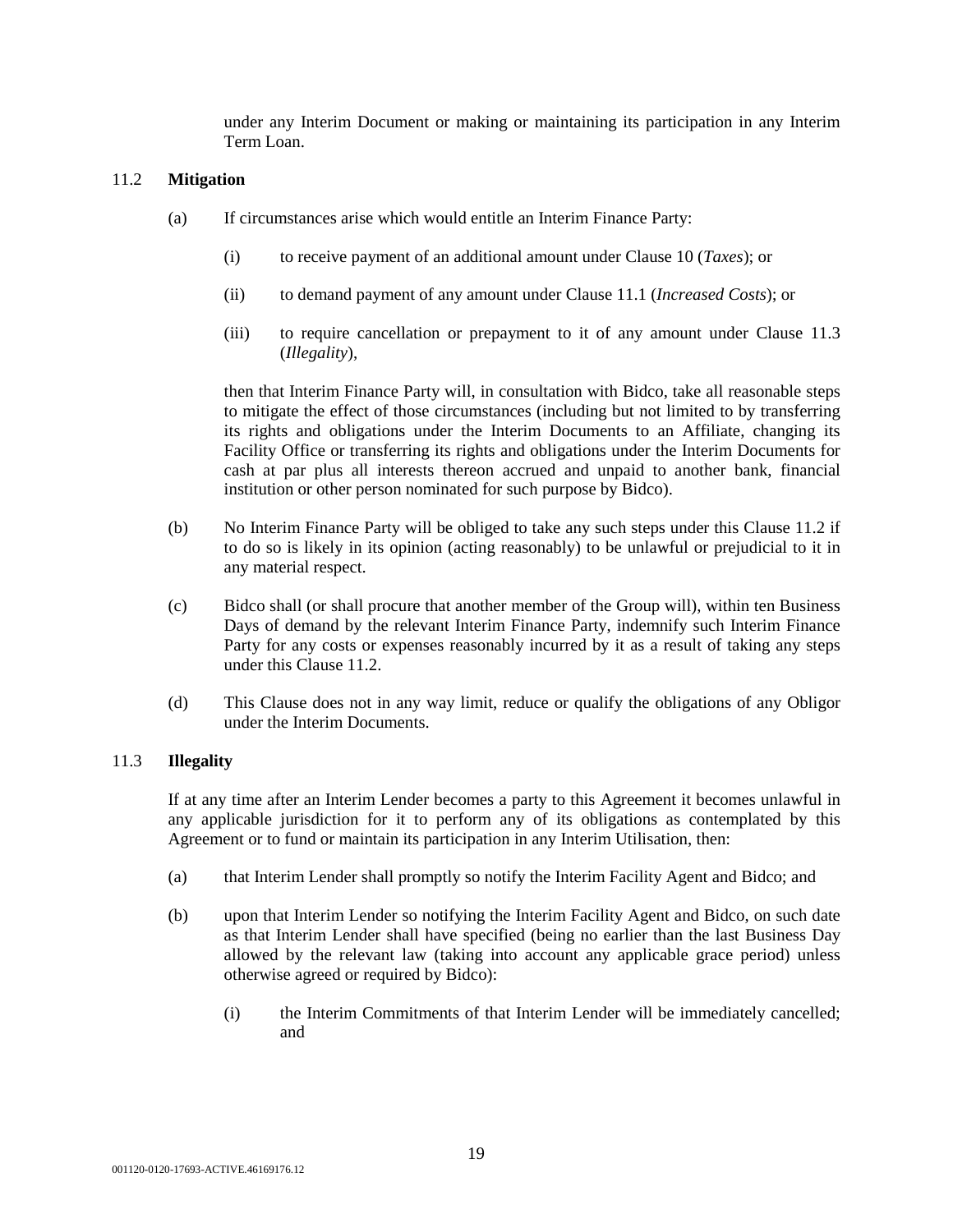(ii) Bidco shall (or shall procure that another member of the Group will) repay that Interim Lender's participation in the Interim Utilisations (together with accrued interest thereon and all other amounts due to that Interim Lender),

provided that on or prior to such date Bidco shall have the right to require that Interim Lender to transfer its Interim Commitments and participation in each Interim Utilisation to another bank, financial institution or other person nominated for such purpose by Bidco which has agreed to purchase such rights and obligations at par plus accrued interest.

## **12. PAYMENTS**

# 12.1 **Place**

- (a) Unless otherwise specified in an Interim Document, on each date on which payment is to be made by any Party (other than the Interim Facility Agent) under an Interim Document, such Party shall pay to the account specified by the Interim Facility Agent, in the relevant currency, the amount required to the Interim Facility Agent, for value on the due date at such time and in such funds as the Interim Facility Agent may specify to the Party concerned as being customary at that time for settlement of transactions in the relevant currency in the place of payment. All such payments shall be made to the account specified by the Interim Facility Agent for that purpose in the principal financial centre of the country of the relevant currency (or in relation to Euro, a principal financial centre in a Participating Member State or London) by not less than five Business Days' prior notice to the Party concerned.
- (b) Each payment received by the Interim Facility Agent under the Interim Documents for another Party shall, subject to paragraphs (c) and (d) below and to Clause 12.3 (*Assumed Receipt*), be made available by the Interim Facility Agent as soon as practicable after receipt to the Party entitled to receive payment in accordance with this Agreement (in the case of an Interim Lender, for the account of its Facility Office), to such account as that Party may notify to the Interim Facility Agent by not less than three Business Days' notice with a bank in the principal financial centre of the country of that currency.
- (c) The Interim Facility Agent may with the consent of Bidco (or in accordance with Clause 20 (*Set-Off*)) apply any amount received by it for an Obligor in or towards payment (as soon as practicable after receipt) of any amount then due and payable by such Obligor under the Interim Documents or in or towards purchase of any amount of any currency to be so applied.
- (d) Each Agent may deduct from any amount received by it for another Party any amount due to such Agent from that other Party but unpaid and apply the amount deducted in payment of the unpaid debt owed to it.

## 12.2 **Currency of Payment**

- (a) Subject to paragraphs (b) to (f) (inclusive) below, any amount payable by an Obligor under the Interim Documents shall be paid in Euros.
- (b) A repayment or prepayment of an Interim Utilisation shall be made in the currency in which that Interim Utilisation is denominated on its due date.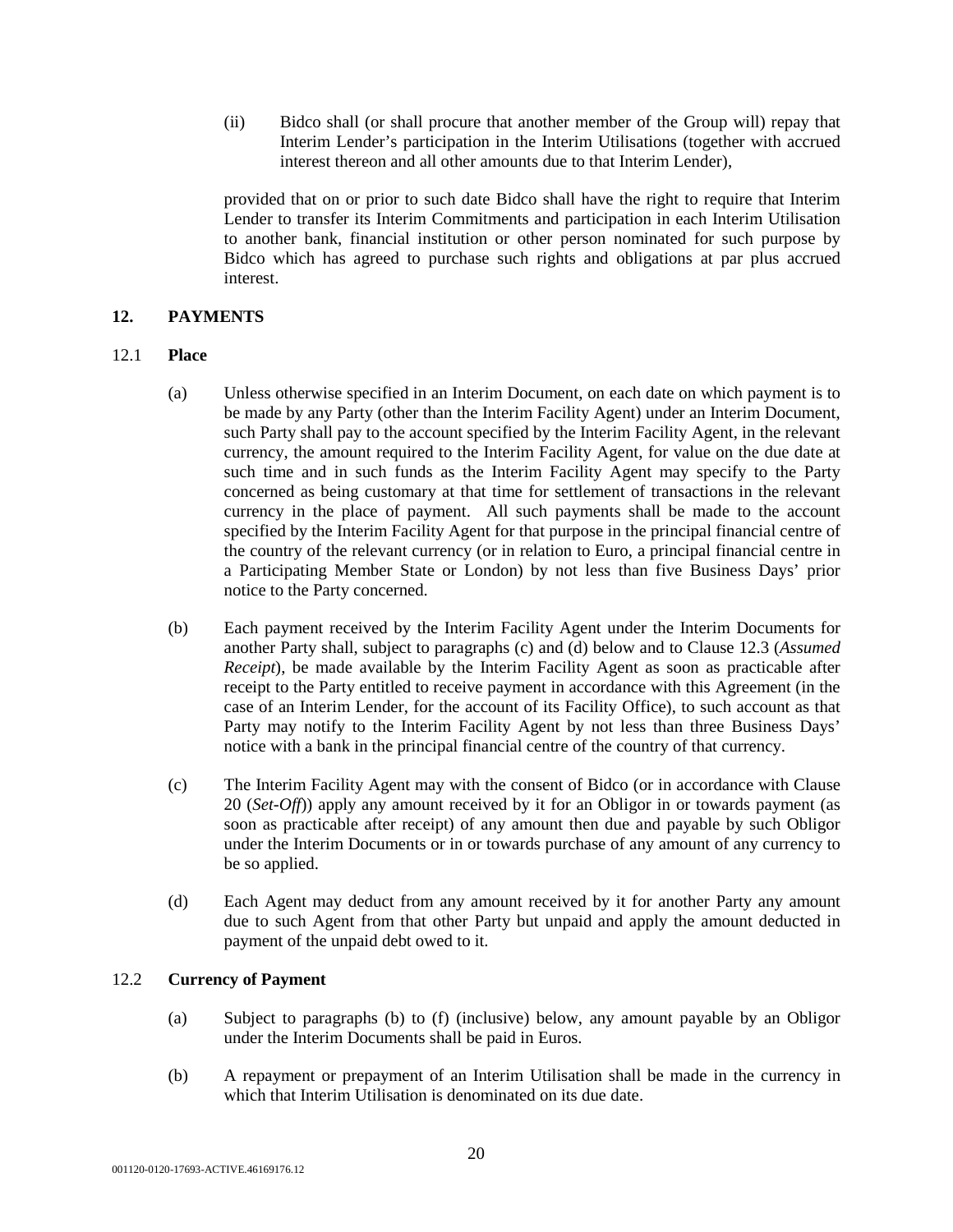- (c) Each payment of interest shall be made in the currency in which the sum in respect of which the interest is payable was denominated when the interest accrued.
- (d) Each payment in respect of fees, costs and expenses shall be made in the currency in which they were incurred.
- (e) Each payment under Clause 10.1 (*Gross-Up*), Clause 10.3 (*Tax Indemnity*) and 11.1 (*Increased Costs*) shall be made in the currency specified by the Interim Finance Party making the claim (being the currency in which the Tax or losses were incurred).
- (f) Any amount expressed to be payable in a currency other than Euros shall be paid in that other currency.

### 12.3 **Assumed Receipt**

- (a) Where an amount is or is required to be paid to the Interim Facility Agent under any Interim Document for the account of another person (the Payee), the Interim Facility Agent is not obliged to pay that amount to the Payee until the Interim Facility Agent is satisfied that it has actually received that amount.
- (b) If the Interim Facility Agent nonetheless pays that amount to the Payee (which it may do at its discretion) and the Interim Facility Agent had not in fact received that amount, then:
	- (i) the Payee will on demand refund that amount to the Interim Facility Agent; and
	- (ii) the person whom should have made available that amount will on demand pay to the Interim Facility Agent interest on that amount at the rate determined by the Interim Facility Agent to be equal to the cost to the Interim Facility Agent of funding that amount for the period from payment by the Interim Facility Agent until refund to the Interim Facility Agent of that amount,

provided that no Obligor will have any obligation to refund any such amount received from the Interim Facility Agent and paid by it (or on its behalf) to any third party for a purpose set out in Clause 4 (*Purpose*).

#### 12.4 **No Set-off or Counterclaim**

All payments made or to be made by an Obligor under the Interim Documents shall be paid in full without set-off or counterclaim.

#### 12.5 **Business Days**

- (a) Any payment which is due to be made, or an Interest Period which would otherwise end, on a day which is not a Business Day shall be made or will end, as the case may be, on the next Business Day in the same calendar month (if there is one) or the preceding Business Day (if there is not).
- (b) During any such extension of the due date for payment of any principal or Unpaid Sum, or any extension of an Interest Period, interest shall accrue and be payable at the rate payable on the original due date.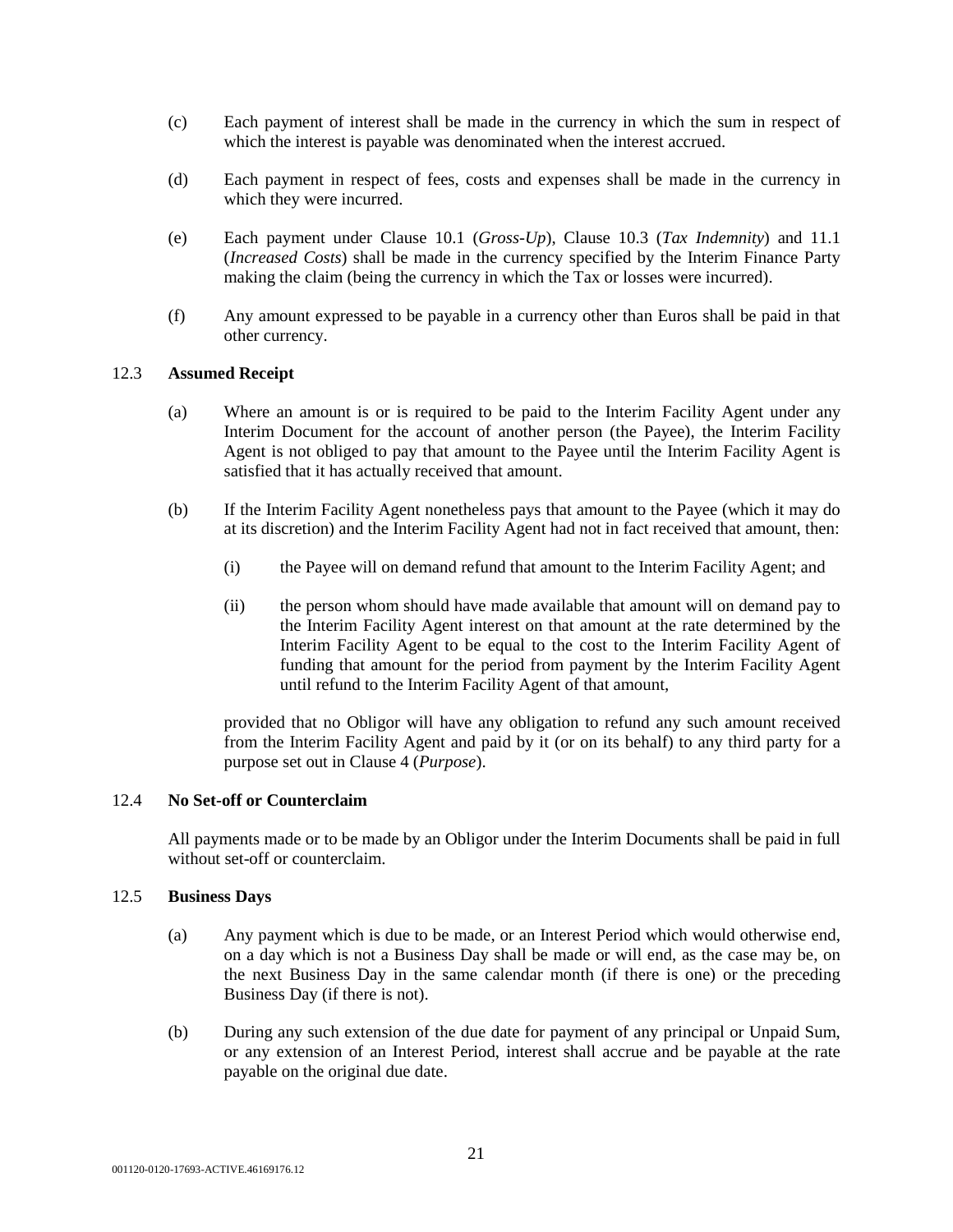- (c) In relation to a Compounded Rate Loan:
	- (i) if any period is expressed to accrue by reference to a month or any number of months then, in respect of the last month of that period:
		- (A) subject to paragraph (C) below, if the numerically corresponding day is not a Business Day, that period shall end on the next Business Day in that calendar month in which that period is to end if there is one, or if there is not, on the immediately preceding Business Day;
		- (B) if there is no numerically corresponding day in the calendar month in which that period is to end, that period shall end on the last Business Day in that calendar month; and
		- (C) if an Interest Period begins on the last Business Day of a calendar month, that Interest Period shall end on the last Business Day in the calendar month in which that Interest Period is to end; and
	- (ii) if an Interest Period would otherwise end on a day which is not a Business Day, that Interest Period will instead end on the next Business Day in that calendar month (if there is one) or the preceding Business Day (if there is not).

# 12.6 **Change in Currency**

- (a) Unless otherwise prohibited by law, if more than one currency or currency unit are at the same time recognised by the central bank of any country as the lawful currency of that country:
	- (i) any reference in any Interim Document to, and any obligations arising under any Interim Document in, the currency of that country shall be translated into, and paid in, the currency or currency unit of that country designated by the Interim Facility Agent (after consultation with Bidco); and
	- (ii) any translation from one currency or currency unit to another shall be at the official rate of exchange recognised by the central bank of that country for the conversion of that currency or currency unit into the other, rounded up or down by the Interim Facility Agent (acting reasonably).
- (b) If a change in any currency of a country occurs, the Interim Documents will, to the extent the Interim Facility Agent specifies is necessary (acting reasonably and after consultation with Bidco), be amended to comply with any generally accepted conventions and market practice in the relevant interbank market and otherwise to reflect the change in currency. The Interim Facility Agent will notify the other parties to the relevant Interim Documents of any such amendment, which shall be binding on such parties.

## 12.7 **Application of Moneys**

(a) If the Interim Facility Agent receives a payment that is insufficient to discharge all amounts then due and payable by an Obligor under any Interim Document, the Interim Facility Agent shall apply that payment towards the obligations of that Obligor under the Interim Documents in the following order: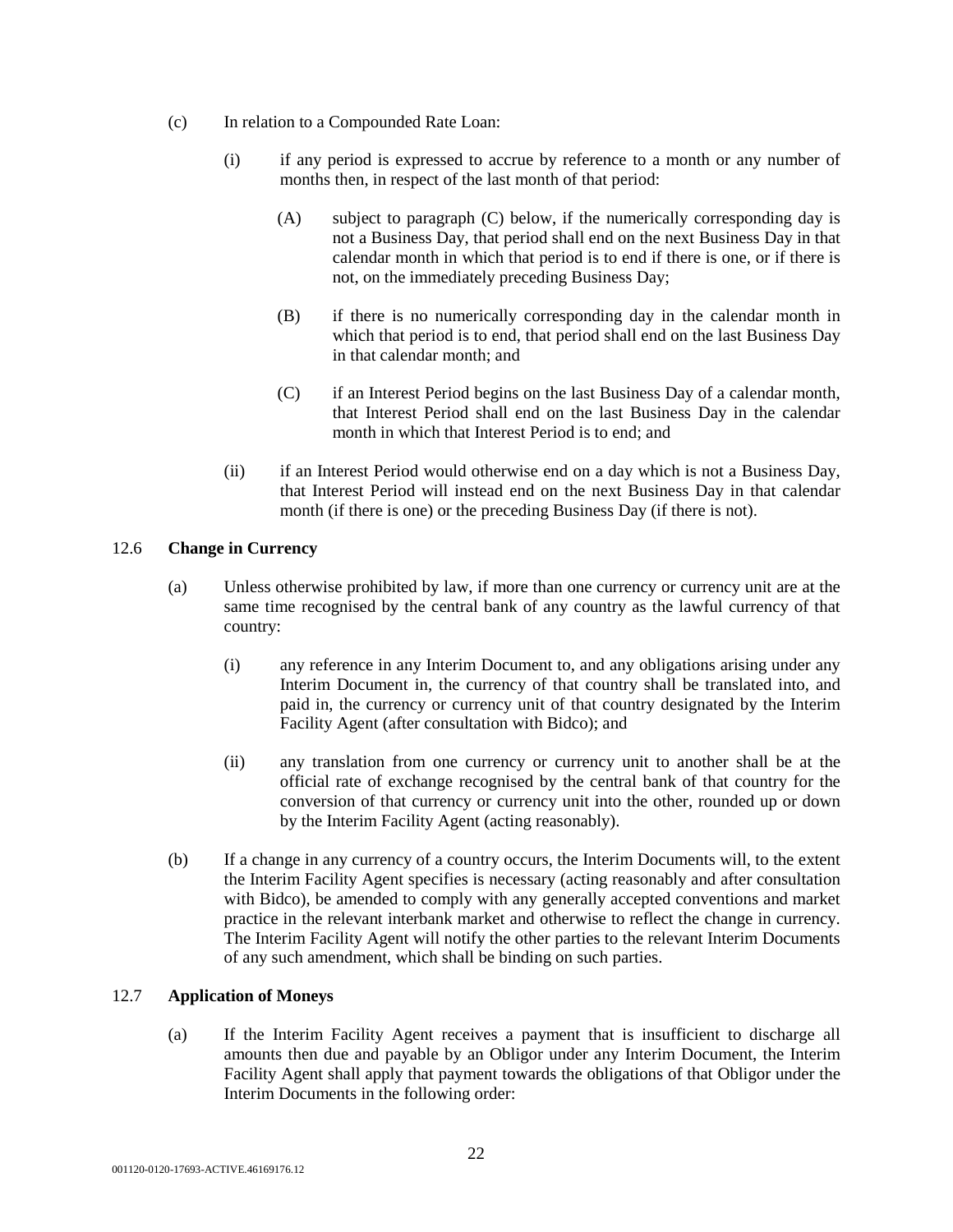- (i) first, in payment *pro rata* of any fees, costs and expenses of the Agents and the Arrangers due but unpaid;
- (ii) second, in payment *pro rata* of any fees, costs and expenses of the Interim Lenders and any accrued interest thereon due but unpaid;
- (iii) third, in payment *pro rata* of any accrued interest or commission due but unpaid under the Interim Documents;
- (iv) fourth, in payment *pro rata* of any principal due but unpaid under the Interim Documents; and
- (v) fifth, in payment *pro rata* of any other amounts due but unpaid under the Interim Documents.
- (b) The Interim Facility Agent shall, if directed by all Interim Lenders, vary the order set out in sub-paragraphs  $(a)(ii)$  to  $(a)(v)$  inclusive above.
- (c) Any such application by the Interim Facility Agent will override any appropriation made by any Obligor.

### **13. INDEMNITIES**

### 13.1 **General Indemnity**

Bidco shall (or shall procure that another member of the Group will), within ten Business Days of demand (which demand must be accompanied by reasonable details and calculations of the amount demanded), indemnify each Interim Finance Party against any cost, loss or liability (excluding any loss of Margin) which that Interim Finance Party incurs as a result of:

- (a) the occurrence of any Major Default;
- (b) any failure by any Obligor to pay any amount due under an Interim Document on its due date, including any cost, loss or liability arising as a result of the operation of Clause 19 (*Pro Rata Payments*);
- (c) funding, or making arrangements to fund, its participation in an Interim Term Loan requested by an Obligor in a Utilisation Request but not made by reason of the operation of any one or more provisions of this Agreement (other than by reason of default or negligence of that Interim Finance Party);
- (d) [Reserved]; or
- (e) an Interim Term Loan (or part of an Interim Term Loan) not being prepaid in accordance with a notice of prepayment given by an Obligor under the Interim Documents.

## 13.2 **Interim Facility Agent's Indemnity**

Bidco shall (or shall procure that another member of the Group will), within ten Business Days of demand (which demand must be accompanied by reasonable details and calculations of the amount demanded), indemnify the Interim Facility Agent against any reasonable third party cost, loss or liability incurred by the Interim Facility Agent (acting reasonably) as a result of: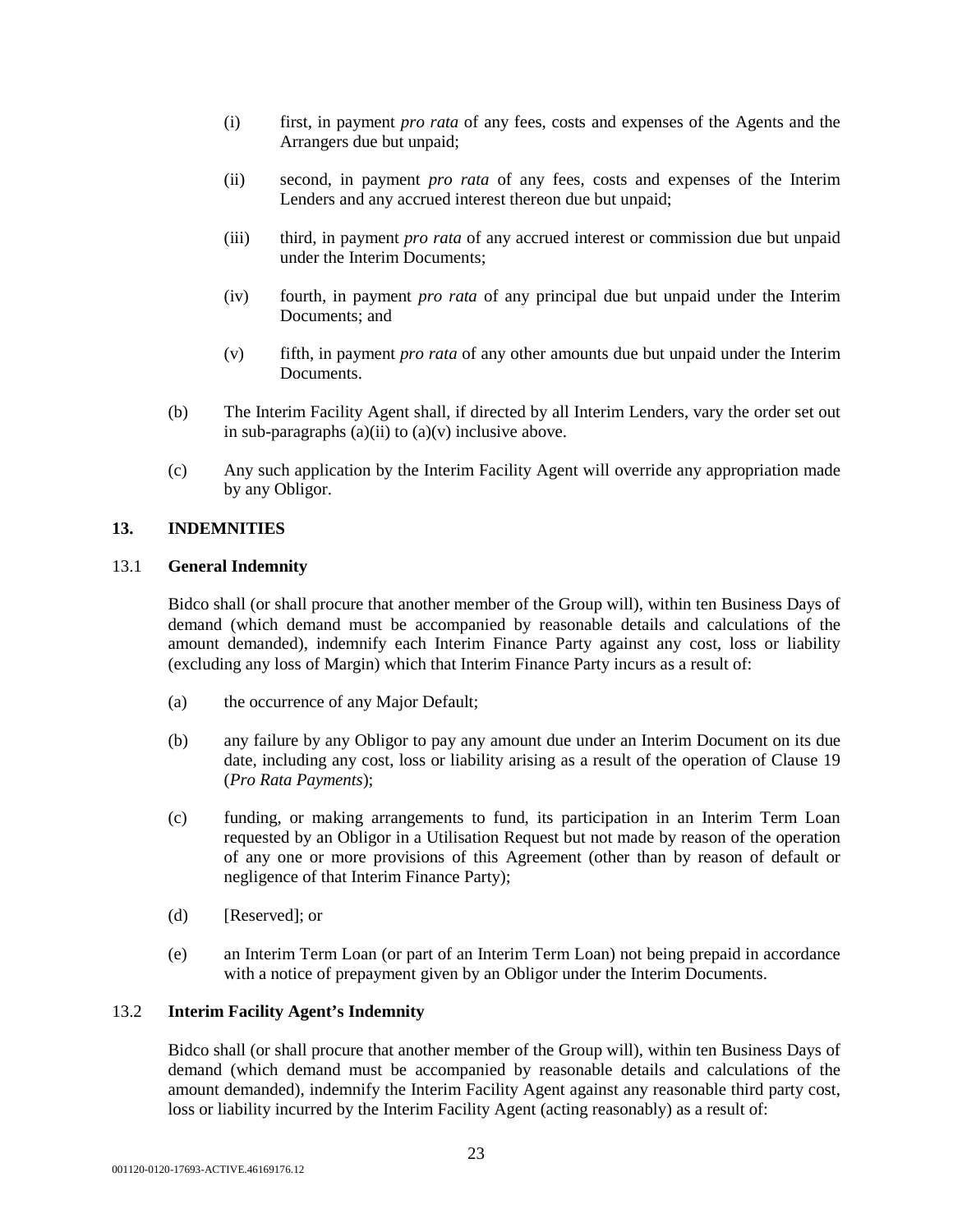- (a) investigating any event which it reasonably believes is a Major Default (provided that if after doing so it is established that such event is not a Major Default, the cost, loss or liability of investigation shall be for the account of the Interim Lenders); or
- (b) acting or relying on any notice, request or instruction from an Obligor which it reasonably believes to be genuine, correct and appropriately authorised.

## 13.3 **Interim Security Agent's Indemnity**

Bidco shall (or shall procure that another member of the Group will), within ten Business Days of demand (which demand must be accompanied by reasonable details and calculations of the amount demanded), indemnify the Interim Security Agent against any reasonable third party cost, loss or liability incurred by the Interim Security Agent (acting reasonably) as a result of:

- (a) the taking, holding, protection or enforcement of the Security Interests created under the Security Document;
- (b) the exercise of any of the rights, powers, discretions and remedies vested in the Interim Security Agent by the Interim Documents or by law; or
- (c) any default by any Obligor in the performance of any of the obligations expressed to be assumed by it in the Interim Documents.

The Interim Security Agent may, in priority to any payment to the other Interim Finance Parties, indemnify itself out of the assets the subject of the Security Document in respect of, any pay and retain, all sums necessary to give effect to the indemnity in this Clause 13.3 and shall have a lien on the proceeds of the enforcement of any Security Interest created under the Security Document for all monies payable to it.

## 13.4 **Currency Indemnity**

- $(a)$  If:
	- (i) any amount payable by an Obligor under or in connection with any Interim Document is received by any Interim Finance Party (or by an Agent on behalf of any Interim Finance Party) in a currency (the **Payment Currency**) other than that agreed in the relevant Interim Document (the **Agreed Currency**), and the amount produced by such Interim Finance Party converting the Payment Currency so received into the Agreed Currency is less than or greater than the required amount of the Agreed Currency; or
	- (ii) any amount payable by an Obligor under or in connection with any Interim Document has to be converted from the Agreed Currency into another currency for the purpose of making, filing, obtaining or enforcing any claim, proof, order or judgment,

then that Obligor will, as an independent obligation, within ten Business Days of demand indemnify the relevant Interim Finance Party for any loss or liability incurred by it as a result of the conversion provided that if the amount produced or payable as a result of the conversion is greater than the relevant amount due that Interim Finance Party will promptly refund such excess amount to the relevant Obligor.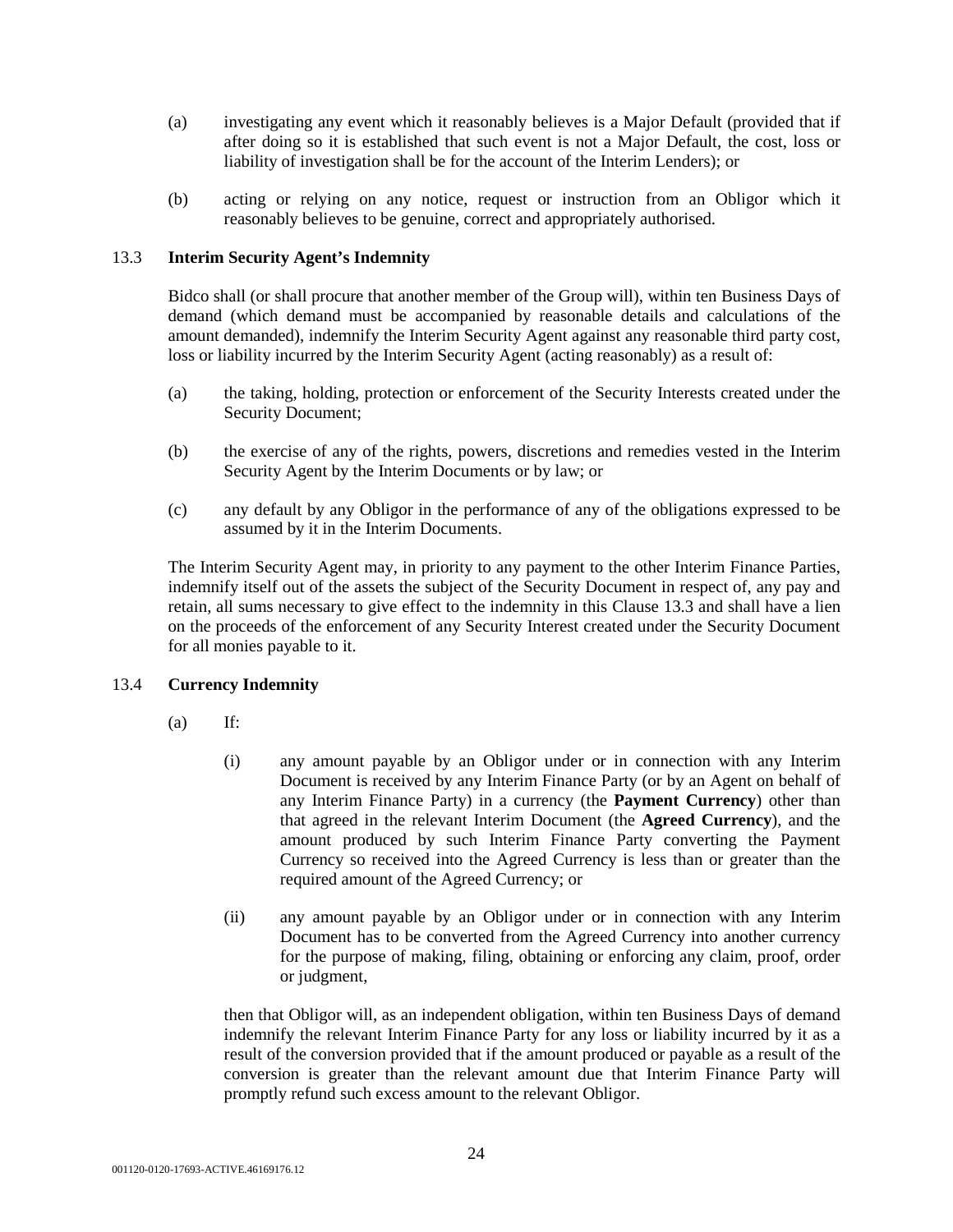- (b) Any conversion required will be made by the relevant Interim Finance Party at the prevailing rate of exchange on the date and in the market determined by that Interim Finance Party, acting reasonably, as being most appropriate for the conversion. The relevant Obligor will also pay the reasonable costs of the conversion.
- (c) Each Obligor waives any right it may have in any jurisdiction to pay any amount under any Interim Document in a currency other than that in which it is expressed to be payable in that Interim Document.

### **14. COSTS, EXPENSES AND FEES**

## 14.1 **Transaction Expenses**

Bidco shall (or shall procure that another member of the Group will), within twenty Business Days of demand, reimburse the Interim Facility Agent, the Interim Security Agent and the Arrangers for all reasonable third party costs and expenses (including legal fees) properly incurred by any of them in connection with the negotiation, preparation, printing, execution, perfection and registration (in each case, to the extent applicable) of this Agreement and any other Interim Document, subject always to limits as agreed between Bidco and the Arrangers from time to time (in the Fee Letter or otherwise).

### 14.2 **Amendment Costs**

Bidco shall (or shall procure that another member of the Group will), within one month of demand, reimburse the Interim Facility Agent and the Interim Security Agent for all reasonable third party costs and expenses (including legal fees) properly incurred by either of them in responding to, evaluating, negotiating or complying with any amendment, waiver or consent requested by any Obligor, subject always to limits as agreed between Bidco and the Arrangers from time to time.

## 14.3 **Enforcement Costs**

Bidco shall (or shall procure that another member of the Group will), within ten Business Days of demand, reimburse each Interim Finance Party for all third party costs and expenses (including legal fees) properly incurred by such Interim Finance Party in connection with the preservation or enforcement of any such Interim Finance Party's rights under any Interim Document.

#### 14.4 **Costs and Expenses**

Notwithstanding anything to the contrary in any Interim Document:

- (a) no fees, costs or expenses shall be payable to any Interim Finance Party under any Interim Document if the First Utilisation Date does not occur (save, in the case of legal fees, as otherwise agreed prior to the date of this Agreement);
- (b) any demand for reimbursement of costs and expenses incurred by an Interim Finance Party must be accompanied by reasonable details of the amount demanded (including, at the request of Bidco, hours worked, rates charged and individuals involved); and
- (c) if an Interim Lender assigns or transfers any of its rights, benefits or obligations under the Interim Documents no member of the Group shall be required to pay any fees, costs,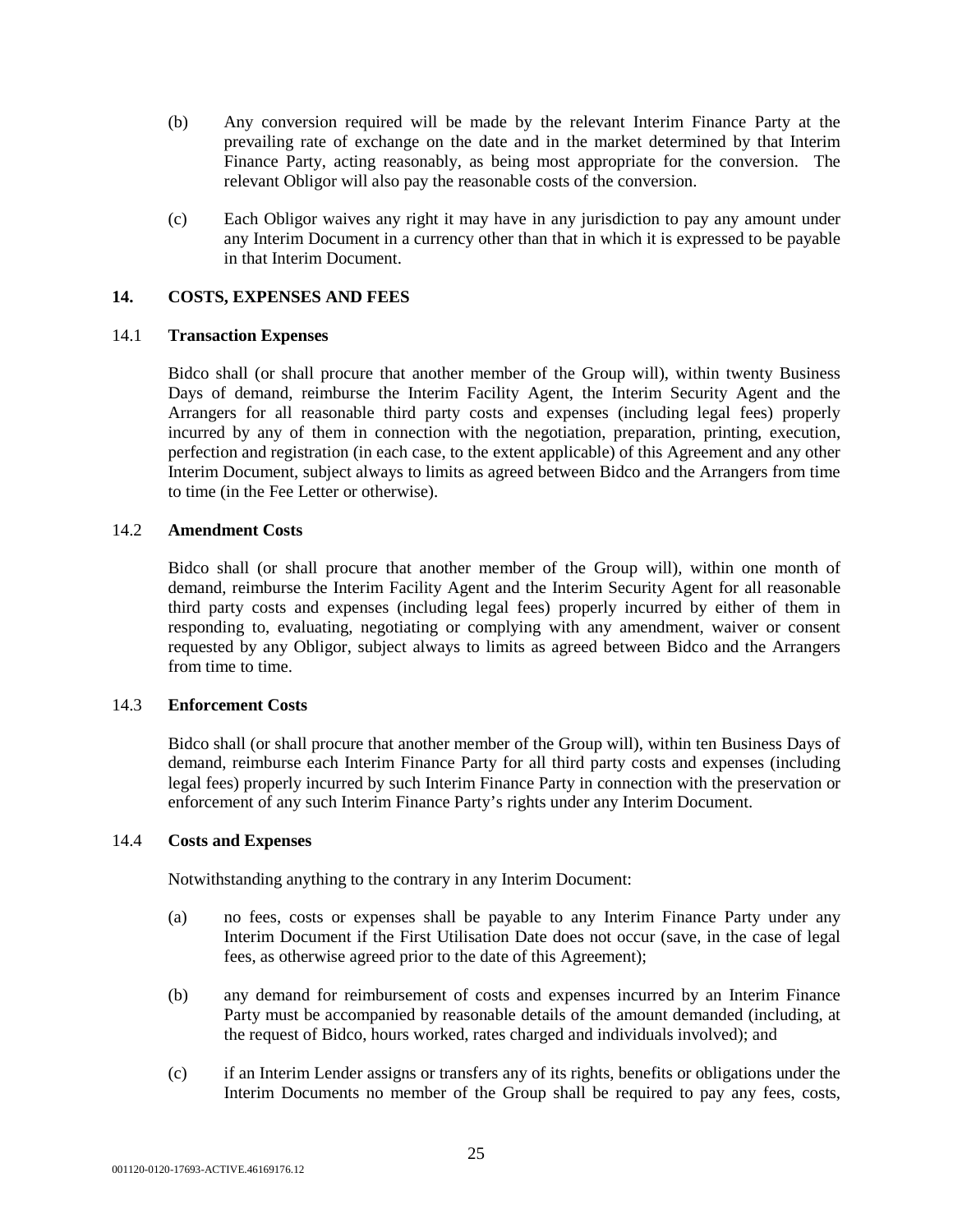expenses or other amounts relating to or arising in connection with that assignment or transfer (including, without limitation, any Taxes and any amounts relating to the perfection or amendment of the Security Document).

### **15. Guarantee and Indemnity**

The Guarantor irrevocably and unconditionally:

- (a) guarantees to each Interim Finance Party punctual performance by Bidco of all its payment obligations under the Interim Documents;
- (b) undertakes with each Interim Finance Party that whenever Bidco does not pay any amount when due under or in connection with any Interim Document, the Guarantor shall immediately on demand pay that amount as if it were the principal obligor; and
- (c) indemnifies each Interim Finance Party immediately on demand against any cost, loss or liability suffered by that Interim Finance Party if any obligation guaranteed by it is or becomes unenforceable, invalid or illegal. The amount of the cost, loss or liability shall be equal to the amount which that Interim Finance Party would otherwise have been entitled to recover.

#### 15.2 **Continuing Guarantee**

This guarantee is a continuing guarantee and will extend to the ultimate balance of sums payable by Bidco under the Interim Documents, regardless of any intermediate payment or discharge in whole or in part.

#### 15.3 **Reinstatement**

If any payment by Bidco or any discharge given by an Interim Finance Party (whether in respect of the obligations of Bidco or any security for those obligations or otherwise) is avoided or reduced as a result of insolvency or any similar event:

- (a) the liability of Bidco shall continue as if the payment, discharge, avoidance or reduction had not occurred; and
- (b) each Interim Finance Party shall be entitled to recover the value or amount of that security or payment from Bidco, as if the payment, discharge, avoidance or reduction had not occurred.

#### 15.4 **Waiver of Defences**

The obligations of the Guarantor under this Clause 15 will not be affected by any act, omission, matter or thing which, but for this Clause 15, would reduce, release or prejudice any of its obligations under this Clause 15 (without limitation and whether or not known to it or any Interim Finance Party) including:

- (a) any time, waiver or consent granted to, or composition with, Bidco or any other person;
- (b) the release of Bidco or any other person under the terms of any composition or arrangement with any creditor of any member of the Group;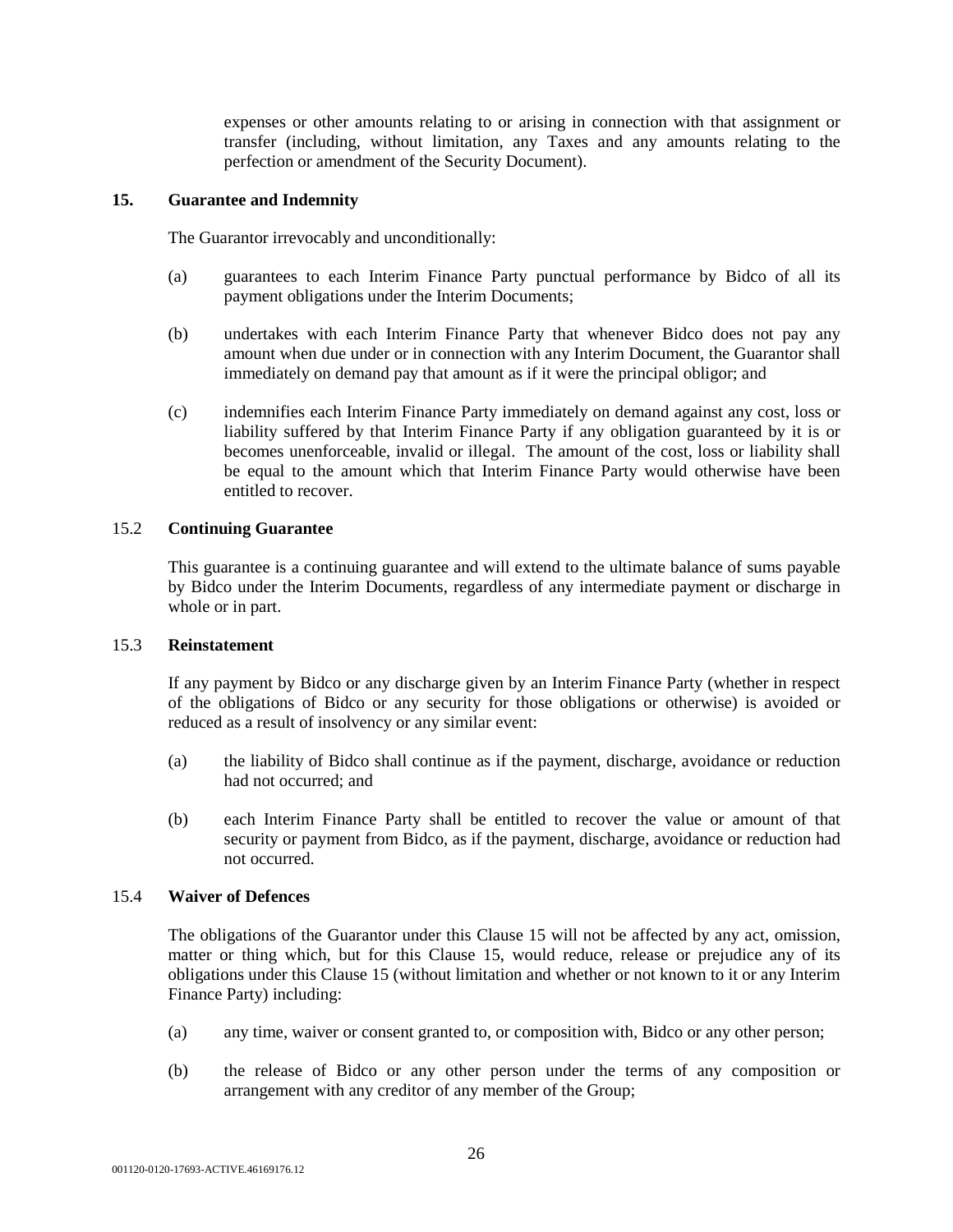- (c) the taking, variation, compromise, exchange, renewal or release of, or refusal or neglect to perfect, take up or enforce, any rights against, or security over assets of, Bidco or any other person or any non-presentation or non-observance of any formality or other requirement in respect of any instrument or any failure to realise the full value of any security;
- (d) any incapacity or lack of power, authority or legal personality of or dissolution or change in the members or status of Bidco or any other person;
- (e) any amendment (however fundamental) or replacement of an Interim Document or security provided by the Group pursuant thereto;
- (f) any unenforceability, illegality or invalidity of any obligation of any person under any Interim Document or any other document or security; or
- (g) any insolvency or similar proceedings.

### 15.5 **Immediate recourse**

The Guarantor waives any right it may have of first requiring any Interim Finance Party (or any Interim Security Agent or agent on its behalf) to proceed against or enforce any other rights or security or claim payment from any person before claiming from the Guarantor under this Clause 15. This waiver applies irrespective of any law or any provision of an Interim Document to the contrary.

### 15.6 **Appropriations**

Until all amounts which may be or become payable by Bidco under or in connection with the Interim Documents have been irrevocably paid in full, each Interim Finance Party (or the Interim Security Agent or any agent on its behalf) may:

- (a) refrain from enforcing any security or rights held or received by that Interim Finance Party (or any trustee or agent on its behalf) in respect of those amounts, or enforce the same in such manner and order as it sees fit and the Guarantor shall not be entitled to the benefit of the same;
- (b) apply any monies received by it in respect of those amounts in such manner and order as it sees fit; and
- (c) in respect of any amounts received or recovered by any Interim Finance Party after a claim pursuant to this guarantee in respect of any sum due and payable by Bidco under this Agreement place such amounts in a suspense account (bearing interest at a market rate usual for accounts of that type) unless and until such moneys are sufficient in aggregate to discharge in full all amounts then due and payable under the Interim Documents.

## 15.7 **Deferral of Guarantor's rights**

Until all amounts which may be or become payable by Bidco under or in connection with the Interim Documents have been irrevocably paid in full and unless the Interim Facility Agent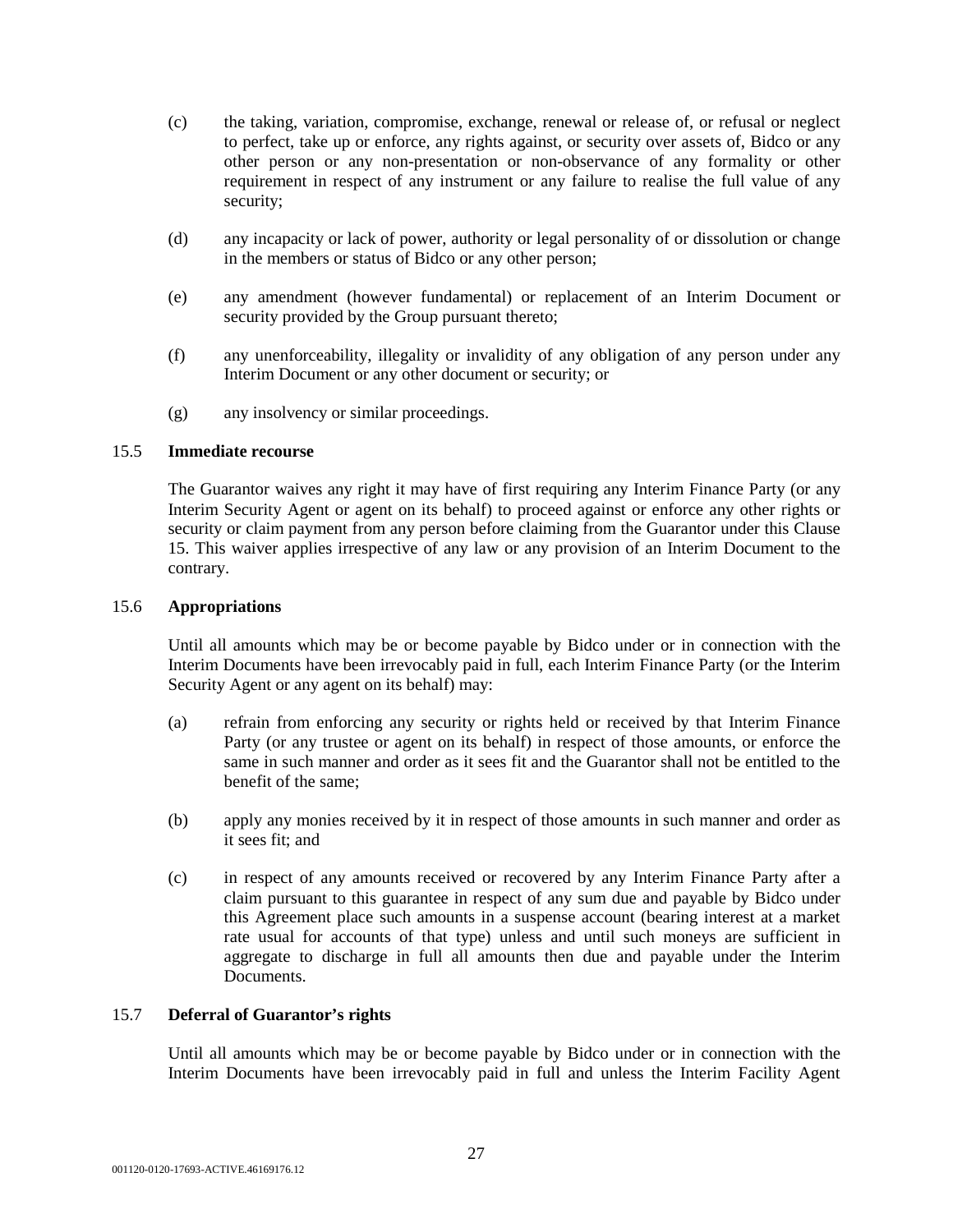otherwise directs, the Guarantor will not exercise any rights which it may have by reason of performance by it of its obligations under the Interim Documents:

- (a) to be indemnified by Bidco; and/or
- (b) to claim any contribution from any other guarantor of Bidco obligation under the Interim Documents; and/or
- (c) to take the benefit (in whole or in part and whether by way of subrogation or otherwise) of any rights of the Interim Finance Parties under the Interim Documents or of any other guarantee or security taken pursuant to, or in connection with, the Interim Documents by any Interim Finance Party.

#### 15.8 **Guarantor Intent**

Without prejudice to the generality of Clause 15.4 (*Waiver of Defences*) but subject to the limitations set forth in Clause 15.9 (*Guarantee limitation*), the Guarantor expressly confirms that it intends that this guarantee shall extend from time to time to any (however fundamental) variation, increase, extension or addition of or to any of the Interim Documents and/or any facility or amount made available under any of the Interim Documents (including, without limitation, for the purposes of or in connection with any acquisition of any nature, increasing working capital, enabling investor distributions to be made, carrying out restructurings, refinancing existing facilities, refinancing any other indebtedness, making facilities available to new borrowers, any other variation or extension of the purposes for which any such facility or amount might be made available from time to time and any fees, costs and/or expenses associated with any of the foregoing).

### 15.9 **Guarantee limitation**

*Financial Assistance:* This guarantee does not apply to any liability to the extent that it would result in this guarantee constituting unlawful financial assistance within the meaning of Section 677 of the Companies Act 2006 or any equivalent provision of any applicable law or otherwise being unlawful or in breach of the fiduciary or statutory duties of any director or officer of any member of the Group.

#### 15.10 **Additional security**

This guarantee is in addition to and is not in any way prejudiced by any other guarantee or security now or subsequently held by any Interim Finance Party.

### 15.11 **Waiver of Jersey Customary Law Rights**

The Guarantor hereby irrevocably and unconditionally waives and abandons any existing or future right which it may have under the laws of Jersey:

(a) whether by virtue of the droit de division or otherwise to require that any liability under any Interim Document be divided or apportioned with any other person or reduced in any manner whatsoever; and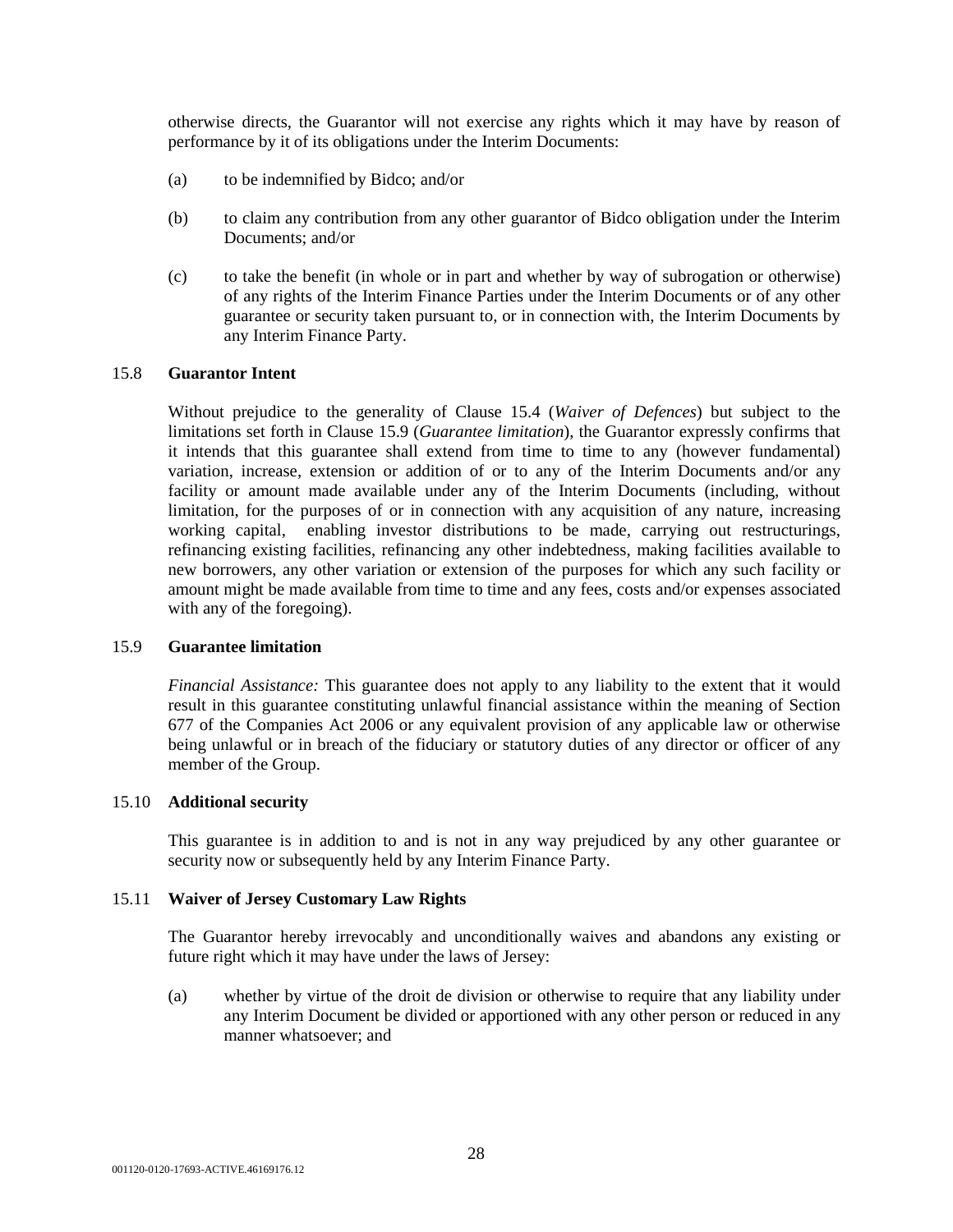(b) whether by virtue of the droit de discussion or otherwise to require that recourse be had to the assets of any other person before any claim is enforced against it in respect of the obligations or liabilities hereby assumed by it under any Interim Document.

## **16. REPRESENTATIONS, UNDERTAKINGS AND INFORMATION**

## 16.1 **Representations and Undertakings**

Each of Holdco and Bidco:

- (a) makes the Major Representations expressed to be applicable to it with respect to itself to the Interim Finance Parties on the date of this Agreement, on each Utilisation Date of the Interim Term A Facility and on the first day of each Interest Period under an Interim Term A Loan by reference to the facts and circumstances existing at such time; and
- (b) agrees to comply with the Major Undertakings expressed to be applicable to it for so long as any amount payable by them is outstanding under the Interim Documents or any Interim Term A Commitment is in force.

The Target (upon accession):

- (a) makes the Major Representations expressed to be applicable to it with respect to itself to the Interim Finance Parties on the date of its accession to this Agreement, on each Utilisation Date of the Interim Term B1 Facility or the Interim Term B2 Facility and on the first day of each Interest Period under each Interim Term B1 Loan or Interim Term B2 Loan by reference to the facts and circumstances existing at such time; and
- (b) agrees to comply with the Major Undertakings expressed to be applicable to it for so long as any amount payable by it is outstanding under the Interim Documents or any Interim Term B1 Commitment or Interim Term B2 Commitment is in force.

## 16.2 **Notification of Default**

- (a) Bidco shall notify the Interim Facility Agent of any Major Default (and the steps, if any, being taken to remedy it) promptly upon becoming aware of its occurrence (unless that Obligor is aware that a notification has already been provided by the other Obligor).
- (b) Promptly upon a request by the Interim Facility Agent, if the Interim Facility Agent has reasonable grounds for believing there is an outstanding Major Default, Bidco shall supply to the Interim Facility Agent a certificate signed by an authorised signatory on behalf of Bidco certifying that no Major Default is continuing (or if a Major Default is continuing, specifying the Major Default and the steps, if any, being taken to remedy it).

Each of the parties to this Agreement agrees that the Interim Security Agent shall have only those duties, obligations and responsibilities expressly specified in this Agreement or in the Security Document (and no others shall be implied).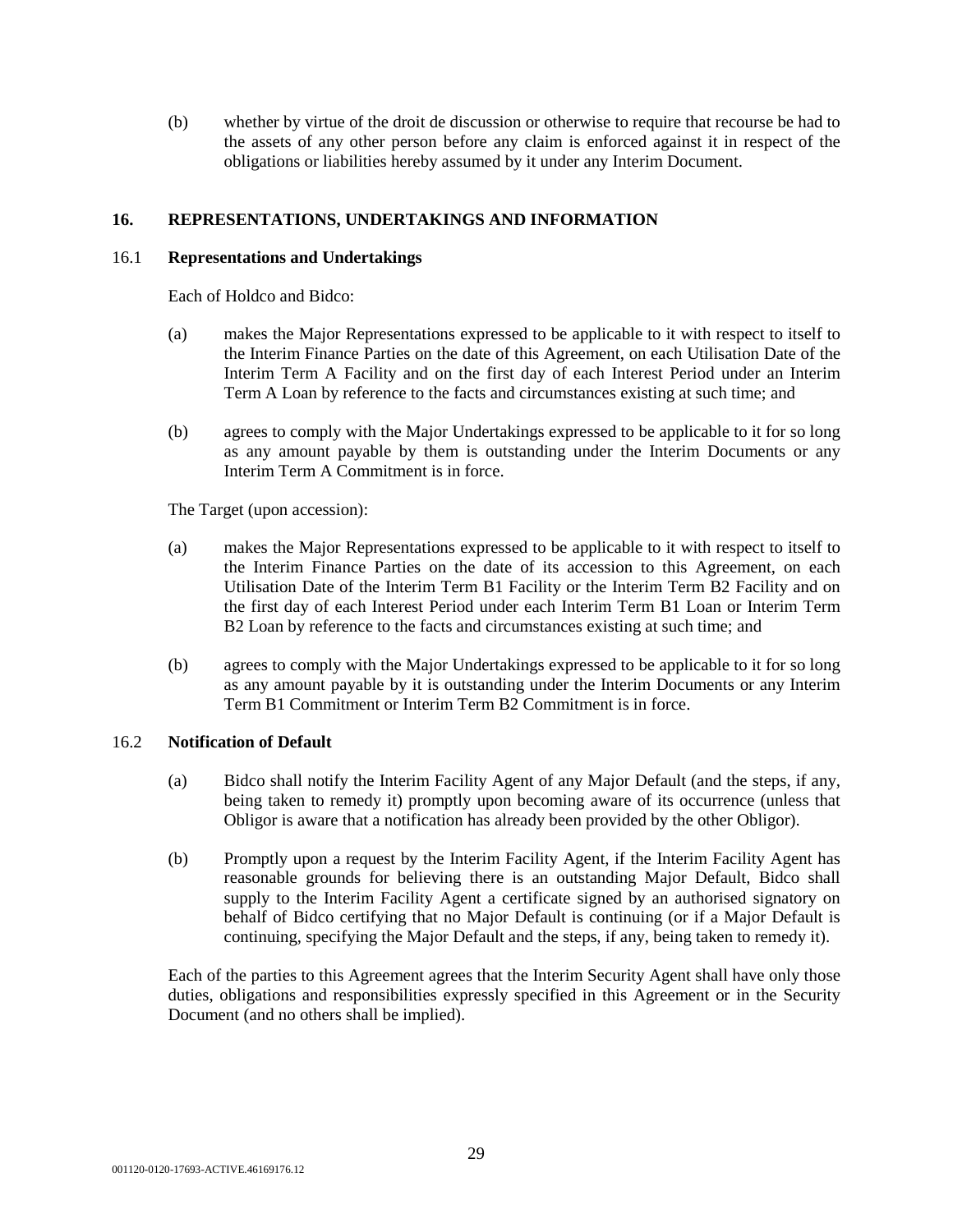### 16.3 **Conduct of Offer and/or Scheme**

- (a) Subject to any confidentiality, regulatory, legal or other restrictions relating to the supply of such information, Bidco will keep the Interim Facility Agent informed as to any material developments in relation to the Acquisition, including if the Scheme or the Offer lapses or is withdrawn, and, will from time to time, if the Interim Facility Agent reasonably requests, give the Interim Facility Agent reasonable details as to the current level of acceptances for any Offer.
- (b) Bidco shall provide to the Interim Facility Agent:
	- (i) a copy of  $(x)$  the Scheme Circular or  $(y)$  as the case may be, the Offer Document dispatched to shareholders of the Target by or on behalf of Bidco promptly following such dispatch; and
	- (ii) a copy of any new or replacement Announcement made after the date of this Agreement promptly following the making thereof.
- (c) Bidco shall:
	- (i) if the Acquisition is being effected by way of the Scheme, use all reasonable endeavours to de-list the Target from the Official List of the UK Listing Authority and re-register it as a private limited company, in each case, within 60 days of the date on which the Scheme has become effective;
	- (ii) if the Acquisition is being effected by way of an Offer, use all reasonable endeavours to procure (except to the extent prevented by law, regulation or a court) that the Target is delisted from the Official List of the UK Listing Authority and re-registered as a private limited company, in each case, within 60 days of the later of (i) the First Utilisation Date and (ii) the date on which Bidco has acquired Target Shares carrying 75% or more of the voting rights attributable to the capital of the Target which are then exercisable at a general meeting of the Target; and
	- (iii) if the Acquisition is being effected by way of an Offer, and to the extent Bidco owns or controls not less than 90% in value of the Target Shares and not less than 90% of the voting rights of the Target Shares the subject of the Offer, use all reasonable endeavours to, promptly (and in any event within the maximum time period prescribed by such actions) complete a Squeeze-out.
- (d) Bidco shall not make any public statement which refers to the Interim Documents and the financing of the Scheme or Offer which would be materially prejudicial to the interests of the Interim Lenders (taken as a whole) under the Interim Documents (other than any Announcement, any Scheme Document or any Offer Document), without the consent of the Majority Interim Lenders (not to be unreasonably withheld or delayed) unless required to do so by law or regulation or by the City Code, the Panel or the Court. For the avoidance of doubt, this paragraph (d) shall not restrict Bidco from making any disclosure that is required, permitted or customary in relation to the Interim Documents or the identity of the Interim Finance Parties in any Announcement, any Scheme Document or any Offer Document or making any filings as required by law or its auditors or in its audited financial statements or in accordance with or in order to satisfy or comply with the terms of the Interim Documents.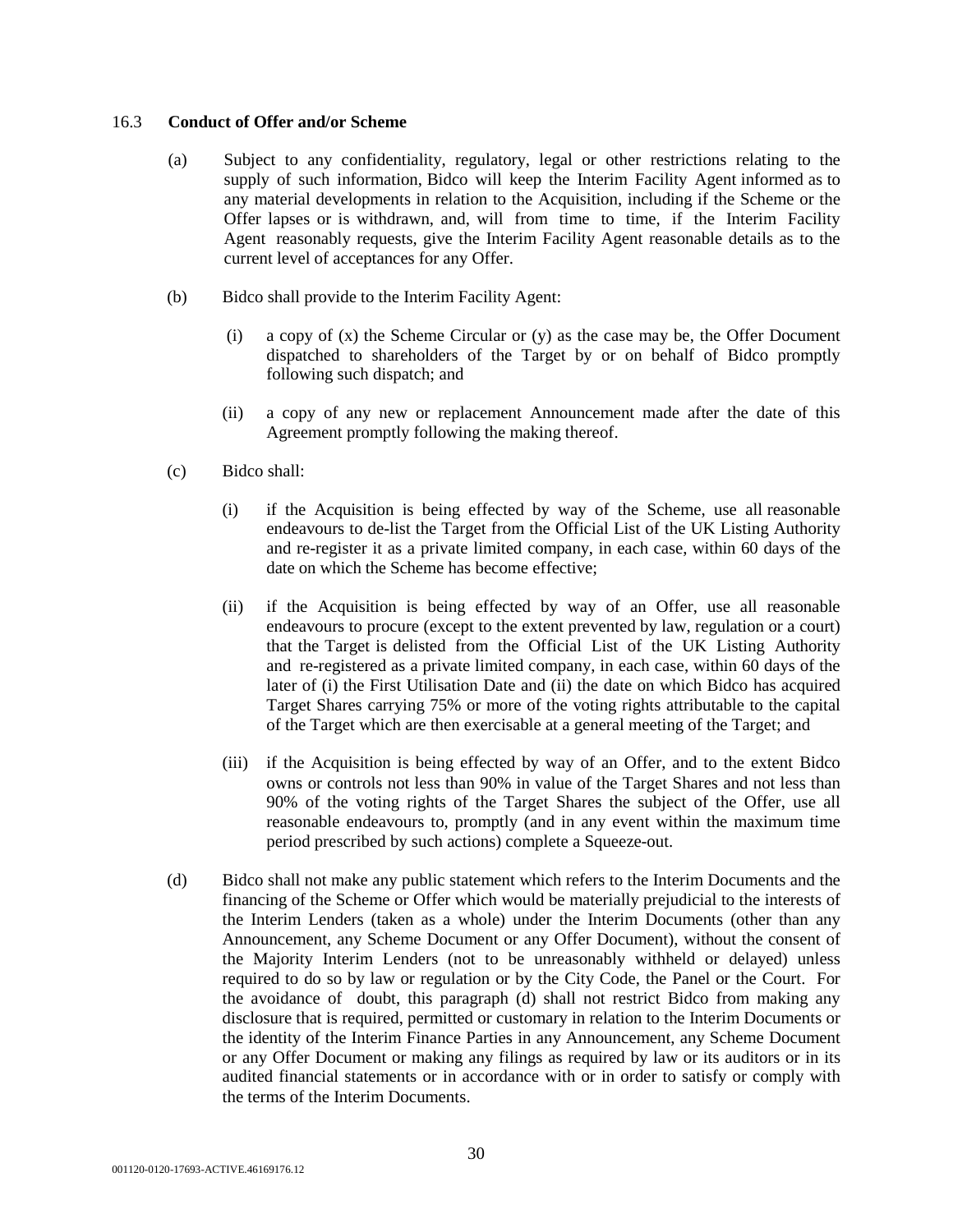### **17. SECURITY**

#### 17.1 **Interim Security Agent as holder of security**

- (a) Unless expressly provided to the contrary, the Interim Security Agent holds and declares that it shall hold, to the fullest extent permitted by law, any security created by the Security Document on trust for and on behalf of the Interim Finance Parties named therein and will apply all payments and other benefits received by it under the Security Document in accordance with the Interim Documents.
- (b) Each Interim Finance Party (other than the Interim Security Agent) hereby appoints the Interim Security Agent as trustee (or agent) for and on behalf of the relevant Interim Finance Parties (other than the Interim Security Agent) expressed to benefit from the Security Document pursuant to its terms and the Interim Security Agent hereby accepts such appointment on the terms and to the conditions set out in this Clause 17. The Interim Security Agent shall, in case of any accessory security rights created by way of pledge or other accessory instruments under the Security Document, administer and, as the case may be, enforce any and all lien or collateral created under such Security Document in the name and for and on behalf of the relevant Interim Finance Parties, but in each case for the benefit of those Interim Finance Parties. Each relevant Interim Finance Party (other than the Interim Security Agent) hereby authorises the Interim Security Agent (whether or not by or through employers or agents) (i) to exercise such rights, remedies, powers and discretions as are specifically delegated to or conferred upon the Interim Security Agent under the Security Document together with such powers and discretions as are reasonably incidental thereto and (ii) to take such action on its behalf as may from time to time be authorised under or in connection with the Security Document.

#### 17.2 **Responsibility**

The Interim Security Agent is not liable or responsible to any other Interim Finance Party for:

- (a) any failure in registering, perfecting or protecting the security created by the Security Document; or
- (b) any other action taken or not taken by it in connection with the Security Document.

#### 17.3 **Title**

- (a) The Interim Security Agent may accept, without enquiry, the title (if any) that any person granting the relevant security may have to any asset over which security is intended to be created by the Security Document.
- (b) The Interim Security Agent has no obligation to insure any such asset or the interests of the Interim Finance Parties in any such asset.

## 17.4 **Possession of documents**

The Interim Security Agent is not obliged to hold in its own possession the Security Document, title deed or other document in connection with any asset over which security is intended to be created by the Security Document. Without prejudice to the above, the Interim Security Agent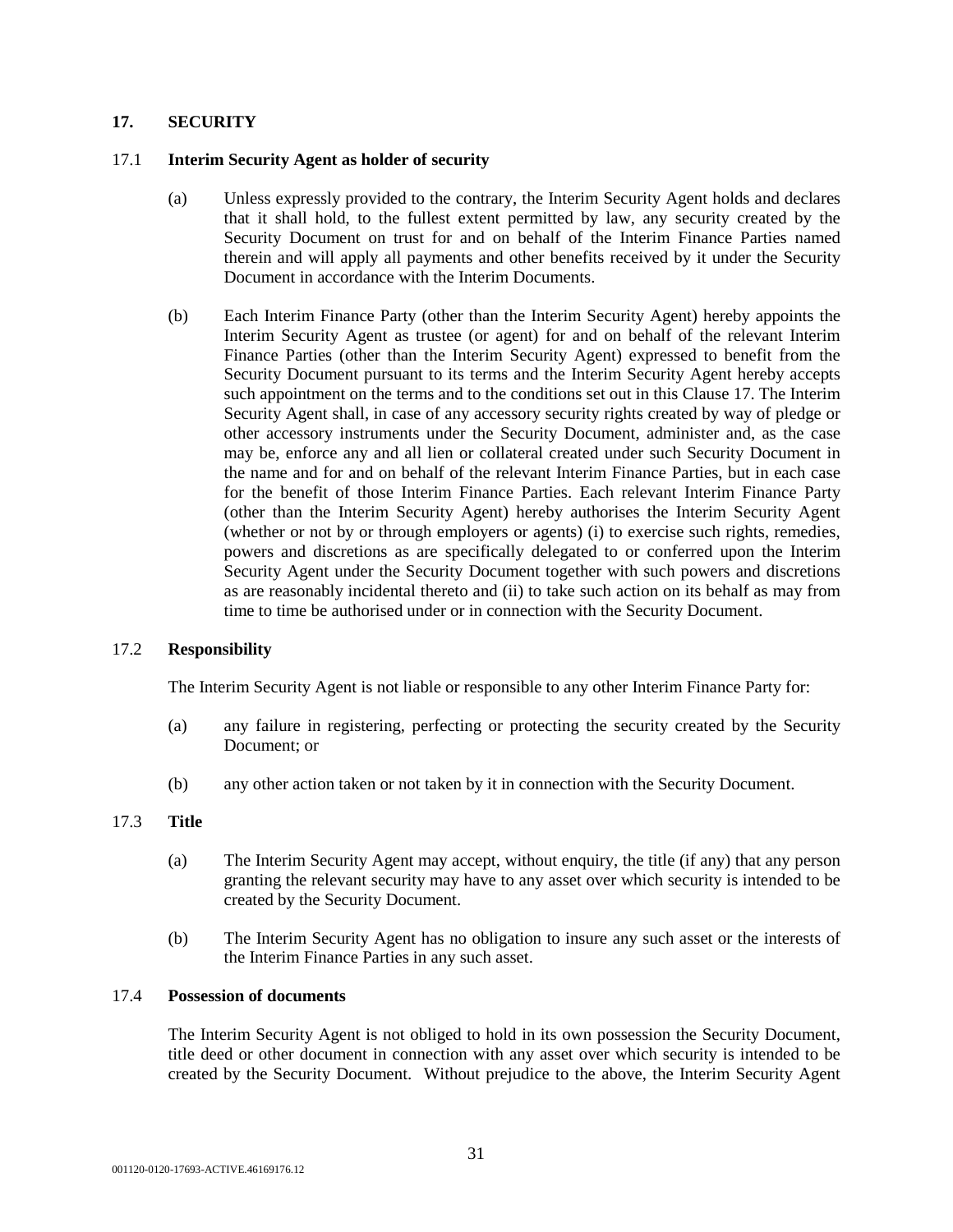may allow any bank providing safe custody services or any professional adviser to the Interim Security Agent to retain any of those documents in its possession.

## 17.5 **Investments**

Except as otherwise provided in the Security Document, all moneys received by the Interim Security Agent under the Interim Documents may be:

- (a) invested in the name of, or under the control of, the Interim Security Agent in any investment for the time being authorised by English law for the investment by trustees of trust money or in any other investments which may be selected by the Interim Security Agent with the consent of the Majority Interim Term A Lenders; or
- (b) placed on deposit in the name of, or under the control of, the Interim Security Agent at such bank or institution (including any other Interim Finance Party) and upon such terms as the Interim Security Agent may think fit (acting reasonably). Any and all such monies and all interest thereon shall be paid to the Interim Facility Agent forthwith upon demand by the Interim Facility Agent.

## 17.6 **Approval**

Each relevant Interim Finance Party confirms its approval of the Security Document and authorises and directs the Interim Security Agent (by itself or by such person(s) as it may nominate) to execute and enforce the same as trustee (or agent) or as otherwise provided (and whether or not expressly in the names of those Interim Finance Parties) on its behalf.

#### 17.7 **Enforcement**

- (a) The Interim Security Agent shall act in accordance with any instruction given to it by the Majority Interim Term A Lenders or, if so instructed by the Majority Interim Term A Lenders, refrain from exercising any right, power, authority or discretion vested in it as Interim Security Agent, and the Interim Security Agent shall be entitled to assume that (i) any instructions received by it from the Majority Interim Term A Lenders (or the Interim Facility Agent on their behalf) are duly given in accordance with the terms of this Interim Documents and (ii) unless it has received actual notice of revocation, that those instructions or directions are in full force and effect and have not been revoked.
- (b) The Interim Security Agent shall be entitled to request instructions and clarifications of any direction from the Majority Interim Term A Lenders as to whether, and in what manner, it should exercise or refrain from exercising any rights, powers, authorities and discretions and the Interim Security Agent may refrain from acting unless and until those instructions or clarifications are received by it.
- (c) Any instruction given to the Interim Security Agent by the Majority Interim Term A Lenders (or the Interim Facility Agent on their behalf) shall override any conflicting instructions given by any other Parties.
- (d) In exercising any discretion to exercise a right, power or authority under this Agreement where it has not received any instructions from the Majority Interim Term A Lenders (or the Interim Facility Agent on their behalf) as to the exercise of that discretion, the Interim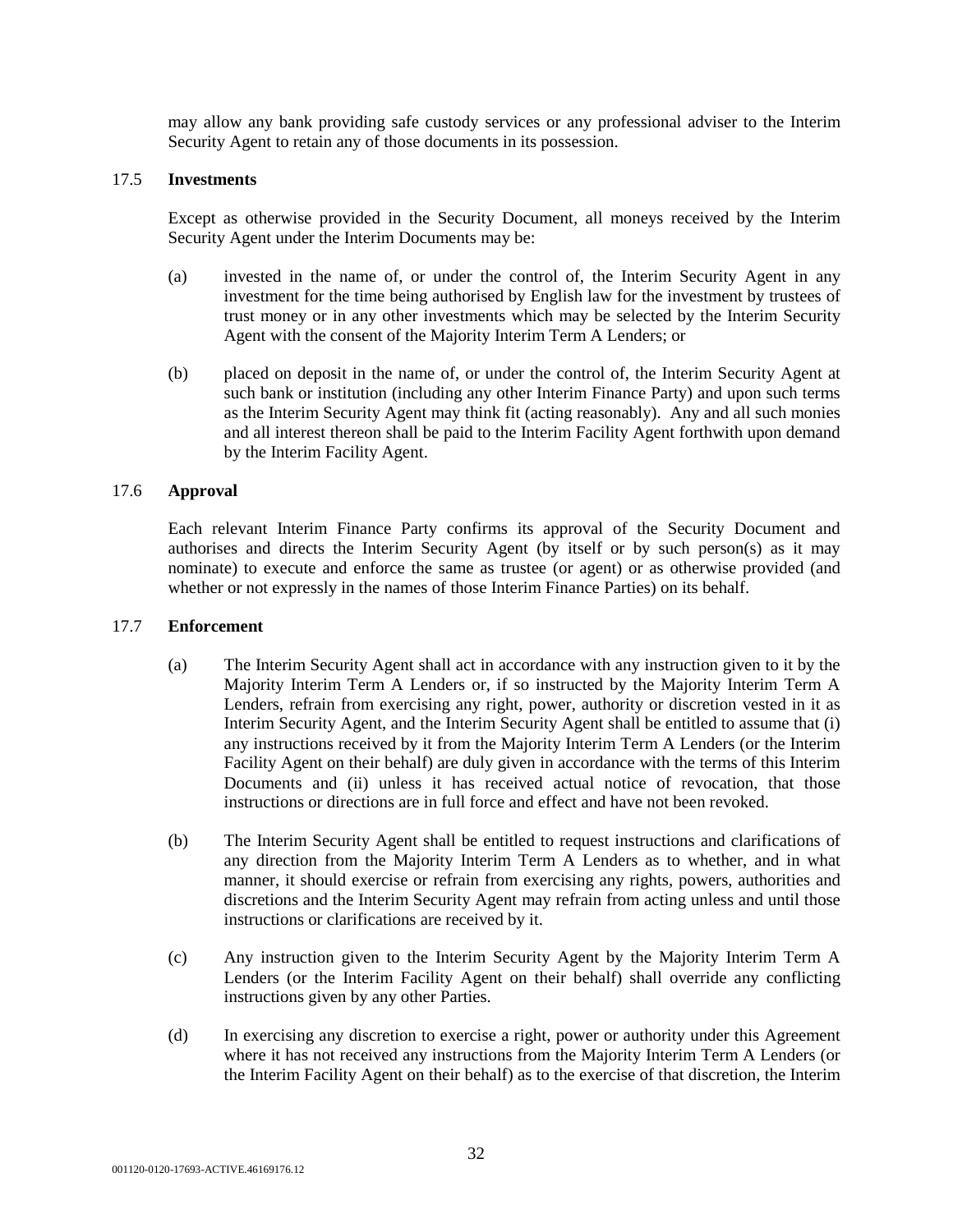Security Agent shall do so having regard to the interests of the relevant Interim Finance Parties expressed to benefit from the Security Document pursuant to its terms.

- (e) The Interim Security Agent may (but shall not be obliged to), in the absence of any instructions to the contrary, take such action in the exercise of any of its powers and duties under the Interim Documents as it considers (in its discretion) to be appropriate.
- (f) Each relevant Interim Finance Party (other than the Interim Security Agent) agrees not to enforce independently or exercise any rights or powers arising under the Security Document except through the Interim Security Agent and in accordance with the Interim Documents.

### 17.8 **Release of Security**

- (a) Upon repayment of all amounts outstanding under the Interim Documents (if any) and cancellation in full of the Interim Commitments, the Interim Security Agent is irrevocably authorised on behalf of each relevant Interim Finance Party to execute any document and/or take any other action whatsoever in order to release any guarantee and Security Interests granted pursuant to the Interim Documents.
- (b) Each relevant Interim Finance Party will, on the request and at the cost of Bidco, as soon as reasonably practicable execute any document and/or take such other action as is reasonably required to effect any release contemplated by this Clause 17.8.

### **18. AGENTS AND ARRANGERS**

#### 18.1 **Appointment of Agents**

- (a) Each Interim Finance Party (other than the relevant Agent) irrevocably authorises and appoints each Agent:
	- (i) to act as its agent under and in connection with the Interim Documents (and, to the extent applicable, in the case of the Interim Security Agent to act as its trustee or agent for the purposes of the Security Document);
	- (ii) to execute and deliver on its behalf such of the Interim Documents as are expressed to be executed by such Agent on its behalf; and
	- (iii) to perform the duties and to exercise the rights, powers and discretions which are specifically delegated to such Agent by the terms of the Interim Documents, together with all other incidental rights, powers and discretions.
- (b) Each Interim Finance Party:
	- (i) irrevocably authorises and appoints, severally, each of the Interim Facility Agent and the Arrangers to accept on its behalf the terms of any reliance letter or engagement letter relating to any report, certificate or letter provided by accountants, auditors or other professional advisers in connection with any of the Interim Documents or any related transactions and to bind such Interim Finance Party in respect of the addressing or reliance or limitation of liability of any person under any report, certificate or letter; and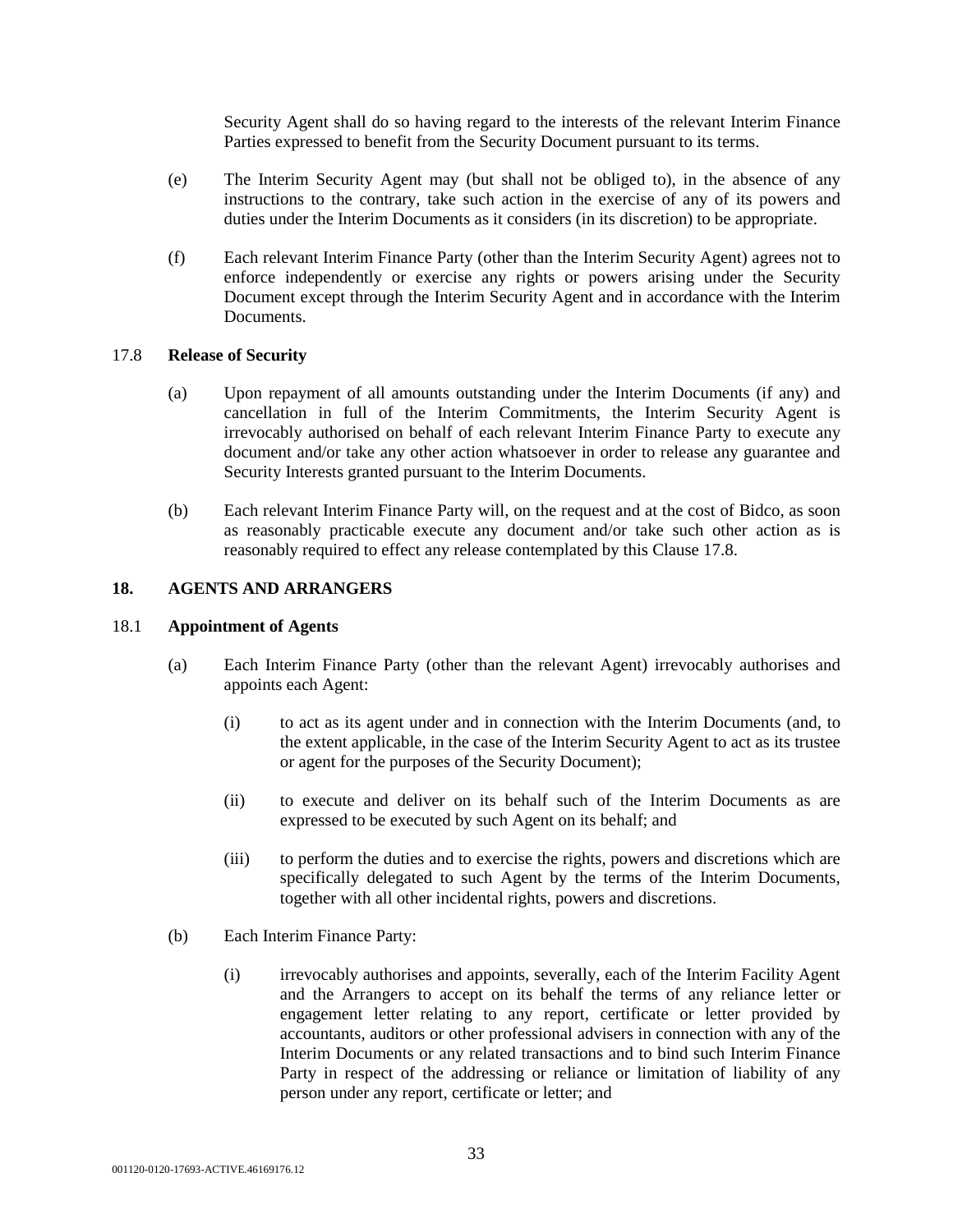- (ii) accepts the terms and any limitation of liability or qualification in the reports or any reliance or engagement letter entered into by the Interim Facility Agent and/or any Arranger (whether before or after such Interim Finance Party became party to this Agreement) in connection with the Interim Documents.
- (c) The relationship between each Agent and the other Interim Finance Parties is that of principal and agent only.
- (d) Except as specifically provided in the Interim Documents, no Agent shall:
	- (i) have, or be deemed to have, any obligations to, or trust or fiduciary relationship with, any other Party or other person, other than those for which specific provision is made by the Interim Documents; or
	- (ii) be bound to account to any other Interim Finance Party for any sum or the profit element of any sum received by it for its own account.
- (e) Neither Agent is authorised to act on behalf of an Interim Finance Party in any legal or arbitration proceedings relating to any Interim Document without first obtaining that Interim Finance Party's consent except in any proceedings for the protection, preservation or enforcement of the Security Document otherwise permitted by this Agreement.
- (f) Each Interim Finance Party (other than the relevant Agent) hereby releases each Agent (to the extent legally possible) from any restrictions on representing several persons and self-dealing under any applicable law to make use of any authorisation granted under this Agreement and to perform its duties and obligations as Agent hereunder and under or in connection with the Interim Documents (in each case to the extent that Interim Finance Party is able to do so, and provided that any of the Interim Finance Parties which cannot release the relevant Agent from any such restriction shall inform that Agent as soon as practicable).

## 18.2 **Agents' Duties**

- (a) Each Agent will only have those duties which are expressly specified in the Interim Documents. The duties of the Agents are solely of a mechanical and administrative nature.
- (b) Each Agent shall promptly forward to a Party the original or a copy of each notice or document delivered to that Agent for that Party under any Interim Document.
- (c) Each Agent shall, subject to any terms of this Agreement which require the consent of all the Interim Lenders or all Interim Lenders under the Interim Term A Facility or of any particular Interim Finance Party:
	- (i) act or refrain from acting in accordance with any instructions from the Majority Interim Lenders (or, in the case of the Interim Security Agent, the Majority Interim Term A Lenders) and any such instructions shall be binding on all the Interim Finance Parties;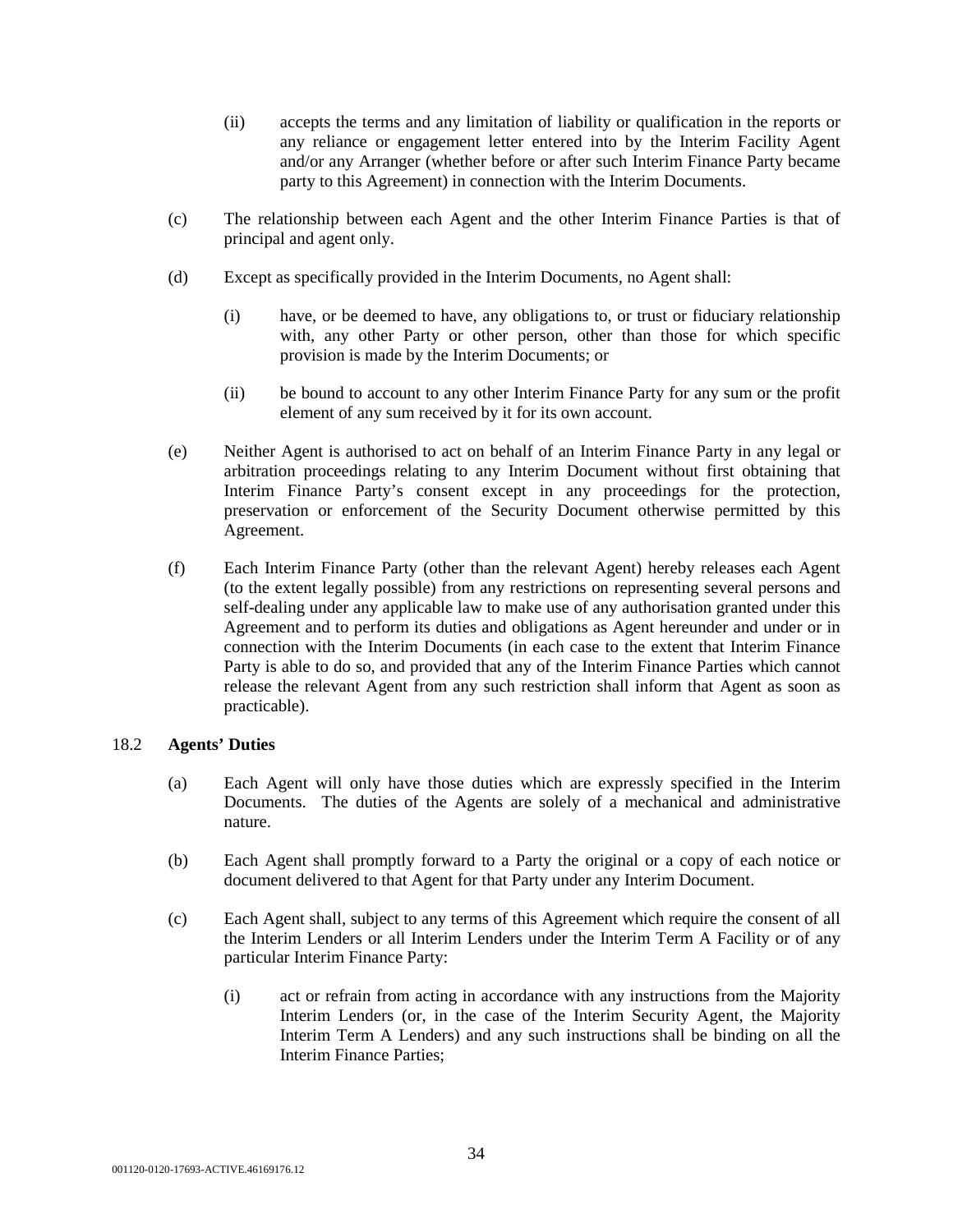- (ii) not be liable for any act (or omission) if it acts (or refrains from acting) in accordance with the instructions of the Majority Interim Lenders (or, in the case of the Interim Security Agent, the Majority Interim Term A Lenders).
- (d) In the absence of any such instructions from the Majority Interim Lenders or (as applicable) the Majority Interim Term A Lenders (or, if required, all Interim Lenders or all Interim Lenders under the Interim Term A Facility), save where acting or refraining from acting is specifically stated to require the instructions of the Majority Interim Lenders or (as applicable) the Majority Interim Term A Lenders (or, as the case may be, all Interim Lenders or all Interim Lenders under the Interim Term A Facility), each Agent may act or refrain from acting as it considers to be in the best interests of the relevant Interim Lenders and any such action (or omission) shall be binding on all Interim Finance Parties.

### 18.3 **Agents' Rights**

Each Agent may:

- (a) act under the Interim Documents by or through its personnel or agents;
- (b) except as expressly provided to the contrary in any Interim Document, refrain from exercising any right, power or discretion vested in it under the Interim Documents until it has received instructions from the Majority Interim Lenders or (as applicable) the Majority Interim Term A Lenders or, where relevant, all the Interim Lenders or all Interim Lenders under the Interim Term A Facility;
- (c) unless it has received notice to the contrary in accordance with this Agreement, treat the Interim Lender which makes available any portion of an Interim Term Loan as the person entitled to repayment of that portion (and any interest, fees or other amounts in relation thereto);
- (d) notwithstanding any other term of an Interim Document, refrain from doing anything (including disclosing any information) which would, in its opinion, constitute a breach of any law or regulation or be otherwise actionable at the suit of any person, and may do anything which, in its opinion, is necessary or desirable to comply with any law or regulation;
- (e) assume that no Major Default has occurred, unless it has received notice from another Party stating that a Major Default has occurred and giving details of such Major Default;
- (f) refrain from acting in accordance with the instructions of the Majority Interim Lenders or (as applicable) the Majority Interim Term A Lenders or all the Interim Lenders or (as applicable) all Lenders under the Interim Term A Facility until it has been indemnified and/or secured to its satisfaction against all losses or liabilities (including legal fees) which it may sustain or incur as a result of so acting;
- (g) rely on any notice or document believed by it to be genuine and correct and assume that any notice or document has been correctly and appropriately authorised and given;
- (h) rely on any statement made by any person regarding any matter which might reasonably be expected to be within such person's knowledge or power to verify;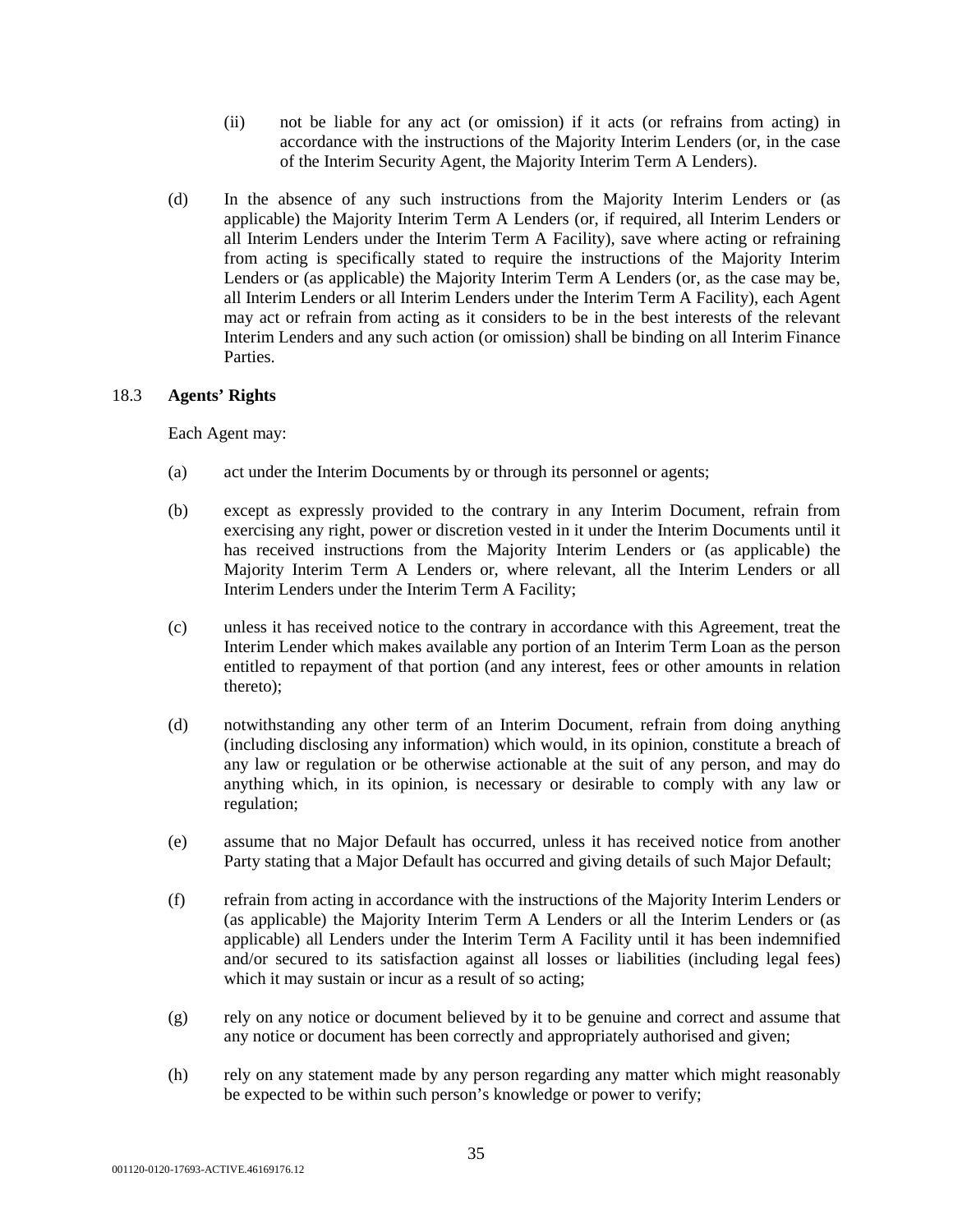- (i) engage, obtain, rely on and pay for any legal, accounting or other expert advice or services which may seem necessary or desirable to it;
- (j) at any time, and it shall if instructed by the Majority Interim Lenders or (as applicable) the Majority Interim Term A Lenders, convene a meeting of the relevant Interim Lenders;
- (k) accept without enquiry (and has no obligation to check) any title which an Obligor may have to any asset intended to be the subject of any Security Interest to be created by the Security Document; and
- (l) deposit any title deeds, transfer documents, share certificates, Security Document or any other documents in connection with any of the assets charged by the Security Document with any bank or financial institution or any company whose business includes undertaking the safe custody of deeds or documents or with any lawyer or firm of lawyers or other professional advisers (each a custodian) and it shall not be responsible or liable for or be required to insure against any loss incurred in connection with any such deposit or the misconduct or default of any such custodian and it may pay all amounts required to be paid on account or in relation to any such deposit.

## 18.4 **Exoneration of the Arrangers and the Agents**

None of the Arrangers or the Agents are:

- (a) except where an Interim Document specifically provides otherwise, responsible for, or for checking, the adequacy, accuracy or completeness of:
	- (i) any representation, warranty, statement or information (written or oral) made in or given in connection with any report, any Interim Document or any notice or document delivered in connection with any Interim Document; or
	- (ii) any notice, accounts or other document delivered under any Interim Document (irrespective of whether the relevant Agent forwards that notice, those accounts or other documents to another Party);
- (b) responsible for the validity, legality, adequacy, accuracy, completeness, enforceability, admissibility in evidence or performance of any Interim Document or any agreement or document entered into in connection therewith;
- (c) under any obligation or duty either initially or on a continuing basis to provide any Interim Finance Party with any credit, financial or other information relating to an Obligor or any Group Company or the Target Group or any risks arising in connection with any Interim Document, except as expressly specified in this Agreement;
- (d) obliged to monitor or enquire as to the occurrence or continuation of a Major Default;
- (e) deemed to have knowledge of the occurrence of a Major Default unless it has received notice from another Party stating that a Major Default has occurred and giving details of such Major Default;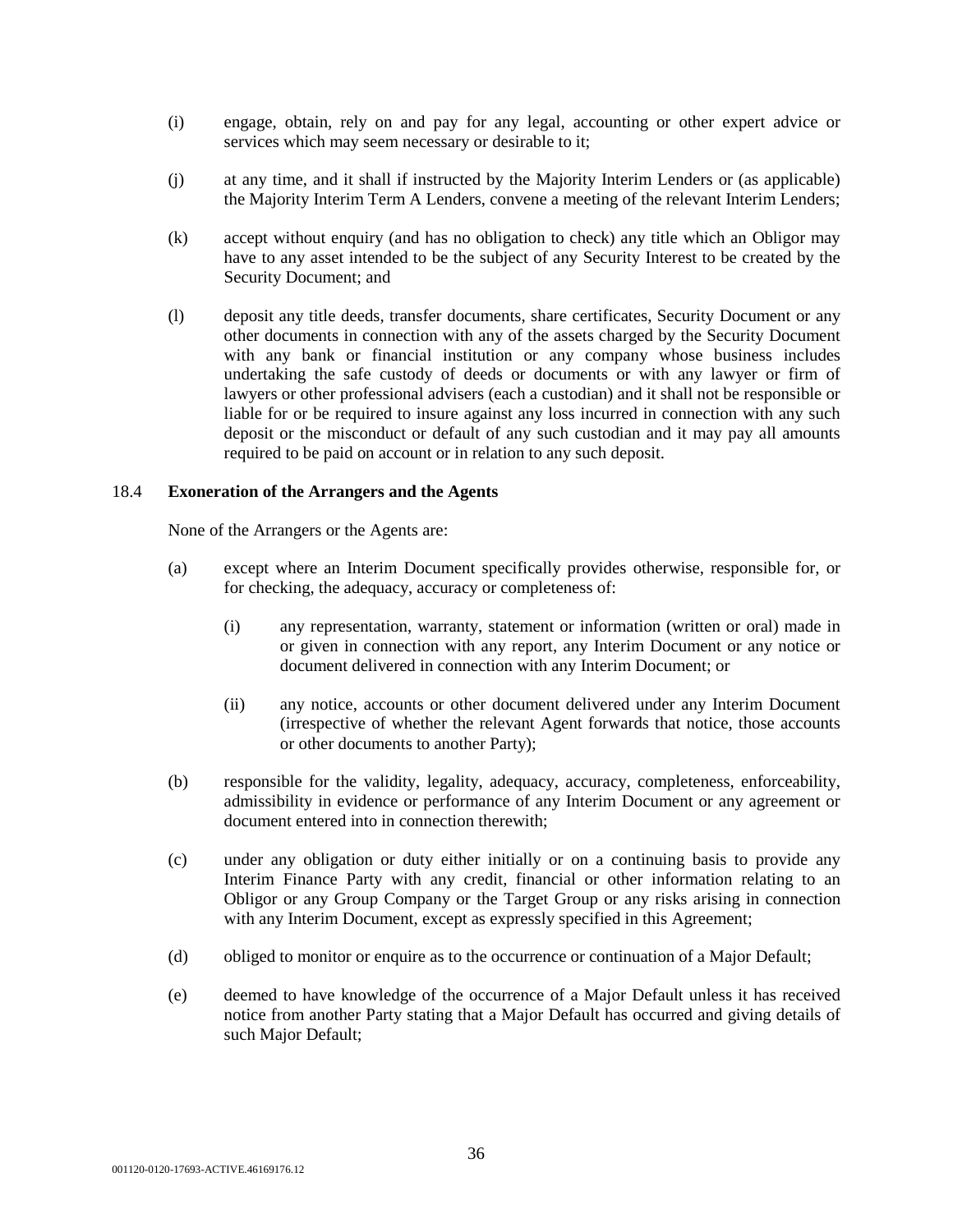- (f) responsible for any failure of any Obligor or any party to an Interim Document duly and punctually to observe and perform their respective obligations under any Interim Document;
- (g) responsible for the consequences of relying on the advice of any professional advisers reasonably selected by it in connection with any Interim Document;
- (h) liable for acting (or refraining from acting) in what it believes to be in the best interests of the relevant Interim Finance Parties in circumstances where it has not been given instructions by the Interim Lenders or the Majority Interim Lenders or the Majority Interim Term A Lenders (as the case may be);
- (i) liable to any Interim Finance Party for anything done or not done by it under or in connection with any Interim Document, save to the extent directly caused its own negligence or wilful misconduct;
- (j) responsible for any determination as to whether any information provided (or to be provided) to any Interim Finance Party is or may be non-public or price-sensitive information the use of which may be regulated or prohibited by applicable legislation relating to insider dealing or otherwise (provided that if the Agent or an Arranger has received notice from another Party stating that any such information is non-public or price-sensitive it shall treat that information accordingly); or
- (k) under any obligation to enquire into or check the title of any Obligor to, or to insure, any assets or property or any interest therein which is or is purported to be subject to any Security Interest constituted, created or evidenced by the Security Document.

## 18.5 **The Arrangers and the Agents Individually**

- (a) If it is an Interim Lender, each of the Arrangers and the Agents has the same rights and powers under the Interim Documents as any other Interim Lender and may exercise those rights and powers as if it were not also acting as an Arranger or an Agent.
- (b) Each of the Arrangers and the Agents may:
	- (i) retain for its own benefit and without liability to account to any other person any fee, profit or other amount received by it for its own account under or in connection with the Interim Documents or any of the activities referred to in subparagraph (ii) below; and
	- (ii) accept deposits from, lend money to, provide any advisory, trust or other services to or engage in any kind of banking or other business with any Obligor or any Group Company (or Affiliate of any Obligor or any Group Company) or other Party (and, in each case, may do so without liability to account to any other person).
- (c) Except as otherwise expressly provided in this Agreement, each Arranger in its capacity as such does not have, and shall not be deemed to have, any obligation or duty of any kind to, or trust or fiduciary relationship with or fiduciary obligations to, any other Party under or in connection with any Interim Document.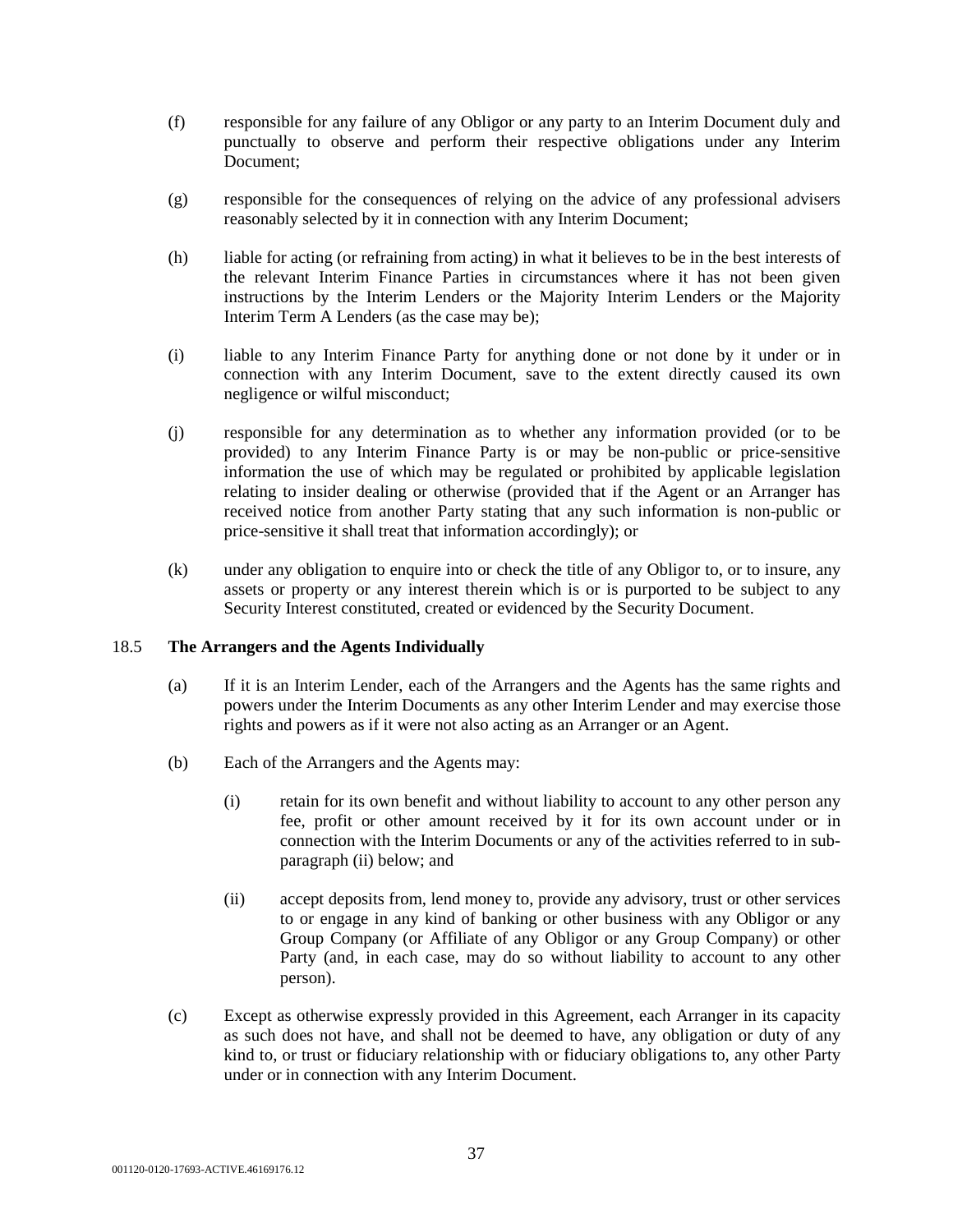### 18.6 **Communications and Information**

- (a) All communications by an Interim Finance Party to an Obligor (or any Affiliate of an Obligor) under or in connection with the Interim Documents are, unless otherwise specified in the relevant Interim Document, to be made by or through the Interim Facility Agent. Each Interim Finance Party will notify the Interim Facility Agent of, and provide the Interim Facility Agent with a copy of, any communication between that Interim Finance Party and an Obligor (or Affiliate of an Obligor) on any matter concerning the Interim Facilities or the Interim Documents.
- (b) None of the Arrangers or the Agents will be obliged to transmit to or notify any other Interim Finance Party of any information relating to any Party which that Arranger or Agent has or may acquire otherwise than in connection with the Interim Facilities or the Interim Documents.
- (c) In acting as agent for the Interim Lenders, each Agent's agency division will be treated as a separate entity from any of its other divisions or department (the **Other Divisions**). Any information relating to any Group Company acquired by any of the Other Divisions of an Agent or which in the opinion of that Agent (acting reasonably) is acquired by it otherwise than in its capacity as Agent under the Interim Documents may be treated by it as confidential and will not be treated as information available to the other Interim Finance Parties.

## 18.7 **Non-reliance**

- (a) Each other Interim Finance Party confirms that it has made (and will continue to make) its own independent investigation and appraisal of the assets, business, financial condition and creditworthiness of the Group and of any risks arising under or in connection with any Interim Document, and has not relied, and will not at any time rely, on any Arranger or any Agent:
	- (i) to assess the adequacy, accuracy or completeness of any information provided by or on behalf of any Obligor or any Group Company or the Target Group under or in connection with any Interim Document (whether or not that information has been or is at any time circulated to it by an Arranger or an Agent), including any contained in any document delivered pursuant to Clause 3 (*Conditions Precedent to the Interim Facilities*);
	- (ii) to assess the assets, business, financial condition or creditworthiness of any Obligor, the Target Group or any other person; or
	- (iii) to assess the validity, legality, adequacy, accuracy, completeness, enforceability or admissibility in evidence of any Transaction Document.
- (b) No Party may take any proceedings against any officer, delegate, employee or agent of an Agent or Arranger in respect of any claim it may have against that Agent or Arranger or in respect of any act or omission by that officer, delegate, employee or agent in connection with any Interim Document. Any officer, delegate, employee or agent of an Agent or Arranger may rely on this Clause 18.7 in accordance with the Contracts (Rights of Third Parties) Act 1999.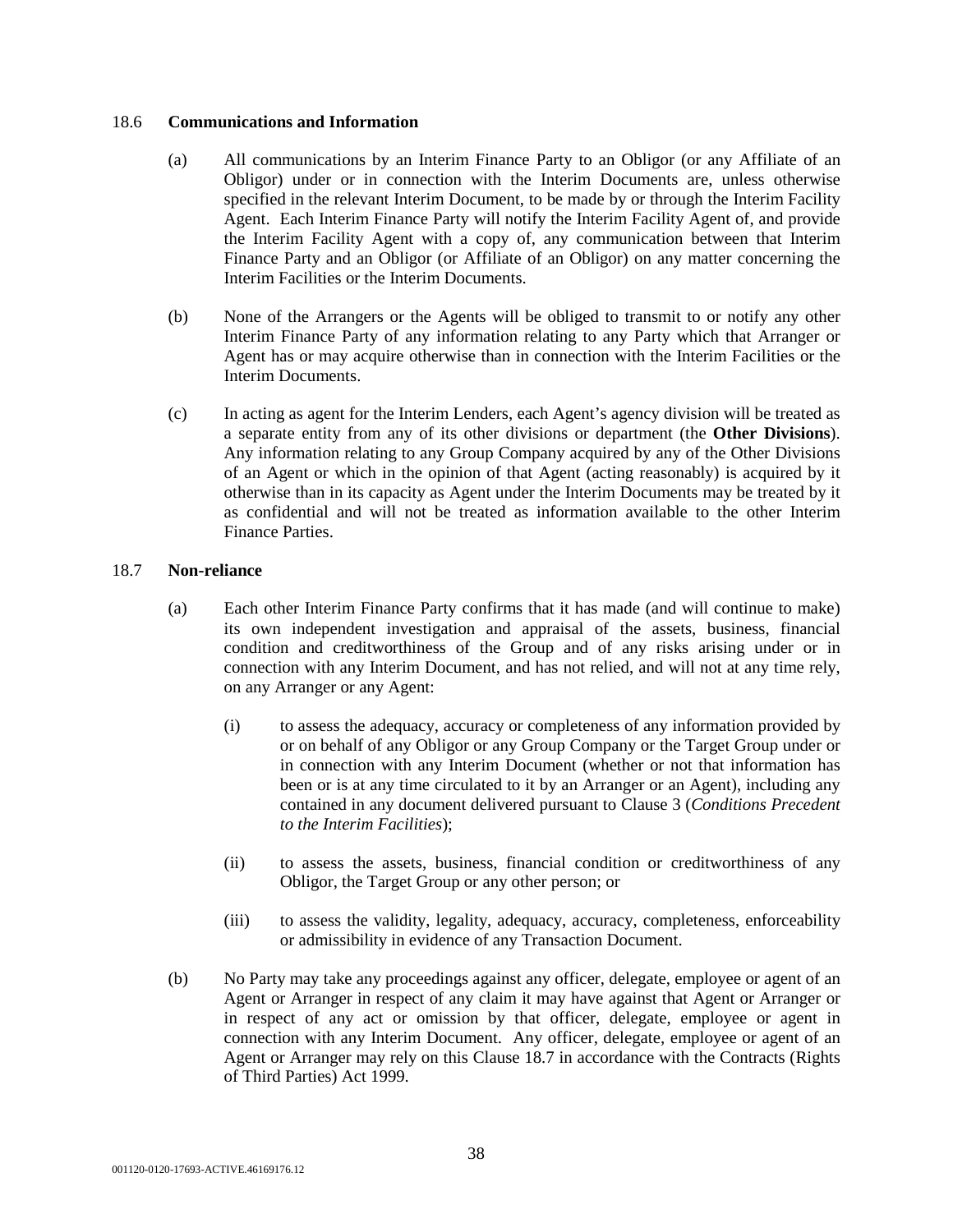(c) This Clause 18.7 is without prejudice to the responsibility of any Obligor for the information supplied by it, or on its behalf or in connection with the Interim Documents and each Obligor remains responsible for such information to the extent set out under this Agreement.

## 18.8 **Agents' Indemnity**

- (a) Each Interim Lender shall on demand indemnify each Agent and Arranger for its share of any loss or liability incurred by the relevant Agent or Arranger in acting, or in connection with its role, as Agent or Arranger under the Interim Documents, except to the extent that the loss or liability is incurred as a result of the relevant Agent's or Arranger's negligence or wilful misconduct.
- (b) An Interim Lender's share of any such loss or liability shall be the proportion which:
	- (i) that Interim Lender's participation in the outstanding Interim Term Loans bears to the outstanding Interim Term Loans at the time of demand; or
	- (ii) if there is no outstanding Interim Term Loan at that time, that Interim Lender's Interim Commitments bears to the Total Interim Commitments at that time; or
	- (iii) if the Total Interim Commitments have been cancelled, that Interim Lender's Interim Commitments bore to the Total Interim Commitments immediately before being cancelled.
- (c) The provisions of this Clause 18.8 are without prejudice to any obligations of each Obligor to indemnify the Agents and the Arrangers under the Interim Documents.

## **19. PRO RATA PAYMENTS**

#### 19.1 **Recoveries**

Subject to Clause 19.3 (*Exceptions to Sharing*), if any amount owing by an Obligor under any Interim Document to an Interim Lender (the **Recovering Interim Lender**) is discharged by payment, set-off or any other manner other than through the Interim Facility Agent in accordance with Clause 12 (*Payments*) (the amount so discharged being a Recovery) then:

- (a) within three Business Days of receipt of the Recovery, the Recovering Interim Lender shall notify details of such Recovery to the Interim Facility Agent;
- (b) the Interim Facility Agent shall determine whether the amount of the Recovery is in excess of the amount which such Recovering Interim Lender should have received had such amount been paid to the Interim Facility Agent under Clause 12 (*Payments*) (any such excess amount being the Excess Recovery);
- (c) within three Business Days of demand the Recovering Interim Lender shall pay to the Interim Facility Agent an amount equal to the **Excess Recovery**;
- (d) the Interim Facility Agent shall treat that payment of an amount equal to the Excess Recovery as if it was a payment made by that Obligor to the Interim Lenders under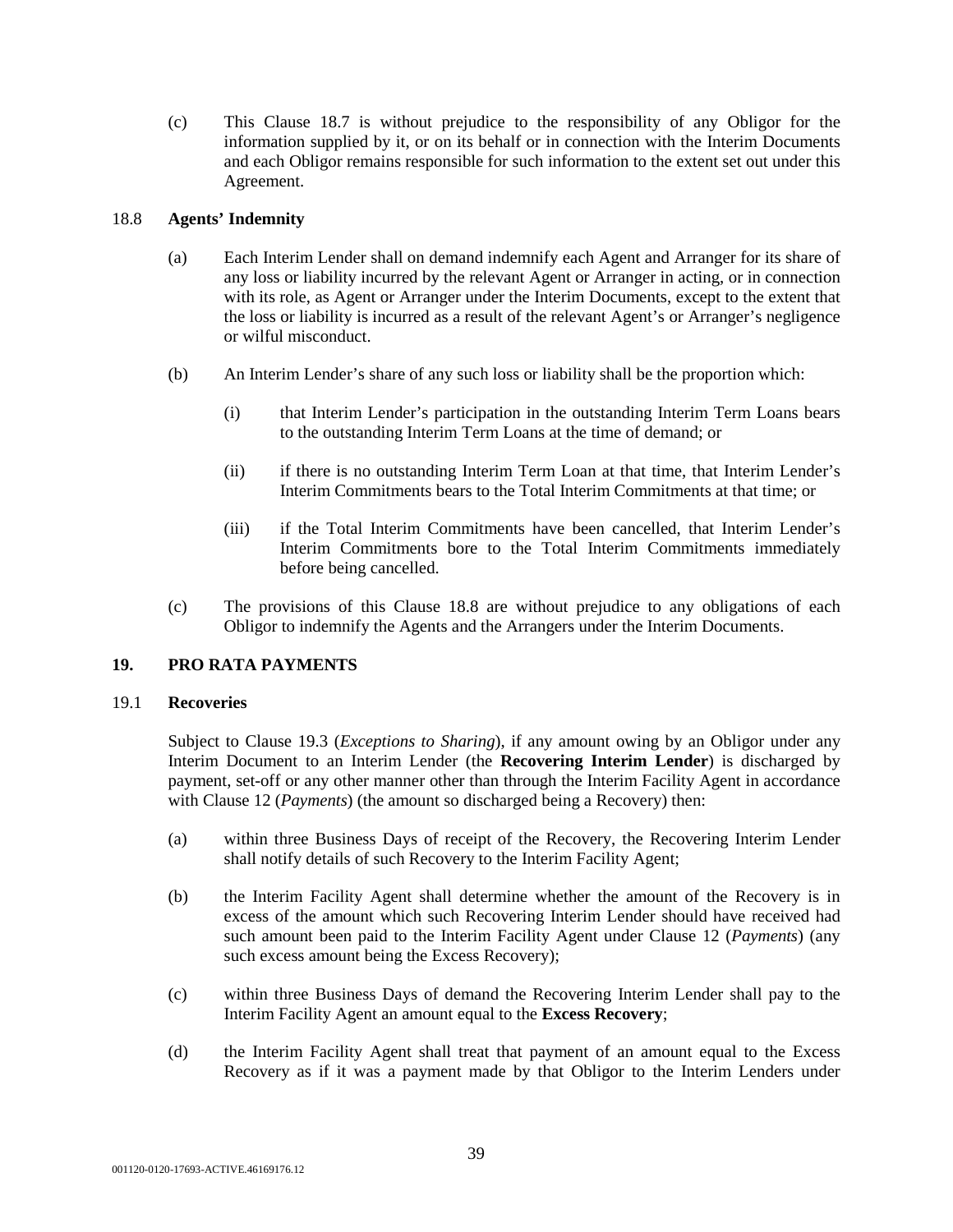Clause 12 (*Payments*) and distribute it to the Interim Lenders (other than the Recovering Interim Lender) accordingly; and

(e) the Recovering Interim Lender shall be subrogated to the rights of the Interim Lenders which have shared in the payment under paragraph (d) above and if for any reason the Recovering Interim Lender is unable to rely on such rights of subrogation, the amount of the Excess Recovery shall be treated as not having been paid and (without double counting) that Obligor will owe the Recovering Interim Lender a debt (immediately due and payable) in an amount equal to the Excess Recovery.

## 19.2 **Notification of Recovery**

If any Recovery has to be wholly or partly refunded by the Recovering Interim Lender after it has paid any amount to the Interim Facility Agent under paragraph (c) of Clause 19.1 (*Recoveries*), each Interim Lender to which any part of the Excess Recovery (or amount in respect of it) was distributed will, on request from the Recovering Interim Lender, pay to the Recovering Interim Lender that Interim Lender's pro rata share of the amount (including any related interest) which has to be refunded by the Recovering Interim Lender.

## 19.3 **Exceptions to Sharing**

Notwithstanding Clause 19.1 (*Recoveries*), no Recovering Interim Lender will be obliged to pay any amount to the Interim Facility Agent or any other Interim Lender in respect of any Recovery:

- (a) if it would not after that payment have a valid and enforceable claim against the relevant Obligor in an amount equal to the Excess Recovery; or
- (b) which it receives as a result of legal or arbitration proceedings taken by it to recover any amounts owing to it under the Interim Documents, which proceedings have been notified to the other Interim Finance Parties and where the Interim Lender concerned had a right and opportunity to, but does not, either as soon as reasonably practicable join in those proceedings or promptly after receiving notice commence and diligently pursue separate proceedings to enforce its rights in the same or another court.

### 19.4 **No Security**

The provisions of this Clause 19 shall not constitute a charge by any Interim Lender over all or any part of any amount received or recovered by it under any of the circumstances mentioned in this Clause 19.

#### **20. SET-OFF**

An Interim Finance Party may, at any time while a Major Default is continuing, set off any matured obligation due and payable by an Obligor under an Interim Document (to the extent beneficially owned by that Interim Finance Party) against any matured obligation due and payable by it to that Obligor, regardless of currency, place of payment or booking branch of either obligation. The relevant Interim Finance Party may convert either obligation at a market rate of exchange in its ordinary course of business in order to effect such set-off.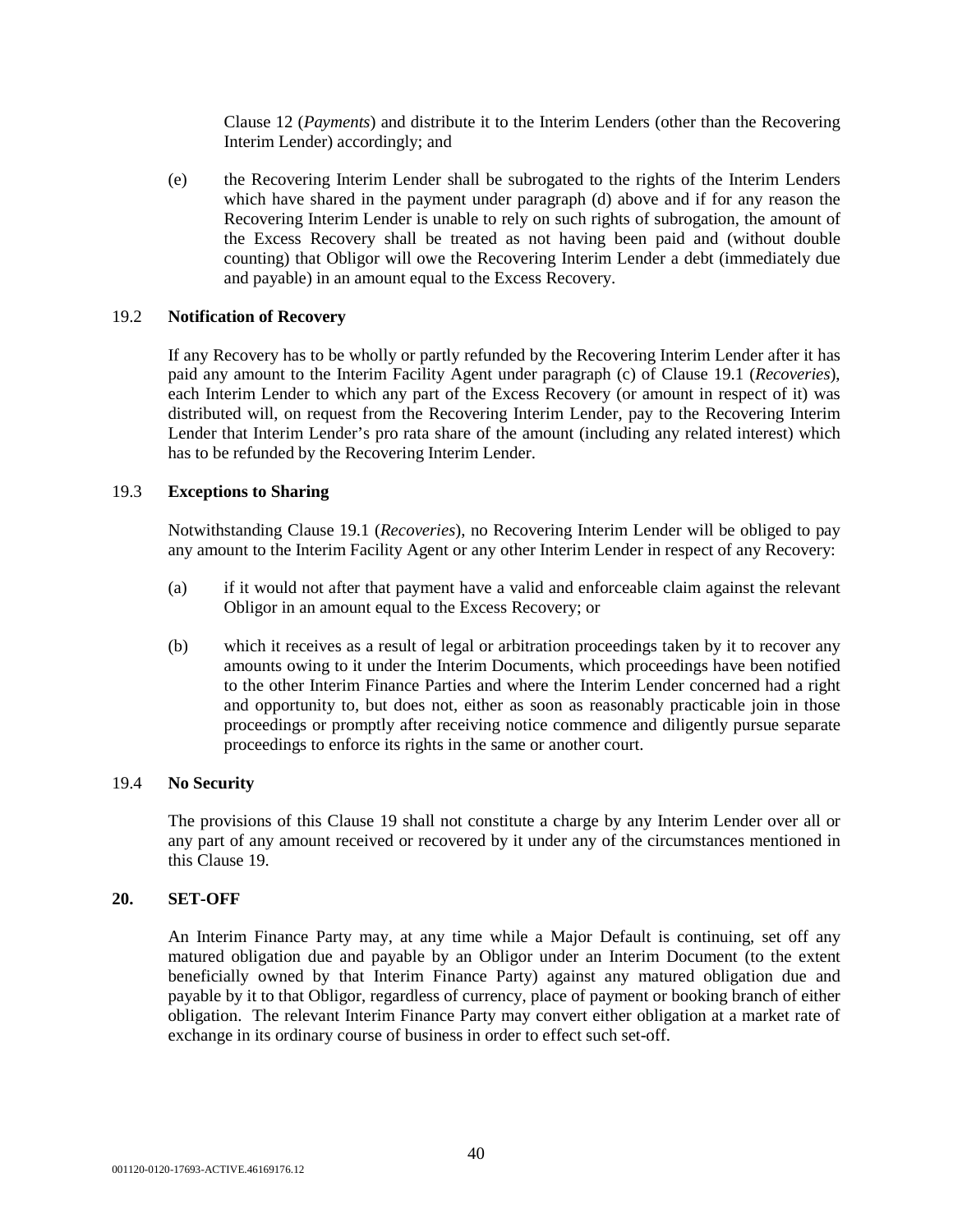## **21. NOTICES**

#### 21.1 **Mode of Service**

- (a) Any notice, demand, consent or other communication (a Notice) made under or in connection with any Interim Document must be in writing and made by letter or by facsimile transmission or any other electronic communication approved by the Interim Facility Agent.
- (b) An electronic communication will be treated as being in writing for the purposes of this Agreement.
- (c) The address and facsimile number of each Party (and person for whose attention the Notice is to be sent) for the purposes of Notices given under or in connection with the Interim Documents are:
	- Address: Attention: with a copy to: Address: Attention:
	- (i) in the case of each Obligor (other than (upon accession) the Target):

- (ii) in the case of the Target, those notice details specified in the Accession Letter;
- (iii) in the case of the Interim Facility Agent and the Interim Security Agent:



(iv) in the case of any other Interim Finance Party, the address and facsimile number notified in writing by that Interim Finance Party for this purpose to the Interim Facility Agent on or before the date it becomes a party to this Agreement; or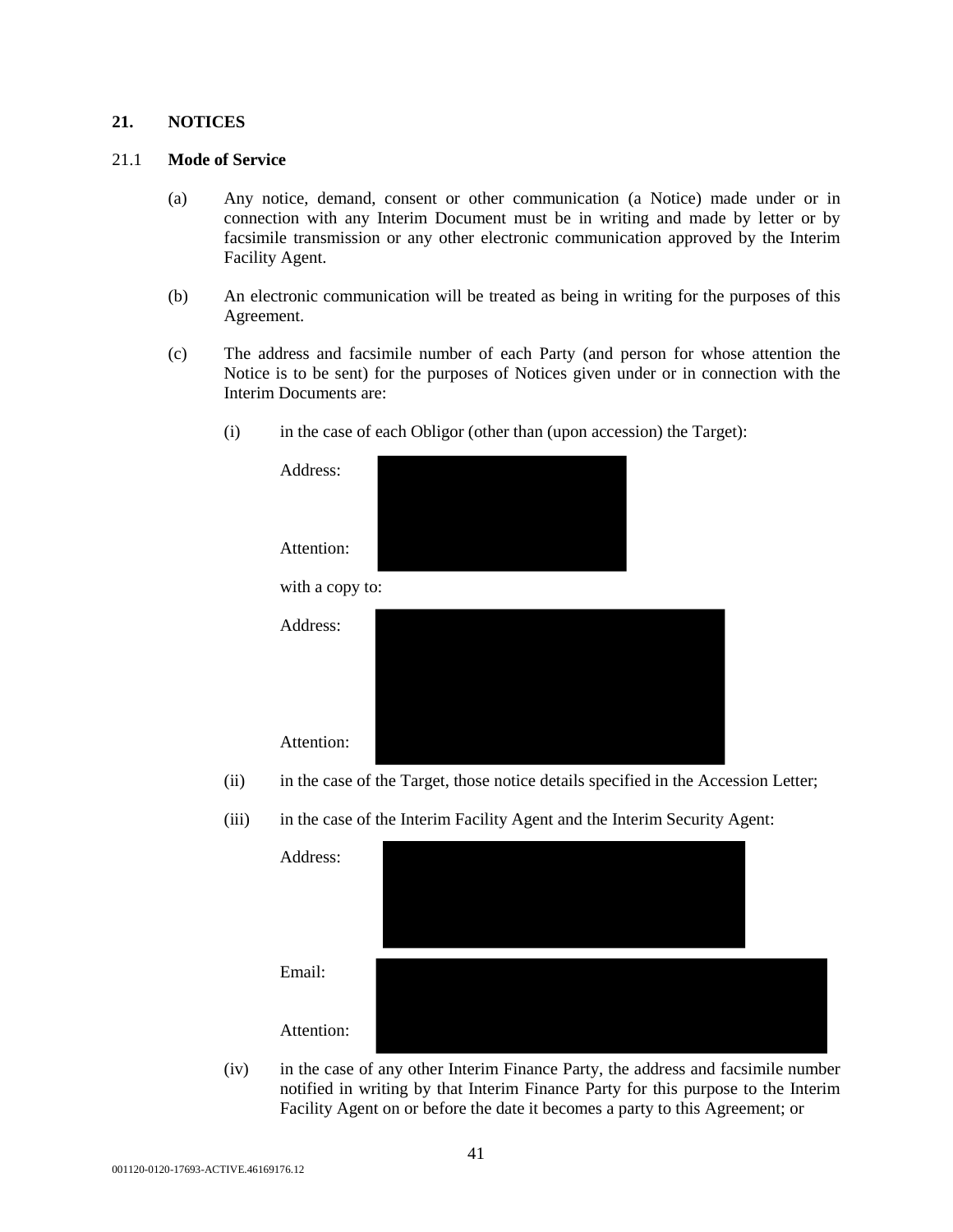- (v) any other address and facsimile number notified in writing by that Party for this purpose to the Interim Facility Agent (or in the case of the Interim Facility Agent, notified by the Interim Facility Agent to the other Parties) by not less than five Business Days' notice.
- (d) Any Notice given to an Agent will be effective only:
	- (i) if it is marked for the attention of the department or officer specified by that Agent for receipt of Notices; and
	- (ii) when actually received by that Agent.

### 21.2 **Deemed Service**

- (a) Subject to paragraph (b) below, a Notice will be deemed to be received as follows:
	- (i) if by letter or delivered personally, when delivered;
	- (ii) if by facsimile, when received in legible form;
	- (iii) if by e-mail or any other electronic communication, when received in legible form; and
	- (iv) if by posting to an electronic website, at the time of notification to the relevant recipient of such posting or (if later) the time when the recipient was given access to such website.
- (b) A Notice given in accordance with paragraph (a) above but received on a non-working day or after business hours in the place of receipt will only be deemed to be given on the next working day in that place.

## 21.3 **Electronic Communication**

- (a) Any communication to be made between the Interim Facility Agent and an Interim Lender under or in connection with the Interim Documents may be made by electronic mail or other electronic means, if the Interim Facility Agent and the relevant Interim Lender:
	- (i) agree that, unless and until notified to the contrary, this is to be an accepted form of communication;
	- (ii) notify each other in writing of their electronic mail address and/or any other information required to enable the sending and receipt of information by that means; and
	- (iii) notify each other of any change to their address or any other such information supplied by them.
- (b) Any electronic communication made between the Interim Facility Agent and an Interim Lender will be effective only when actually received in readable form and in the case of any electronic communication made by an Interim Lender to the Interim Facility Agent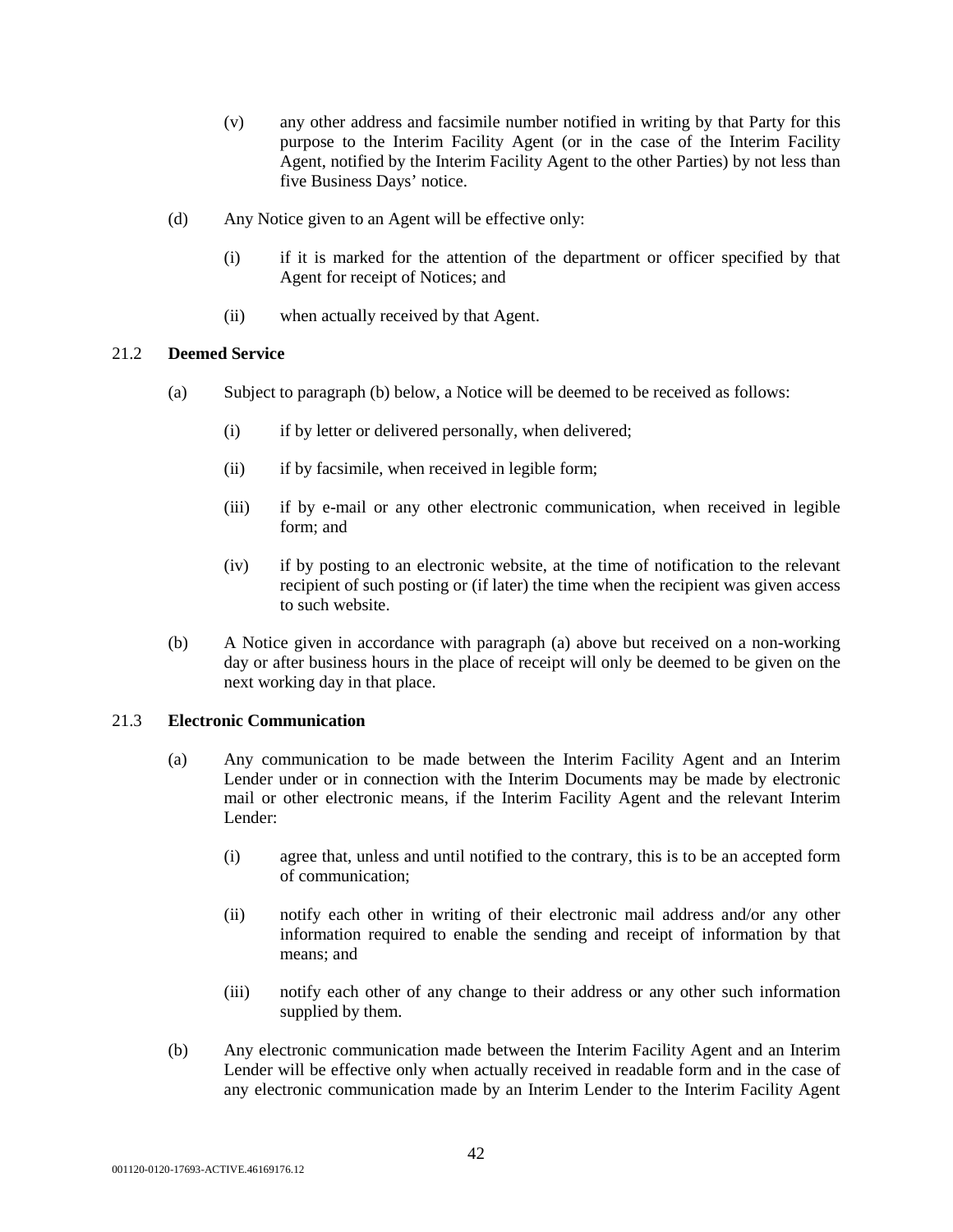only if it is addressed in such a manner as the Interim Facility Agent shall specify for this purpose.

(c) Electronic communication may only be used for the exchange of correspondence and the transmission of information and documents. Electronic communication may not be used for any declarations of intent, including Utilisation Requests.

## 21.4 **Language**

- (a) Any Notice must be in English.
- (b) All other documents provided under or in connection with any Interim Document must be:
	- (i) in English; or
	- (ii) if not in English, if so required by the Interim Facility Agent (acting reasonably) accompanied by a certified English translation, in which case the English translation will prevail unless the document is a constitutional, statutory or other official document.

### 21.5 **Personal Liability**

No personal liability shall attach to any director, officer, employee or other individual signing a certificate or other document on behalf of a member of the Group which proves to incorrect in any way, unless that individual acted fraudulently in giving that certificate or other document in which case any liability will be determined in accordance with applicable law.

## **22. CONFIDENTIALITY**

- (a) Each Interim Finance Party will keep the Interim Documents and any information supplied to it by or on behalf of any member of the Group under the Interim Documents confidential, provided that it may disclose any such document or information:
	- (i) which is publicly available (other than by breach of this Clause 22);
	- (ii) if and to the extent required by applicable law or regulation or at the request of any court of competent jurisdiction or any competent judicial, governmental, supervisory or regulatory body;
	- (iii) on a need to know and confidential basis to its professional advisers and auditors;
	- (iv) to any person referred to in and on the terms of Clause 24.6 (*Disclosure of Information*);
	- (v) to any direct or indirect Holding Company of Bidco (or any investor in any such Holding Company) or any member of the Group;
	- (vi) on a need to know and confidential basis to any Affiliate in connection with the Acquisition and its financing;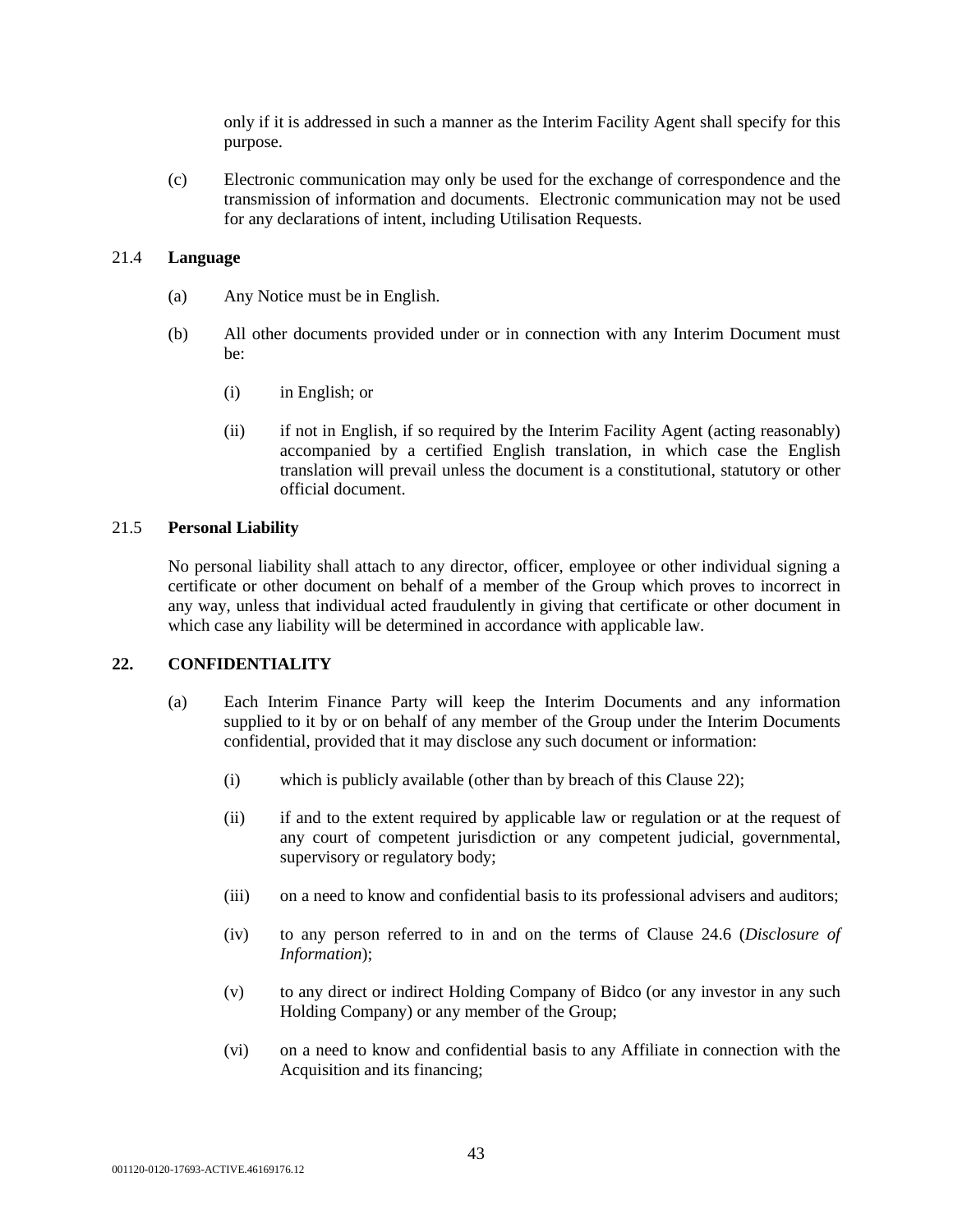- (vii) to rating agencies on a confidential and need to know basis for the purpose of preparing a private or shadow rating;
- (viii) in the case of an Interim Lender which is a Fund, to investors in (or other lenders to) that Fund on a confidential and strict need to know basis as a direct consequence of such Funds participation in the Interim Facilities (provided that each Interim Lender which is a Fund will, at the request of Bidco, promptly provide Bidco with details of all documents and other information disclosed pursuant to this paragraph (viii)); or
- (ix) otherwise with the prior written consent of Bidco.
- (b) This Clause 22 replaces any previous confidentiality undertaking given by any Interim Finance Party in connection with this Agreement prior to it becoming a Party.

### **23. KNOW YOUR CUSTOMER REQUIREMENTS**

Each Obligor must promptly on the request of any Interim Finance Party supply to that Interim Finance Party any documentation or other evidence which is available to it and reasonably requested by that Interim Finance Party (whether for itself, on behalf of any Interim Finance Party or any prospective new Interim Lender) to enable an Interim Finance Party or prospective new Interim Lender to carry out and be satisfied with the results of all applicable know your customer requirements under applicable laws and regulations.

### **24. CHANGE TO PARTIES**

#### 24.1 **No Transfers by Obligors**

No Obligor may assign, novate or transfer all or any part of its rights and obligations under any Interim Document.

#### 24.2 **Transfers by Interim Lenders**

- (a) An Interim Lender (an **Existing Interim Lender**) may:
	- (i) assign any of its rights and benefits; or
	- (ii) transfer by novation any of its rights, benefits and obligations,

under the Interim Documents to another bank or financial institution or to a trust, fund or other entity which is regularly engaged in or established for the purpose of making, purchasing or investing in loans, securities or other financial assets (a **New Interim Lender**).

- (b) Subject to paragraph (e) below, any assignment, transfer, participation or other syndication of any rights, benefits and/or obligations under the Interim Documents by an Interim Lender shall require the prior written consent of Bidco if prior to the expiry of the Certain Funds Period.
- (c) After the expiry of the Certain Funds Period and subject to paragraph (d) below, any assignment, transfer, participation or other syndication of any rights, benefits and/or obligations under the Interim Documents by an Interim Lender shall require the prior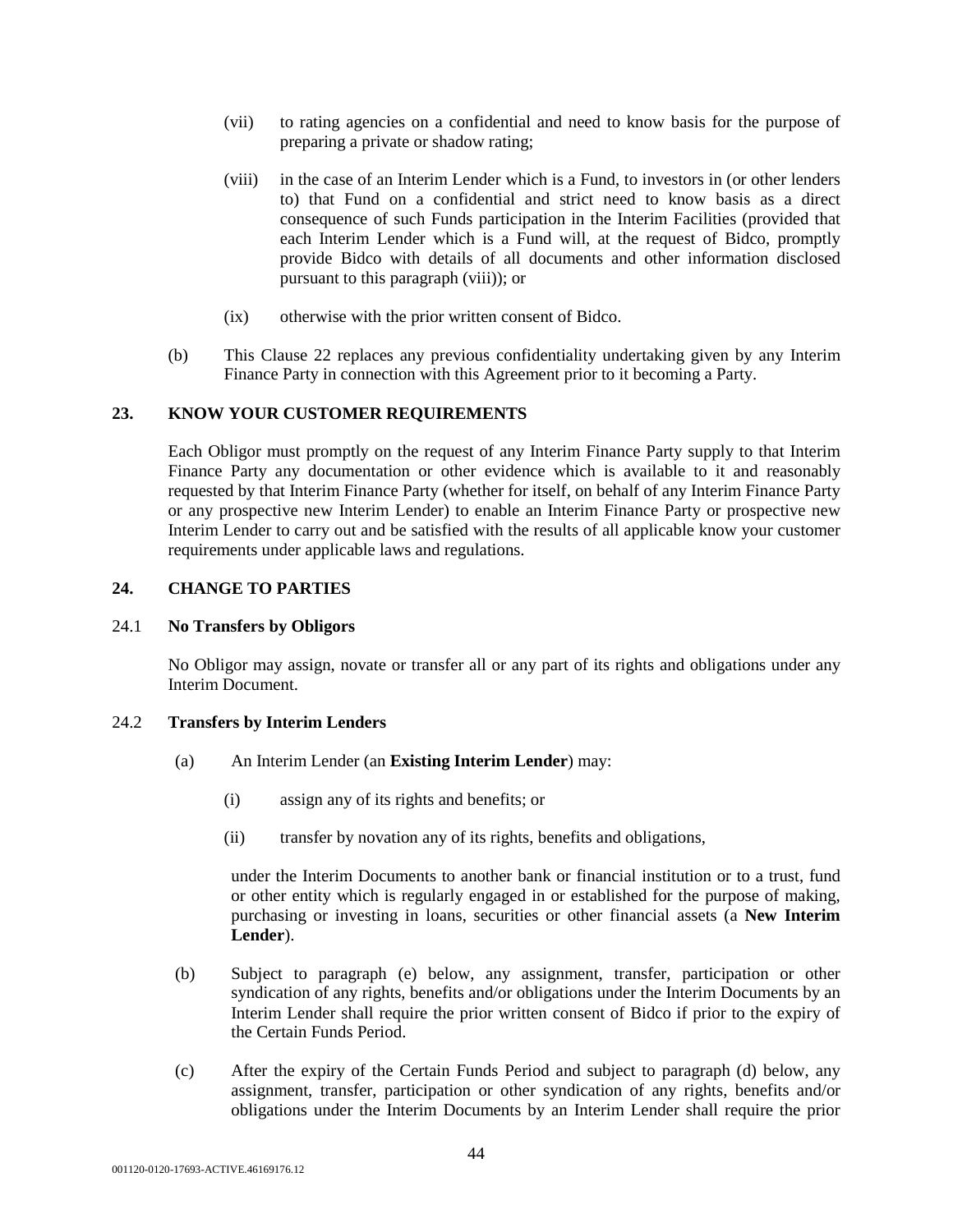written consent of Bidco unless such assignment, transfer, participation or other syndication of any rights, benefits and/or obligations is to an Existing Interim Lender or an Affiliate of an Existing Interim Lender or any event or circumstance specified in paragraph 1 (*Payment Default*), paragraph 5 (*Insolvency*), paragraph 6 (*Insolvency Proceedings*) or paragraph 7 (*Analogous Proceedings*) in Part III (*Major Defaults*) of Schedule 5 (*Major Representations, Major Undertakings and Major Defaults*) has occurred and is continuing.

(d) Notwithstanding anything to the contrary in this Agreement, any assignment, transfer, participation or other syndication of any rights, benefits and/or obligations under the Interim Documents involving a person which is (or would be on becoming an Interim Lender) an Industrial Competitor shall require the prior written consent of Bidco.

For the purposes of this paragraph (d), **Industrial Competitor** means any competitor, supplier or sub-contractor of the Group in any of the material activities of the Group (or any person that it is an Affiliate of or is acting (in relation to this Agreement) on behalf of such person).

- (e) An Interim Lender may sub-participate or enter into other back-to-back arrangements provided that:
	- (i) no such sub-participation or other arrangement shall reduce the Interim Commitments or other obligations of any Interim Finance Party with respect to any of the Interim Facilities and each Interim Finance Party shall remain liable to fund the full amount of its commitments under the Interim Facilities;
	- (ii) any such sub-participation or other arrangement may only be entered into with a person to whom the Interim Finance Party will be permitted to transfer commitments under the Debt Facilities after completion of the Acquisition in accordance with the terms of the Facilities Agreement (as defined in the Commitment Letter); and
	- (iii) each Interim Finance Party retains exclusive control over all rights and obligations in relation to its Interim Commitments and the Interim Facilities, including all rights in relation to waivers, consents and amendments and confirmations as to satisfaction of conditions precedent (for the avoidance of doubt, free of any agreement or understanding pursuant to which it is required to or will consult with any other person in relation to the exercise of any such rights and/or obligations).

Bidco may require the Interim Finance Parties to provide information in reasonable detail regarding the identities and participations of each of the Interim Lenders and any subparticipants as soon as reasonably practicable after receipt of such request, provided that an Interim Lender shall not be required to disclose the identity of a sub-participant if that Lender retains exclusive control over all rights and obligations in relation to the commitments that are the subject of the relevant sub-participation, including all voting rights (for the avoidance of doubt, free of any agreement or understanding pursuant to which it is required to or will consult with any other person in relation to the exercise of any such rights and/or obligations).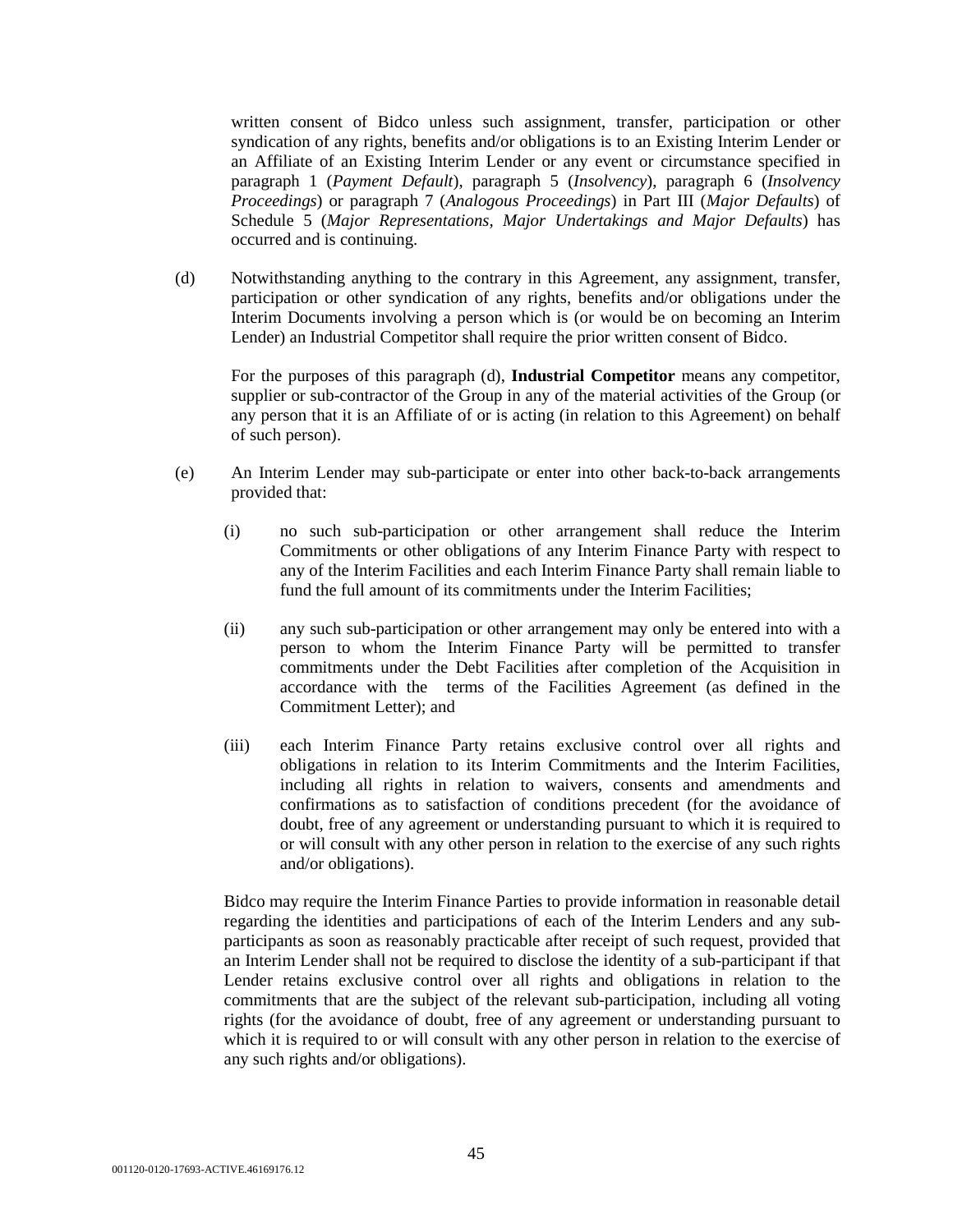- (d) Any reference in this Agreement to an Interim Lender includes a New Interim Lender but excludes an Interim Lender if no amount is or may become owed to it under this Agreement.
- (e) Without prejudice to any other provision of this Agreement relating to assignment or transfer by any Interim Lender of its rights and obligations under this Agreement, any Interim Lender which is a Fund may, without the consent of the Obligors or the Interim Facility Agent, pledge any of its Interim Term Loans to a trustee for the benefit of investors in or lenders to that Fund and in support of its obligations to those investors, lenders or that trustee. No such pledge will release the relevant Interim Lender from its obligations under the Interim Documents.
- (f) Without prejudice to any other provision of this Agreement relating to assignment or transfer by any Interim Lender of its rights and obligations under this Agreement, each Interim Lender may without consulting with or obtaining consent from Bidco, at any time charge, assign or otherwise create a Security Interest in or over (whether by way of collateral or otherwise) all or any of its rights under any Interim Document to secure obligations of that Interim Lender including, without limitation:
	- (i) any charge, assignment or other Security to secure obligations to a federal reserve or central bank; and
	- (ii) in the case of any Interim Lender which is a fund, any charge, assignment or other Security Interest granted to any holders (or trustee or representatives of holders) of obligations owed, or securities issued, by that Interim Lender as security for those obligations or securities,
	- (iii) except that no such charge, assignment or Security Interest shall:
		- (A) release an Interim Lender from any of its obligations under the Interim Documents or substitute the beneficiary of the relevant charge, assignment or other Security for the Interim Lender as a party to any of the Interim Documents; or
		- (B) require any payments to be made by Bidco or grant to any person any more extensive rights than those required to be made or granted to the relevant Interim Lender under the Interim Documents.

# 24.3 **Method of Transfers**

- (a) An Existing Interim Lender may, subject to Clause 24.2 (*Transfers by Interim Lenders*), transfer by novation all or any of its rights and obligations under the Interim Documents to a New Interim Lender by the Interim Facility Agent executing a Transfer Certificate which has been duly completed, executed and delivered by both the Existing Interim Lender and the New Interim Lender.
- (b) The Interim Facility Agent shall only be obliged to execute a Transfer Certificate delivered to it once it has complied with all necessary and applicable "know-yourcustomer" requirements in relation to the proposed transfer.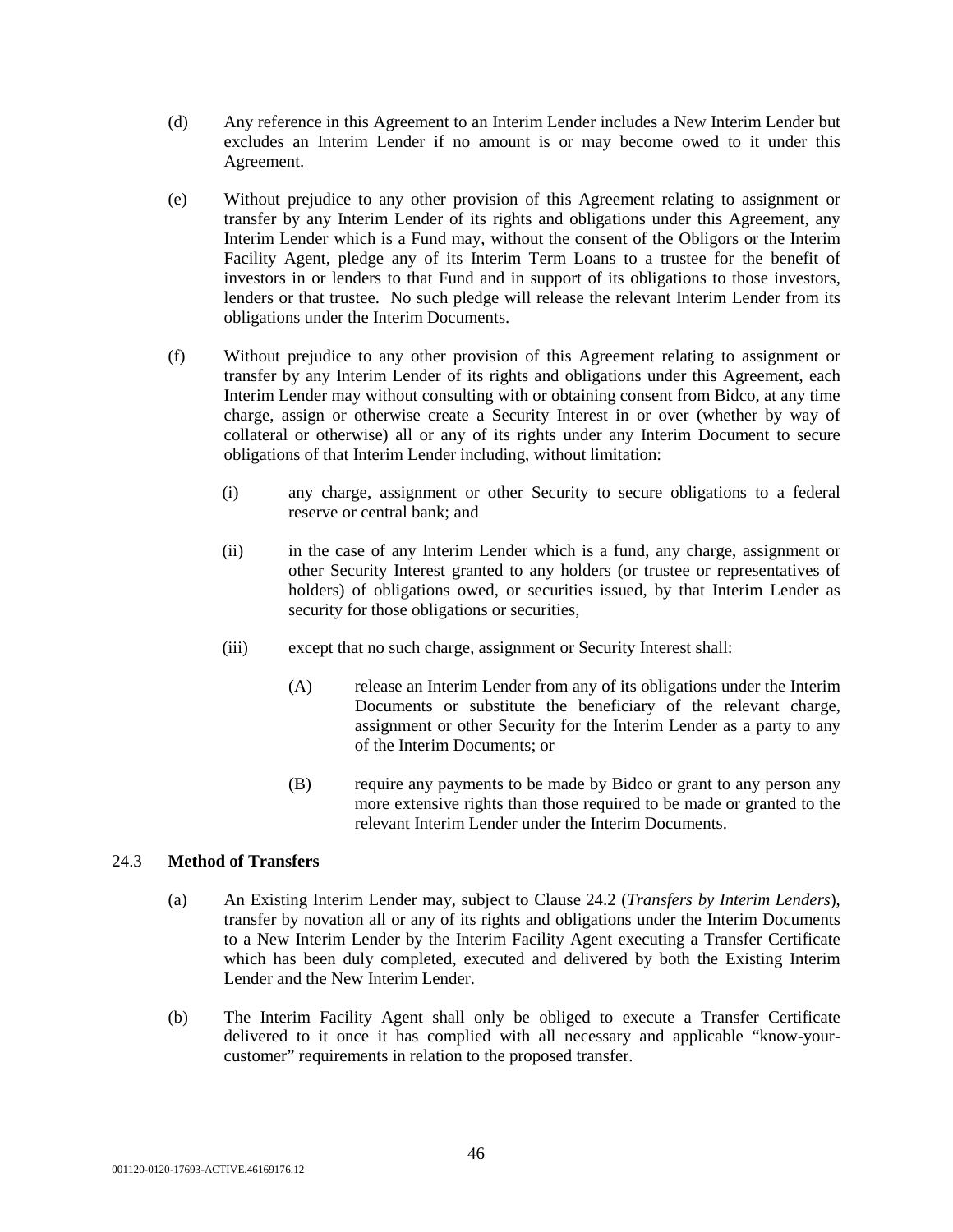- (c) On the date (the **Transfer Date**) which is the later of (A) the date specified in the Transfer Certificate as being the proposed Transfer Date and (B) the date on which the Interim Facility Agent executes the Transfer Certificate:
	- (i) the Existing Interim Lender shall be released from those obligations and cease to have those rights under the Interim Documents which are expressed to be transferred by novation to the New Interim Lender under the Transfer Certificate (such rights and obligations being referred to in this Clause 24.3 as Discharged Rights and Obligations);
	- (ii) the New Interim Lender and each of the other Parties shall assume obligations towards one another and/or acquire rights against one another which differ from the Discharged Rights and Obligations only insofar as the New Interim Lender has assumed and/or acquired the same in place of the Existing Interim Lender; and
	- (iii) the New Interim Lender will become a party to this Agreement as an Interim Lender with the rights and obligations referred to in sub-paragraph (ii) above.
- (d) An Existing Interim Lender may, subject to Clause 24.2 (*Transfers by Interim Lenders*), otherwise assign all or part of its rights under the Interim Documents to a New Interim Lender if the Existing Interim Lender, the New Interim Lender and the Interim Facility Agent enter into such agreements (in form and substance satisfactory to the Interim Facility Agent) as the Interim Facility Agent may reasonably require confirming such assignment and that the New Interim Lender agrees to be bound by the Interim Documents as an Interim Lender.
- (e) An assignment will only be effective on performance by the Interim Facility Agent of all necessary and applicable "know-your-customer" requirements in relation to the proposed assignment.
- (f) Each of the Parties (other than the relevant Existing Interim Lender and New Interim Lender) irrevocably authorises the Interim Facility Agent to execute on its behalf any Transfer Certificate or other agreement referred to in paragraph (d) above delivered to the Interim Facility Agent which has been duly completed and executed by each of the Existing Interim Lender and the New Interim Lender.

## 24.4 **Limitation of Responsibility of Existing Interim Lender**

- (a) An Existing Interim Lender makes no representation or warranty and assumes no responsibility to a New Interim Lender for:
	- (i) the legality, validity, effectiveness, adequacy or enforceability of any of the Interim Documents or any other document;
	- (ii) the financial condition of any Obligor or of the Group or of the Target Group;
	- (iii) the performance and observance by any Group Company of its obligations under any of the Interim Documents or any other document; or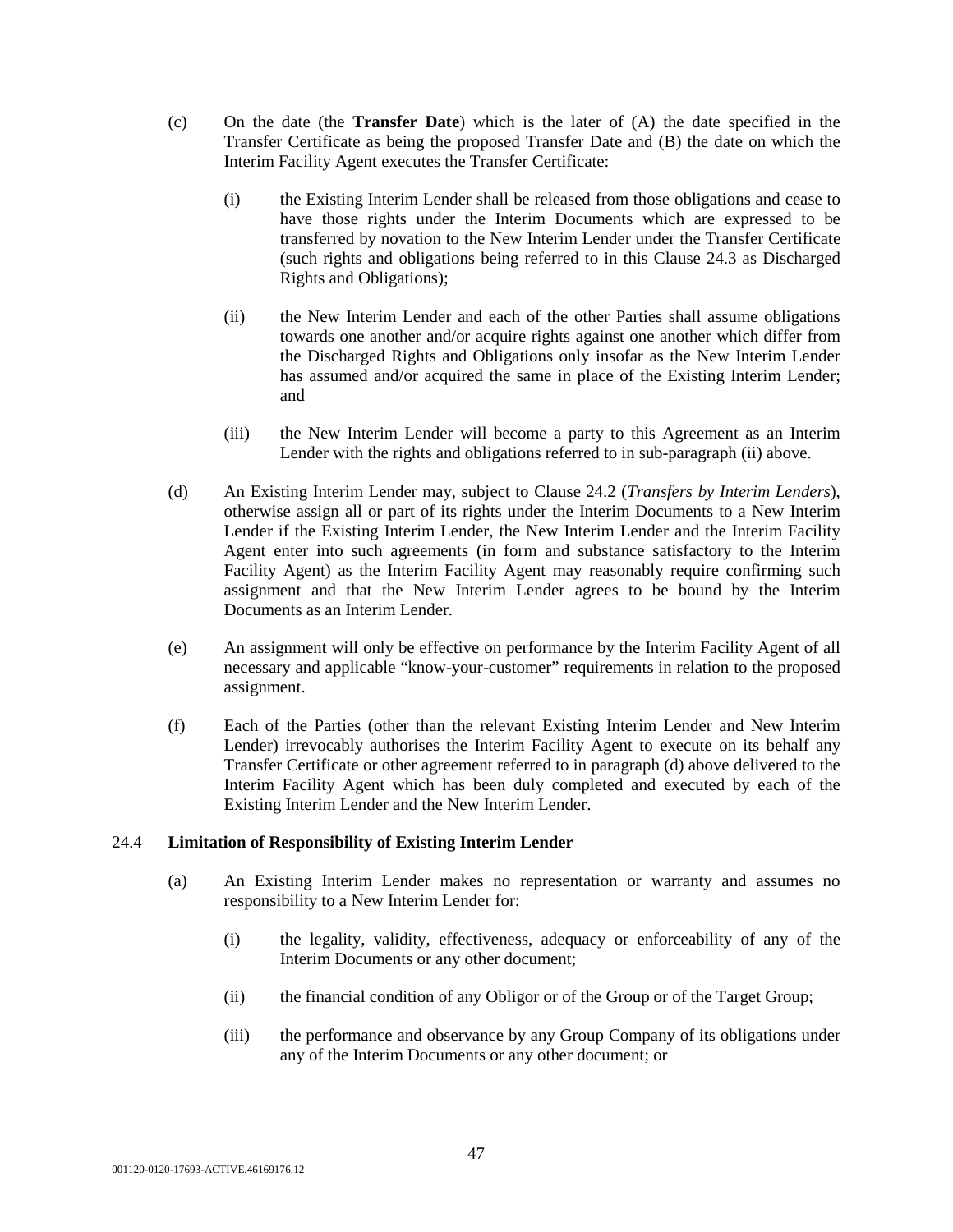(iv) the accuracy or completeness of any statements (whether written or oral) made in or given in connection with any Interim Document or any other document,

and any representations or warranties implied by law are excluded.

- (b) Each New Interim Lender confirms to the Existing Interim Lender and the other Interim Finance Parties that:
	- (i) it has made (and shall continue to make) its own independent investigation and assessment of the financial condition and affairs of each Obligor and its Affiliates and the Target Group in connection with its participation in the Interim Facilities and has not relied exclusively on any information provided to it by the Existing Interim Lender (or any other Interim Finance Party) in connection with any Interim Document; and
	- (ii) if all or any part of the Interim Term Loans or other rights or obligations under the Interim Documents transferred are rescheduled or renegotiated, the New Interim Lender and not the Existing Interim Lender will be subject to the rescheduled or renegotiated terms.
- (c) Nothing in any Interim Document obliges an Existing Interim Lender to:
	- (i) accept a re-transfer from a New Interim Lender of any of the rights and obligations transferred under this Clause 24; or
	- (ii) support any losses directly or indirectly incurred by the New Interim Lender by reason of the non-performance by any Group Company of its obligations under any of the Interim Documents or otherwise.

## 24.5 **Transfer and Change of Facility Office**

If at any time:

- (a) an Interim Lender novates, assigns or transfers any of its rights, benefits or obligations under the Interim Documents or changes its Facility Office; and
- (b) as a result of circumstances existing at the date the novation, assignment, transfer or change occurs, any Obligor would be obliged to make a payment to the New Interim Lender, or Interim Lender acting through its new Facility Office, under Clause 10 (*Taxes*) or Clause 11.1 (*Increased Costs*),

then the New Interim Lender, or Interim Lender acting through its new Facility Office, is only entitled to receive payment under those Clauses to the same extent as the Existing Interim Lender, or Interim Lender acting through its previous Facility Office, would have been entitled if the novation, assignment, transfer or change had not occurred.

### 24.6 **Disclosure of Information**

An Interim Lender may disclose to any person: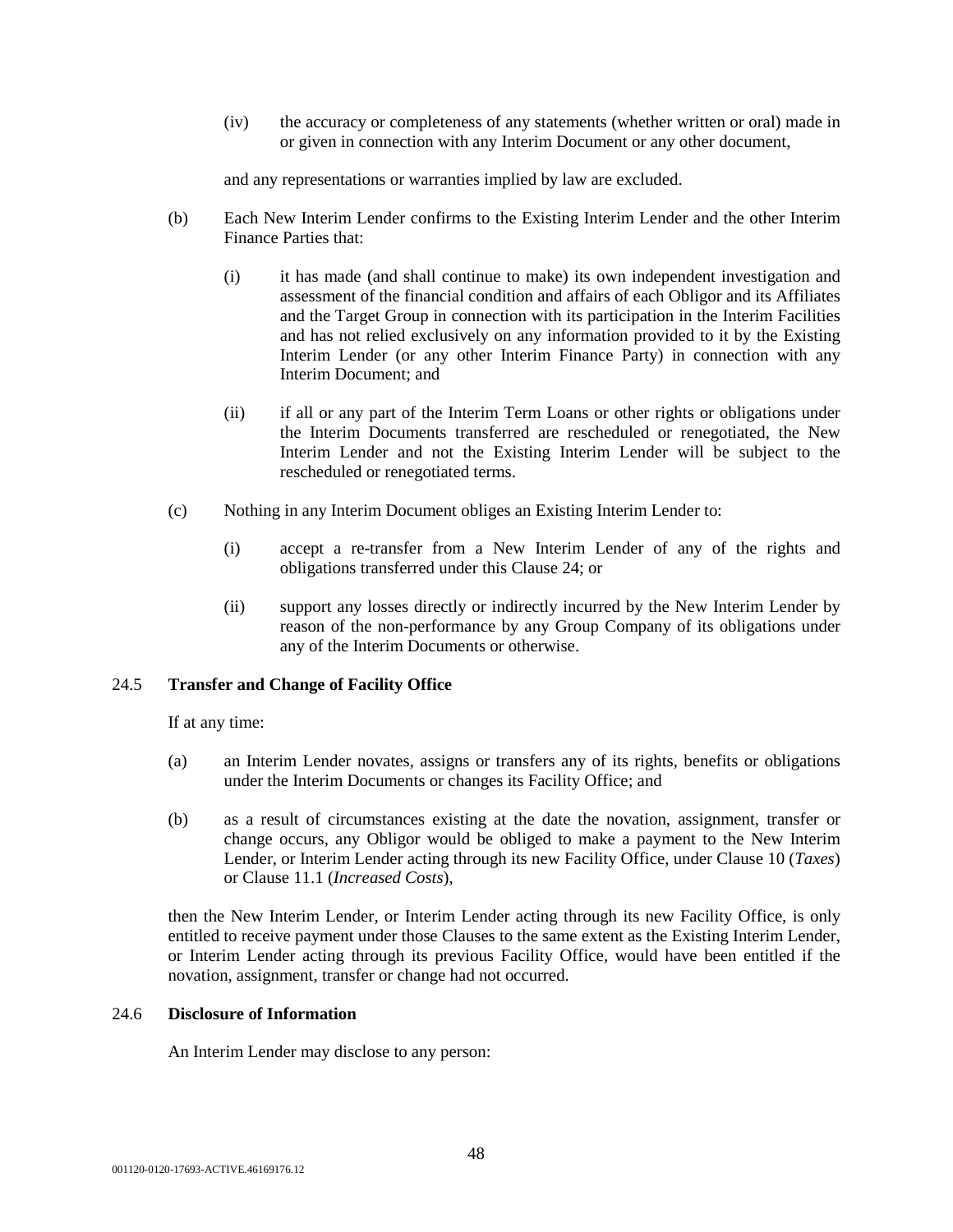- (a) to whom that Interim Lender will or proposes to assign, transfer or sub-participate all or any of its rights and obligations under the Interim Documents; and
- (b) for whose benefit that Interim Lender pledges any of its Interim Term Loans pursuant to paragraph (e) of Clause 24.2 (*Transfers by Interim Lenders*),

any Interim Document or other document or information in the possession of that Interim Lender relating to the Group which it (acting reasonably) shall consider appropriate, provided that such person has first entered into a confidentiality undertaking (in form and substance satisfactory to Bidco) on which Bidco is able to rely agreeing to keep such Interim Document or other document or information confidential.

### 24.7 **Affiliates**

- (a) Each Interim Lender may nominate an Affiliate to fulfil its obligations in respect of any Interim Term Loan if the relevant Affiliate is specified in this Agreement as an Interim Lender or becomes an Interim Lender by means of a Transfer Certificate in accordance with this Agreement. In this case, the Interim Lender and its Affiliate will be treated as having a single Interim Commitment and a single vote, but, for all other purposes, will be treated as separate Interim Lenders.
- (b) Each Interim Lender shall remain liable and responsible for the performance of all obligations by its Affiliate on its behalf and non-performance of an Interim Lender's obligation by its Affiliate shall not relieve such Interim Lender from its obligations under the Interim Documents.
- (c) If an Interim Lender fulfils its obligations in respect of any Interim Term Loan through an Affiliate, no member of the Group shall be liable to pay any amount to such Affiliate under Clause 10 (*Taxes*) or Clause 11.1 (*Increased Costs*) (arising as a result of laws or regulations in force or known to be in force on the date the relevant Affiliate was nominated) in excess of the amount it would have been obliged to pay that Interim Lender had it not nominated such Affiliate to participate in the Interim Term Loan. Each Interim Lender shall promptly notify Bidco and the Interim Facility Agent of the Tax jurisdiction from which its Affiliate will participate in the relevant Interim Term Loan and such other information regarding that Affiliate as Bidco may reasonably request.

#### 24.8 **Assignment and Transfer Fee**

A New Interim Lender shall, on the date upon which an assignment or transfer takes effect, pay to the Interim Facility Agent (for its own account) a fee of EUR 1,500.

## 24.9 **Successors and Assigns**

This Agreement shall be binding upon and enure to the benefit of each party hereto and its or any subsequent successors, permitted assignees and permitted transferees.

#### 24.10 **Resignation of the Interim Facility Agent and the Interim Security Agent**

(a) The Interim Facility Agent and/or the Interim Security Agent (in each case, the "**Resigning Agent**") may, after consultation with Holdco, resign and appoint one of its Affiliates acting through an office in the United Kingdom being a reputable bank or other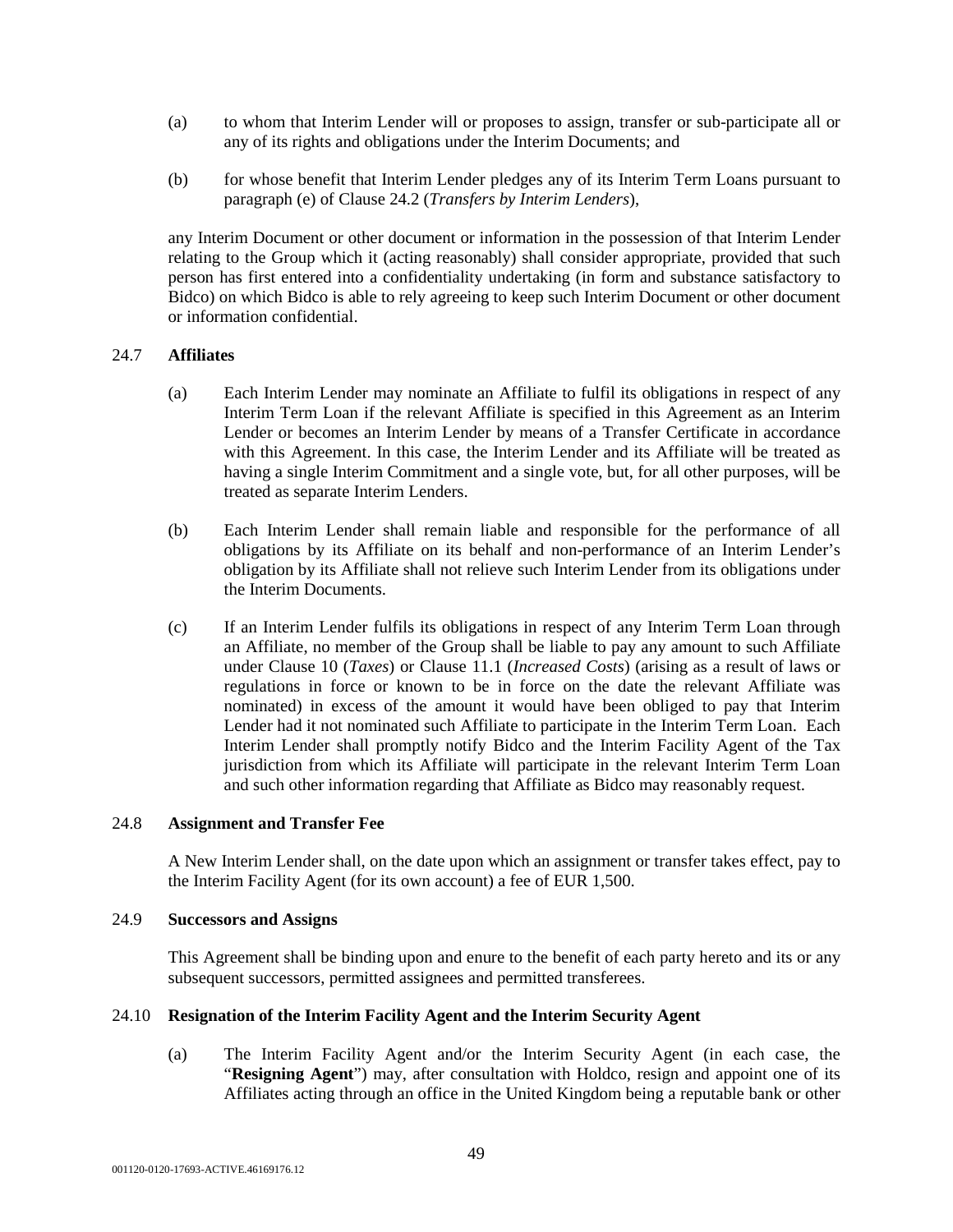institution experienced in multi-jurisdictional transactions of this type as successor Interim Facility Agent and/or Interim Security Agent (as applicable) (in each case, the "**Successor Agent**") by giving notice to the Interim Lenders and Holdco.

- (b) Alternatively the Resigning Agent may, after consultation with Holdco, resign by giving notice to the Interim Lenders and Holdco, in which case the Majority Interim Lenders or, where the Resigning Agent is the Interim Security Agent, the Majority Interim Term A Lenders (in each case, with consent of Holdco) may appoint a Successor Agent acting through an office in the United Kingdom, being a reputable bank or other institution experienced in multi-jurisdictional transactions of this type.
- (c) If the Majority Interim Lenders or, where the Resigning Agent is the Interim Security Agent, the Majority Interim Term A Lenders have not appointed a Successor Agent in accordance with paragraph (b) above within 30 days after notice of resignation was given, the Resigning Agent (after consultation with Holdco) may appoint a Successor Agent acting through an office in the United Kingdom, being a reputable bank or other institution experienced in multi-jurisdictional transactions of this type.
- (d) A Resigning Agent shall, at the request and cost of Holdco or the Successor Agent, make available to any Successor Agent such documents and records and provide such assistance as that Successor Agent may reasonably request for the purposes of performing its functions as Successor Agent under the Interim Documents.
- (d) A Resigning Agent's resignation notice shall only take effect upon the appointment of a successor in accordance with this Agreement.
- (e) Upon the appointment of a successor, the Resigning Agent shall be discharged from any further obligation in respect of the Interim Documents but shall remain entitled to the benefit of this Clause 24.10. Its successor and each of the other Parties shall have the same rights and obligations amongst themselves as they would have had if such successor had been an original Party.
- (f) After consultation with Holdco, the Majority Interim Lenders or, where the Resigning Agent is the Interim Security Agent, the Majority Interim Term A Lenders may, by notice to the Resigning Agent, require it to resign in accordance with paragraph (b) above. In this event, the Resigning Agent shall resign in accordance with paragraph (b) above.

## **25. CALCULATIONS AND CERTIFICATES**

## 25.1 **Accounts**

In any litigation or arbitration proceedings arising out of or in connection with an Interim Document, the entries made in the accounts maintained by an Interim Finance Party are prima facie evidence of the matters to which they relate.

## 25.2 **Certificates**

Any certification or determination by an Interim Finance Party of a rate or amount under any Interim Document is, in the absence of manifest error, prima facie evidence of the matters to which it relates.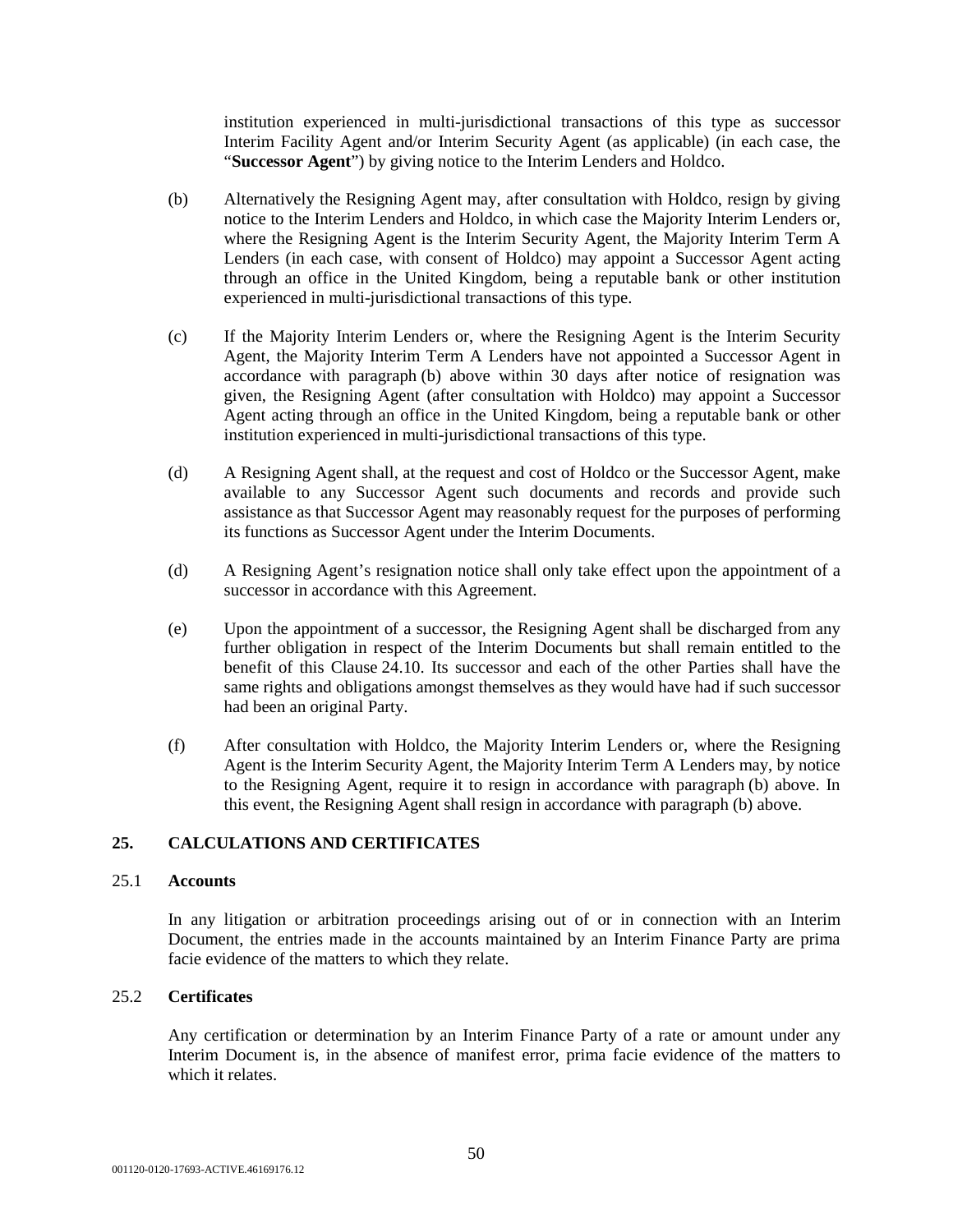## **26. PARTIAL INVALIDITY**

If any provision of the Interim Documents is or becomes illegal, invalid or unenforceable in any jurisdiction that shall not affect the validity or enforceability in that jurisdiction of any other term of the Interim Documents or the validity or enforceability in other jurisdictions of that or any other term of the Interim Documents.

# **27. COUNTERPARTS**

This Agreement may be executed in any number of counterparts and all of those counterparts taken together shall be deemed to constitute one and the same instrument.

## **28. AMENDMENTS AND WAIVERS**

### **28.1 Required Consents**

Any term of the Interim Documents may only be amended or waived with the consent of each Interim Lender and Bidco and any such amendment or waiver will be binding on all Parties.

## **28.2 Interim Facility Agent**

- (a) The Interim Facility Agent may effect, on behalf of any Interim Lender, any amendment or waiver to which that Interim Lender has provided its prior written consent to the Interim Facility Agent.
- (b) Any amendment or waiver which relates to the rights or obligations of the Interim Facility Agent or the Interim Security Agent (in each case acting in that capacity) may not be effected without the consent of the Interim Facility Agent or the Interim Security Agent, as the case may be, at such time.

## **28.3 Changes to Reference Rates**

- $(a)$  If:
	- (i) a Published Rate Replacement Event has occurred in relation to any Published Rate for a currency which can be selected for an Interim Term Loan; or
	- (ii) Bidco otherwise requests any amendment or waiver to provide for an additional or alternative benchmark rate, base rate or reference rate to apply in respect of any Interim Facility (or any related, similar or equivalent matter), including, without limitation, any amendment or waiver in relation to (A) the definition of a Published Rate, (B) an alternative or additional page, service or method for the determination of a Published Rate, (C) aligning any term of an Interim Document to the use of an alternative or additional benchmark rate, base rate or reference rate, (D) adjustments in connection with the basis, duration, time and periodicity for determination of an alternative or additional benchmark rate, base rate or reference rate for any period and (E) any other consequential, related and/or incidental changes,

any amendment or waiver which relates to:

(A) providing for the use of a Replacement Benchmark;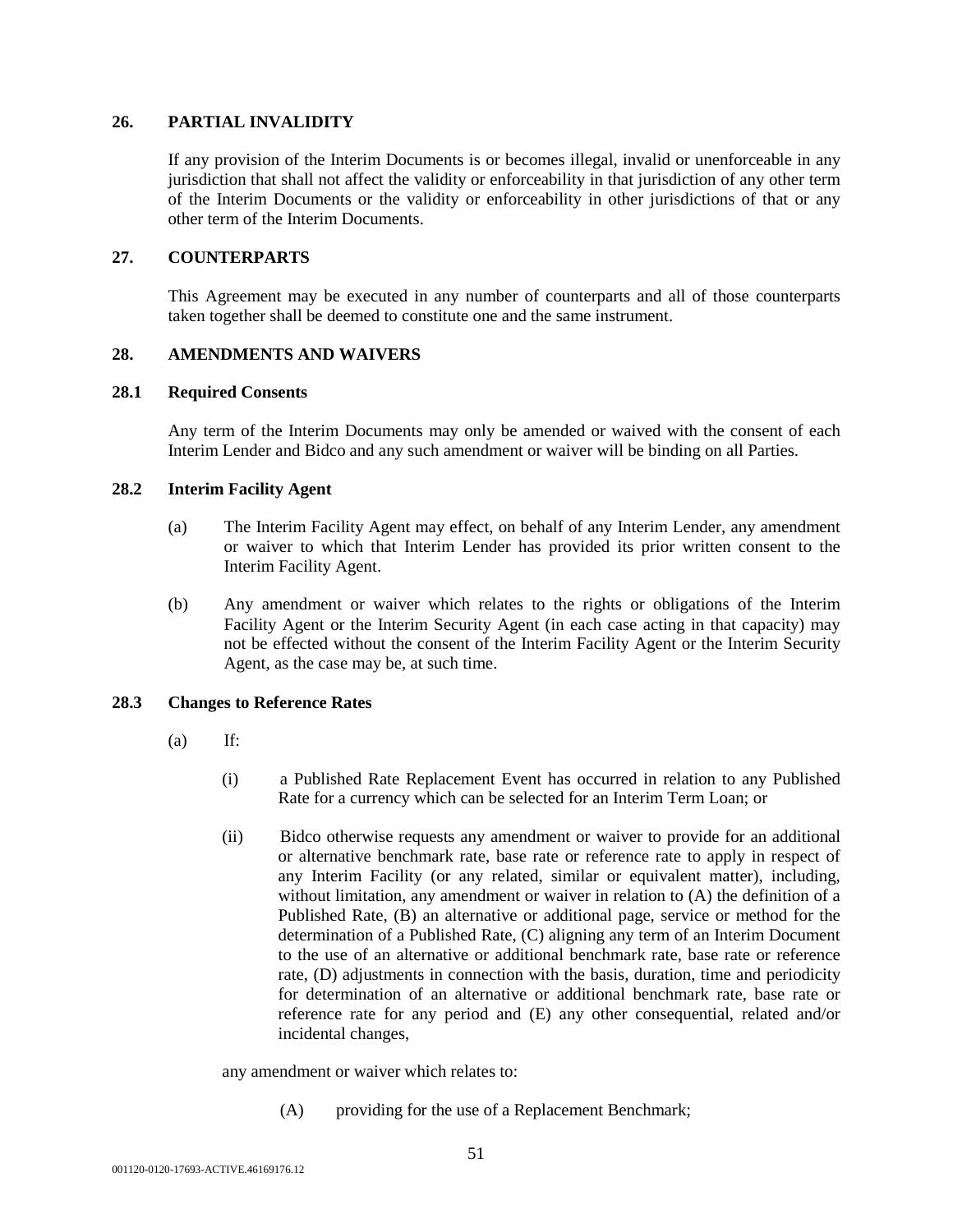- (B) aligning any provision of any Interim Document to the use of a Replacement Benchmark;
- (C) enabling a Replacement Benchmark to be used for the calculation of interest under this Agreement (including, without limitation, any consequential changes required to enable a Replacement Benchmark to be used for the purposes of this Agreement);
- (D) implementing market conventions applicable to a Replacement Benchmark;
- (E) providing for appropriate fallback (and market disruption) provisions for a Replacement Benchmark;
- (F) adjusting the pricing to reduce or eliminate, to the extent reasonably practicable, any transfer of economic value from one Party to another as a result of the application of a Replacement Benchmark (and if any adjustment or method for calculating any adjustment has been formally designated, nominated or recommended by the Relevant Nominating Body, the adjustment shall (if Bidco so elects in its sole discretion) be determined on the basis of that designation, nomination or recommendation);
- (G) aligning the means of calculation of interest on a Compounded Rate Loan in any currency under this Agreement to any recommendation of a Relevant Nominating Body which:
	- (1) relates to the use of an RFR on a compounded basis in the international or any relevant domestic syndicated loan markets; and
	- (2) is issued on or after the date of this Agreement; or
- (H) any other matter requested by Bidco pursuant to paragraph (ii) above (including, for the avoidance of doubt, any changes that Bidco proposes as necessary or desirable in connection with and/or to facilitate the implementation and use of any Replacement Benchmark),

may be made with the consent of the Interim Facility Agent (acting on the instructions of the Majority Interim Lenders or, where applicable, in accordance with paragraph (b) below) and Bidco.

- (b) In the case of any amendment or waiver requested by Bidco pursuant to paragraph (a) above, the Interim Facility Agent shall provide its consent to that amendment or waiver if:
	- (i) the Interim Facility Agent determines (acting reasonably) that the relevant Replacement Benchmark the subject of that amendment or waiver is generally accepted as a then-prevailing market convention for determining a rate of interest for syndicated loans of the type provided for under this Agreement in the European, London or any other domestic market in the relevant currency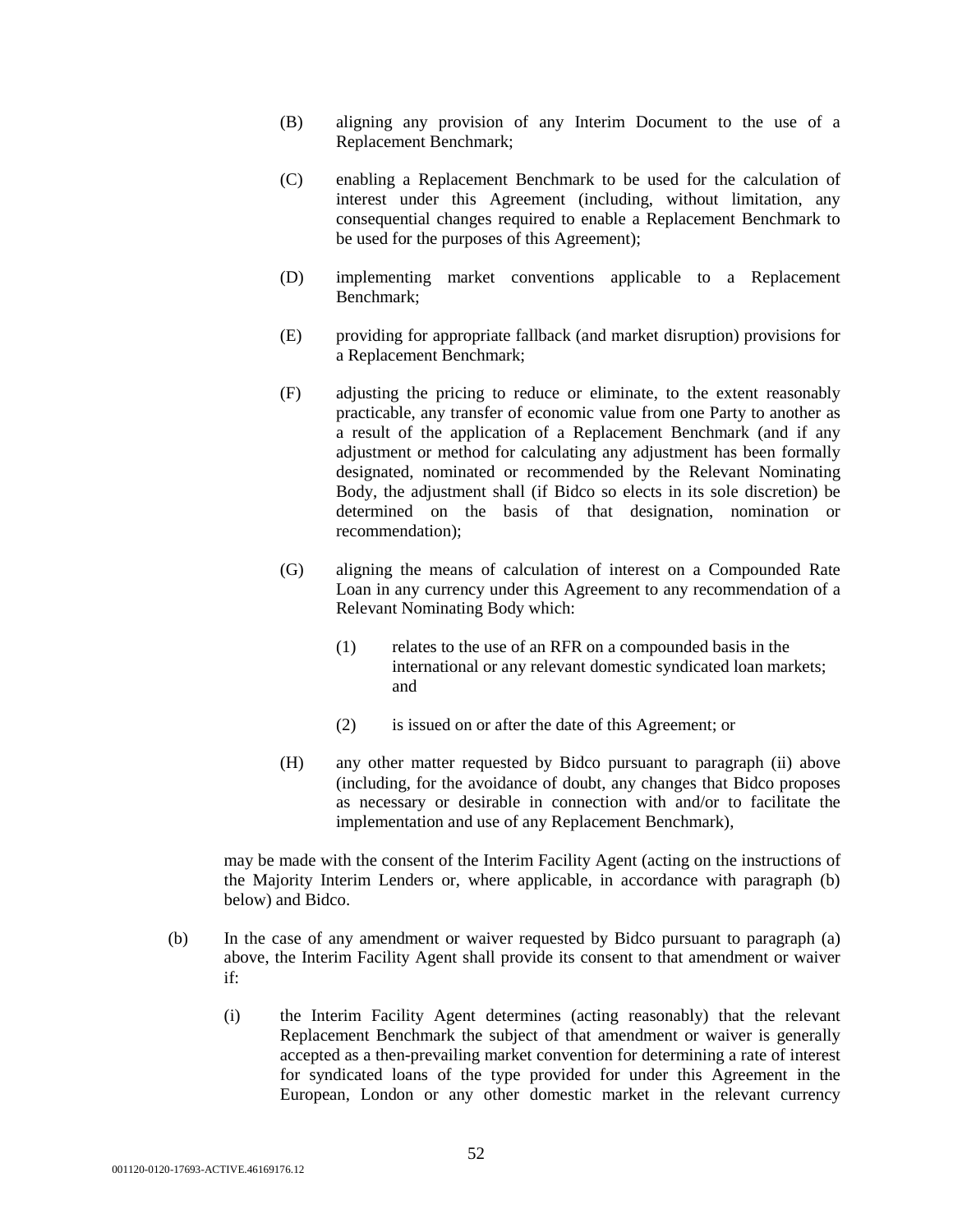(provided that, for the avoidance of doubt, the relevant Replacement Benchmark shall automatically be considered a then-prevailing market convention if it is consistent in all material respects with the benchmark rate, base rate or reference rate used in any other substantially equivalent financing syndicated in the European, London or any other relevant domestic loan market or any Loan Market Association form of facilities agreement; or

- (ii) the Majority Interim Lenders (acting reasonably) have consented to that amendment or waiver.
- (c) In this Clause 28.3:

**Published Rate** means an RFR.

**Published Rate Replacement Event** means, in relation to a Published Rate:

(i) the methodology, formula or other means of determining that Published Rate has, in the opinion of the Interim Facility Agent and Bidco, materially changed;

 $(ii)$ 

- (A) the administrator of that Published Rate or its supervisor publicly announces that such administrator is insolvent or information is published in any order, decree, notice, petition or filing, however described, of or filed with a court, tribunal, exchange, regulatory authority or similar administrative, regulatory or judicial body which reasonably confirms that the administrator of that Published Rate is insolvent, provided that, in each case, at that time, there is no successor administrator to continue to provide that Published Rate;
- (B) the administrator of that Published Rate publicly announces that it has ceased or will cease to provide that Published Rate permanently or indefinitely and, at that time, there is no successor administrator to continue to provide that Published Rate;
- (C) the supervisor of the administrator of that Published Rate publicly announces that such Published Rate has been or will be permanently or indefinitely discontinued; or
- (D) the administrator of that Published Rate or its supervisor announces that that Published Rate may no longer be used; or
- (iii) in the opinion of the Interim Facility Agent and Bidco, that Published Rate is otherwise no longer appropriate for the purposes of calculating interest under this Agreement.

**Relevant Nominating Body** means any applicable central bank, regulator or other supervisory authority or a group of them, or any working group or committee sponsored or chaired by, or constituted at the request of, any of them or the Financial Stability Board.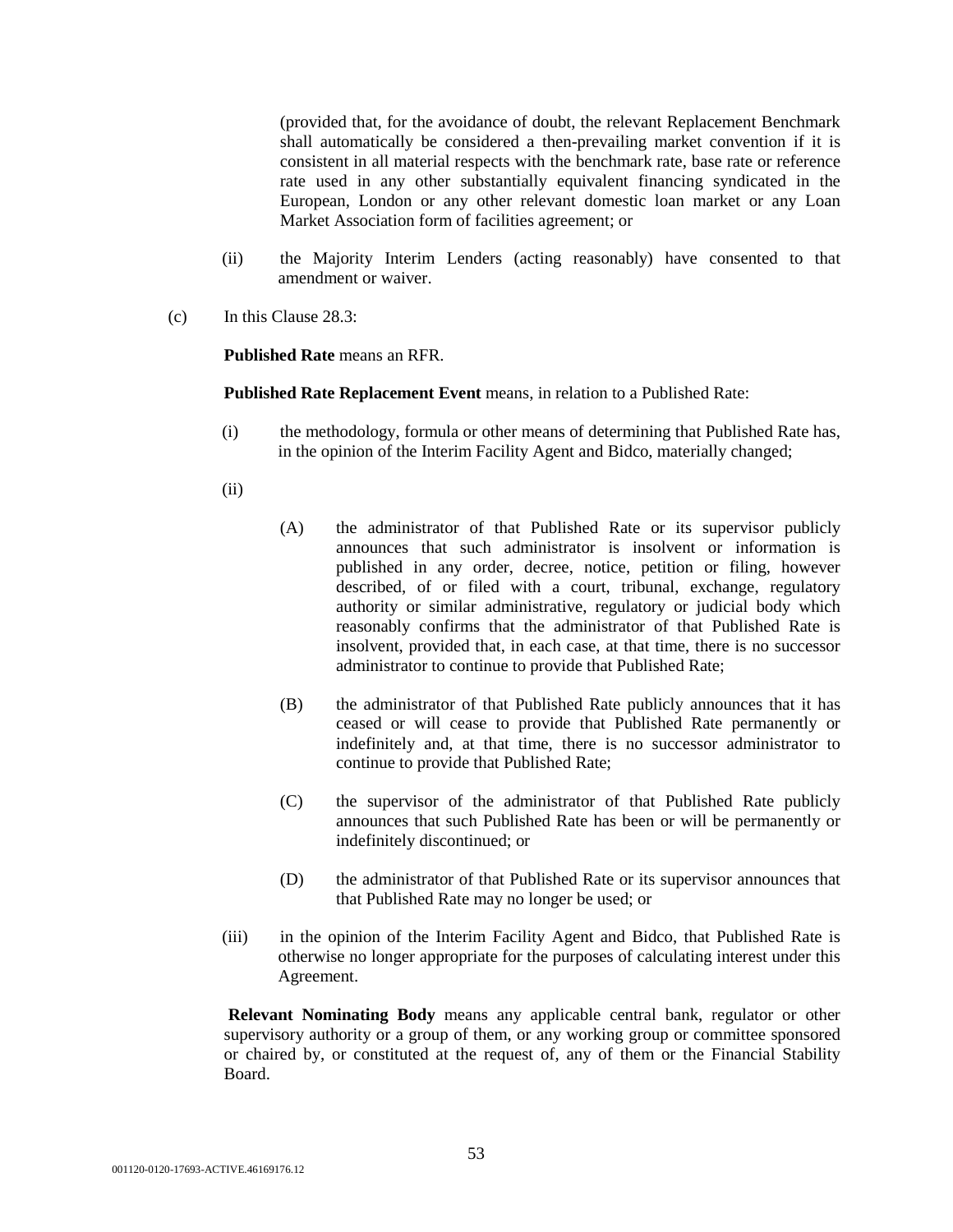**Replacement Benchmark** means a benchmark rate, base rate or reference rate which is:

- (i) formally designated, nominated or recommended as the replacement for a Published Rate by:
	- (A) the administrator of that Published Rate (provided that the market or economic reality that such benchmark rate measures is the same as that measured by that Published Rate); or
	- (B) any Relevant Nominating Body,

and if replacements have, at the relevant time, been formally designated, nominated or recommended under both paragraphs, the "Replacement Benchmark" will be the replacement under paragraph **Error! Reference source not found.** above;

- (ii) in the opinion of the Interim Facility Agent and Bidco, generally accepted in the international or any relevant domestic syndicated loan markets as the appropriate successor to a Published Rate;
- (iii) in the opinion of the Interim Facility Agent and Bidco, an appropriate successor to a Published Rate; or
- (iv) proposed by Bidco and either:
	- (A) used in any other substantially equivalent financing syndicated in the European, London or any other relevant domestic loan market, any Loan Market Association form of facilities agreement, any facilities agreement of a portfolio company of the Sponsor or any facilities agreement under which the Interim Facility Agent is a facility or administrative agent (howsoever described); or
	- (B) otherwise practicable for the Interim Facility Agent to administer (as reasonably determined by the Interim Facility Agent).
- (d) The Interim Finance Parties shall be required to enter into any amendment to or replacement of the Interim Documents required by Bidco in order to facilitate or reflect any of the matters contemplated by this Clause 28.3. The Interim Facility Agent is irrevocably authorised and instructed by each Interim Finance Party to execute any such amended or replacement Interim Documents (and shall do so on the request of Bidco). Bidco shall, or shall procure that another member of the Group will, within 20 Business Days of demand, reimburse the Interim Facility Agent for all reasonable fees and disbursements of legal counsel (as appointed with the prior approval of Bidco) properly incurred by the Interim Facility Agent in connection with any amendment or wavier requested by Bidco pursuant to this Clause 28.3 (in each case subject always to limits as agreed from time to time). No member of the Group shall be shall be required to pay any other fees, costs, expenses or other amounts relating to or arising in connection with any of the matters contemplated by this Clause 28.3.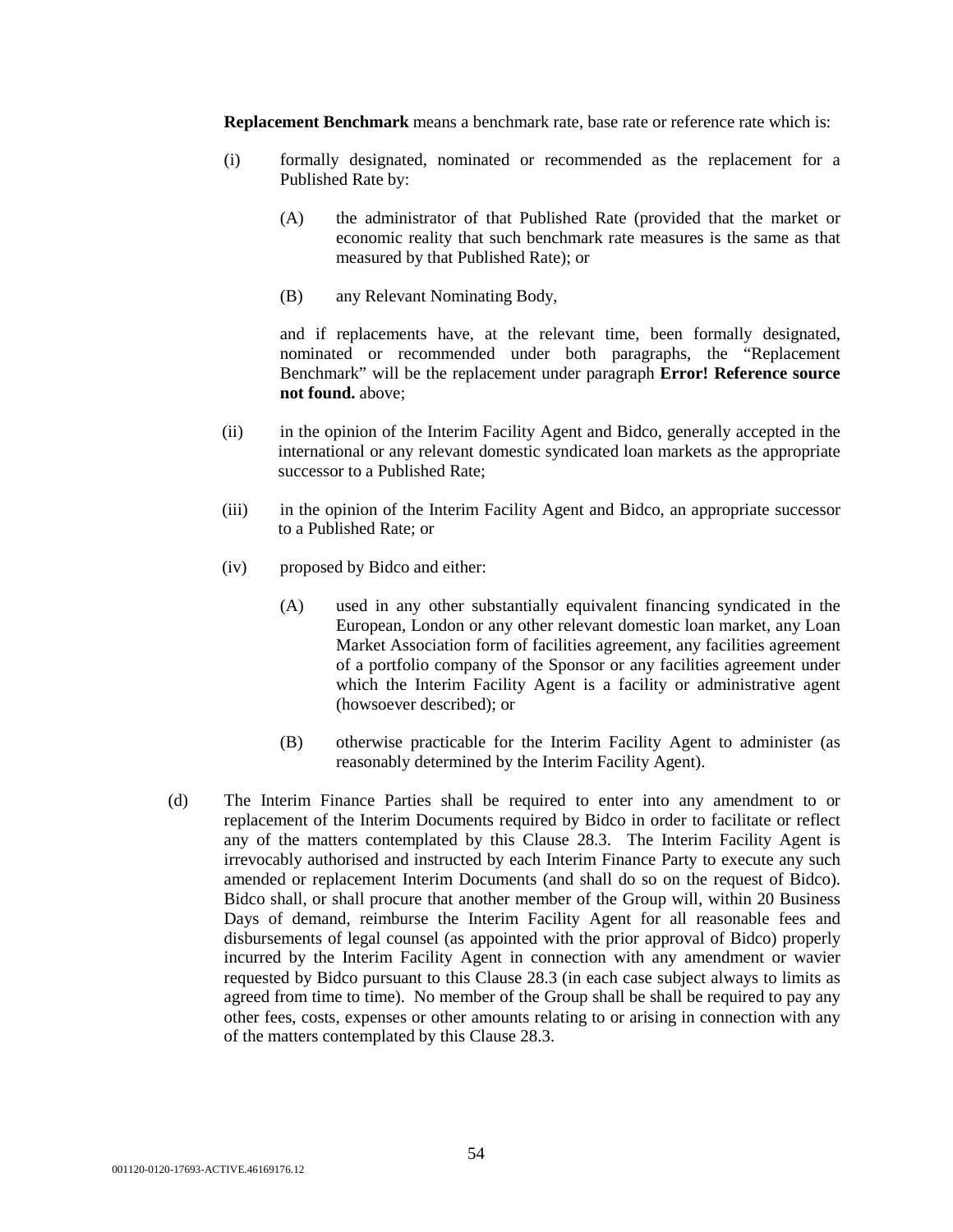# **29. EXISTING INTERCREDITOR AGREEMENT**

Pursuant to the terms of the Existing Intercreditor Agreement, each Interim Lender having an Interim Term B1 Commitment or an Interim Term B2 Commitment confirms that, on and from the date on which the Interim Facility Agent executes the ICA Joinder Agreement, it agrees to be subject to and bound by the provisions of the Existing Intercreditor Agreement in its capacity as a holder of Additional Pari Passu Obligations (as defined in the Existing Intercreditor Agreement).

## **30. GOVERNING LAW**

This Agreement and any non-contractual obligations arising out of or in connection with it are, and any dispute or proceedings arising out of or relating to this Agreement shall be, governed by English law.

## **31. THIRD PARTY RIGHTS**

Unless expressly provided for to the contrary in an Interim Document a person who is not a party to an Interim Document may not enforce any of its terms under the Contracts (Rights of Third Parties) Act 1999.

### **32. JURISDICTION**

### 32.1 **Submission to Jurisdiction**

- (a) For the benefit of each Interim Finance Party, each Obligor agrees that the courts of England have jurisdiction to hear, decide and settle any dispute or proceedings arising out of or relating to any Interim Document (including as to existence, validity or termination) (each a **Dispute**) and for the purpose of enforcement or any judgment against assets and each Obligor irrevocably submits to the jurisdiction of the English courts.
- (b) Nothing in paragraph (a) above limits or prevents any Interim Finance Party from taking proceedings against an Obligor in any other court nor shall the taking of proceedings in any one or more jurisdictions preclude the taking of proceedings in any other jurisdiction (whether concurrently or not) if and to the extent permitted by applicable law.

#### 32.2 **Forum Convenience**

Each Obligor:

- (a) agrees that the courts of England are the most appropriate and convenient courts to settle any Dispute and waives any objection to the courts of England on grounds of inconvenient forum or otherwise; and
- (b) agrees that a judgment or order of an English court in connection with a Dispute is conclusive and binding on it and may be enforced against it in the courts of any other jurisdiction.

#### 32.3 **Service of Process**

Without prejudice to any other mode of service permitted by law, Holdco: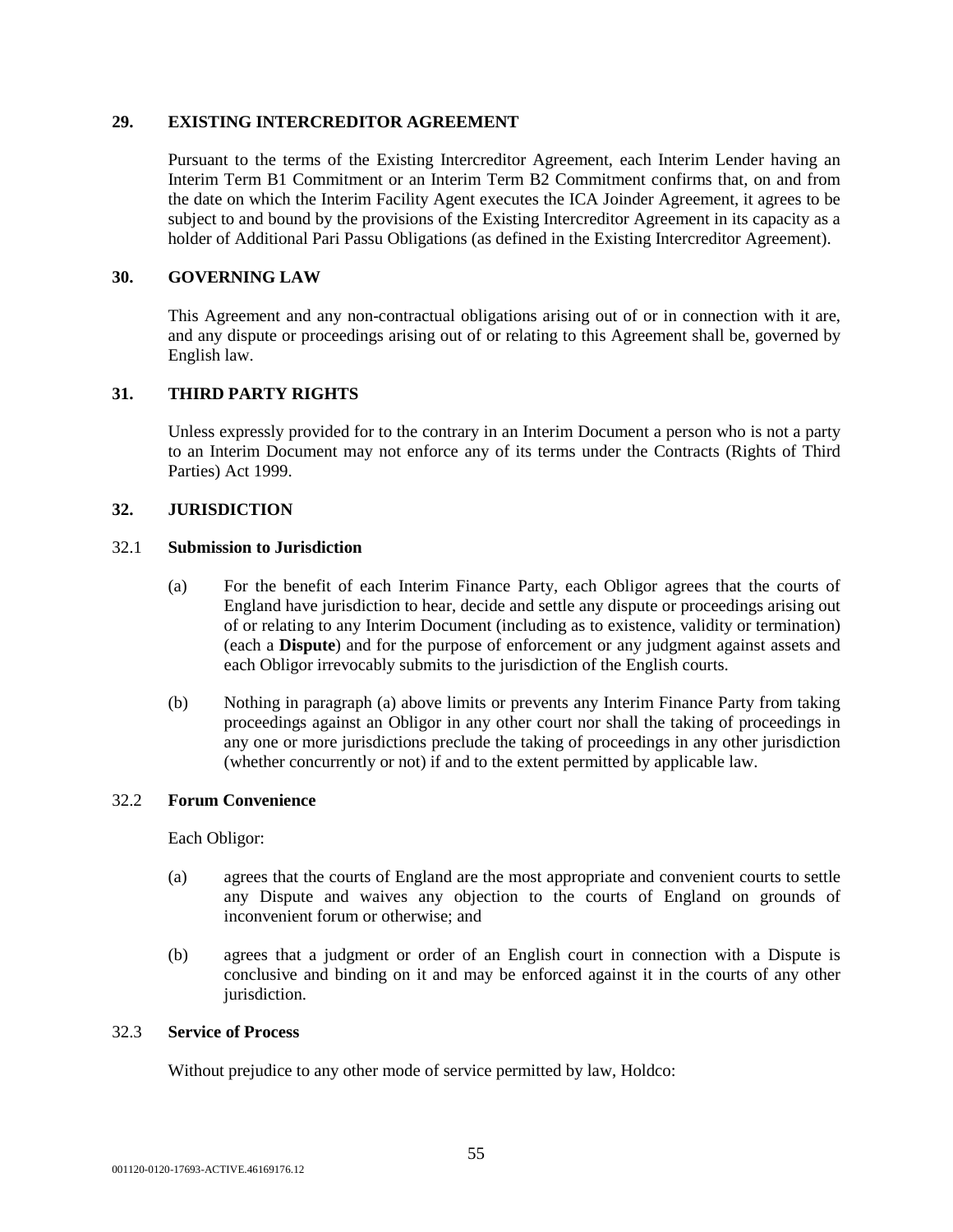- (a) irrevocably appoints Bidco as its agent for service of process in connection with any Dispute before the English courts;
- (b) agrees that service of any claim, form, notice or other document for the purpose of any proceedings shall be duly served upon it if delivered or sent by registered post to 11th Floor 200 Aldersgate Street, London EC1A 4HD, United Kingdom or such other address in England or Wales as Holdco may notify from time to time to the Interim Facility Agent by not less than five Business Days' notice; and
- (c) agrees that failure by such agent to notify Holdco of such proceedings or claim, form, notice or other document will not invalidate the proceedings or service of such claim, form, notice or other document.

Holdco may irrevocably appoint another person incorporated in England or Wales as its agent for service of process provided that the details of such company are notified to the Interim Facility Agent following such appointment (at which time Holdco shall be permitted to terminate the appointment of the existing agent).

## 32.4 **Specific Performance**

Each Interim Finance Party acknowledges and agrees that:

- (a) each Obligor may be irreparably harmed by a breach of any term of the Interim Documents and damages may not be an adequate remedy; and
- (b) each Obligor may be granted an injunction or specific performance for any threatened or actual breach of any term of the Interim Documents.

## **33. CONTRACTUAL RECOGNITION OF BAIL-IN**

Notwithstanding any other term of any Interim Document or any other agreement, arrangement or understanding between the Parties, each Party acknowledges and accepts that any liability of any Party to any other Party under or in connection with the Interim Documents may be subject to Bail-In Action by the relevant Resolution Authority and acknowledges and accepts to be bound by the effect of:

- (a) any Bail-In Action in relation to any such liability, including (without limitation):
	- (i) a reduction, in full or in part, in the principal amount, or outstanding amount due (including any accrued but unpaid interest) in respect of any such liability;
	- (ii) a conversion of all, or part of, any such liability into shares or other instruments of ownership that may be issued to, or conferred on, it; and
	- (iii) a cancellation of any such liability; and
- (b) a variation of any term of any Interim Document to the extent necessary to give effect to any Bail-In Action in relation to any such liability.

This Agreement has been entered into on the date stated at the beginning of this Agreement.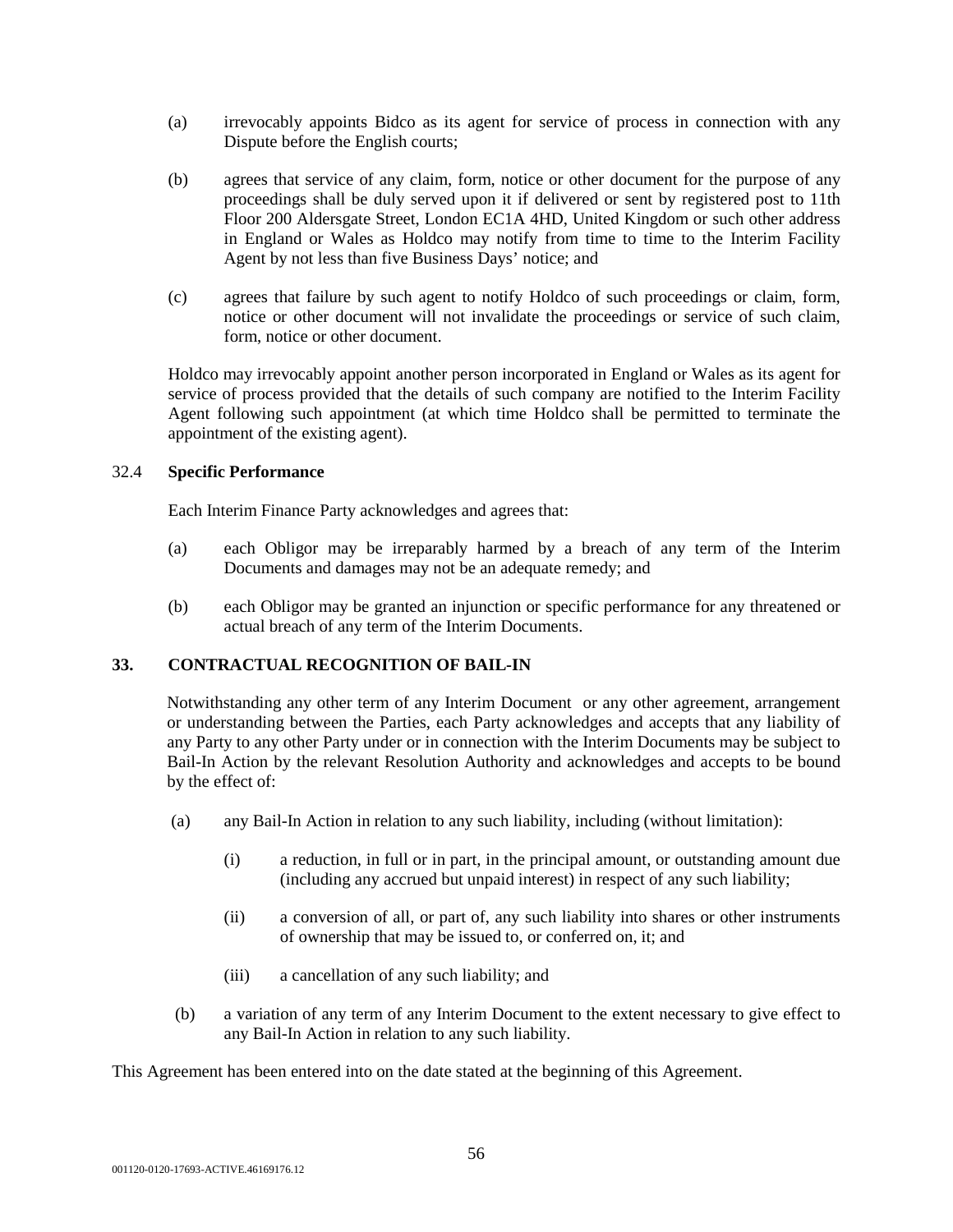#### **SCHEDULE 1**

#### **INTERPRETATION**

#### **1 Definitions**

#### In this **Agreement**:

**Accession Letter** means a document substantially in the form set out in Schedule 9 (*Form of Accession Letter*).

**Acquisition** means an acquisition of the Target Shares by Bidco pursuant to a Scheme and/or Offer and, if applicable, a Squeeze-out or any other acquisition of Target Shares by Bidco related to or in lieu of such acquisition.

**Affiliate** means, in relation to any person, a Subsidiary or a Holding Company of that person or any other Subsidiary of that Holding Company.

**Agent** means the Interim Facility Agent and/or the Interim Security Agent, in each case as the context requires.

**Article 55 BRRD** means Article 55 of Directive 2014/59/EU establishing a framework for recovery and resolution of credit institutions and investment firms.

**Announcement** means the press release made by or on behalf of Bidco announcing a firm intention to make an Offer or, as the case may be, implement a Scheme, in each case in accordance with Rule 2.7 of the City Code.

**Announcement Date** means the date on which Bidco makes the Announcement.

**Availability Period** means the period from and including the date of this Agreement to and including the last day of the Certain Funds Period.

**Bail-In Action** means the exercise of any Write-Down and Conversion Powers.

#### **Bail-In Legislation** means

- (a) in relation to an EEA Member Country which has implemented, or which at any time implements, Article 55 BRRD, the relevant implementing law or regulation as described in the EU Bail-In Legislation Schedule from time to time; and
- (b) in relation to any state other than such an EEA Member Country or (to the extent that the United Kingdom is not such an EEA Member Country) the United Kingdom, any analogous law or regulation from time to time which requires contractual recognition of any Write-down and Conversion Powers contained in that law or regulation.

**Bank Lender** means, in relation to any Obligor, an Interim Lender that is beneficially entitled to interest payable to that Interim Lender in respect of an Interim Utilisation:

(a) which is a bank (as defined for the purpose of section 879 of Income Tax Act 2007) making an advance under an Interim Document and is within the charge to UK corporation tax as respects any payments of interest made in respect of that advance or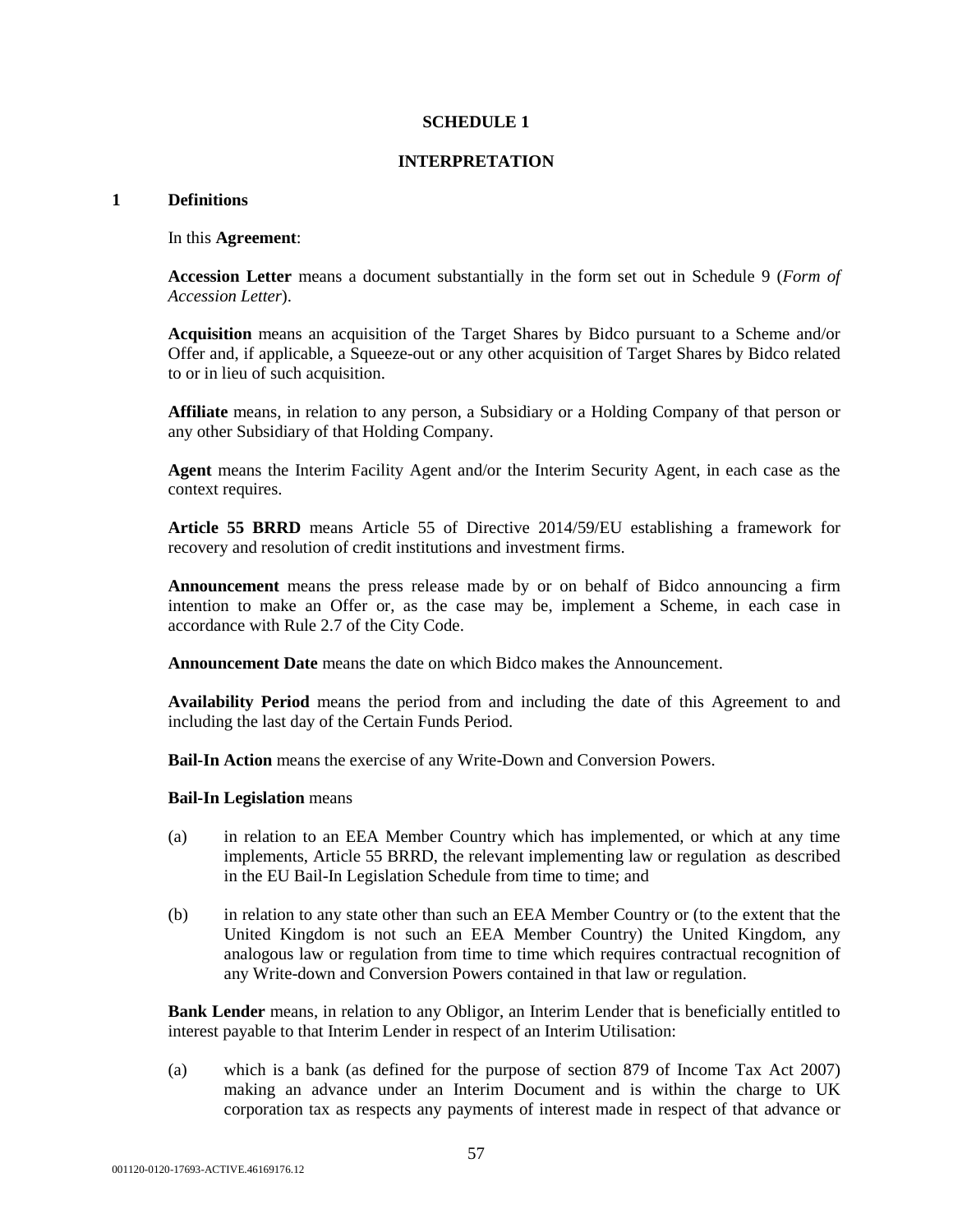would be within such charge as respects such payments apart from section 18A of Corporation Tax Act 2009; or

(b) in respect of an advance made under an Interim Document by a person that was a bank (as defined for the purpose of section 879 of Income Tax Act 2007) at the time that that advance was made and within the charge to UK corporation tax as respects any payments of interest made in respect of that advance.

**Bank Levy** means any amount payable by any Interim Lender or any of its Affiliates on the basis of or in relation to its balance sheet or capital base or any part of it or its liabilities or minimum regulatory capital or any combination thereof (including the UK bank levy as set out in the Finance Act 2011, the French *taxe bancaire de risque systémique* as set out in the Finance Bill 2011, the German bank levy as set out in the German Restructuring Fund Act 2010 (as amended) and any tax in any jurisdiction levied on a similar basis or for a similar purpose or any financial activities taxes (or other taxes) of a kind contemplated in the European Commission consultation paper on financial sector taxation dated 22 February 2011).

**Borrower** means Bidco and, from the date on which it accedes to this Agreement as a Borrower, the Target, as the context requires.

**Break Costs** means the amount (if any) by which:

(a) the interest (excluding any Margin) which an Interim Lender should have received for the period from the date of receipt of all or any part of its participation in the relevant Interim Term Loan or Unpaid Sum to the last day or the current Interest Period in respect of that Interim Term Loan or Unpaid Sum, had the principal amount or Unpaid Sum received been paid on the last day of that Interest period,

exceeds,

(b) the amount which that Interim Lender would be able to obtain by placing an amount equal to the principal amount or Unpaid Sum received by it on deposit with a leading bank in the relevant interbank market for a period starting on the Business Day following receipt or recovery and ending on the last day of the current Interest Period.

**Business Day** means a day (other than a Saturday or Sunday) on which banks are open for general business in London and:

- (a) (in relation to any date for payment or purchase of a currency other than Euro) the principal financial centre of the country of that currency; or
- (b) (in relation only to any date for payment or purchase of Euro) which is a TARGET Day.

**Capitalised Lease Obligations** means, with respect to any person, any rental obligation under any agreement (including any hire purchase payment agreement) which, under the applicable accounting principles, would be required to be treated as a finance lease or otherwise capitalised in the audited financial statements of that person, but only to the extent of that treatment.

## **Central Bank Rate** means: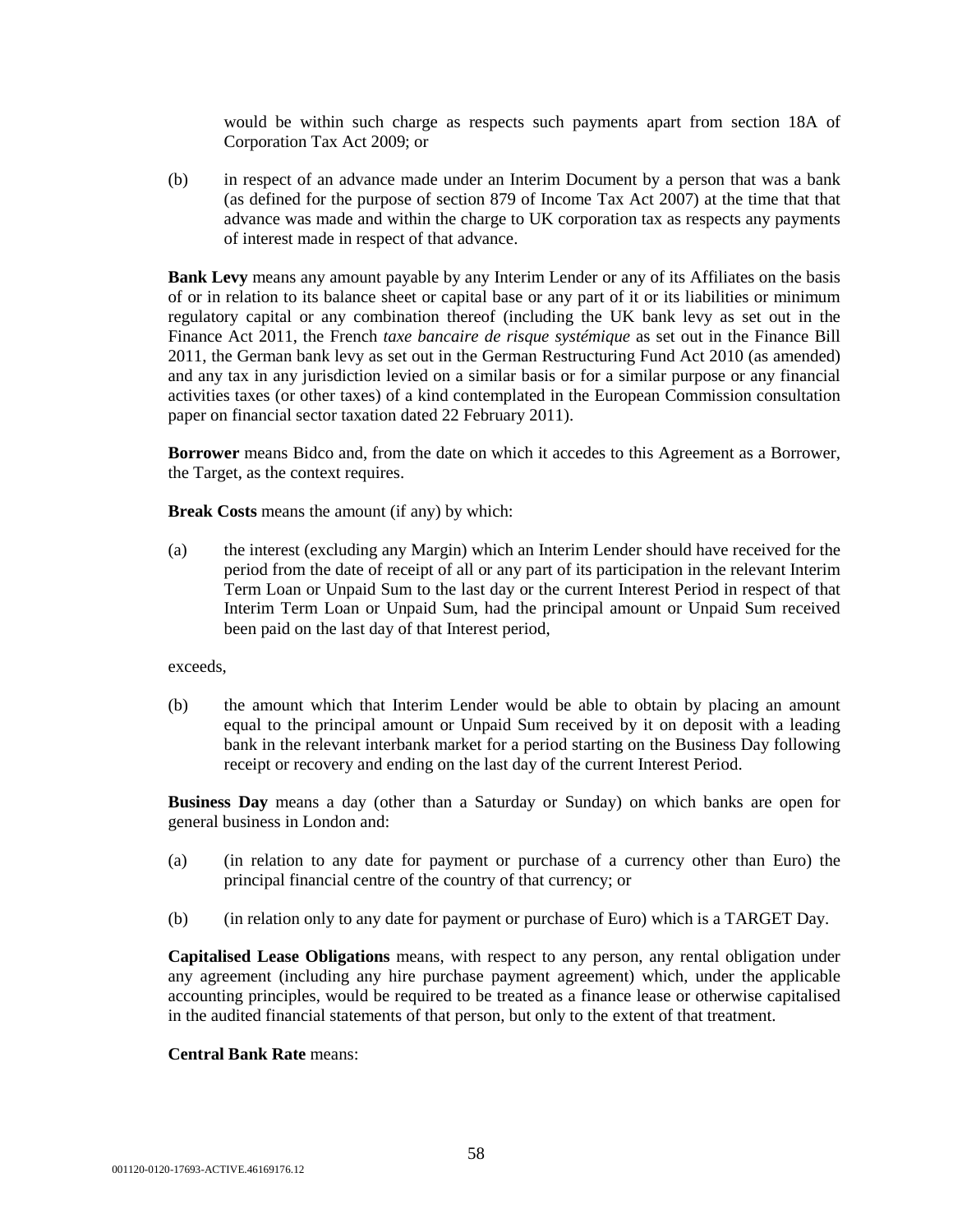- (a) in respect of any Compounded Rate Loan denominated in Sterling, the Bank of England's Bank Rate; or
- (b) in respect of any Compounded Rate Loan denominated in USD:
	- (i) the short-term interest rate target set by the US Federal Open Market Committee as published by the Federal Reserve Bank of New York from time to time; or
	- (ii) if that target is not a single figure, the arithmetic mean of:
		- (A) the upper bound of the short-term interest rate target range set by the US Federal Open Market Committee and published by the Federal Reserve Bank of New York; and
		- (B) the lower bound of that target range.

**Central Bank Rate Adjustment** means, in relation to the Central Bank Rate prevailing at close of business on any RFR Banking Day, the 20 per cent trimmed arithmetic mean (calculated by the Interim Facility Agent) of the Central Bank Rate Spreads for the five most immediately preceding RFR Banking Days for which:

- (a) in respect of a Compounded Rate Loan denominated in Sterling, SONIA is available; and
- (b) in respect of a Compounded Rate Loan denominated in USD, SOFR is available.

**Central Bank Rate Spread** means, in relation to any RFR Banking Day, the difference (expressed as a percentage rate per annum) calculated by the Interim Facility Agent between:

- (a) SONIA (in the case of a Compounded Rate Loan denominated in Sterling) or SOFR (in the case of a Compounded Rate Loan denominated in USD) for the RFR Banking Day; and
- (b) the Central Bank Rate prevailing at the close of business on that RFR Banking Day.

**Certain Funds Period** means the period from (and including) the date of this Agreement to (and including) 11:59 p.m., London time, on the earliest of:

- (a) if the Acquisition is intended to be completed pursuant to a Scheme, the date on which the Scheme lapses in accordance with the Takeover Code (including, subject to exhausting any rights of appeal, if a relevant court refuses to sanction the Scheme) or is withdrawn in writing in accordance with its terms (other than (i) where such lapse or withdrawal is as a result of the exercise of Bidco's right to effect a switch from a Scheme to an Offer or (ii) it is otherwise to be followed within twenty (20) Business Days by an Announcement made by Bidco to implement the Acquisition by a different offer or scheme (as applicable));
- (b) if the Acquisition is intended to be completed pursuant to an Offer, the date on which the Offer lapses in accordance with the Takeover Code, terminates or is withdrawn in writing in accordance with its terms (other than (i) where such lapse or withdrawal is as a result of the exercise of Bidco's right to effect a switch from an Offer to a Scheme or (ii) it is otherwise to be followed within twenty (20) Business Days by an Announcement made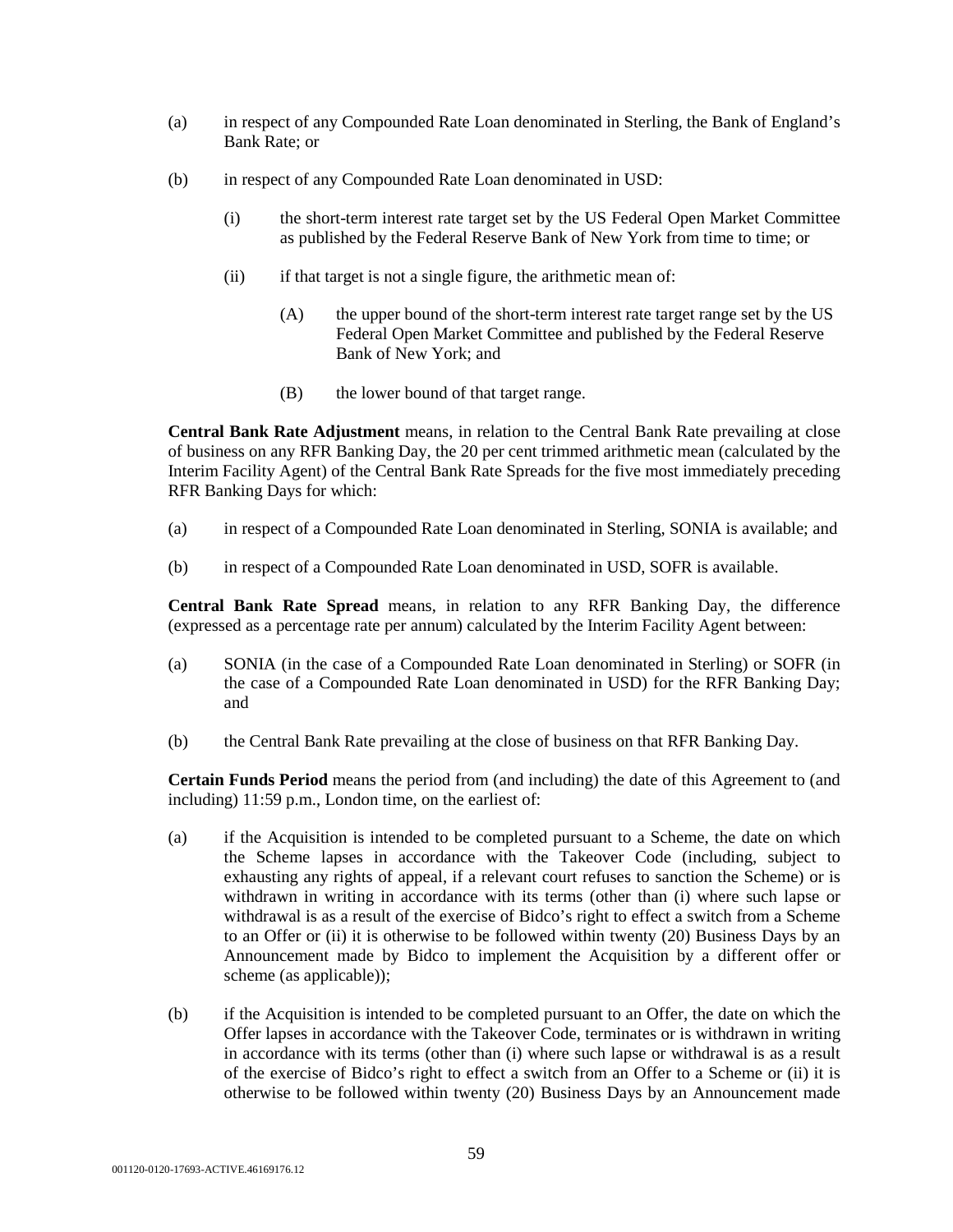by Bidco to implement the Acquisition by a different offer or scheme (as applicable) in accordance with the terms of this Agreement);

- (c) if the first Announcement has not been released by such time, twenty (20) Business Days following the date of this Agreement;
- (d) the date on which the Interim Facilities have been utilised in full or the Interim Commitments have been cancelled in full;
- (e) the date on which Target has become a wholly owned subsidiary of Bidco and all of the consideration payable under the Acquisition in respect of the Target Shares or proposals made or to be made under the Takeover Code in connection with the Acquisition, have in each case been paid in full;
- (f) if the Acquisition is intended to be completed pursuant to a Scheme, the day falling 42 days following the date falling 9 months after the Announcement Date; and
- (g) if the Acquisition is intended to be completed pursuant to an Offer, the day falling 56 days following the date falling 9 months after the Announcement Date (the **Outside Date**), provided that so long as the First Utilisation Date has occurred on or before the Outside Date, the Certain Funds Period shall end on the date falling 120 days after the First Utilisation Date,

or, in each case, such later time as agreed by the Arrangers, provided that notwithstanding the foregoing, with respect to the Interim Term B1 Facility and the Interim Term B2 Facility only and so long as the First Utilisation Date has occurred, the Certain Funds Period for the Interim Term B1 Facility and the Interim Term B2 Facility shall end on the earliest to occur of (i) in respect of each such Interim Facility, the date on which the Interim Commitments under that Interim Facility have been utilised or otherwise cancelled in full and (ii) the date falling 90 days after the First Utilisation Date.

**Change of Control Event** means any case where:

- (a) Equity Investors cease to directly or indirectly beneficially own more than 50 per cent. of the issued voting share capital of Holdco; or
- (b) Equity Investors cease to directly or indirectly have the right to determine the composition of a majority of the board of directors (or equivalent management body) of Holdco; or
- (c) Holdco ceases to own 100 per cent. of the issued share capital of Bidco; or
- (d) following completion of the Acquisition, a sale by one or more members of the Group of all or substantially all of the business and assets of the Target Group (taken as a whole) to persons who are not members of the Group.

**City Code** means the UK City Code on Takeovers and mergers as administered by the Takeover Panel, as may be amended from time to time.

**Commitment Documents** has the meaning given to it in the Commitment Letter.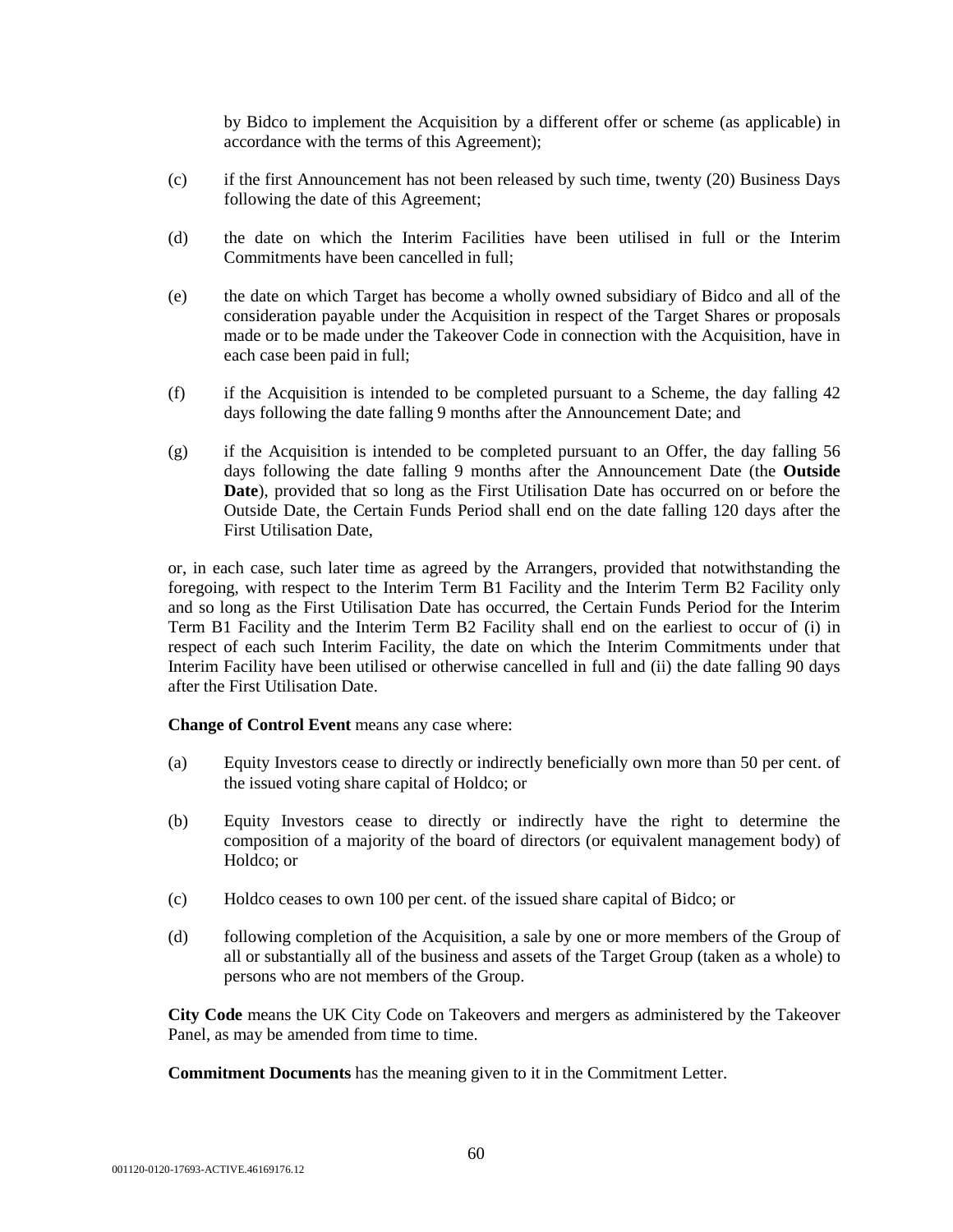**Commitment Letter** means the commitment letter(s) dated on or about the date of this Agreement and delivered by, among others, the Arrangers to Bidco (as amended from time to time).

**Compounded Rate Loan** means an Interim Term B2 Loan and/or, if applicable, an Unpaid Sum, as the context requires.

**Compounded Reference Rate** means, in relation to any RFR Banking Day during the Interest Period of a Compounded Rate Loan, the percentage rate per annum which is the Daily Non-Cumulative Compounded RFR Rate for that RFR Banking Day.

**Compounding Methodology Supplement** means, in relation to the Daily Non-Cumulative Compounded RFR Rate for any currency, a document which:

- (a) is designated in writing by Bidco as a Compounding Methodology Supplement in respect of that currency;
- (b) specifies for that currency the relevant terms which are expressed in this Agreement to be determined by reference to the Central Bank Rate or the RFR;
- (c) has been made available to the Interim Facility Agent and each existing Lender with an Interim Commitment denominated (or which may be utilised) in such currency; and
- (d) has not been rejected (by 5.00 p.m. London time on the date falling 5 Business Days (or any other period of time expressly notified for this purpose by Bidco, with the prior agreement of the Interim Facility Agent (acting reasonably) if the period for this provision to operate is less than 5 Business Days) after the date of such document being made available to the Interim Facility Agent) by an Interim Lender or Interim Lenders whose Interim Commitments aggregate 66.66 per cent. or more of the Interim Commitments denominated (or which may be utilised) in such currency at that time.

**Court** means the High Court of Justice of England and Wales.

**Court Order** means the order of the High Court of Justice of England and Wales sanctioning the Scheme.

**Daily Non-Cumulative Compounded RFR Rate** means, in relation to any RFR Banking Day during an Interest Period for a Compounded Rate Loan, the percentage rate per annum determined by the Interim Facility Agent (or any other person which is appointed to determine that rate in place of the Interim Facility Agent from time to time, in each case with the consent of that person and Bidco) in accordance with the methodology set out in Schedule 6 (*Daily Non-Cumulative Compounded RFR Rate*) or in any relevant Compounding Methodology Supplement.

**Daily Rate** means, for any RFR Banking Day:

- (a) the RFR for that RFR Banking Day; or
- (b) if the RFR is not available for that RFR Banking Day, the percentage rate per annum which is the aggregate of:
	- (i) the Central Bank Rate for that RFR Banking Day; and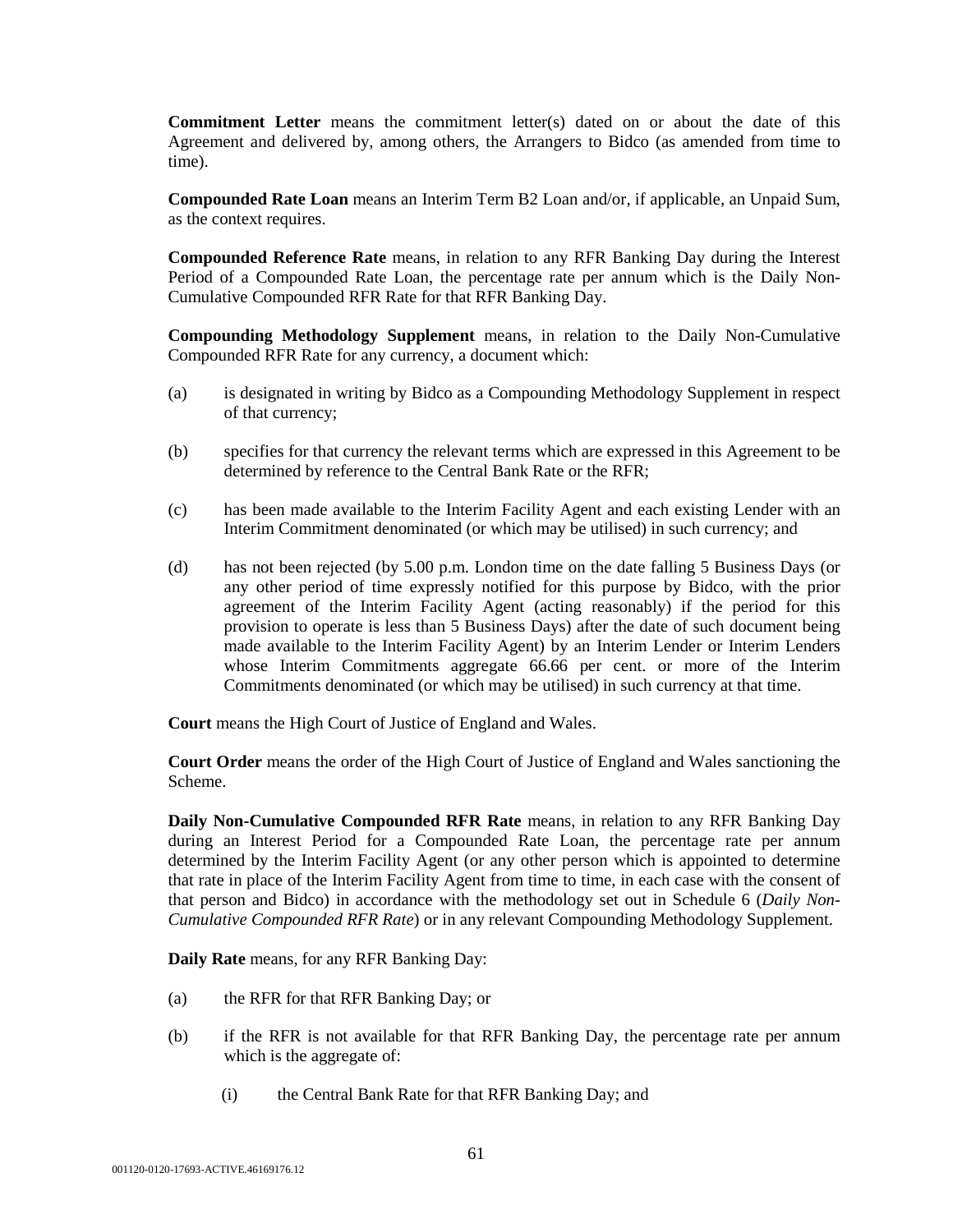- (ii) the applicable Central Bank Rate Adjustment: or
- (c) if paragraph (b) above applies but the Central Bank Rate for that RFR Banking Day is not available, the percentage rate per annum which is the aggregate of:
	- (i) the most recent Central Bank Rate for a day which is no more than five RFR Banking Days before that RFR Banking Day; and
	- (ii) the applicable Central Bank Rate Adjustment,

rounded, in either case, to four decimal places and if, in either case, that rate is less than zero, the Daily Rate shall be deemed to be zero.

**Debt Facilities** means the secured credit facilities, loans, bonds, notes and/or other financial instruments which the Arrangers (and/or certain of their Affiliates) have agreed to make available to Bidco and others pursuant to the Commitment Letter (other than the Interim Facilities).

**Domestic Lender** means, in relation to any Obligor, an Interim Lender that is beneficially entitled to interest payable to that Interim Lender in respect of an Interim Utilisation and is:

- (a) a company resident in the UK for UK tax purposes;
- (b) a partnership each member of which is:
	- (i) a company so resident in the UK; or
	- (ii) a company not so resident in the UK which carries on a trade in the UK through a permanent establishment and which brings into account in computing its chargeable profits (within the meaning of section 19 of Corporation Tax Act 2009) the whole of any share of interest payable in respect of that advance that falls to it by reason of Part 17 of Corporation Tax Act 2009; or
- (c) a company not so resident in the UK which carries on a trade in the UK through a permanent establishment and which brings into account interest payable in respect of that advance in computing the chargeable profits (within the meaning of section 19 of Corporation Tax Act 2009) of that company.

**EEA Member Country** means any member state of the European Union, Iceland, Liechtenstein and Norway.

#### **Equity Investment** means:

- (a) any subscription for shares issued by, or other capital contributions made to, Holdco; and/or
- (b) any loans, notes, bonds or like instruments made to or issued by Holdco with no right to prepayment, repayment or acceleration or cash return payable whilst any amount remains outstanding under the Interim Facilities.

#### **Equity Investors** means: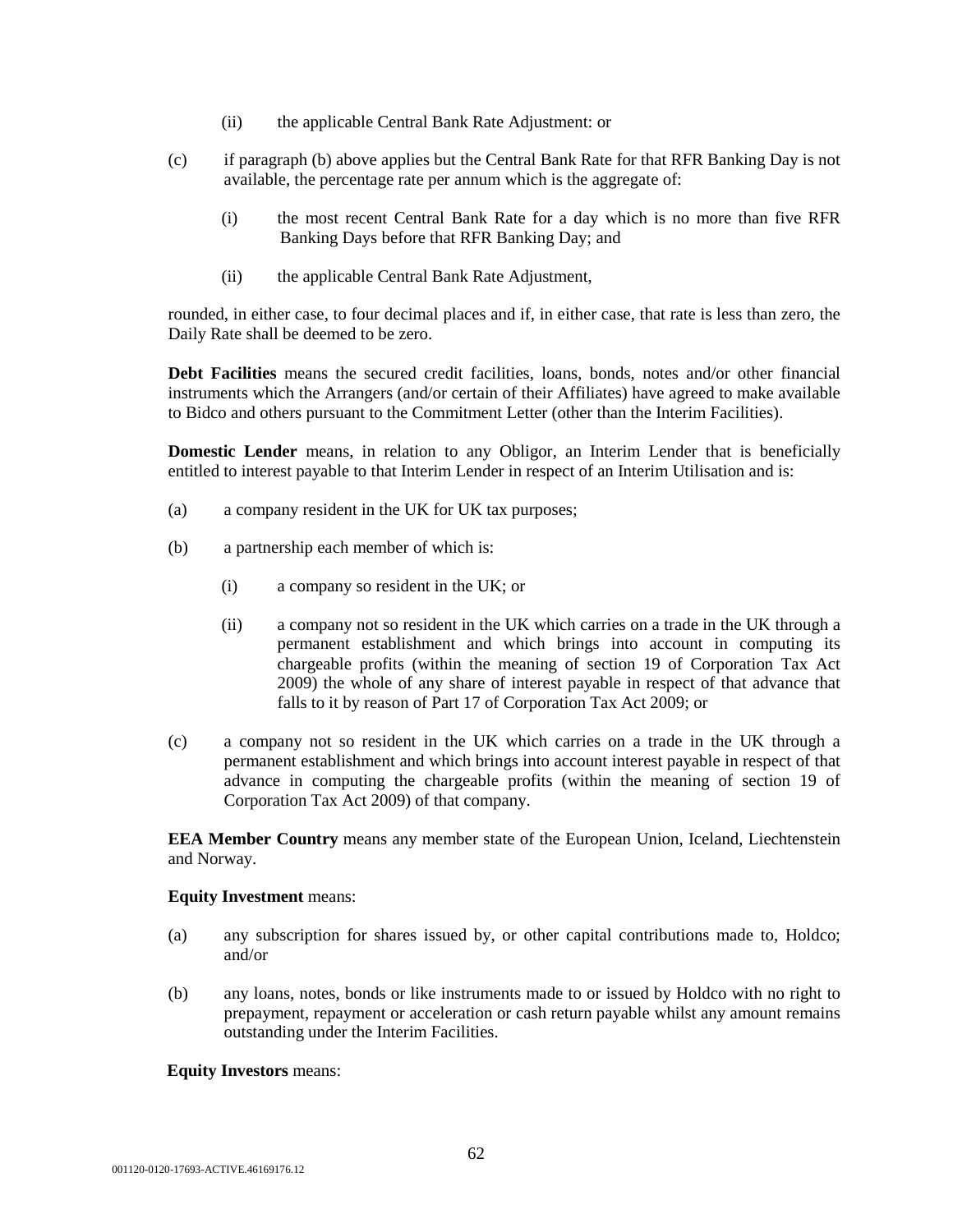- (a) the Sponsor and the Sponsor Affiliates;
- (b) management and employees of the Group having a direct or indirect interest in the Group (whether pursuant to an incentive scheme or otherwise), together with any other persons having a direct or indirect interest in the Group pursuant to an incentive or similar scheme or arrangement; and
- (c) any other person approved by the Majority Interim Lenders (acting reasonably).

**EU Bail-In Legislation Schedule** means the document described as such and published by the Loan Market Association (or any successor person) from time to time.

**Existing Interim Lender** has the meaning given to it in Clause 24.2 (Transfers by Interim Lenders).

**EURIBOR** means, in relation to any Interim Term Loan or Unpaid Sum denominated in Euro:

- (a) the applicable Screen Rate; or
- (b) (if no Screen Rate is available for the Interest Period of that Interim Term Loan or Unpaid Sum) the Interpolated Screen Rate for that Interim Term Loan or Unpaid Sum; or
- $(c)$  if:
	- (i) no Screen Rate is available for the Interest Period of that Interim Term Loan or Unpaid Sum; and
	- (ii) it is not possible to calculate an Interpolated Screen Rate for that Interim Term Loan or Unpaid Sum,

the arithmetic mean of the rates (rounded upwards to four decimal places) as supplied to the Interim Facility Agent at its request quoted by the Reference Banks to leading banks in the European interbank market,

as of 11.00 am (Brussels time) on the Rate Fixing Day for the offering of deposits in Euro for a period equal in length to the Interest Period for that Interim Term Loan or Unpaid Sum (and if that rate is less than zero, EURIBOR shall be deemed to be zero).

**Euro, EUR,** or  $\epsilon$  means the single currency of the Participating Member States.

**Existing Intercreditor Agreement** has the meaning given to that term in paragraph 4 of Schedule 8 (*Conditions Precedent Required to be Delivered by Target*).

**Existing Senior Secured Notes** means the €410,000,000 2.750% senior secured notes due 2026 and the  $\epsilon$ 300,000,000 3.125% senior secured notes due 2028, in each case issued by ContourGlobal Power Holdings S.A.

**Facility Office** means the office or offices through which an Interim Lender will perform its obligations under this Agreement as notified to the Interim Facility Agent in writing on or before the date it becomes an Interim Lender (or, following that date, by not less than five Business Days' written notice).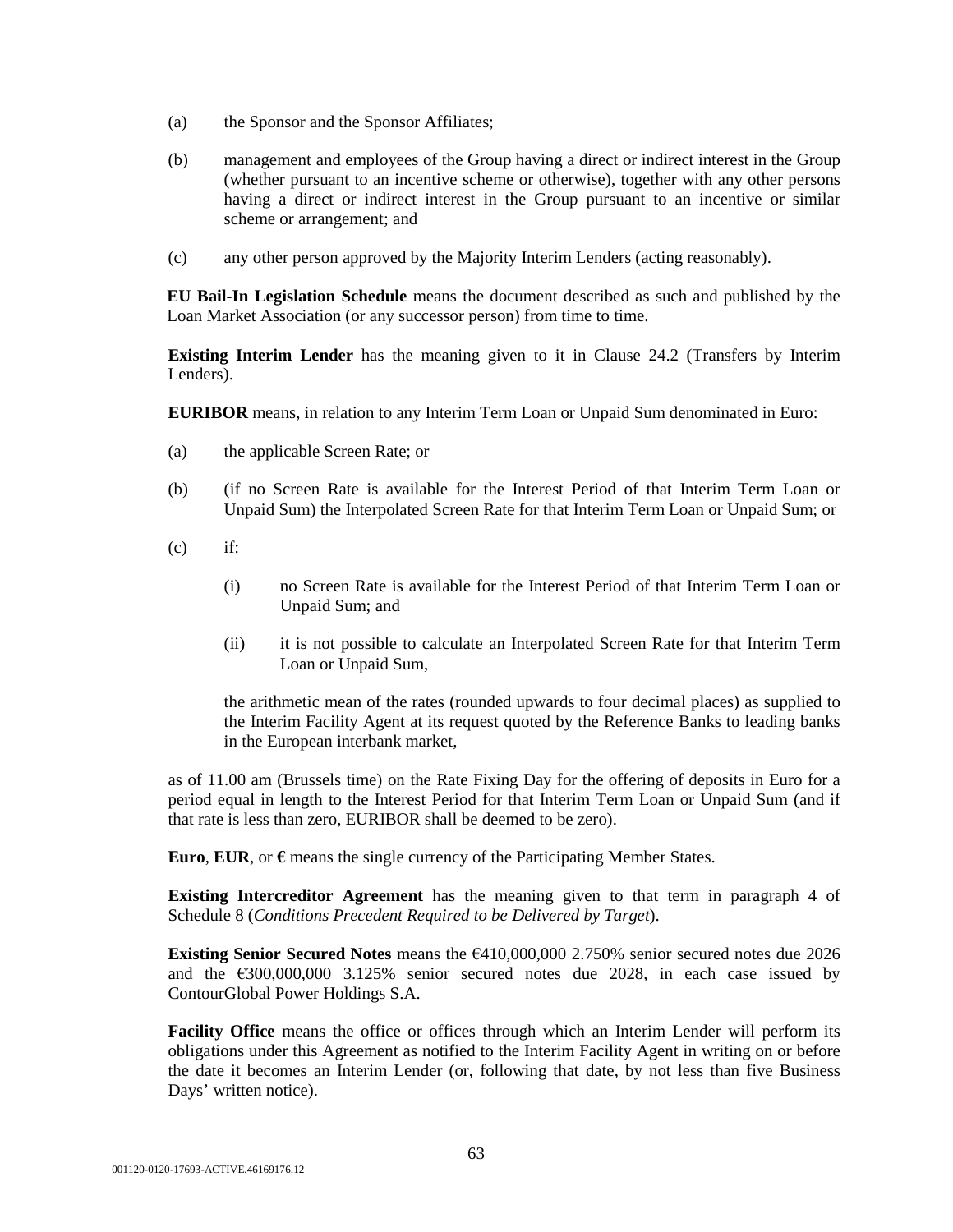**FATCA** means any Tax imposed under or required by:

- (a) Sections 1471 through 1474 of the US Internal Revenue Code of 1986 or any associated regulations or other official guidance;
- (b) any treaty, law, regulation or other official guidance enacted in any other jurisdiction, or relating to an intergovernmental agreement between the US and any other jurisdiction, which (in either case) facilitates the implementation of paragraph (a) above; or
- (c) any agreement pursuant to the implementation of paragraphs (a) or (b) above with the US Internal Revenue Service, the US government or any governmental or taxation authority in any other jurisdiction.

**Fee Letter** means the letter dated on or about the date of this Agreement from the Original Interim Lenders to Bidco and countersigned by Bidco specifying certain fees to be paid in connection with the Interim Facilities.

**Financial Indebtedness** means, at any time without double counting, the outstanding principal or capital amount of any indebtedness for or in respect of:

- (a) moneys borrowed;
- (b) any amount raised by acceptance under any acceptance credit facility or by a bill discounting or factoring credit facility or dematerialised equivalents thereof (other than to the extent the same is discounted or factored on a non-recourse basis);
- (c) any amount raised pursuant to any note purchase facility or the issue of bonds (other than any performance or advance payment bond), notes, debentures, loan stock or any similar instrument;
- (d) the amount of any Capitalised Lease Obligation;
- (e) receivables sold or discounted (other than any receivables to the extent they are sold on a non-recourse basis);
- (f) a deferred payment in respect of the acquisition cost of any asset where the deferred payment is arranged primarily as a method of raising finance and is treated as a borrowing in accordance with the applicable accounting principles and in circumstances where the deferred payment remains due more than 180 days after the expiry of the period customarily allowed by the relevant supplier for payment save where the payment deferral results from the delayed or non-satisfaction of contract terms by the supplier or from the contract terms establishing payment schedules tied to total or partial contract completion and/or to the results of operational testing procedures;
- (g) any counter-indemnity obligation in respect of a guarantee, indemnity, bond, standby or documentary letter of credit or any other instrument (each an "instrument"), in each case only to the extent issued by a bank or financial institution and provided that the underlying obligation in respect of which the instrument was issued would, under one or more of the other paragraphs of this definition, be treated as being Financial Indebtedness;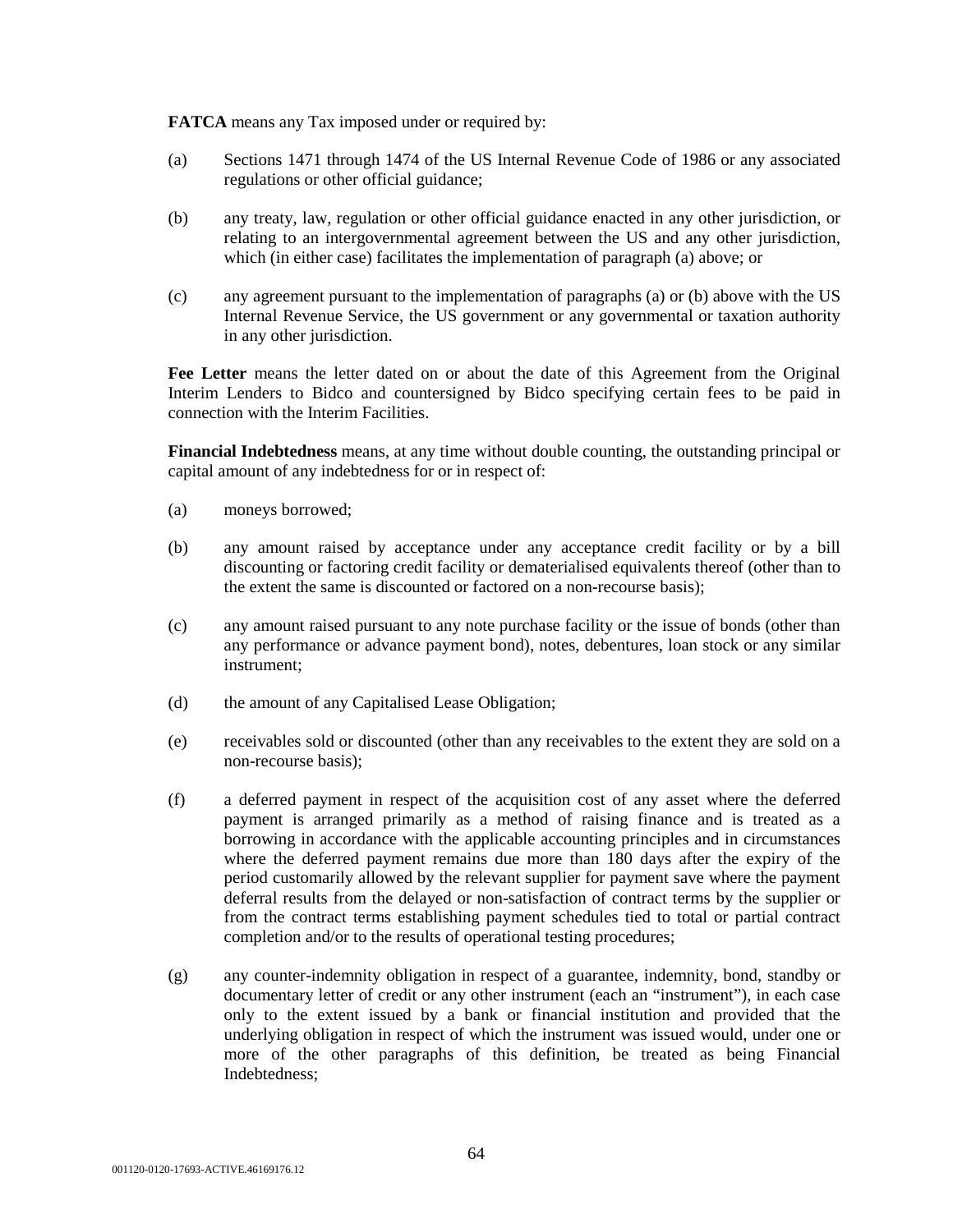- (h) any shares which are expressed to be redeemable at the option of the owner (legal or beneficial) of such shares prior to the date six months after the Termination Date;
- (i) any amount raised under any other transaction (including any forward sale or purchase agreement) not of a type contemplated by the other paragraphs of this definition having the commercial effect of a borrowing and which is treated as such under the applicable accounting principles; and
- (j) the amount of any liability in respect of any guarantee or indemnity or similar assurance against financial loss for any of the items referred to in the preceding paragraphs of this definition,

but excluding for the avoidance of doubt all pension-related liabilities and so that, where the amount of Financial Indebtedness falls to be calculated or where the existence (or otherwise) of any Financial Indebtedness is to be established:

- (i) Financial Indebtedness owed by one member of the Group to another member of the Group shall not be taken into account; and
- (ii) no amount due or outstanding in respect of any Equity Investment shall be taken into account.

**First Utilisation Date** means the date of the first Interim Utilisation made under this Agreement.

**Fund** means a fund which is regularly engaged in, or established for the purpose of, making, purchasing or investing in loans, securities or other financial assets.

**General Meeting** means the general meeting of the shareholders of the Target (and any adjournment thereof) to be convened in connection with the Scheme for the purpose of considering, and, if thought fit, approving the shareholder resolutions necessary to enable the Target to implement the Acquisition by means of the Scheme.

**Group** means Holdco and its Subsidiaries from time to time.

**Group Company** means a member of the Group.

**Guarantee Agreement** has the meaning given to that term in paragraph 5 of Schedule 8 (*Conditions Precedent Required to be Delivered by Target*).

**Guarantor** means Holdco.

**Holding Company** means, in relation to any person, any other body corporate or other entity of which it is a Subsidiary.

**ICA Joinder Agreement** has the meaning given to that term in paragraph 4 of Schedule 8 (*Conditions Precedent Required to be Delivered by Target*).

**Interest Period** means, in relation to an Interim Term Loan, each period determined in accordance with Clause 8.2 (*Payment of Interest*) and, in relation to an Unpaid Sum, each period determined in accordance with Clause 8.3 (*Interest on Overdue Amounts*).

**Interim Commitment** means, in relation to an Interim Lender, its Interim Term Commitment.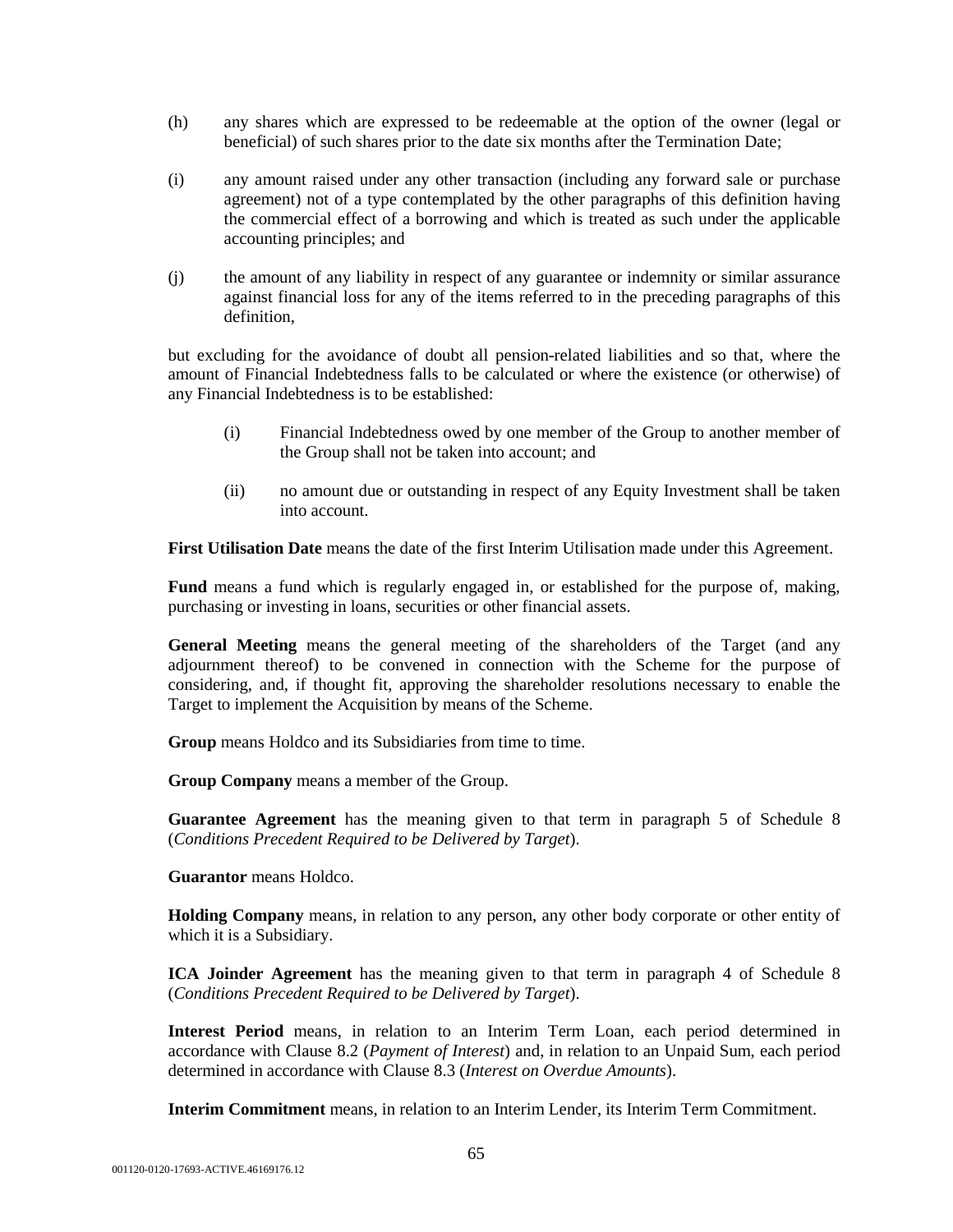**Interim Documents** means each of this Agreement, the Fee Letter, the Security Document, the Accession Letter, the Guarantee Agreement, the ICA Joinder Agreement, any Compounding Methodology Supplement and any other document designated as such in writing by the Interim Facility Agent and Holdco or Bidco.

**Interim Facility** means the Interim Term A Facility, the Interim Term B1 Facility and/or the Interim Term B2 Facility, as the context requires.

**Interim Facility Agent's Spot Rate of Exchange** means the Interim Facility Agent's spot rate of exchange for the purchase of Sterling with the relevant currency in the London foreign exchange market as of 11.00 a.m. on a particular day (or such other rate as may be agreed by the Interim Facility Agent and Bidco).

**Interim Finance Parties** means the Interim Lenders, the Arrangers, the Interim Facility Agent, and the Interim Security Agent.

#### **Interim Lender** means:

- (a) any Original Interim Lender; and
- (b) any bank, financial institution, trust, fund or other entity which has become a Party in accordance with Clause 24 (*Change to Parties*),

which in each case has not ceased to be a Party in accordance with the terms of this Agreement.

#### **Interim Term A Commitment** means:

- (a) in relation to:
	- (i) BNP Paribas, GBP 48,628,144.67 and the amount of any other Interim Term A Commitment transferred to it under this Agreement;
	- (ii) BNP Paribas Fortis SA/NV, GBP 99,705,188.67 and the amount of any other Interim Term A Commitment transferred to it under this Agreement;
	- (iii) Crédit Agricole Corporate and Investment Bank, GBP 148,333,333.33 and the amount of any other Interim Term A Commitment transferred to it under this Agreement;
	- (iv) HSBC Bank PLC, GBP 148,333,333.33 and the amount of any other Interim Term A Commitment transferred to it under this Agreement; and
- (b) in relation to any other Interim Lender, the amount of any Interim Term A Commitment transferred to it under this Agreement,

in each case to the extent not cancelled, reduced or transferred by it under this Agreement.

**Interim Term A Facility** means the term credit facility made available under this Agreement as described in paragraph (a) of Clause 2 (*The Interim Facilities*).

**Interim Term A Loan** means the principal amount of a borrowing under the Interim Term A Facility or the principal amount outstanding of that borrowing at any time.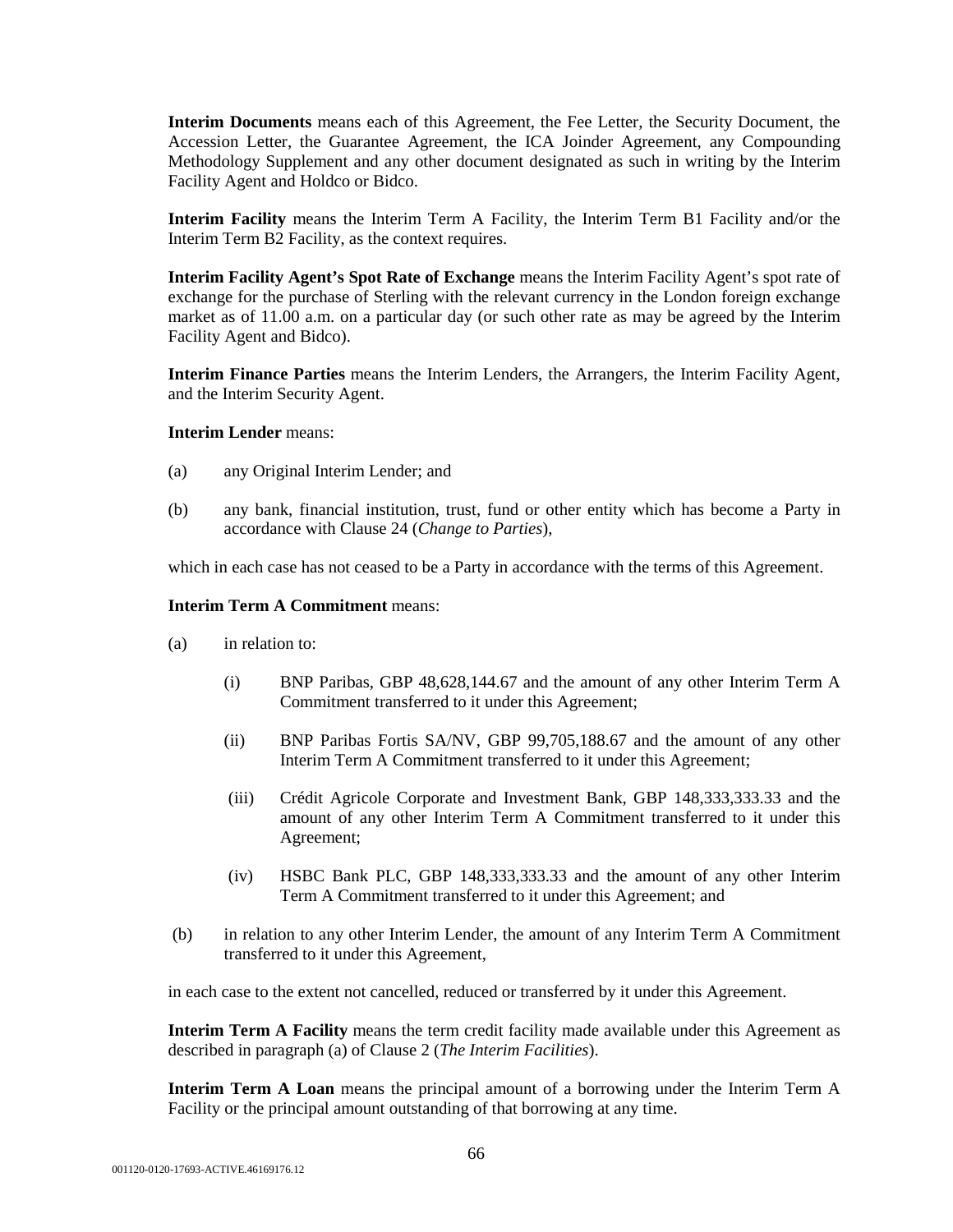#### **Interim Term B1 Commitment** means:

- (a) in relation to:
	- (i) BNP Paribas, EUR 43,710,691.83 and the amount of any other Interim Term B1 Commitment transferred to it under this Agreement;
	- (ii) BNP Paribas Fortis SA/NV, EUR 89,622,641.51 and the amount of any other Interim Term B1 Commitment transferred to it under this Agreement;
	- (iii) Crédit Agricole Corporate and Investment Bank, EUR 133,333,333.33 and the amount of any other Interim Term B1 Commitment transferred to it under this Agreement;
	- (iv) HSBC Bank PLC, EUR 133,333,333.33 and the amount of any other Interim Term B1 Commitment transferred to it under this Agreement; and
- (b) in relation to any other Interim Lender, the amount of any Interim Term B1 Commitment transferred to it under this Agreement,

in each case to the extent not cancelled, reduced or transferred by it under this Agreement.

**Interim Term B1 Facility** means the term credit facility made available under this Agreement as described in paragraph (b) of Clause 2 (*The Interim Facilities*).

**Interim Term B1 Loan** means the principal amount of a borrowing under the Interim Term B1 Facility or the principal amount outstanding of that borrowing at any time.

**Interim Term B2 Facility** means the term credit facility made available under this Agreement as described in paragraph (c) of Clause 2 (*The Interim Facilities*).

**Interim Term B2 Loan** means the principal amount of a borrowing under the Interim Term B2 Facility or the principal amount outstanding of that borrowing at any time.

### **Interim Term B2 Commitment** means:

- (a) in relation to:
	- (i) BNP Paribas, USD 4,371,069.19 and the amount of any other Interim Term B2 Commitment transferred to it under this Agreement;
	- (ii) BNP Paribas Fortis SA/NV, USD 8,962,264.15 and the amount of any other Interim Term B2 Commitment transferred to it under this Agreement;
	- (iii) Crédit Agricole Corporate and Investment Bank, USD 13,333,333.33 and the amount of any other Interim Term B2 Commitment transferred to it under this Agreement;
	- (iv) HSBC Bank PLC, USD 13,333,333.33 and the amount of any other Interim Term B2 Commitment transferred to it under this Agreement; and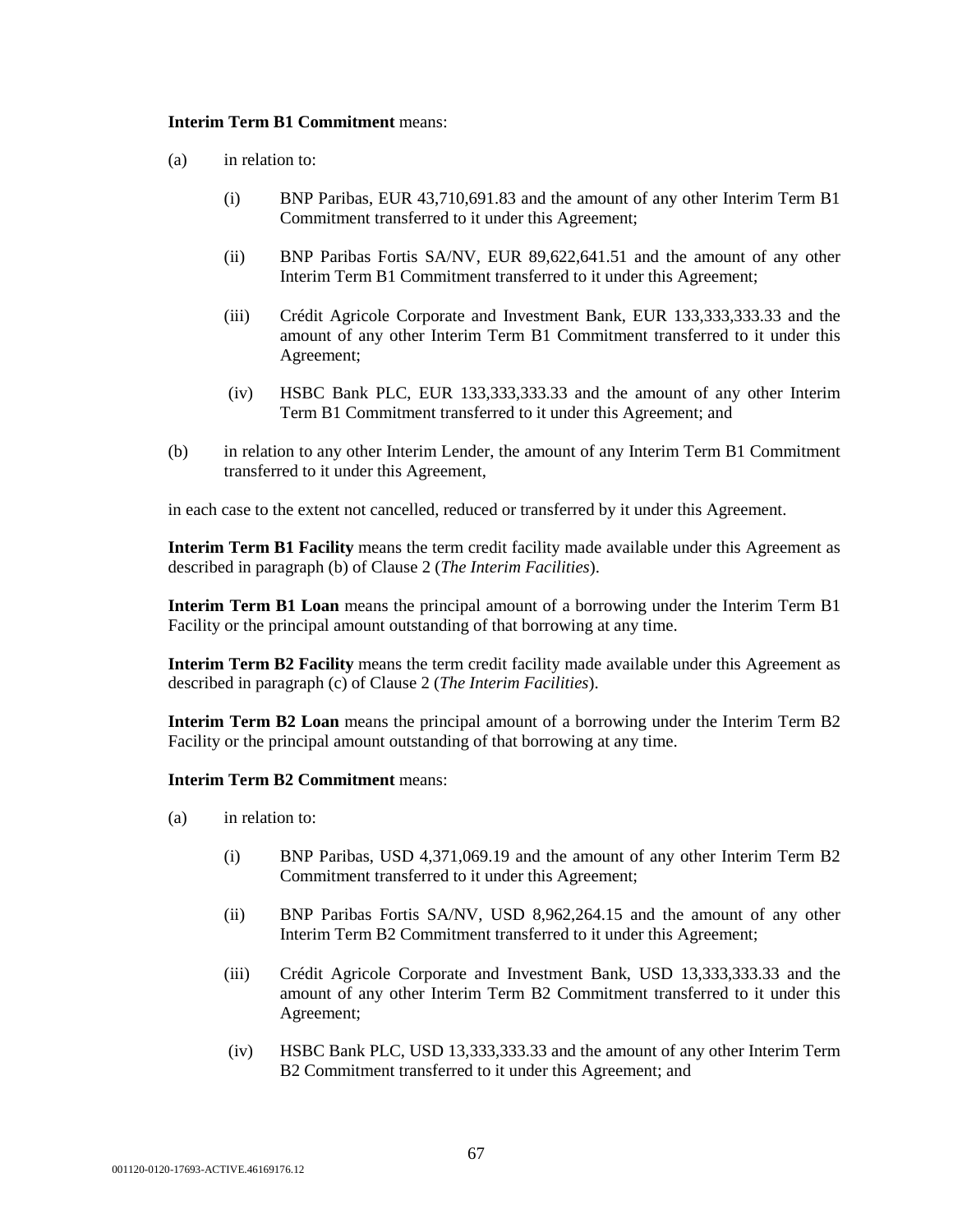(b) in relation to any other Interim Lender, the amount of any Interim Term B2 Commitment transferred to it under this Agreement,

in each case to the extent not cancelled, reduced or transferred by it under this Agreement.

**Interim Term Commitment** means an Interim Term A Commitment, an Interim Term B1 Commitment and/or an Interim Term B2 Commitment, as the context requires.

**Interim Term Loan** means an Interim Term A Loan, an Interim Term B1 Loan and/or an Interim Term B2 Loan, as the context requires.

**Interim Utilisation** means an Interim Term Loan.

**Interpolated Screen Rate** means, in relation to EURIBOR for any Interim Term Loan or Unpaid Sum, the rate which results from interpolating on a linear basis between:

- (a) the applicable Screen Rate for the longest period (for which that Screen Rate is available) which is less than the Interest Period of that Interim Term Loan or Unpaid Sum; and
- (b) the applicable Screen Rate for the shortest period (for which that Screen Rate is available) which exceeds the Interest Period of that Interim Term Loan or Unpaid Sum,

each as of 11.00 am Brussels time on the Rate Fixing Day for the offering of deposits in the currency of that Interim Term Loan or Unpaid Sum.

**Investors** means the Sponsor and the Sponsor Affiliates.

**Lookback Period** means five RFR Banking Days.

**Major Default** means an event or circumstance set out in Part III of Schedule 5 (other than, during the Certain Funds Period, paragraph 8 (*Change of Control*) and further provided that, during the Certain Funds Period, a Major Default shall only occur in relation to paragraph 1 (*Payment default*) in so far as it relates to payment of principal and/or interest owing under this Agreement and/or fees specified in paragraphs (a) to (i) of the Fee Letter).

**Major Representation** means a representation set out in Part I of Schedule 5 (other than, during the Certain Funds Period, paragraph 3(iii) (*No conflict*)).

**Major Undertaking** means an undertaking set out in Part II of Schedule 5.

**Majority Interim Lenders** means, at any time, Interim Lenders:

- (a) whose participation or share in the outstanding Interim Utilisations and undrawn Interim Commitments then aggregate 66.67 per cent. or more of the aggregate of the outstanding Interim Utilisations and undrawn Interim Commitments of all Interim Lenders; or
- (b) if the Total Interim Commitments have then been reduced to zero, whose Interim Commitments aggregated more than 66.67 per cent. of the Total Interim Commitments immediately before that reduction.

**Majority Interim Term A Lenders** means, at any time, Interim Lenders: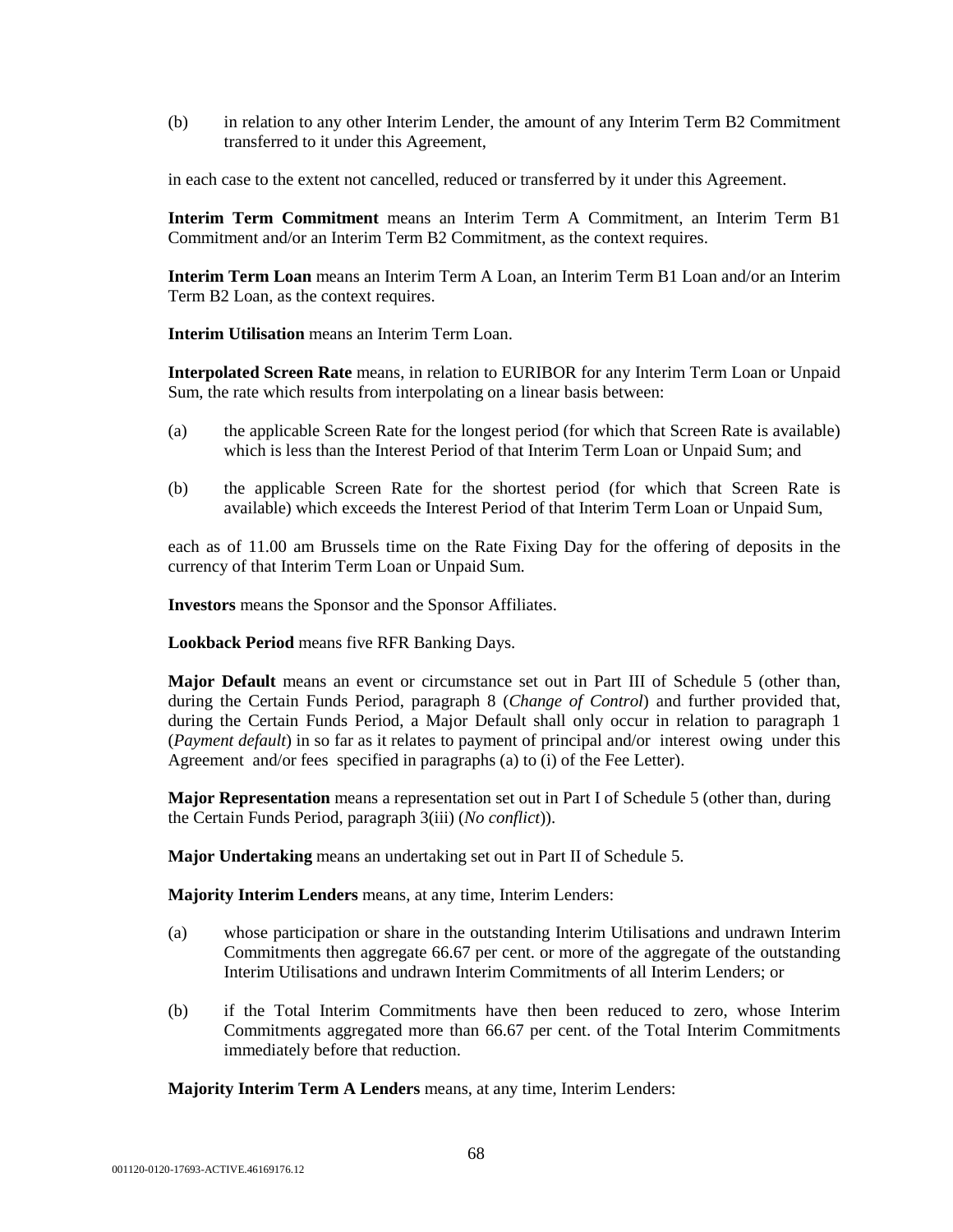- (a) whose participation or share in the outstanding Interim Term A Loans and undrawn Interim Term A Commitments then aggregate 66.67 per cent. or more of the aggregate of the outstanding Interim Term A Loans and undrawn Interim Term A Commitments of all Interim Lenders; or
- (b) if the Total Interim Term A Commitments have then been reduced to zero, whose Interim Term A Commitments aggregated more than 66.67 per cent. of the Total Interim Term A Commitments immediately before that reduction.

## **Majority Interim Term B1 Lenders** means, at any time, Interim Lenders:

- (a) whose participation or share in the outstanding Interim Term B1 Loans and undrawn Interim Term B1 Commitments then aggregate 66.67 per cent. or more of the aggregate of the outstanding Interim Term B1 Loans and undrawn Interim Term B1 Commitments of all Interim Lenders; or
- (b) if the Total Interim Term B1 Commitments have then been reduced to zero, whose Interim Term B1 Commitments aggregated more than 66.67 per cent. of the Total Interim Term B1 Commitments immediately before that reduction.

**Majority Interim Term B2 Lenders** means, at any time, Interim Lenders:

- (a) whose participation or share in the outstanding Interim Term B2 Loans and undrawn Interim Term B2 Commitments then aggregate 66.67 per cent. or more of the aggregate of the outstanding Interim Term B2 Loans and undrawn Interim Term B2 Commitments of all Interim Lenders; or
- (b) if the Total Interim Term B2 Commitments have then been reduced to zero, whose Interim Term B2 Commitments aggregated more than 66.67 per cent. of the Total Interim Term B2 Commitments immediately before that reduction.

**Margin** means in relation to any Interim Term Loan, 4.00% per annum.

**Material Adverse Effect** means any event or circumstance which, taking into account all relevant circumstances, has a material adverse effect on:

- (a) the business, assets or financial condition of the Group taken as a whole;
- (b) the ability of the Group taken as a whole to perform its payment obligations under the Interim Documents; or
- (c) subject to the Reservations and Perfection Requirements, the validity or enforceability of the Security Document taken as a whole which is materially adverse to the interests of the Interim Lenders taken as a whole and, if capable of remedy, is not remedied within 20 Business Days of Holdco becoming aware of the issue or being given notice of the issue by the Interim Facility Agent.

**Minimum Acceptance Threshold** has the meaning given to it in the definition of Offer.

**New Interim Lender** has the meaning given to it in Clause 24.2 (Transfers by Interim Lenders).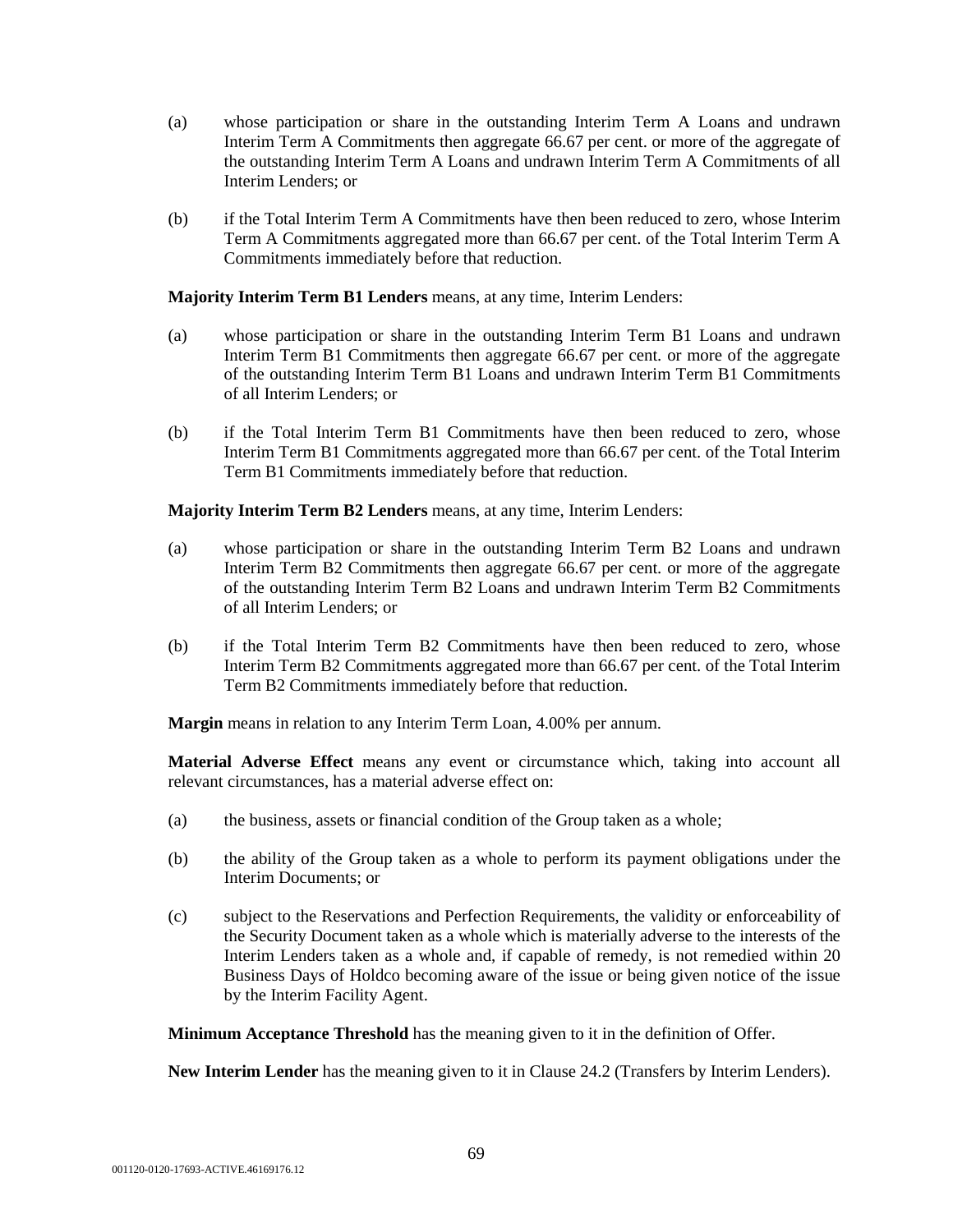**Obligors** means Holdco, Bidco and/or (upon accession) the Target, as the case may be.

**Offer** means a contractual takeover offer within the meaning of Section 974 of the Companies Act 2006 made or to be made by Bidco to effect the Acquisition with a minimum acceptance condition of not less than 75 per cent of the Target Shares on a fully diluted basis (assuming exercise in full of all options, warrants and other rights to require allotment or issue of any Target Shares, whether or not such rights are then exercisable) (the **Minimum Acceptance Threshold**) made or to be made by Bidco pursuant to the terms of the Offer Documents as such contractual takeover offer may from time to time be amended, added to, revised, renewed or waived to the extent permitted in accordance with this Agreement.

**Offer Document** means an offer document dispatched to shareholders of the Target setting out the terms and conditions of an Offer.

Panel means The Panel on Takeovers and Mergers.

**Participating Member State** means any member state of the European Union that adopts or has adopted (and has not ceased to adopt) the Euro as its lawful currency in accordance with legislation of the European Union relating to Economic and Monetary Union.

**Party** means a party to this Agreement.

**Perfection Requirements** means the making or the procuring of registrations, filings, endorsements, notarisations, stampings and/or notifications of the Interim Documents (and/or the Security Interests created thereunder) necessary for the validity or enforceability thereof.

**Permitted Payment** means any payment:

- (a) to enable Bidco, Holdco or a Holding Company of Holdco to:
	- (i) pay Taxes, duties or similar amounts for which it is liable;
	- (ii) pay fees, expenses and other costs incurred in acting as, or maintaining its existence as, a holding company or arising by operation of law or in the ordinary course of administration of its business; and
	- (iii) meet substance requirements for Tax purposes;
- (b) for the purpose of funding transaction costs incurred in connection with the Acquisition, the Interim Facilities and/or the Debt Facilities (including any such costs incurred by the Investors and recharged to a member of the Group);
- (c) to Bidco to enable Bidco to meet its payment obligations under the Interim Documents; and/or
- (c) set out in or contemplated by the Tax Structure Memorandum.

**Qualifying Interim Lender** means, in relation to any Obligor, an Interim Lender that is:

- (a) a Domestic Lender;
- (b) a Treaty Lender; or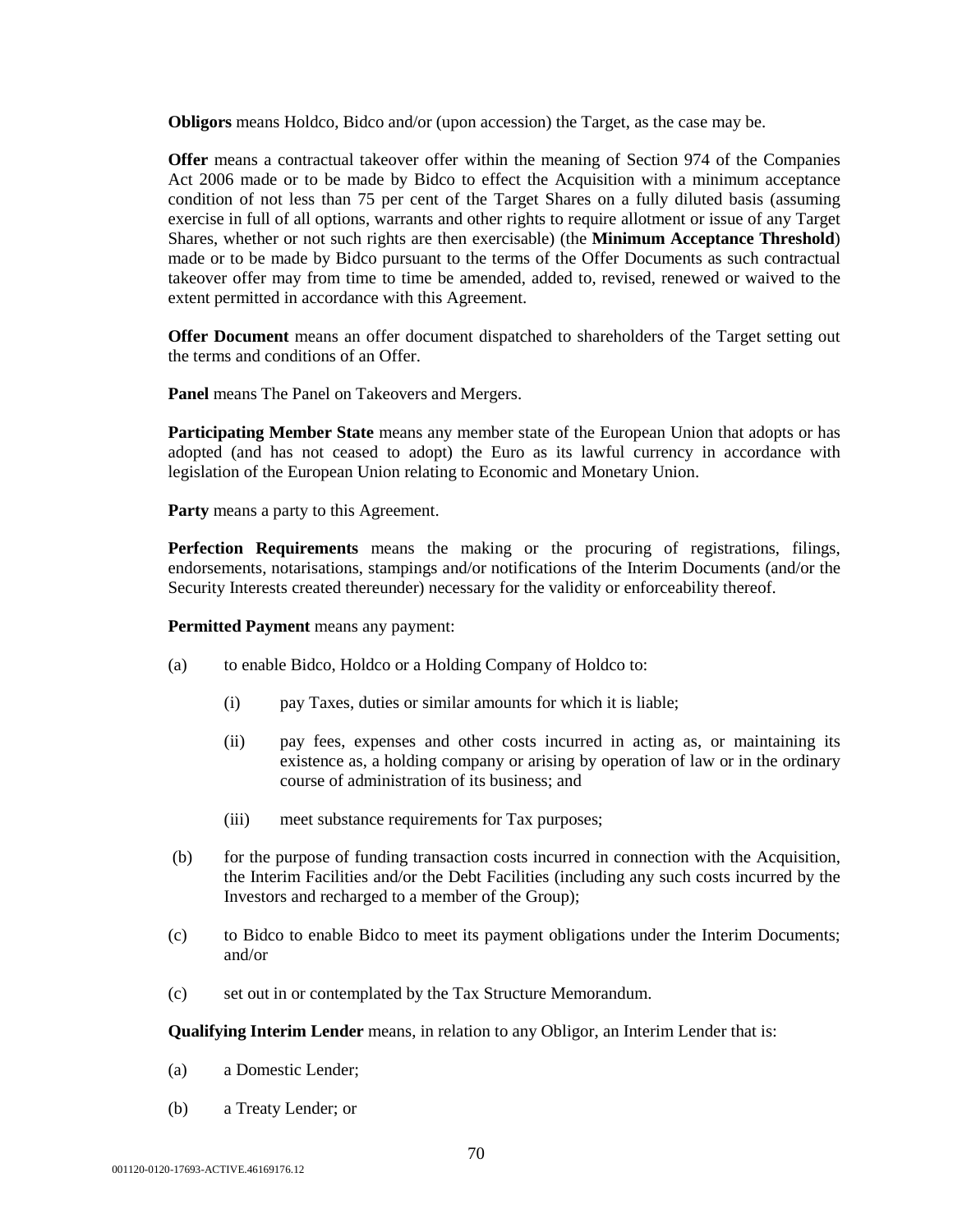#### (c) a Bank Lender,

provided that, in each case, such Interim Lender has complied and continues to comply with any procedural requirements required to be taken by that Interim Lender in order to obtain the full benefit of all applicable Taxation treaties and legislation or otherwise to establish its status as a Qualifying Interim Lender.

## **Relevant Market** means:

- (a) in respect of a Compounded Rate Loan denominated in Sterling, the Sterling wholesale market; and
- (b) in respect of a Compounded Rate Loan denominated in USD, the market for overnight cash borrowing collateralised by US Government securities.

### **Rate Fixing Day** means:

- (a) the second TARGET Day before the first day of an Interest Period for an Interim Term Loan denominated in Euro; and
- (c) the second Business Day before the first day of an Interest Period for an Interim Term Loan denominated in any currency other than Euro.

**Reference Bank** means the principal offices in London of Nordea, Santander and Rabobank or such other banks as may be appointed by the Interim Facility Agent in consultation with Holdco.

#### **Reservations** means:

- (a) the principle that equitable remedies may be granted or refused at the discretion of the court, the limitation on enforcement by laws relating to bankruptcy, insolvency, liquidation, reorganisation, court schemes, moratoria, administration and other laws generally affecting the rights of creditors and similar principles, rights, defences and limitations under the laws of any applicable jurisdiction;
- (b) the time barring of claims under any applicable limitation laws, the possibility that a court may strike out provisions of a contract as being invalid for reasons of oppression, undue influence or similar reasons, the possibility that an undertaking to assume liability for or to indemnify a person against non-payment of stamp duty may be void, defenses of set-off or counterclaim and similar principles, rights, defences and limitations under the laws of any applicable jurisdiction; and
- (c) any other general principles, reservations or qualifications, in each case as to matters of law, as set out in any legal opinion delivered to or accepted by the Interim Facility Agent under any provision of or otherwise in connection with any Interim Document.

**Reporting Day** means the day which is the Lookback Period prior to the last day of the Interest Period or, if that day is not a Business Day, the immediately following Business Day.

#### **RFR** means:

(a) in respect of a Compounded Rate Loan denominated in Sterling, the SONIA (sterling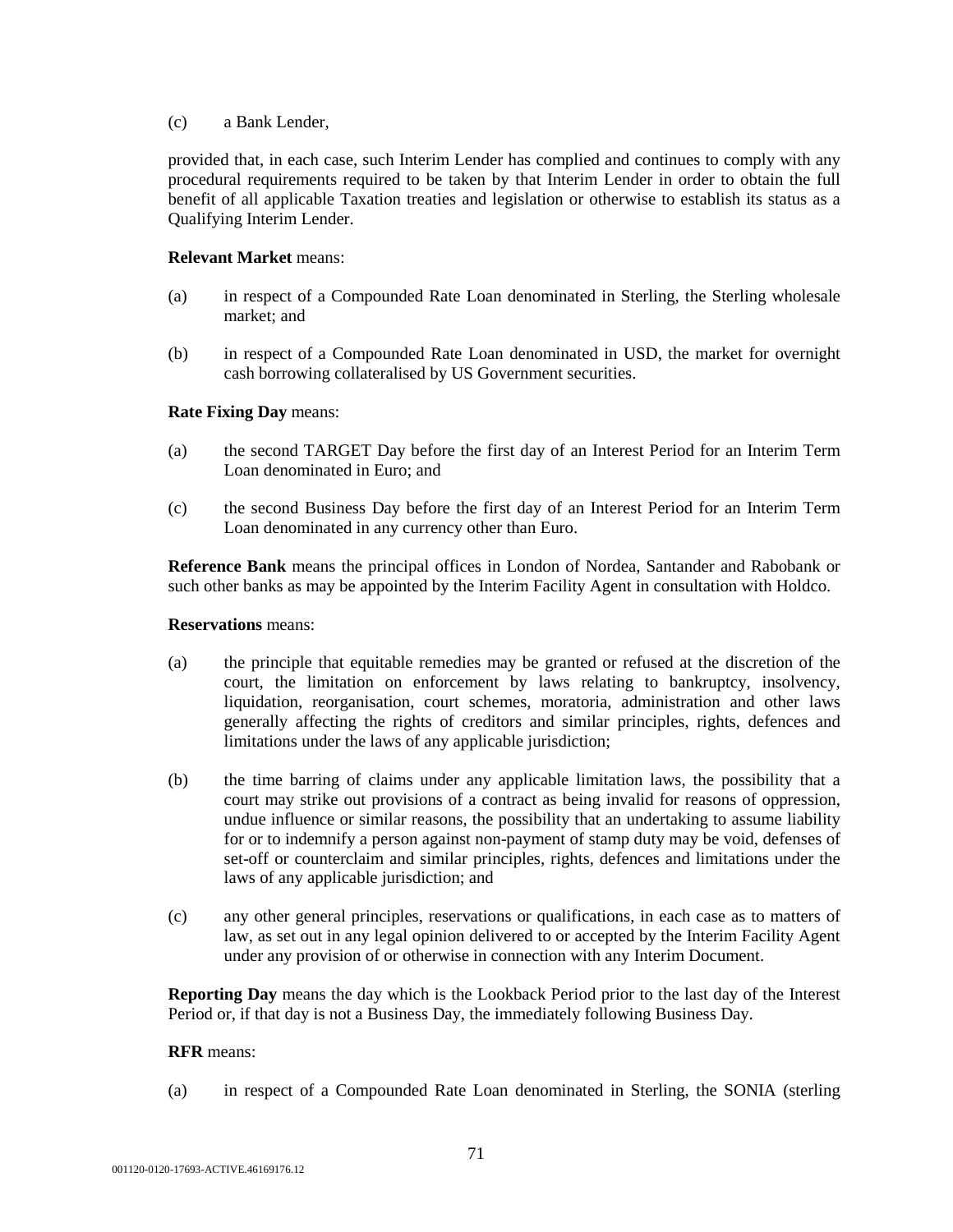overnight index average) reference rate displayed on the relevant screen of any authorised distributor thereof; and

(b) in respect of a Compounded Rate Loan denominated in USD, the secured overnight financing rate (SOFR) administered by the Federal Reserve Bank of New York (or any other person which takes over the administration of that rate) published by the Federal Reserve Bank of New York (or any other person which takes over the publication of that rate).

## **RFR Banking Day** means:

- (a) in respect of a Compounded Rate Loan denominated in Sterling, a day (other than Saturday or Sunday) on which banks are open for general business in London; and
- (b) in respect of a Compounded Rate Loan denominated in USD, any day other than:
	- (i) a Saturday or Sunday; and
	- (ii) a day on which the Securities Industry and Financial Markets Association (or any successor organisation) recommends that the fixed income departments of its members be closed for the entire day for purposes of trading in US Government securities.

**Resolution Authority** means any body which has authority to exercise any Write-down and Conversion Powers.

**Screen Rate** means:

- (a) the euro interbank offered rate administered by the European Money Markets Institute (or any other person which takes over administration of that rate) for the relevant Interest Period displayed on page EURIBOR01 of the Thomson Reuters screen (or any replacement Thomson Reuters page which displays that rate); or
- (b) on the appropriate page of such other information service which publishes that rate from time to time in place of Thomson Reuters, provided that if the agreed page or service ceases to be available, the Interim Facility Agent (after consultation with Holdco and the Interim Lenders) may specify another page or service displaying the appropriate rate.

**Scheme** means a scheme of arrangement effected pursuant to Part 26 of the Companies Act 2006 under which the Target Shares will be transferred and Bidco will become the holder of such transferred Target Shares.

**Scheme Circular** means a circular dispatched by the Target to holders of the Target Shares setting out the terms and conditions of a Scheme and convening a General Meeting and a Court Meeting.

**Scheme Documents** means (i) each Announcement, (ii) the Scheme Circular, (iii) the Court Order and (iv) any other documents distributed by or on behalf of Bidco to (among others) shareholders of the Target in connection with the Scheme.

**Scheme Effective Date** means the date of which the Court Order sanctioning the Scheme is duly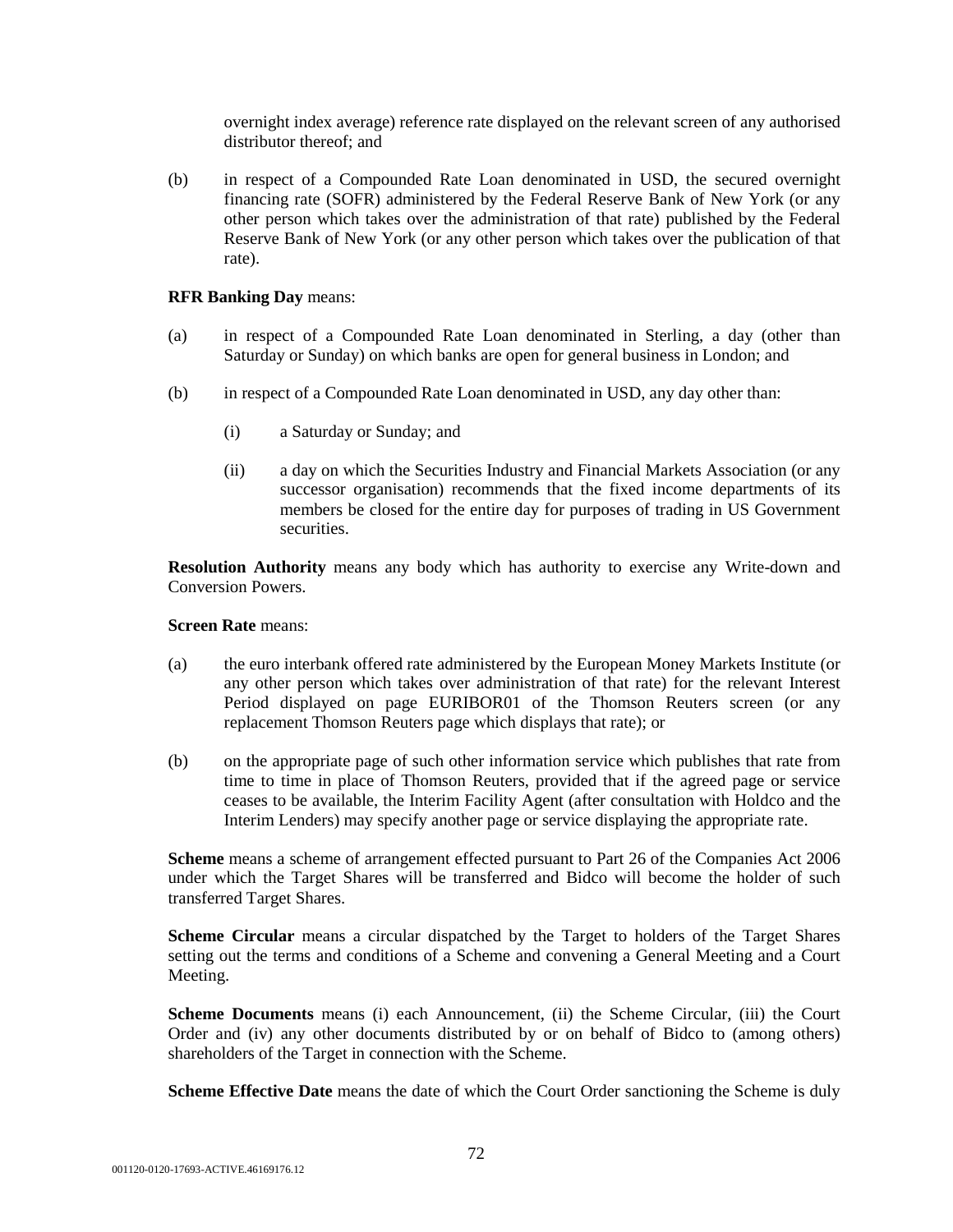delivered on behalf of the Target to the Registrar of Companies in England and Wales.

**Security Document** means the English law governed debenture executed by each of Bidco and Holdco in relation to all of its material assets in favour of the Interim Finance Parties (represented by the Interim Security Agent acting for and on their behalf) and in respect of the obligations of Bidco and Holdco under the Interim Documents.

**Security Interest** means any mortgage, charge (fixed or floating), pledge, lien, hypothecation, right of set-off, security trust, assignment, reservation of title or other security interest and any other agreement entered into for the purpose and having the commercial effect of conferring security.

**Sponsor** means Kohlberg Kravis Roberts & Co., L.P.

**Sponsor Affiliates** means any funds and/or other entities managed, advised, owned or controlled by the Sponsor or any of its Affiliates.

**Squeeze-out** means an acquisition of the outstanding shares in the Target that Bidco has not acquired pursuant to the procedures contained in sections 979 to 982 of the Act.

**Sterling** means the lawful currency for the time being of the United Kingdom.

**Subsidiary** means in relation to a company or corporation a company or corporation:

- (a) which is controlled, directly or indirectly, by the first-mentioned company or corporation;
- (b) more than half the issued share capital of which is beneficially owned, directly or indirectly, by the first-mentioned company or corporation; or
- (c) which is a Subsidiary of another Subsidiary of the first-mentioned company or corporation,

and, for these purposes, a company or corporation shall be treated as being controlled by another if that other company or corporation is able to determine the composition of a majority of its board of directors or equivalent body.

**Super Majority Interim Lenders** means, at any time, Interim Lenders:

- (a) whose participation or share in the outstanding Interim Utilisations and undrawn Interim Commitments then aggregate 85 per cent. or more of the aggregate of the outstanding Interim Utilisations and undrawn Interim Commitments of all Interim Lenders; or
- (b) if the Total Interim Commitments have then been reduced to zero, whose Interim Commitments aggregated more than 85 per cent. of the Total Interim Commitments immediately before that reduction.

**Target** means ContourGlobal plc, including its successor after re-registration as a private company.

**TARGET2** means Trans-European Automated Real-time Gross Settlement Express Transfer payment system which utilises a single shared platform and which was launched on 19 November 2007.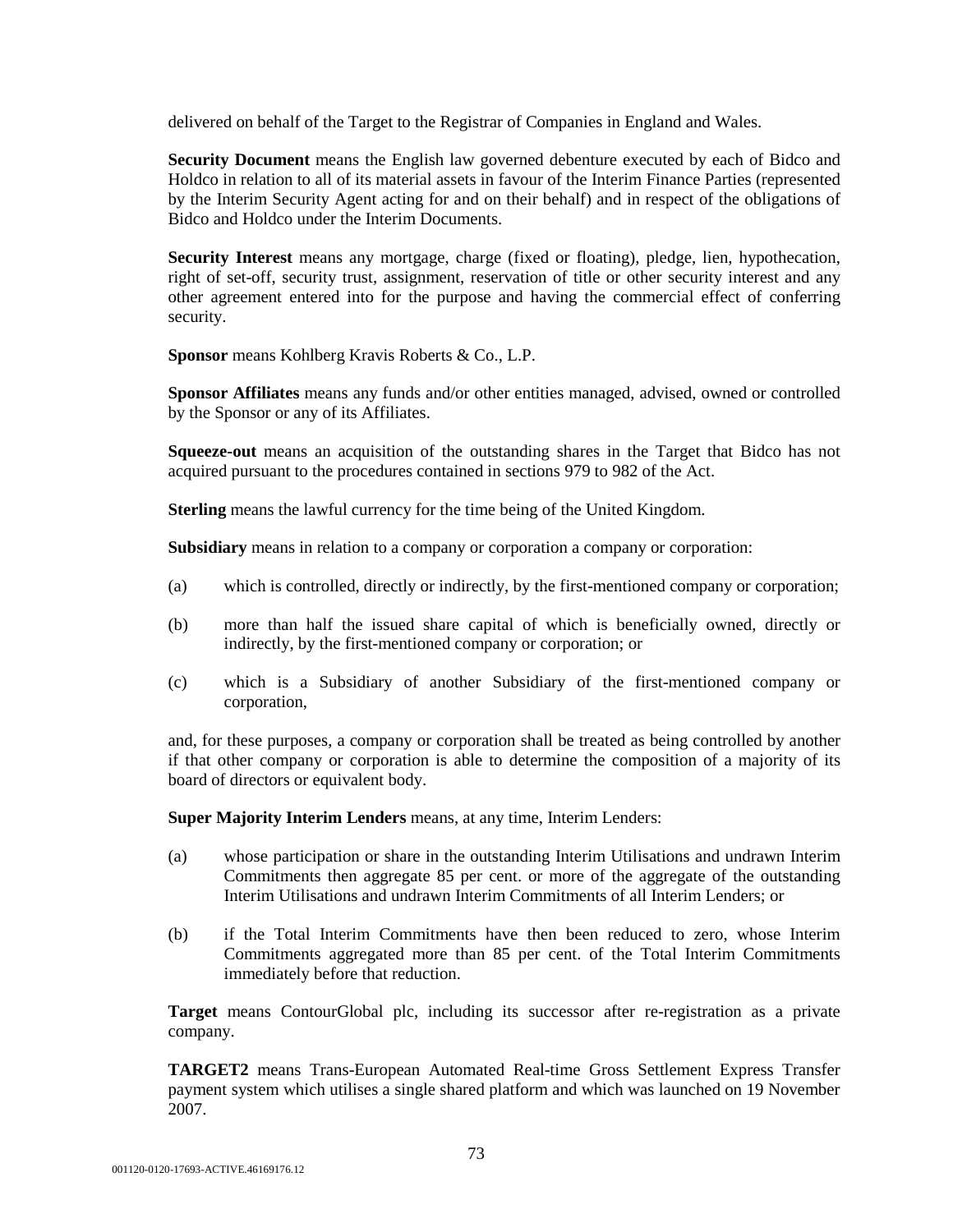**TARGET Day** means any day on which TARGET2 is open for the settlement of payments in euro.

**Target Group** means the Target and its Subsidiaries for the time being.

**Target Shares** means the issued share capital of the Target.

**Tax** means any tax, levy, impost, duty or other charge or withholding of a similar nature (including any penalty or interest payable in connection with any failure to pay or any delay in paying any of the same) and Taxation shall be construed accordingly.

**Tax Credit** means a credit against, or a relief or remission for, or repayment of, any Tax.

**Tax Deduction** means a deduction or withholding for or on account of Tax imposed by the UK from any payment under an Interim Document.

**Tax Structure Memorandum** means the tax structure memorandum prepared by Alvarez & Marsal Tax and UK LLP and supplied to the Arrangers on or before the date of this Agreement.

**Termination Date** has the meaning given to it in Clause 7 (*Repayment and Cancellation*).

**Total Interim Commitments** means at any time the aggregate of the Total Interim Term A Commitments, the Total Interim Term B1 Commitments and the Total Interim Term B2 Commitments.

**Total Interim Term A Commitments** means at any time the aggregate of all the Interim Term A Commitments, being GBP 445,000,000 at the date of this Agreement.

**Total Interim Term B1 Commitments** means at any time the aggregate of all the Interim Term B1 Commitments, being EUR 400,000,000 at the date of this Agreement.

**Total Interim Term B2 Commitments** means at any time the aggregate of all the Interim Term B2 Commitments, being USD 40,000,000 at the date of this Agreement.

**Transaction Documents** means the Interim Documents, the Scheme Documents and/or the Offer Documents (as applicable).

**Transfer Certificate** means a certificate substantially in the form set out in Schedule 3 to this Agreement (Form of Transfer Certificate) or in such other form as the Interim Facility Agent and Holdco may agree.

**Treaty Lender** means an Interim Lender in respect of an Interim Utilisation:

- (a) which is (i) treated as resident (for the purposes of the appropriate double Taxation agreement) in a jurisdiction having a double Taxation agreement with the UK which makes provision for full exemption from Tax imposed by the UK on any payment under an Interim Document and (ii) entitled to the benefit of such double Taxation agreement and such full exemption; and
- (b) which does not carry on business in the UK through a permanent establishment with which that Interim Lender's participation in that Interim Utilisation is effectively connected.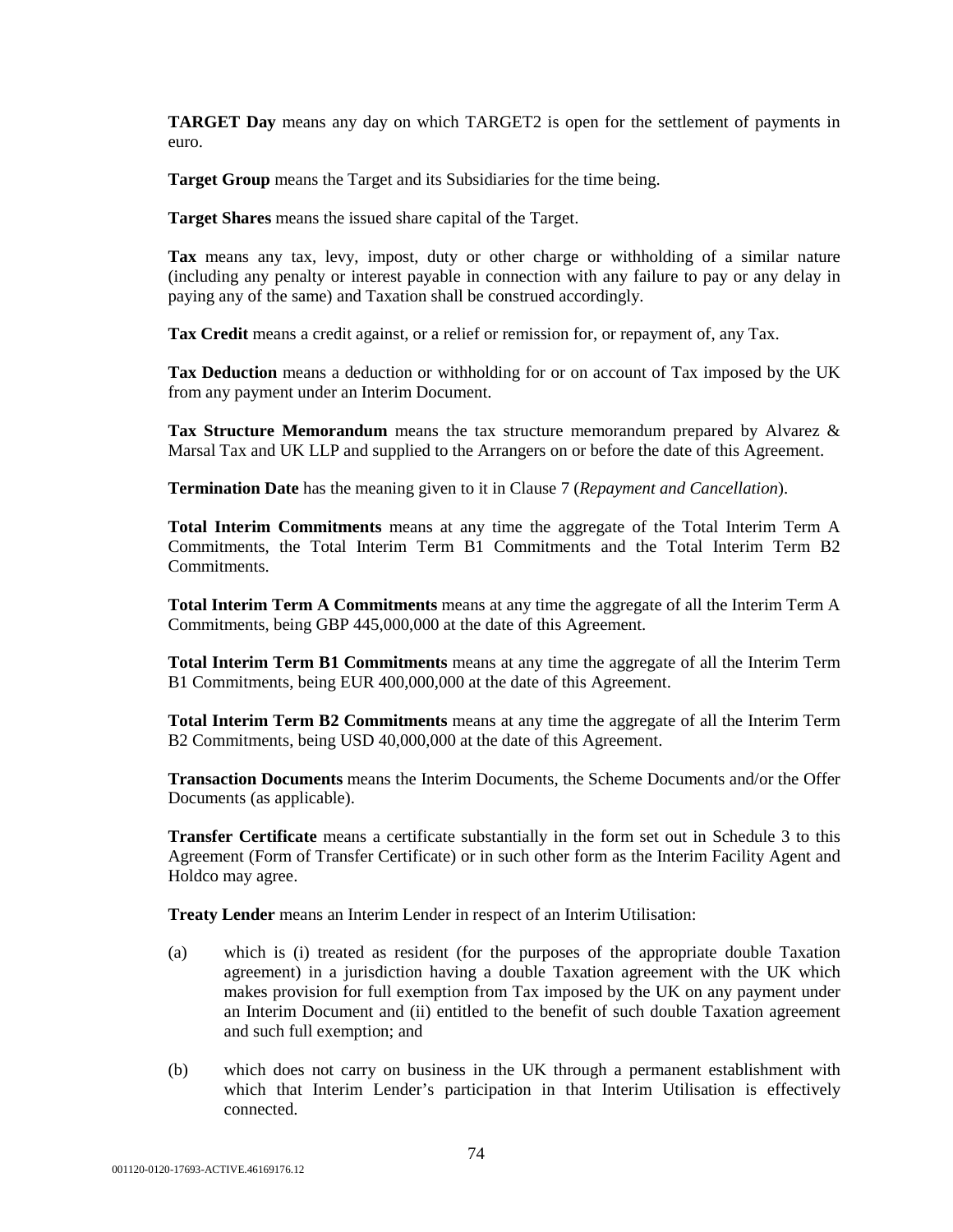**Unpaid Sum** has the meaning given to it in Clause 8.3 (Interest on Overdue Amounts).

**UK Bail-In Legislation** means (to the extent that the United Kingdom is not an EEA Member Country which has implemented, or implements, Article 55 BRRD) Part I of the United Kingdom Banking Act 2009 and any other law or regulation applicable in the United Kingdom relating to the resolution of unsound or failing banks, investment firms or other financial institutions or their affiliates (otherwise than through liquidation, administration or other insolvency proceedings).

**Utilisation Date** means the date of or proposed date for the making of an Interim Term Loan.

**Utilisation Request** means a signed notice requesting an Interim Term Loan substantially in the form set out in Part I of Schedule 2 to this Agreement (*Form of Requests*).

**VAT** means value added tax imposed in any member state of the European Union pursuant to EC Council Directive 2006/112 on the common system of value added tax and national legislation implementing that Directive or any predecessor to it or supplemental to that Directive and any other sales or turnover tax of a similar nature imposed in any country that is not a member of the European Union together with all penalties or interest thereon or any tax of a similar nature which may be substituted for or levied in addition to it.

## **Write-Down and Conversion Powers** means:

- (a) in relation to any Bail-In Legislation described in the EU Bail-In Legislation Schedule from time to time, the powers described as such in relation to that Bail-In Legislation in the EU Bail-In Legislation Schedule
- (b) in relation to any other applicable Bail-In Legislation:
	- (i) any powers under that Bail-In Legislation to cancel, transfer or dilute shares issued by a person that is a bank or investment firm or other financial institution or affiliate of a bank, investment firm or other financial institution, to cancel, reduce, modify or change the form of a liability of such a person or any contract or instrument under which that liability arises, to convert all or part of that liability into shares, securities or obligations of that person or any other person, to provide that any such contract or instrument is to have effect as if a right had been exercised under it or to suspend any obligation in respect of that liability or any of the powers under that Bail-In Legislation that are related to or ancillary to any of those powers; and
	- (ii) any similar or analogous powers under that Bail-In Legislation; and
- (c) in relation to any UK Bail-In Legislation:
	- (i) any powers under that UK Bail-In Legislation to cancel, transfer or dilute shares issued by a person that is a bank or investment firm or other financial institution or affiliate of a bank, investment firm or other financial institution, to cancel, reduce, modify or change the form of a liability of such a person or any contract or instrument under which that liability arises, to convert all or part of that liability into shares, securities or obligations of that person or any other person, to provide that any such contract or instrument is to have effect as if a right had been exercised under it or to suspend any obligation in respect of that liability or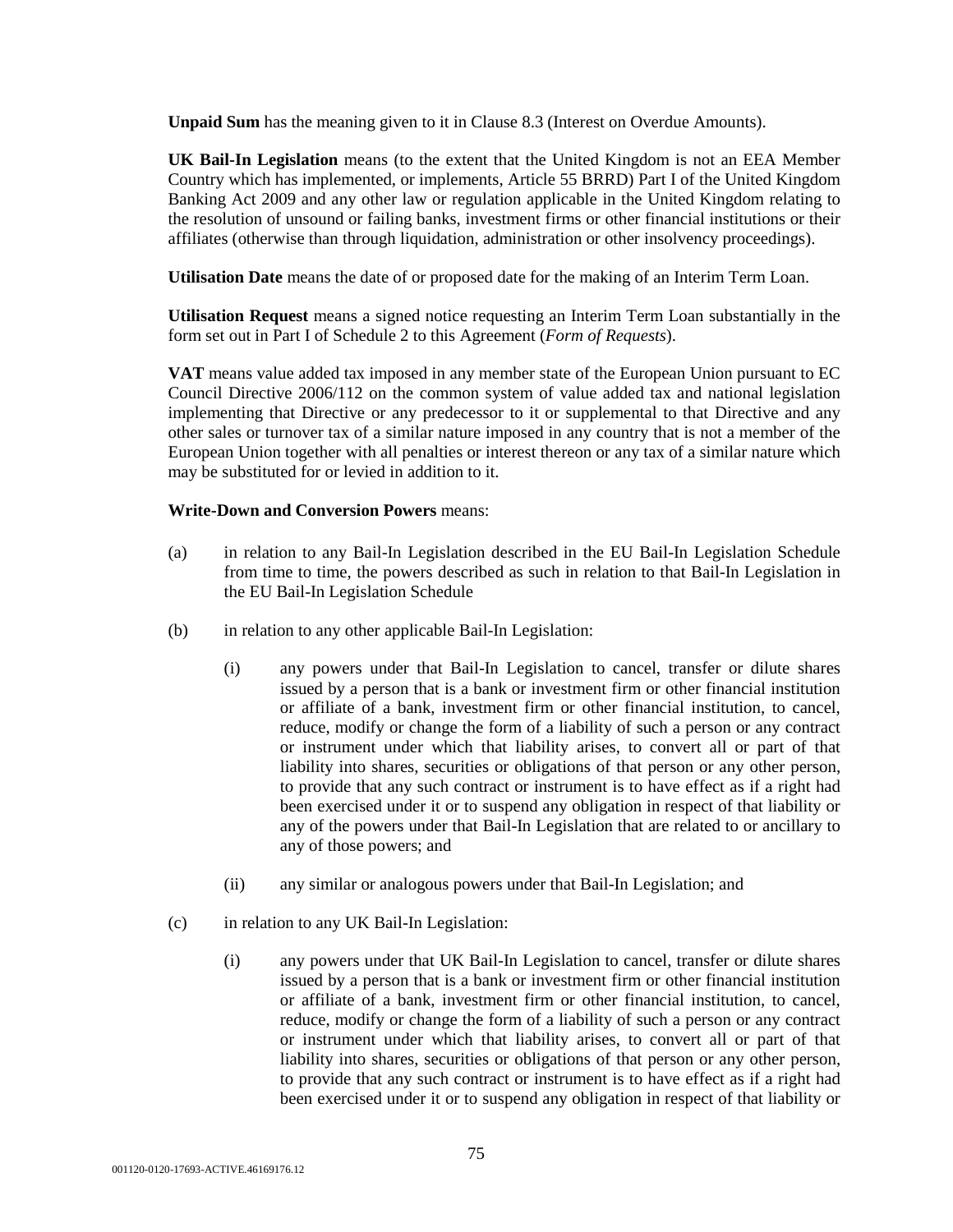any of the powers under that UK Bail-In Legislation that are related to or ancillary to any of those powers; and

(ii) any similar or analogous powers under that UK Bail-In Legislation.

## **2** Other References

- (a) In this Agreement, unless a contrary intention appears, a reference to:
	- (i) an **agreement** includes any legally binding arrangement, contract, deed or instrument (in each case whether oral or written);
	- (ii) an **amendment** includes any amendment, supplement, variation, novation, modification, replacement or restatement (however fundamental) and **amend** and **amended** shall be construed accordingly;
	- (iii) **assets** includes properties, assets, businesses, undertakings, revenues and rights of every description and whether present or future, actual or contingent;
	- (iv) a **consent** includes an authorisation, permit, approval, consent, exemption, licence, order, filing, registration, recording, notarisation, permission or waiver;
	- (v) a **disposal** includes any sale, transfer, grant, lease, licence or other disposal, whether voluntary or involuntary and dispose will be construed accordingly;
	- (vi) a **guarantee** includes:
		- (A) an indemnity, counter-indemnity, guarantee or similar assurance against loss in respect of any indebtedness of any person; and
		- (B) any other obligation of any person, whether actual or contingent, to pay, purchase, provide funds (whether by the advance of money to, the purchase of or subscription for shares or other investments in any person, the purchase of assets or services, the making of payments under an agreement or otherwise) for the payment of, to indemnify against the consequences of default in the payment of, or otherwise be responsible for, any indebtedness of any other person,

and **guaranteed** and **guarantor** shall be construed accordingly;

- (vii) **including** means including without limitation and includes and included shall be construed accordingly;
- (viii) **indebtedness** includes any obligation (whether incurred as principal, guarantor or surety and whether present or future, actual or contingent) for the payment or repayment of money;
- (ix) a **month** means a period starting on one day in a calendar month and ending on the numerically corresponding day in the next calendar month, except that:
	- (A) other than where sub-paragraph (B) applies: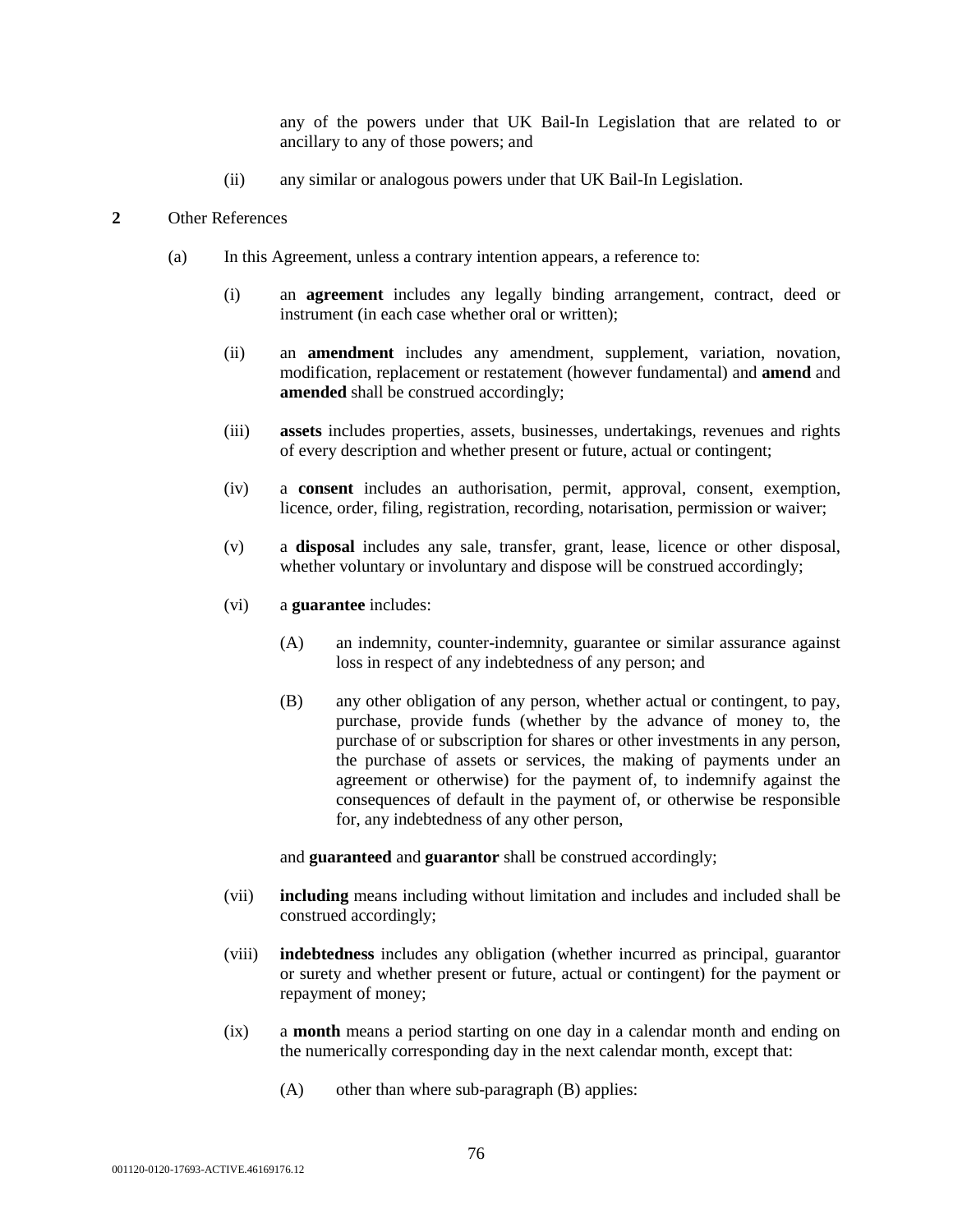- (aa) (subject to sub-paragraph (cc) below) if any such period would otherwise end on a day which is not a Business Day, it shall end on the next Business Day in the same calendar month or, if there is none, on the preceding Business Day;
- (bb) if there is no numerically corresponding day in the month in which that period is to end, that period shall end on the last Business Day in that later month; and
- (cc) if an Interest Period begins on the last Business Day of a calendar month, that Interest Period shall end on the last Business Day in the calendar month in which that Interest Period is to end; and
- (B) in relation to an Interest Period for any Interim Term Loan (or any other period for the accrual of commission or fees), the provisions set out in paragraph (c) of Clause 12.5 (*Business Days*) shall apply.

and references to **months** shall be construed accordingly (provided that the above rules will only apply to the last month of any period);

- (x) to a Major Default being **continuing** means that such Major Default has occurred or arisen and has not been remedied or waived;
- (xi) an Interim Lender's **participation** or **share** in an Interim Term Loan means the amount of such Interim Term Loan which such Interim Lender has made or is to make available and thereafter that part of the Interim Term Loan which is owed to such Interim Lender;
- (xii) a **person** includes any individual, trust, firm, fund, company, corporation, partnership, joint venture, government, state or agency of a state or any undertaking or other association (whether or not having separate legal personality) or any two or more of the foregoing; and
- (xiii) a **regulation** includes any regulation, rule, official directive, request or guideline (whether or not having the force of law but if not having the force of law compliance with which is customary) of any governmental or supranational body, agency, department or regulatory, self-regulatory or other authority or organisation.
- (b) In this Agreement, unless a contrary intention appears:
	- (i) a reference to a Party includes a reference to that Party's successors and permitted assignees or permitted transferees but does not include that Party if it has ceased to be a party under this Agreement;
	- (ii) references to paragraphs, clauses, subclauses, schedules and appendices are references to, respectively, paragraphs, clauses and subclauses of and schedules and appendices to this Agreement and references to this Agreement include its schedules;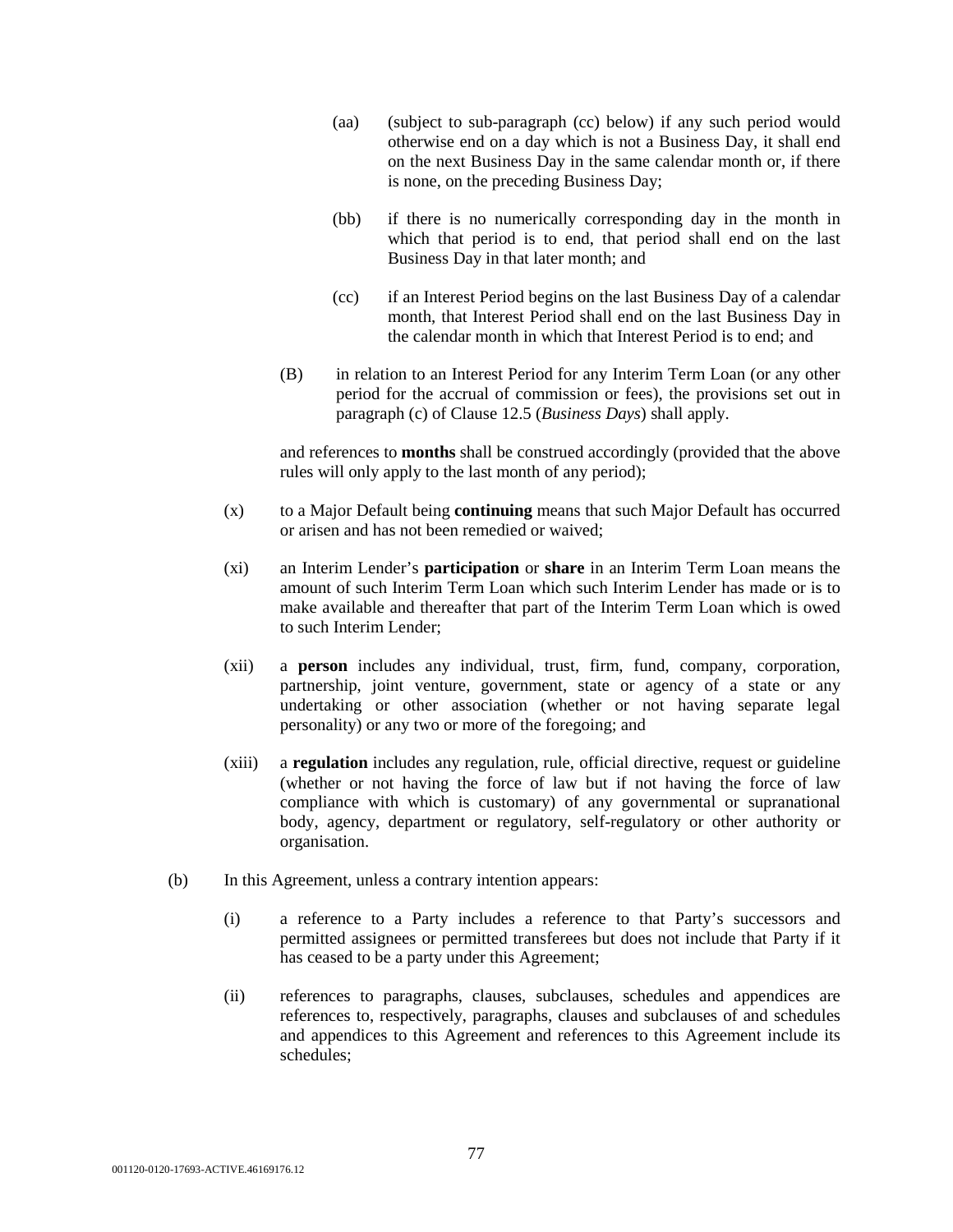- (iii) a reference to (or to any specified provision of) any agreement (including any of the Interim Documents) is to that agreement (or that provision) as amended or novated (however fundamentally) and includes any increase in, extension of or change to any facility made available under any such agreement;
- (iv) a reference to a statute, statutory instrument or provision of law is to that statute, statutory instrument or provision of law, as it may be applied, amended or reenacted from time to time;
- (v) a reference to a time of day is to London (England) time;
- (vi) the headings in this Agreement are for convenience only and are to be ignored in construing this Agreement; and
- (vii) words imparting the singular include the plural and vice versa.
- (c) Notwithstanding any other term of the Interim Documents, in this Agreement:
	- (i) a reference to the assets of an Obligor shall exclude the assets of the Target Group;
	- (ii) no matter or circumstance in respect of, or breach by, the Target Group shall relate to an Obligor or otherwise be deemed to constitute, or result in, a breach of any representation, warranty, undertaking or other term in the Interim Documents, a Material Adverse Effect or a Major Default;
	- (iii) a reference in this Agreement to a page or screen of an information service displaying a rate shall include:
		- (A) any replacement page of that information service which displays that rate; and
		- (B) the appropriate page of such other information service which displays that rate from time to time in place of that information service,

and, if such page or service ceases to be available, shall include any other page or service displaying that rate specified by the Interim Facility Agent after consultation with Holdco; and

- (iv) a reference in this Agreement to a Central Bank Rate shall include any successor rate to, or replacement rate for, that rate.
- (v) A Compounding Methodology Supplement relating to a currency and the Daily Non-Cumulative Compounded RFR Rate overrides anything relating to that currency and rate in:
	- (A) Schedule 6 (*Daily Non-Cumulative Compounded RFR Rate*); or
	- (B) any earlier Compounding Methodology Supplement.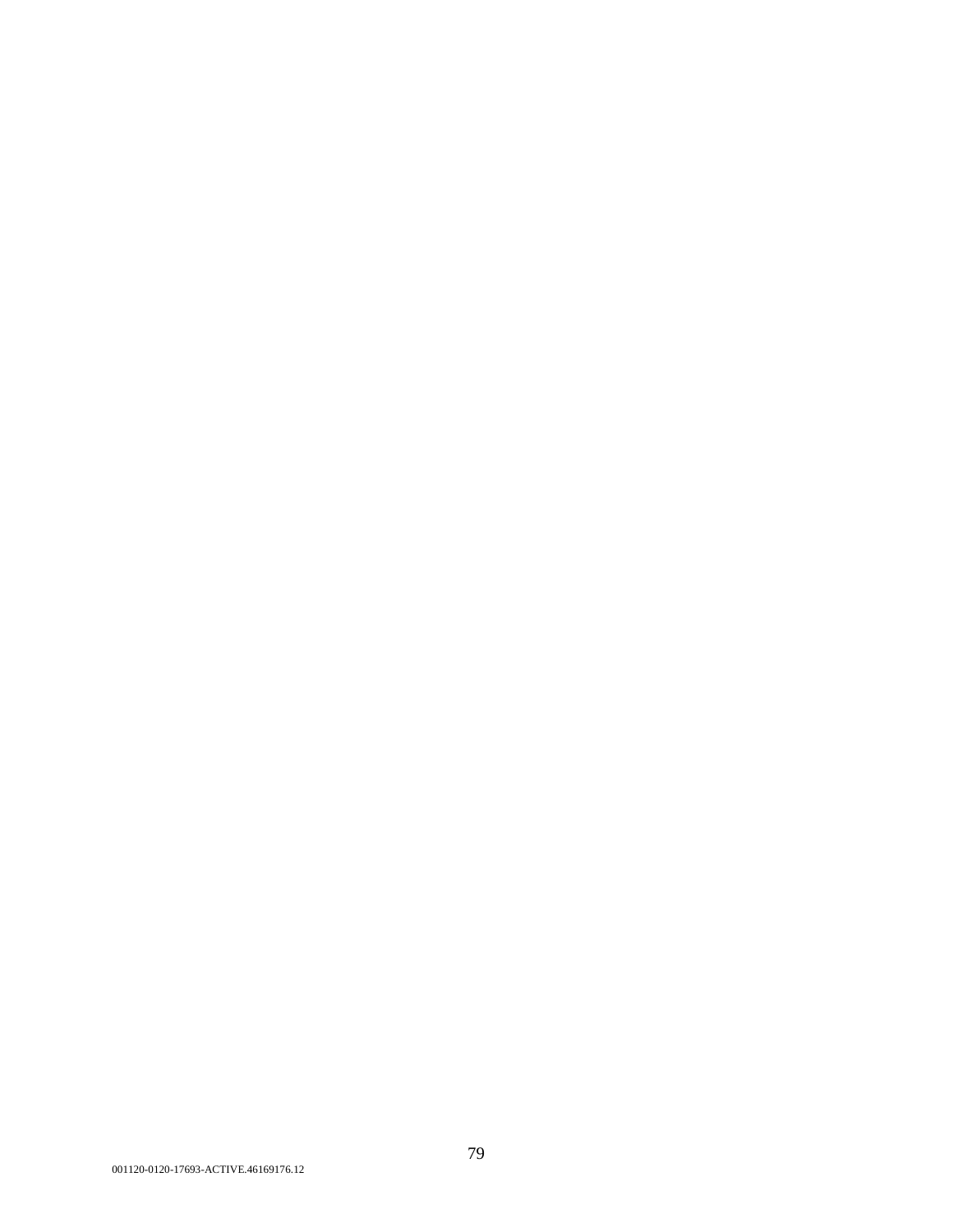## **FORM OF REQUESTS**

## **Part I**

#### **Utilisation Request**

- To: [•] as Interim Facility Agent
- From: [Bidco]/[Target]
- Date: [•]

## **Interim Facilities Agreement dated [•]** (the **Interim Facilities Agreement**)

- 1. We refer to the Interim Facilities Agreement. This is a Utilisation Request. Words and expressions defined in the Interim Facilities Agreement shall have the same meanings when used in this Utilisation Request.
- 2. We wish to borrow an Interim Term Loan on the following terms:

| Interim Facility: | $\lceil \bullet \rceil$ |
|-------------------|-------------------------|
| Borrower:         | $\lceil \bullet \rceil$ |
| Utilisation Date: | $\lceil \bullet \rceil$ |
| Amount/Currency:  | $\lceil \bullet \rceil$ |
| Interest Period:  | $\lceil \bullet \rceil$ |
|                   |                         |

- 3. Our payment instructions are: [•]
- 4. We confirm that each applicable condition specified in Clause 3 (*Conditions Precedent to the Interim Facilities*) of the Interim Facilities Agreement will be satisfied on the Utilisation Date.
- 5. This Utilisation Request is irrevocable.

By:

[Bidco]/[Target]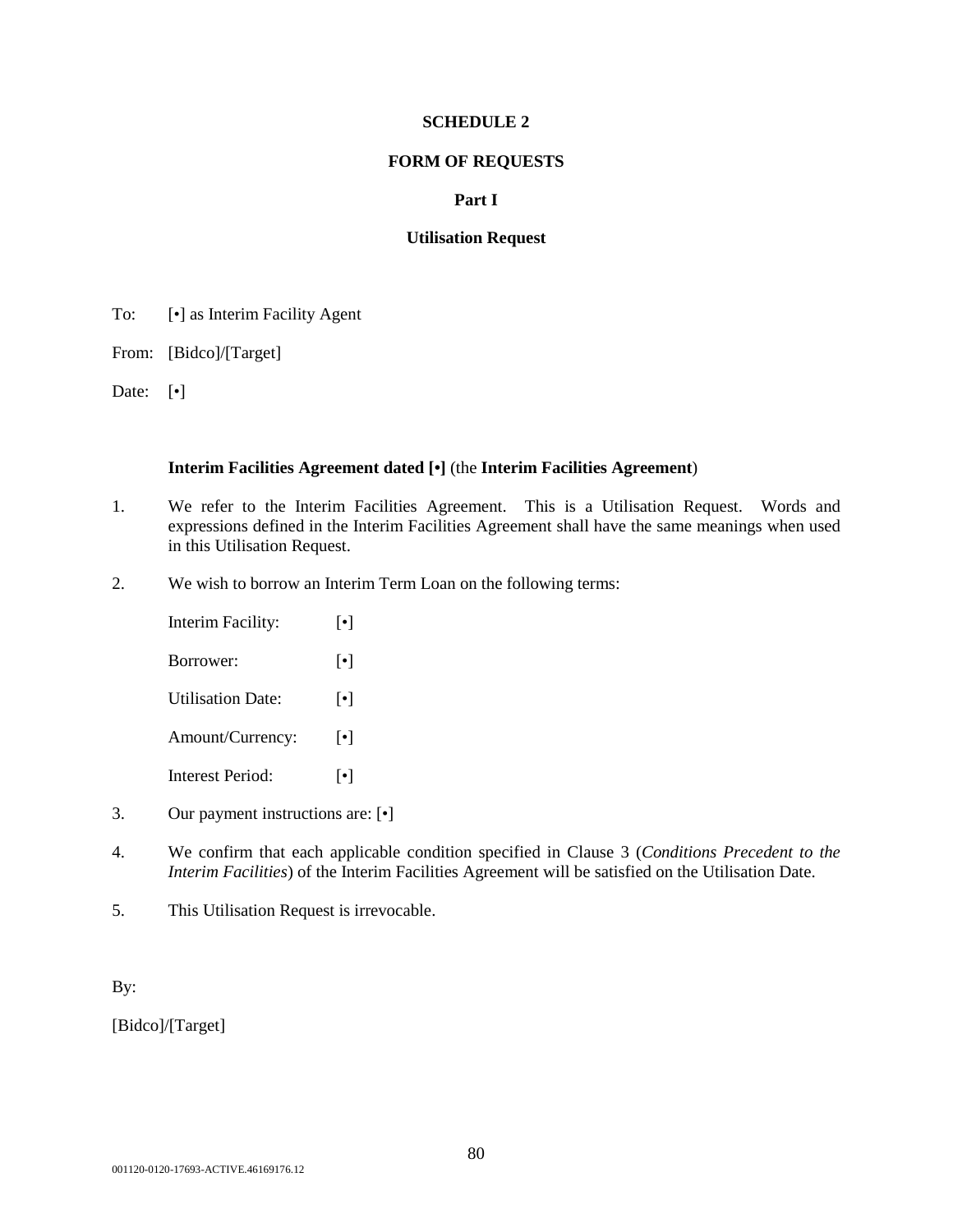## **FORM OF TRANSFER CERTIFICATE**

To: [•] as Interim Facility Agent

From:  $\lceil \cdot \rceil$  (the Existing Interim Lender) and  $\lceil \cdot \rceil$  (the New Interim Lender)

Date: [•]

## **Interim Facilities Agreement dated [•] (the Interim Facilities Agreement)**

- 1. We refer to the Interim Facilities Agreement. This is a Transfer Certificate. Words and expressions defined in the Interim Facilities Agreement shall have the same meanings when used in this Transfer Certificate.
- 2. The New Interim Lender confirms that it is a Qualifying Interim Lender, and undertakes to notify the Interim Facility Agent and each Obligor promptly if it ceases to be a Qualifying Interim Lender in the terms set out in Clause 10 (*Taxes*).
- 3. The Existing Interim Lender transfers by novation to the New Interim Lender all the rights and obligations of the Existing Interim Lender which correspond to that portion of the Existing Interim Lender's Interim Commitments and participations in the Interim Term Loans under the Interim Documents specified in the schedule to this Transfer Certificate (the Schedule) in accordance with the terms of the Interim Documents.
- 4. The proposed Transfer Date is [ $\bullet$ ].
- 5. On the Transfer Date the New Interim Lender becomes party to the Interim Documents as an Interim Lender.
- 6. The New Interim Lender confirms that it is a [Domestic Lender] [Treaty Lender] [Bank Lender].<sup>1</sup>
- 7. [The New Interim Lender confirms that it holds a passport under the HMRC DT Treaty Passport scheme (reference number  $\lceil \cdot \rceil$ ) and is tax resident in  $\lceil \cdot \rceil$ , so that interest payable to it by borrowers is generally subject to full exemption from UK withholding tax and requests that the Interim Facility Agent notifies the relevant Obligor that it wishes that scheme to apply to the Interim Facilities Agreement.]<sup>2</sup>

<sup>&</sup>lt;sup>1</sup> Delete as applicable. Each New Interim Lender is required to confirm which of these three categories it falls within.

 $2$  Delete if not applicable. If applicable, retain and include scheme reference number and jurisdiction of tax residence.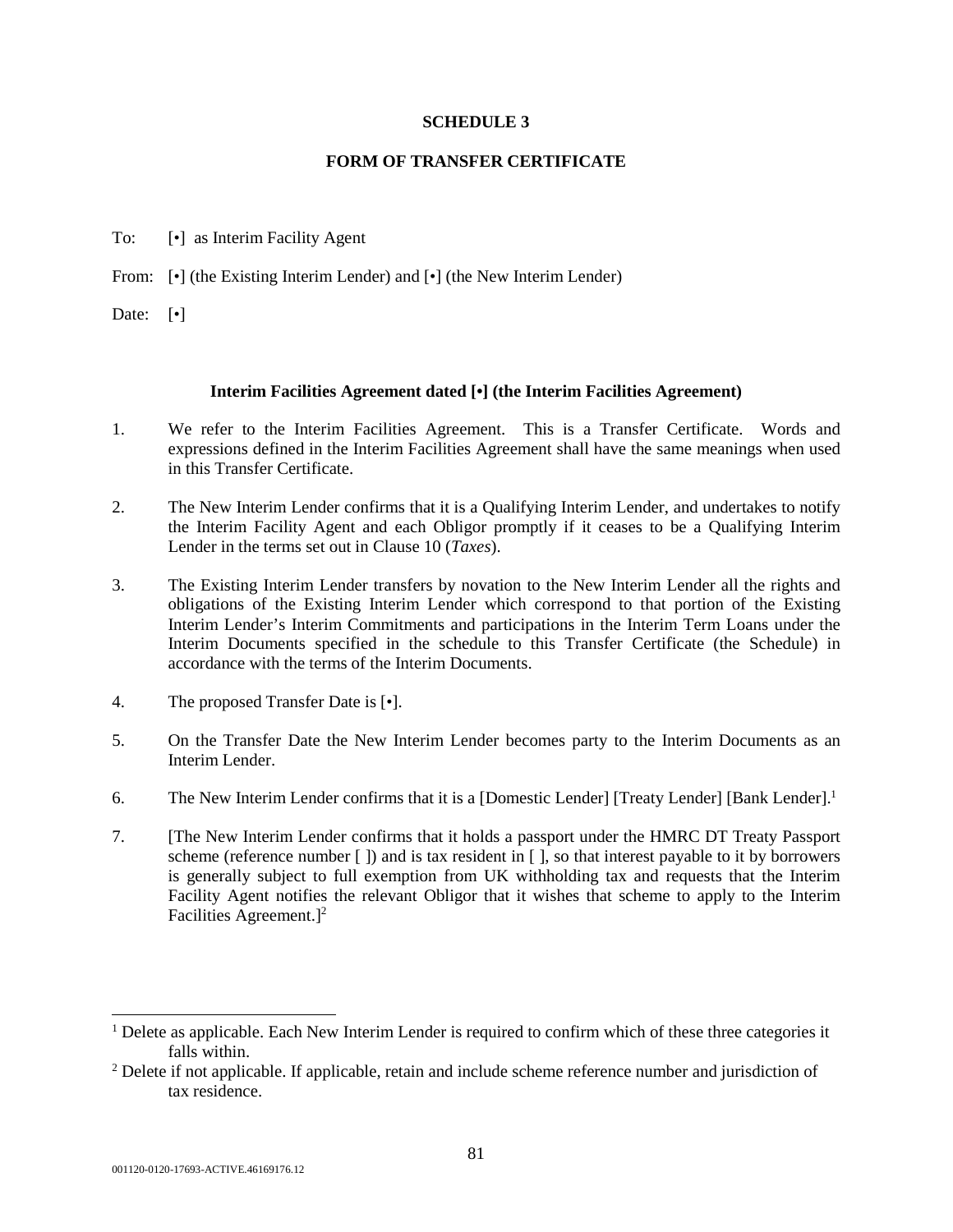- 8. The administrative details of the New Interim Lender for the purposes of the Interim Documents are set out in the Schedule.
- 9. This Transfer Certificate has been entered into on the date stated at the beginning of this Transfer Certificate and is governed by English law. Clause 27 (*Counterparts*) and Clause 31 (*Jurisdiction*) of the Interim Facilities Agreement are hereby incorporated into this Transfer Certificate mutatis mutandis.

.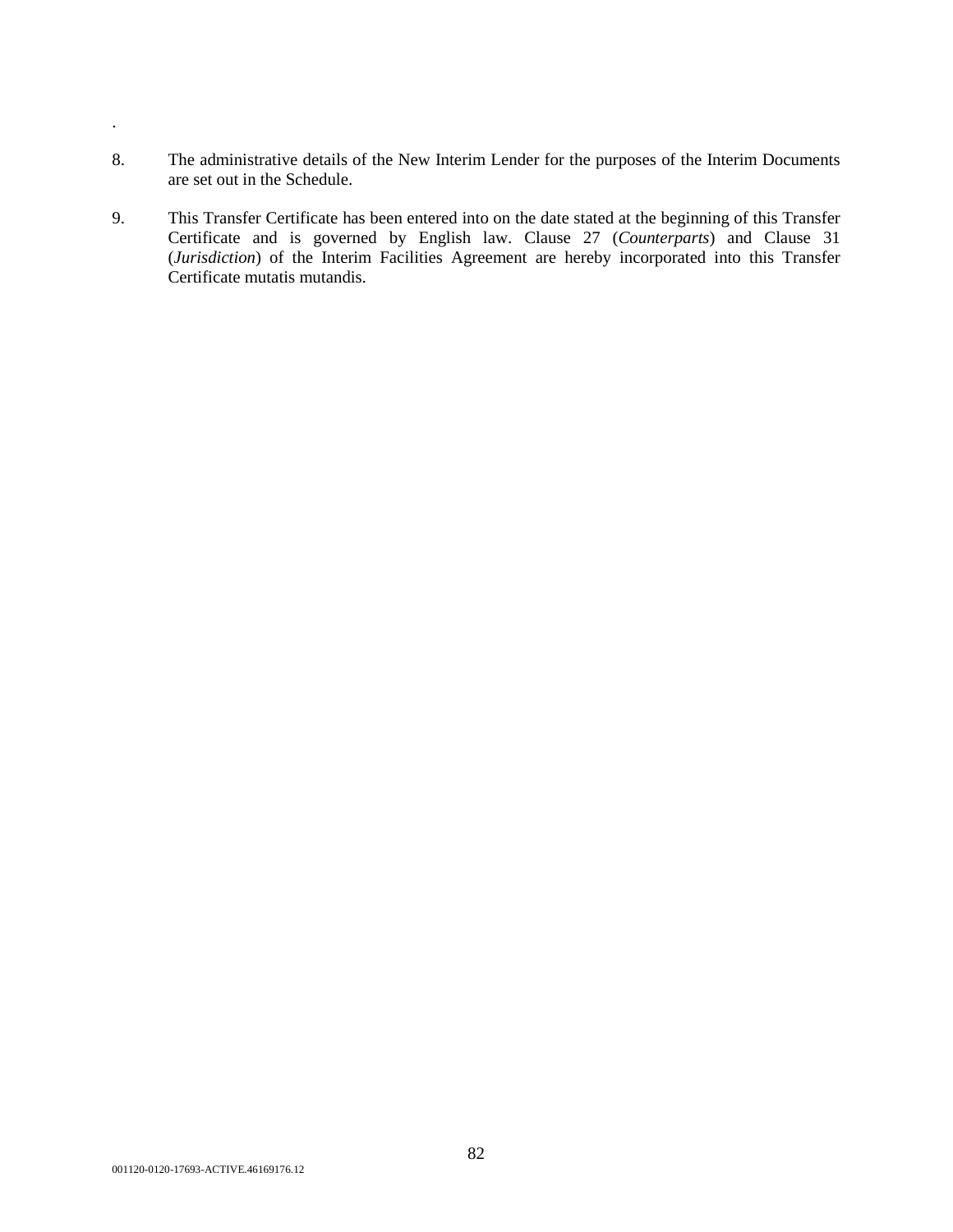## **Rights and obligations to be transferred by novation**

# **PART 1**

## **INTERIM COMMITMENT**

[*Insert details of applicable Interim Commitments*]

## **PART 2**

# **PARTICIPATION IN INTERIM UTILISATIONS**

[*Insert details of applicable participations in Interim Utilisations*]

# **Administrative details of the New Interim Lender**

[*Insert details of Facility Office, address for notices and payment details etc.*]

By:

[*Existing Interim Lender*]

By:

[*New Interim Lender*]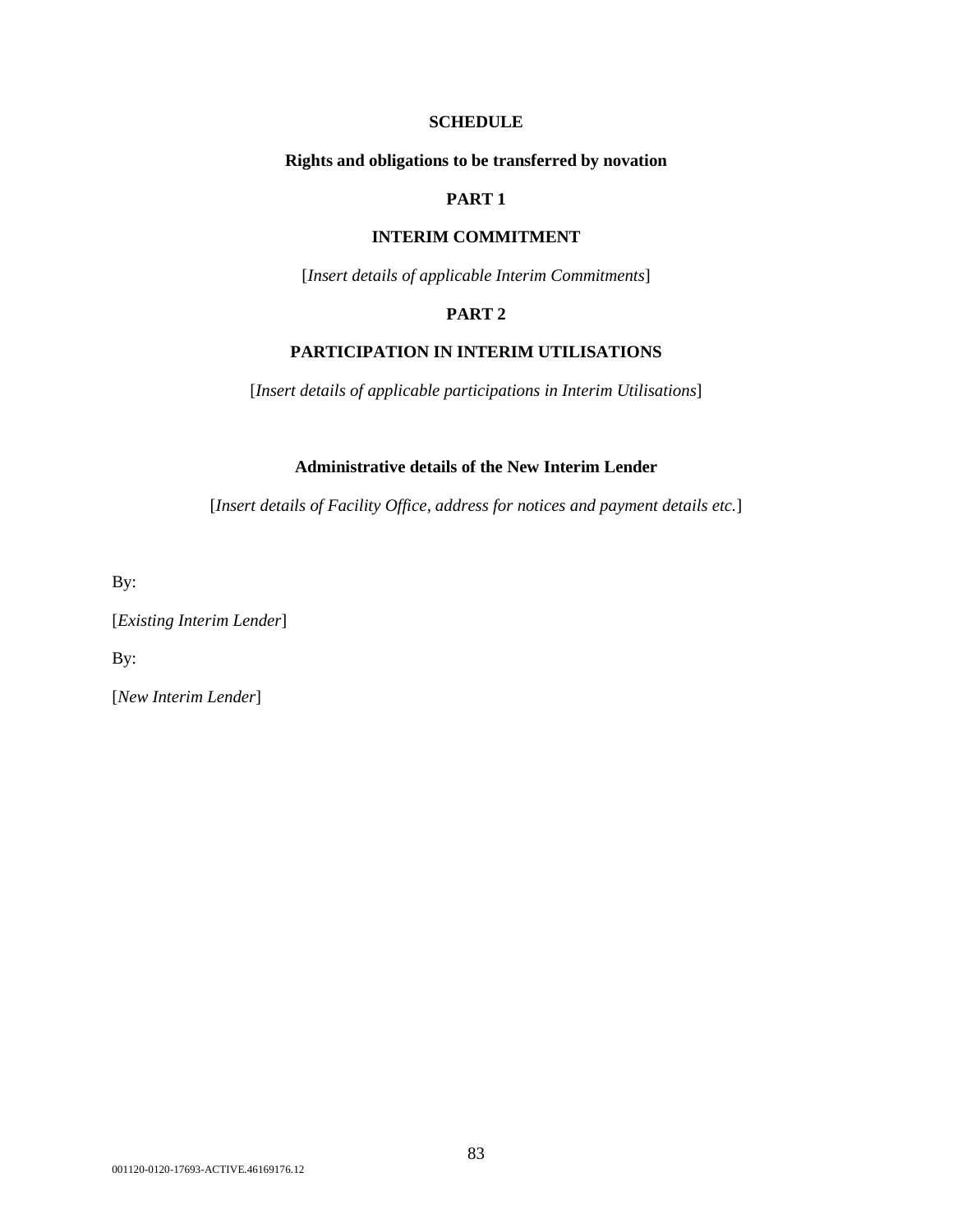This Transfer Certificate is accepted by the Interim Facility Agent and the Transfer Date is confirmed by the Interim Facility Agent as  $\begin{bmatrix} 1 \end{bmatrix}$ . By:

# [*Interim Facility Agent*]

As Interim Facility Agent and for and on behalf of each of the parties to the Interim Facilities Agreement (other than the Existing Interim Lender and the New Interim Lender)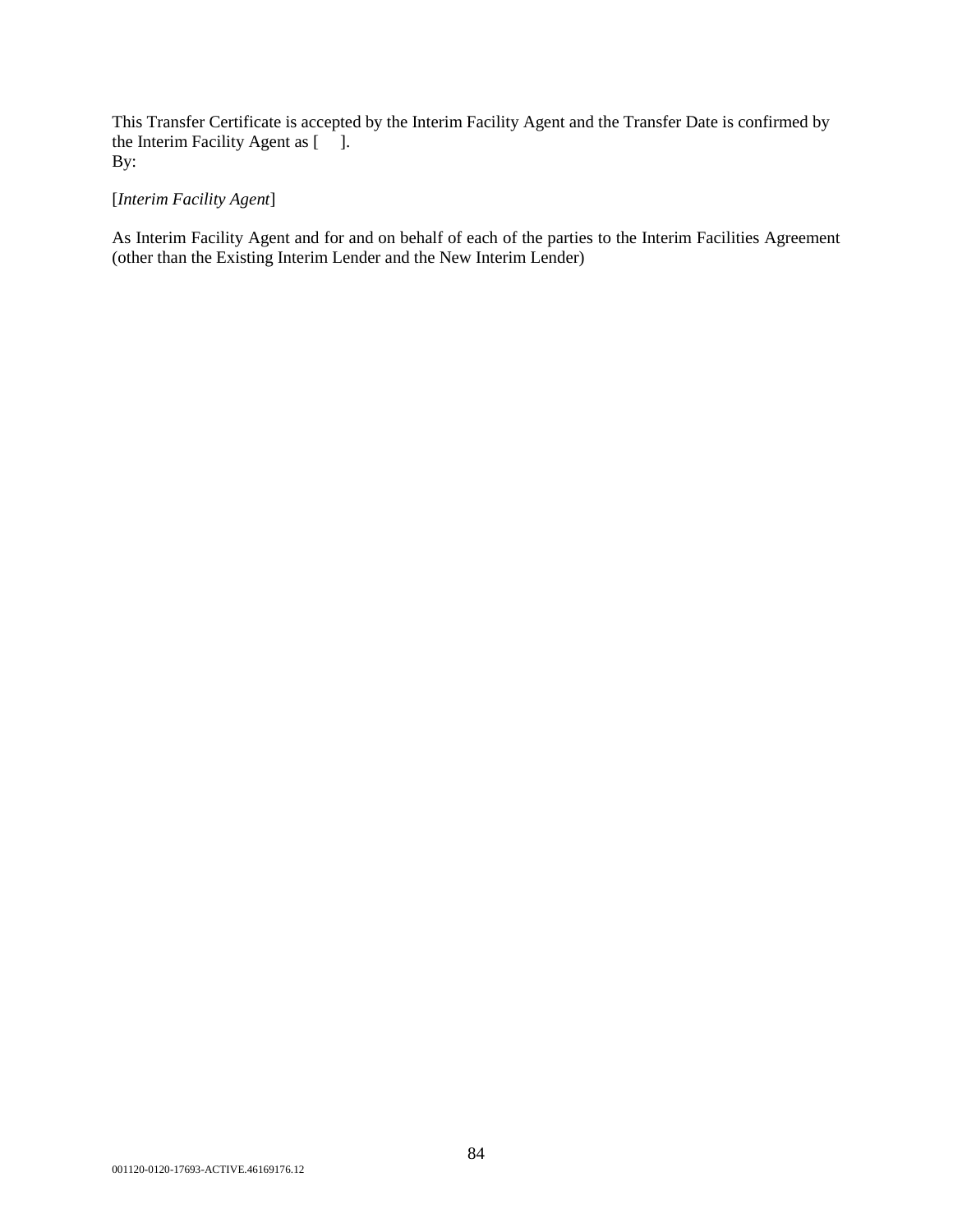#### **CONDITIONS PRECEDENT**

- 1. A copy of the constitutional documents of each of Bidco and Holdco.
- 2. A copy of a resolution of the board of directors and/or the shareholders of each of Bidco and Holdco (in each case to the extent required by law) approving the terms of, and the transactions contemplated by, the Interim Documents to which it is a party.
- 3. A specimen of the signature of each person authorised on behalf of each of Bidco and Holdco to (and which will) execute any Interim Document to which it is a party and/or to sign and send any document or notice in connection with the Interim Documents to which it is a party.
- 4. A certificate of an authorised signatory of each of Bidco and Holdco certifying on behalf of that entity that:
	- (a) each copy document relating to it specified in this Schedule is correct, complete and in full force and effect as at a date no earlier than the date of this Agreement; and
	- (b) utilisation, securing and/or guarantee by each of Bidco and Holdco of the Interim Facilities would not breach any borrowing, guarantee or similar limit binding on it.
- 5. A legal opinion of:
	- (a) Carey Olsen Jersey LLP, counsel to the Interim Finance Parties as to Jersey law, in relation to the due authorisations and capacity of Holdco to enter into the Interim Documents to which it is party; and
	- (b) Allen & Overy LLP, counsel to the Interim Finance Parties as to English law, in relation to the enforceability of the Interim Documents and the due authorisation and capacity of Bidco to enter into the Interim Documents to which it is party,

in each case to be in substantially the form distributed to the Arrangers prior to the date of this Agreement.

- 6. A copy of:
	- (a) this Agreement;
	- (b) the Fee Letter;
	- (c) the Security Document; and
	- (d) the reports proceeds side letter entered into by, amongst others, Bidco and Kohlberg Kravis Roberts & Co. Partners LLP in connection with any proceeds received from any claims in respect of the Tax Structure Memorandum and the reports referred to in paragraph 8 of this Schedule 4 (*Conditions Precedent*) (the **Reports Proceeds Letter**),

duly executed by Holdco and/or, as the case may be, Bidco.

7. A copy of the final draft Announcement.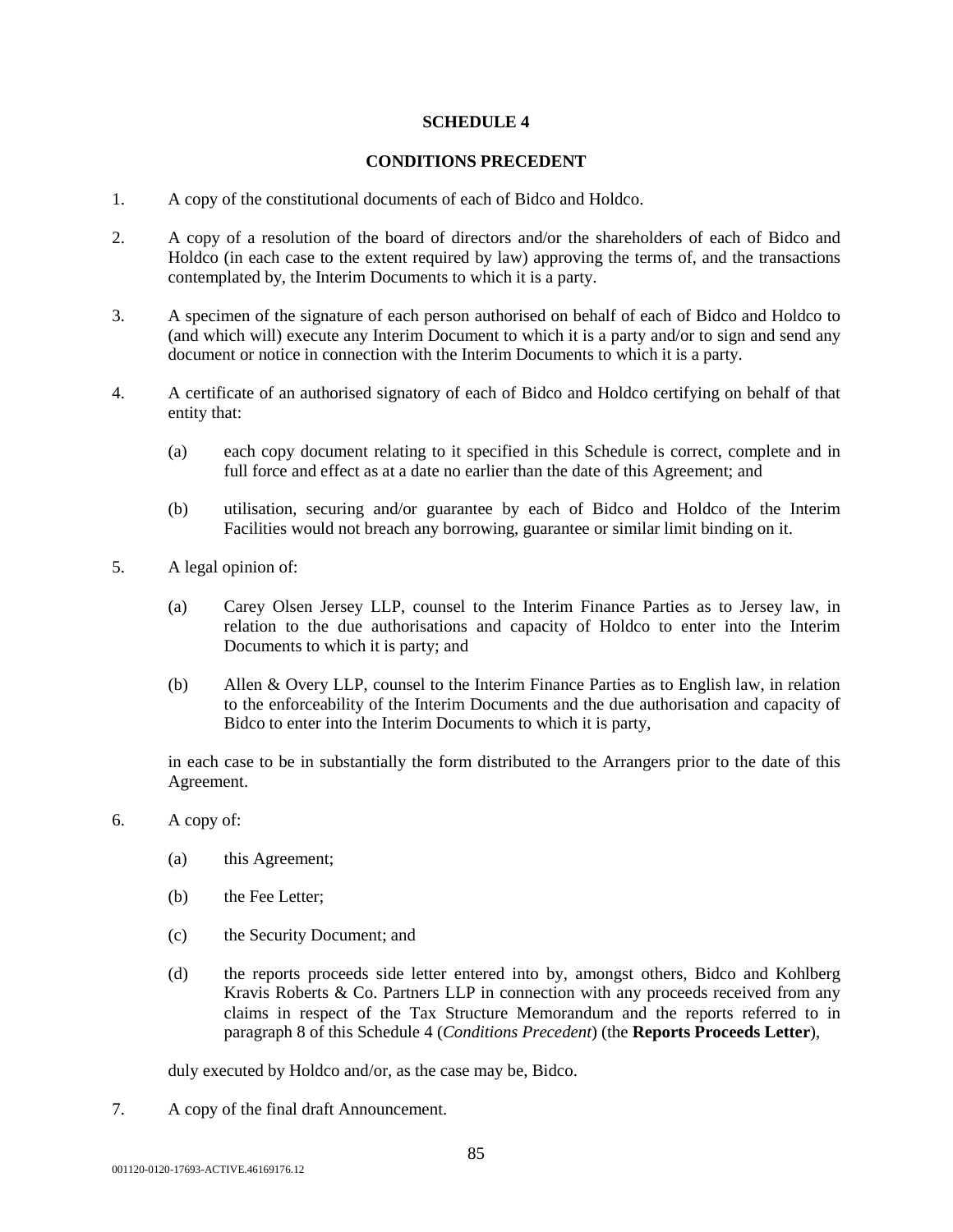- 8. A copy of each of the following due diligence reports commissioned by the Sponsor in connection with the Acquisition (together with customary reliance letters where available unless otherwise specified):
	- (a) a legal due diligence report prepared by Simpson Thacher & Bartlett LLP and Herbert Smith Freehills LLP;
	- (b) a technical due diligence report prepared by DNV;
	- (c) a commercial due diligence report prepared by Baringa Partners LLP (on a non-reliance basis); and
	- (d) a tax and financial due diligence report prepared by Alvarez & Marsal Tax and UK LLP,

together the **Reports** (provided that it is confirmed that the draft or final Reports which have been supplied to the Arrangers on or before the date of this Agreement are in form and substance satisfactory to the Interim Facility Agent and Reports in all material respects in that form (updated as needed to reflect information made available by the Target Group following the Announcement Date) will be satisfactory to the Interim Facility Agent).

- 9. A copy of the Tax Structure Memorandum (provided that it is confirmed that the draft or final Tax Structure Memorandum which has been supplied to the Arrangers on or before the date of this Agreement is in form and substance satisfactory to the Interim Facility Agent and a Tax Structure Memorandum in all material respects in that form tendered in satisfaction of this condition precedent will be satisfactory to the Interim Facility Agent).
- 10. A structure chart showing the anticipated structure of the Group as at the First Utilisation Date (only if not included in the Tax Structure Memorandum and provided that such structure chart shall not be required to be in a form and substance satisfactory to the Interim Facility Agent).
- 11. In the event that Bidco is legally required to comply with Part 21A of the Companies Act 2006, to the extent not available from public records at Companies House, a copy of the PSC Register of Bidco (provided that, for the avoidance of doubt, such PSC Register shall not be required to be in a form and substance satisfactory to the Interim Facility Agent).
- 12. A financial model relating to agreed members of the Group (provided that it is confirmed that the draft or final financial model which has been supplied to the Arrangers on or before the date of this Agreement is in form and substance satisfactory to the Interim Facility Agent and a financial model in all material respects in that form tendered in satisfaction of this condition precedent will be satisfactory to the Interim Facility Agent).
- 13. Any requested information and evidence reasonably required by any entity which is an Interim Finance Party at the date of this Agreement and notified to Bidco prior to the date of this Agreement in order to comply with "know your client" procedures under applicable laws.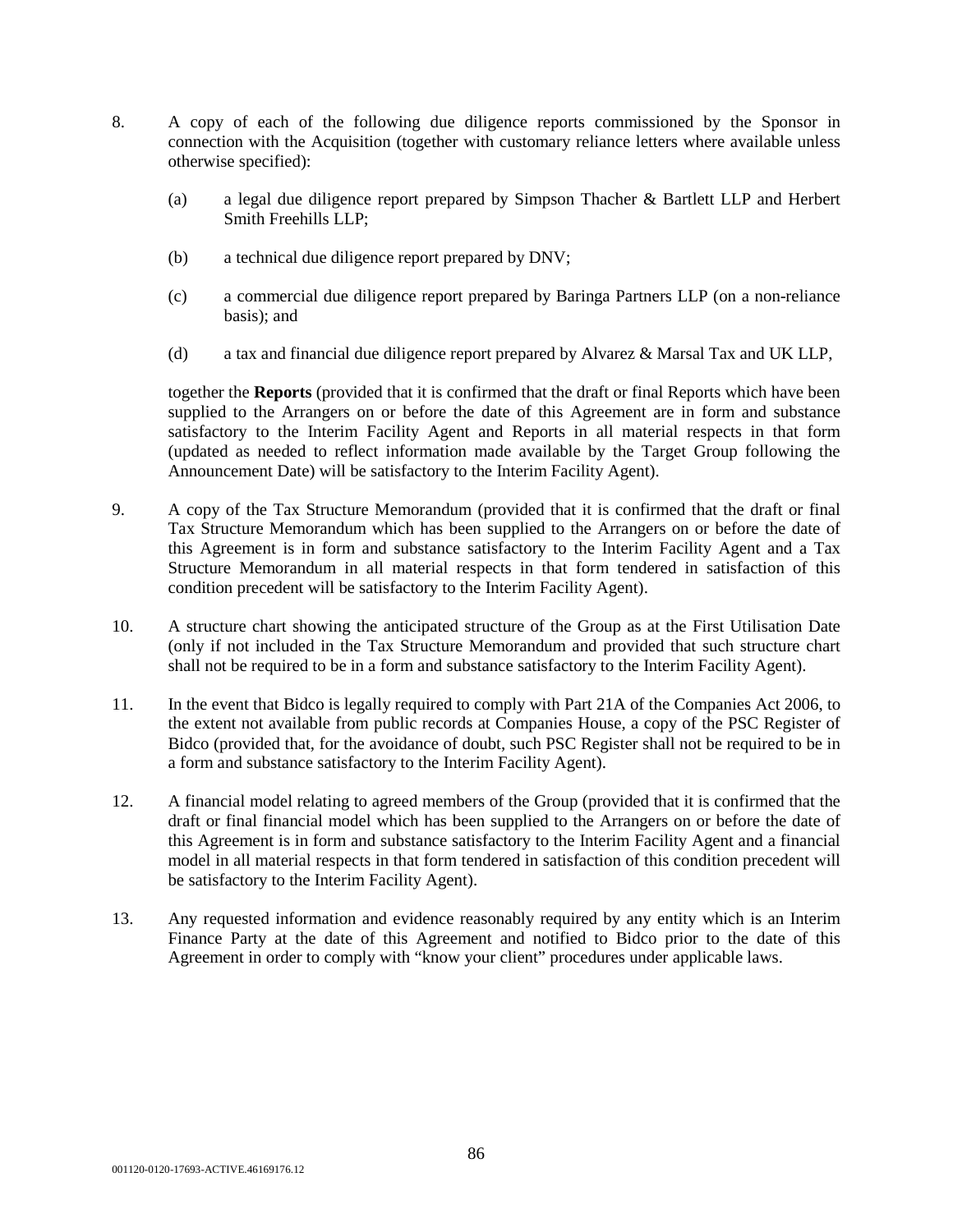# **MAJOR REPRESENTATIONS, MAJOR UNDERTAKINGS AND MAJOR DEFAULTS**

## **PART I**

## **MAJOR REPRESENTATIONS**

Holdco and Bidco each make the representations and warranties in this Part 1 to the Interim Finance Parties:

- (a) in the case of the representations and warranties set out in paragraphs 1 to 4 below, on the date of this Agreement, on each Utilisation Date and on the first day of each Interest Period; and
- (b) in the case of the representation and warranty set out in paragraph 5 below, on the date of this Agreement,

by reference to the facts and circumstances existing at such time. Holdco and Bidco acknowledges that each Interim Finance Party is relying on such representations and warranties.

The Target (upon accession) makes the representations and warranties in this Part 1 (other than as set out in paragraph 5 below) to the Interim Finance Parties on the date of its accession to this Agreement, on each Utilisation Date of the Interim Term B1 Facility or the Interim Term B2 Facility and on the first day of each Interest Period under each Interim Term B1 Loan or Interim Term B2 Loan, by reference to the facts and circumstances existing at such time. The Target acknowledges that each Interim Finance Party is relying on such representations and warranties.

## **1 Incorporation and Status**

It is duly incorporated or, as the case may be, organised and validly existing under the laws of the place of its jurisdiction of incorporation or organisation.

## **2 Power and Authority**

- (i) It has the power to enter into and perform its obligations under each of the Transaction Documents to which it is a party.
- (ii) It has taken all necessary corporate action to authorise its entry into and the performance by it of its obligations under each Transaction Document to which it is party.
- (iii) It has the power to own its assets and carry on its business in all material respects as it is being conducted.

## **3 No Conflict**

Subject to the Reservations and the Perfection Requirements, the entry into and delivery by it of, and the performance by it of its obligations under, the Transaction Documents to which it is a party do not conflict with:

(i) any law or regulation applicable to it to an extent which has a Material Adverse Effect;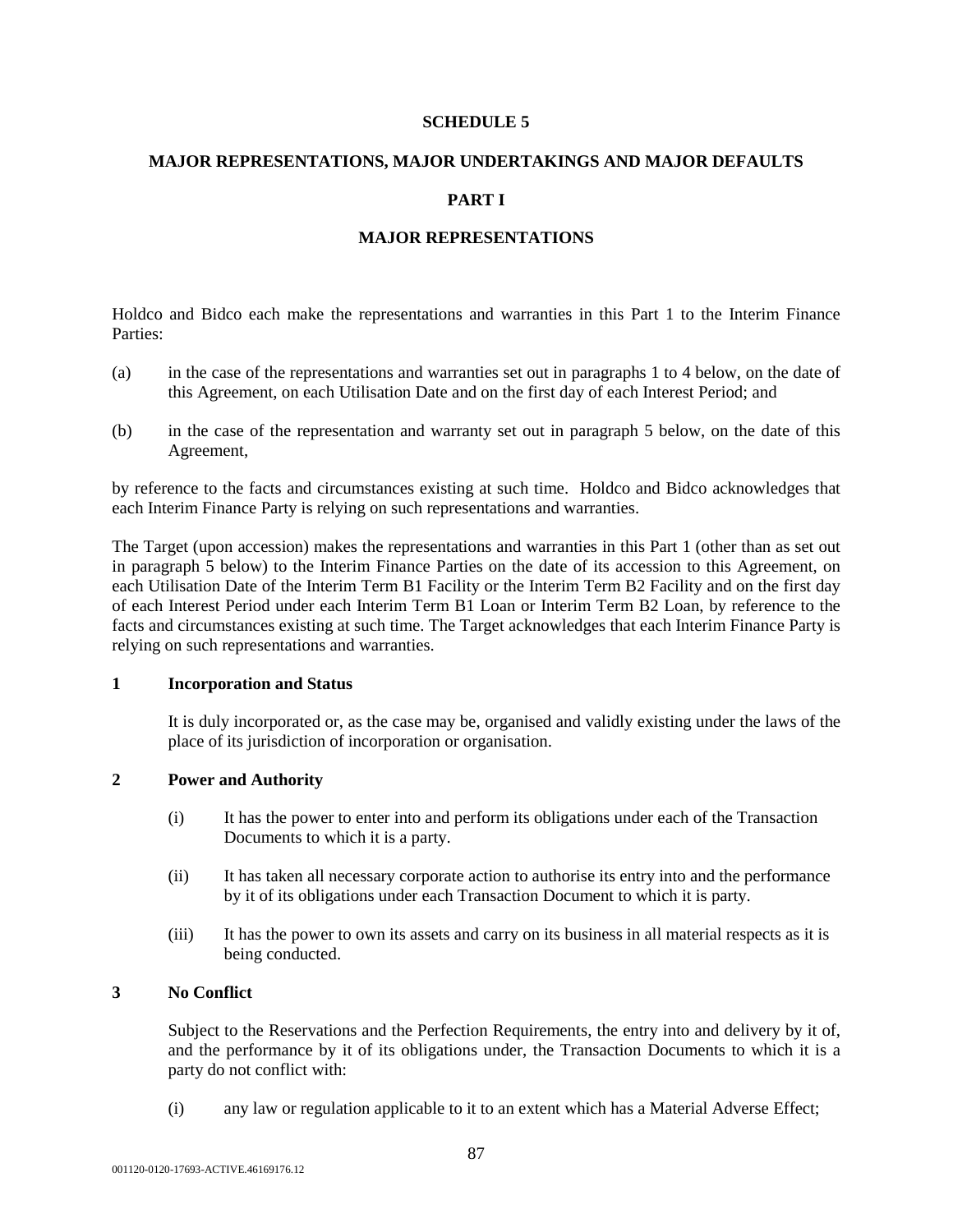- (ii) its constitutional documents in any material respect; or
- (iii) any agreement or instrument binding on it or any of its assets to an extent which has a Material Adverse Effect.

# **4 Binding Obligations**

Subject to the Reservations and the Perfection Requirements, the obligations expressed to be assumed by it under each Transaction Document to which it is a party are legal, valid, binding and enforceable obligations.

## **5 Holding Company**

It has not traded or carried on any business, acquired any material assets or incurred any material liabilities or commitments other than:

- (i) by entering into or under the Transaction Documents or otherwise in connection with the Transaction Documents and the transactions contemplated therein;
- (ii) in connection with any arrangements entered into (or proposed to be entered into) for the purpose of financing the Acquisition and/or refinancing amounts outstanding under the Interim Documents to which it is a party;
- (iii) establishment and administration costs;
- (iv) liabilities for Tax and other customary liabilities for a holding company; and
- (v) pursuant to the steps and matters set out in or contemplated by the Tax Structure Memorandum.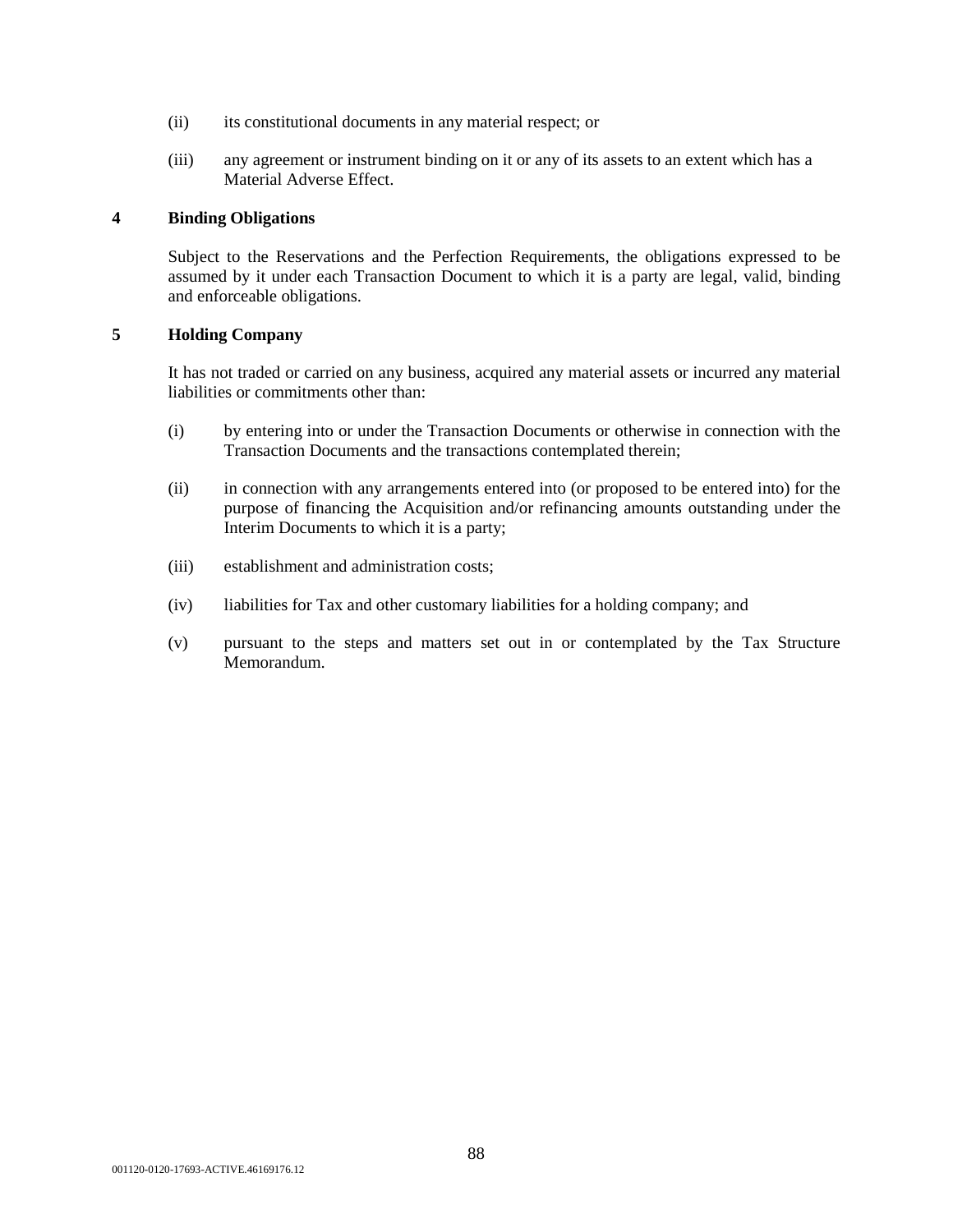# **PART II**

## **MAJOR UNDERTAKINGS**

## **1 Negative Pledge**

No Obligor will create or permit to subsist any Security Interest over any of its assets, other than (as applicable):

- (i) any Security Interest created or evidenced by the Security Document;
- (ii) any Security Interest arising under the Transaction Documents;
- (iii) any Security Interest arising under or in connection with the Debt Facilities;
- (iv) any netting or set-off arrangement entered into in the ordinary course of its banking arrangements (including in connection with any hedging arrangements) for the purpose of netting debit and credit balances;
- (v) any Security Interest arising by operation of law (or by contract to substantially the same effect) or under general business conditions, provided that if arising by reason of default on the part of an Obligor, such default does not subsist for a period of more than 90 days; and
- (vi) in respect of the Target, any Security Interest permitted under the Existing Senior Secured Notes.

## **2 Indebtedness**

No Obligor will incur or allow to remain outstanding any Financial Indebtedness, other than (as applicable):

- (i) any Financial Indebtedness which is incurred under the Transaction Documents;
- (ii) any Financial Indebtedness referred to in or incurred as a result of the implementation or completion of any step or other matter contemplated by the Tax Structure Memorandum;
- (iii) any Financial Indebtedness arising under or in connection with the Debt Facilities;
- (iv) any Financial Indebtedness arising under or in connection with any hedging transaction; and
- (v) in respect of the Target, any Financial Indebtedness permitted under the Existing Senior Secured Notes.

# **3 Disposals**

Bidco will not dispose of any shares acquired by it pursuant to the Acquisition, other than:

(i) to the extent that the disposal is by way of the granting of a Security Interest in favour of the Interim Finance Parties; or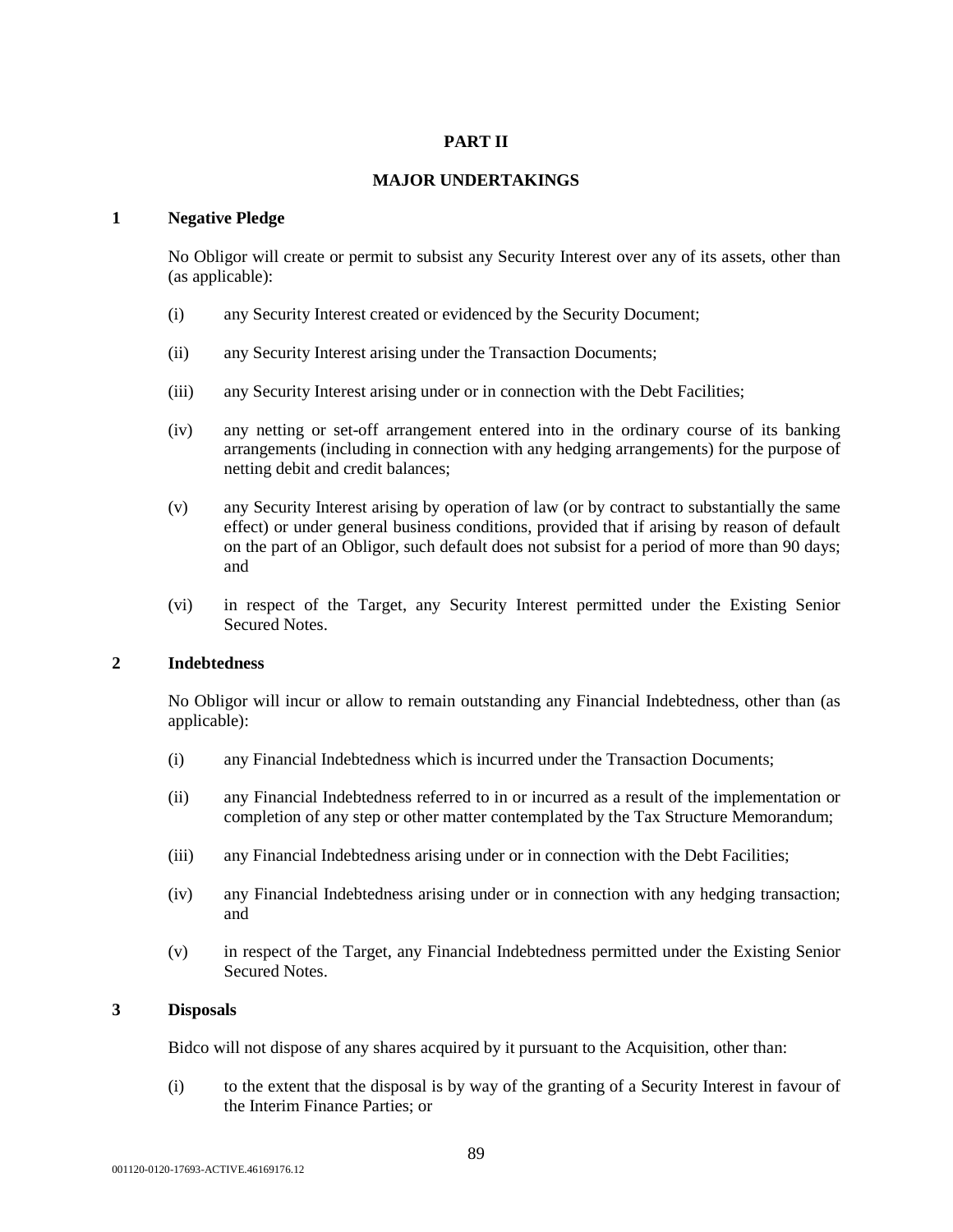(ii) to another member of the Group as set out in or contemplated by the Tax Structure Memorandum.

## **4 Acquisitions & Mergers**

No Obligor will acquire or subscribe for any shares or securities convertible into share capital in any person, acquire any business or enter into any merger, other than:

- (i) pursuant to the Acquisition;
- (ii) as set out in or contemplated by the Transaction Documents and/or the Tax Structure Memorandum; or
- (iii) in respect of the Target, as permitted under the Existing Senior Secured Notes.

## **5 Distributions**

- (i) With effect from the First Utilisation Date, Bidco shall procure that the Target will not:
	- (a) declare, make or pay, or pay any interest of any unpaid amount of, any dividend, charge, fee or other distribution (whether in cash or in kind) on or in respect of its shares or share capital (or any class of its share capital);
	- (b) repay or distribute any share premium reserve;
	- (c) redeem, purchase, defease, retire or repay any of its shares or share capital; or
	- (d) pay any management, advisory or other similar fee to the Investors; or
	- (e) repay, prepay or discharge any amount outstanding (whether of principal, interest, premium or other charge) in respect of any Equity Investment.
- (ii) Paragraph (i) above shall not apply to any payment or transaction which is a Permitted Payment or to any payment made or transaction entered into to facilitate a Permitted Payment.

#### **6 Guarantees**

No Obligor will grant any guarantee in respect of Financial Indebtedness, other than:

- (i) any guarantee contained in or granted pursuant to any of the Transaction Documents;
- (ii) any guarantee referred to in or arising as a result of the implementation or completion of any step or other matter contemplated by the Tax Structure Memorandum;
- (iii) any guarantee contemplated by the Commitment Documents or the Interim Documents to which it is a party;
- (iv) any guarantee in respect of Financial Indebtedness of another member of the Group;
- (v) any guarantee arising under or in connection with any hedging transaction; and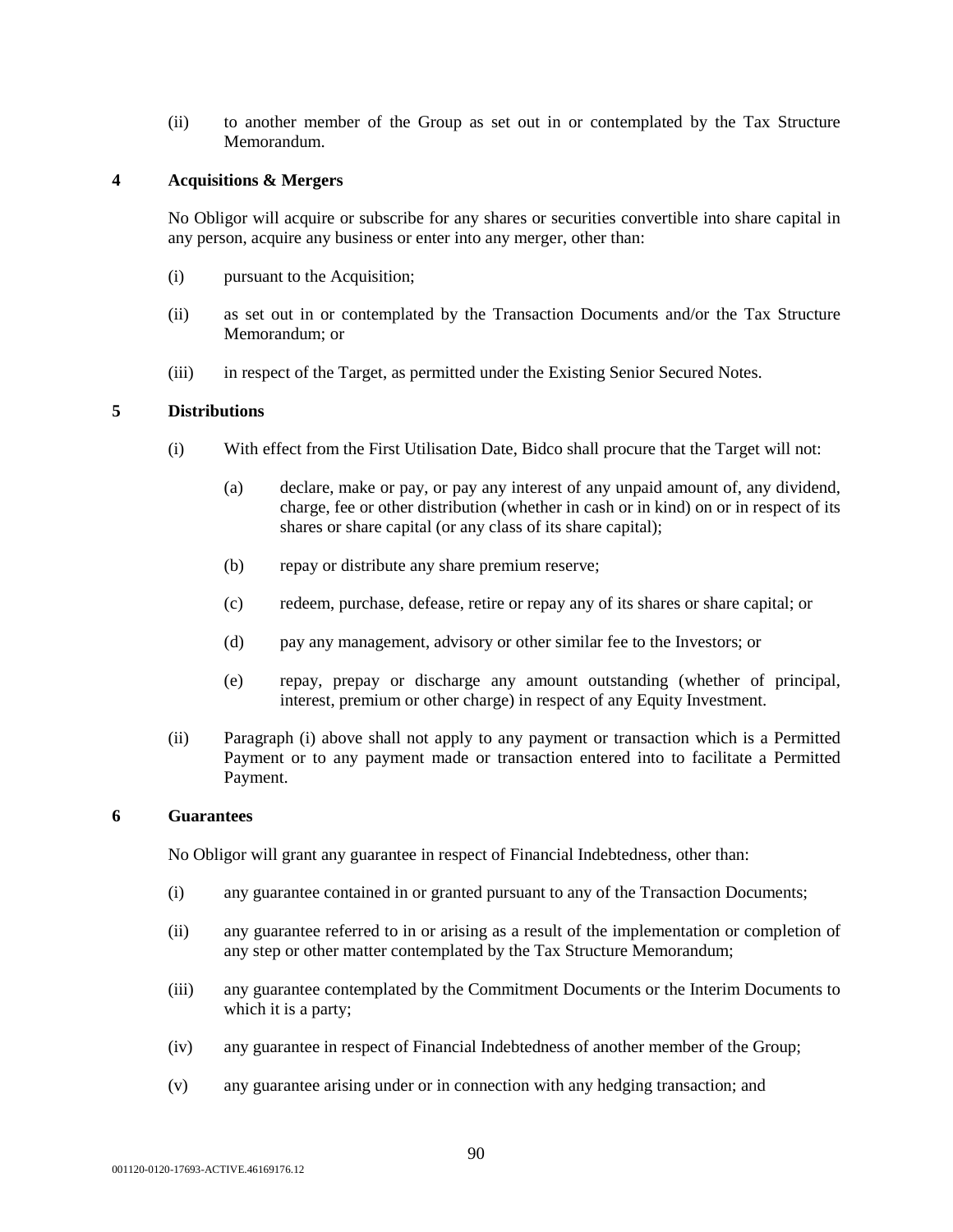(vi) in respect of the Target, any guarantee permitted under the Existing Senior Secured Notes.

# **7 Loans**

No Obligor will make or permit to remain outstanding any loan, other than:

- (i) any loan referred to in or arising as a result of the implementation or completion of any step or other matter contemplated by the Tax Structure Memorandum;
- (ii) any loan to another member of the Group;
- (iii) any credit balance held with any bank or financial institution;
- (iv) any loan contemplated by the Commitment Documents or the Interim Documents to which it is a party;
- (v) any loan made for the purpose of, or to facilitate the making of, a Permitted Payment; and
- (vi) in respect of the Target, any loan permitted under the Existing Senior Secured Notes.

## **8 Conduct of Offer and/or Scheme**

- (i) Bidco shall not waive, amend or treat as satisfied any material term or condition relating to the Acquisition from that set out in the draft Announcement delivered to the Interim Facility Agent in accordance with paragraph 7 of Schedule 4 (*Conditions Precedent*) (or any replacement or new Announcement compliant with paragraph (v) below) where it would be materially adverse to the interests of the Interim Lenders (taken as a whole) under the Interim Documents to which it is a party except:
	- (a) to the extent required by, or reasonably determined by Bidco as being necessary or desirable to comply with the requirements or requests (as applicable) of, the City Code, the Panel or the Court or any applicable law, regulation or regulatory body;
	- (b) any change in the purchase price (or amendment to any written agreement related thereto) in connection with the Acquisition;
	- (c) extending the period in which holders of the shares in Target may accept the terms of the Scheme or, as the case may be, the Offer (including by reason of the adjournment of any meeting or court hearing);
	- (d) to the extent it relates to a condition to the Acquisition which Bidco reasonably considers that it would not be entitled, in accordance with Rule 13.5(a) of the City Code, to invoke so as to cause the Acquisition not to proceed, to lapse or to be withdrawn (and the other conditions to the Acquisition have been, or will contemporaneously be, satisfied or waived, as permitted under this clause (i)); and/or
	- (e) to the extent required to allow the Acquisition to switch from being effected by way of an Offer to a Scheme or from a Scheme to an Offer.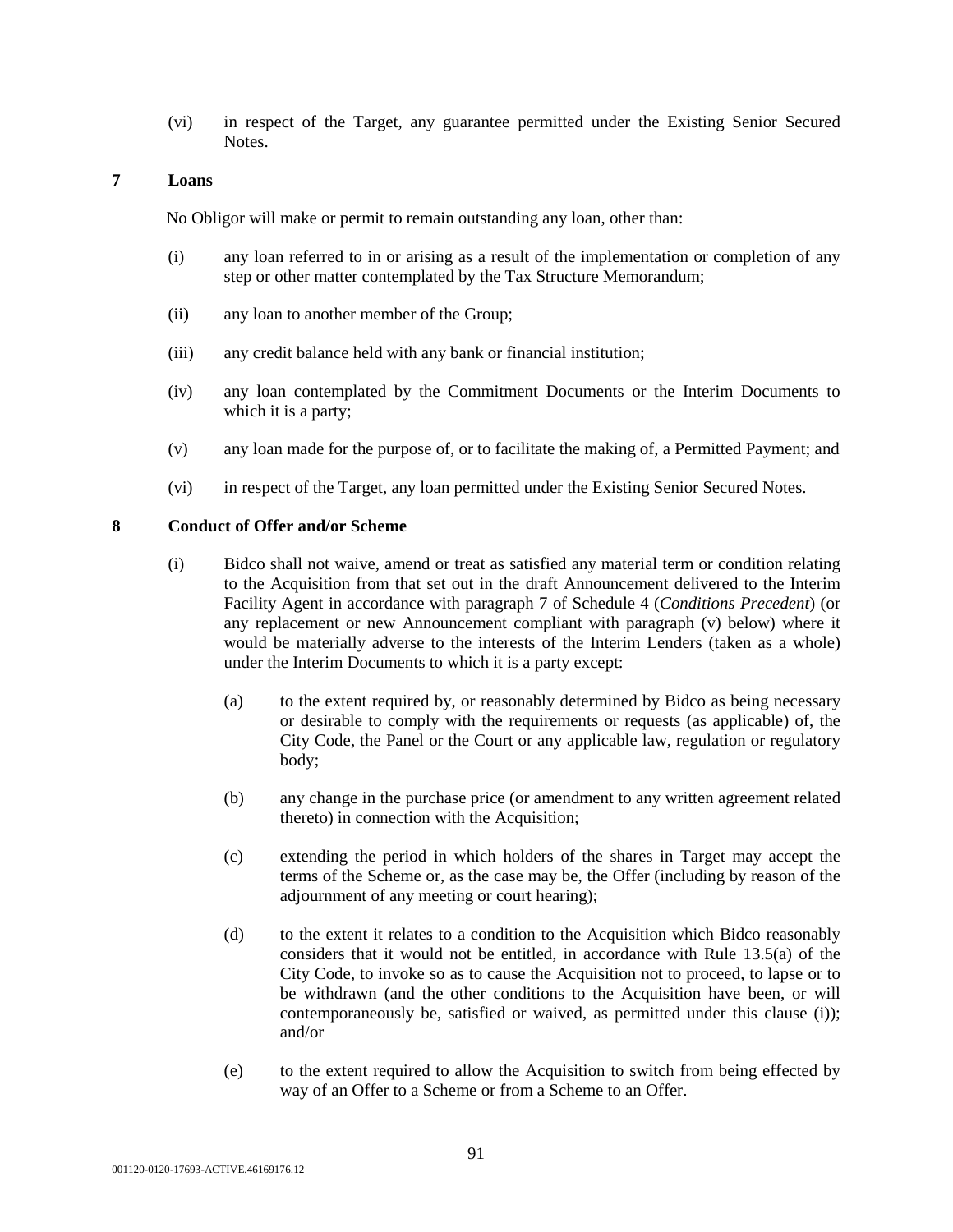- (ii) Unless otherwise agreed by the Super Majority Interim Lenders, if the Acquisition is effected by way of the Offer, Bidco shall not reduce the Minimum Acceptance Threshold.
- (iii) Bidco shall comply in all material respects with the City Code, subject to waivers granted by or requirements of the Panel or the requirements of the Court, and all relevant laws and regulations relating to the Acquisition, save where non-compliance would not be materially prejudicial to the interests of the Interim Lenders (taken as a whole) under the Interim Documents to which it is a party.
- (iv) Bidco shall not take any steps as a result of which any member of the Group is obliged to make a mandatory offer under Rule 9 of the City Code.
- (v) Except to the extent required by the City Code, the Panel or the Court, Bidco shall not, without the prior consent of the Majority Interim Lenders, modify the Announcement (or any replacement or new Announcement compliant with this paragraph (v)) (except as permitted by sub-paragraph (i) above unless prohibited by sub-paragraph (ii) above) from the final draft delivered to the Interim Facility Agent as a condition precedent to signing in any manner which would be materially adverse to the interests of the Interim Lenders under the Interim Documents to which it is a party (taken as a whole) or otherwise contrary to the terms of this Agreement. For purposes of this paragraph (v) any issuance of a replacement or new Announcement shall be considered a modification.
- (vi) Bidco shall not without the consent of the Arrangers (acting reasonably) save as required by the Panel, the High Court or any other applicable law, regulation or regulatory body or by any applicable court declare, accept, treat as satisfied or waive any condition of the Scheme or the Offer where Bidco (acting on the advice of its legal advisers) considers it is not actually satisfied or has not been complied with to the extent that doing so would be materially prejudicial to the interests of the Lenders taken as a whole under the Interim Documents to which it is a party, unless Bidco reasonably considers that it would not be entitled, in accordance with Rule 13.5(a) of the City Code, to invoke such condition so as to cause the Acquisition not to proceed, to lapse or to be withdrawn.
- (vii) Bidco shall ensure that the Offer Document and the Scheme Circular are substantially consistent in all material respects with the terms of the Announcement (or any replacement or new Announcement compliant with paragraph (v) above) together with any amendments or other changes which would be permitted under paragraph (i), (v) or (vi) above.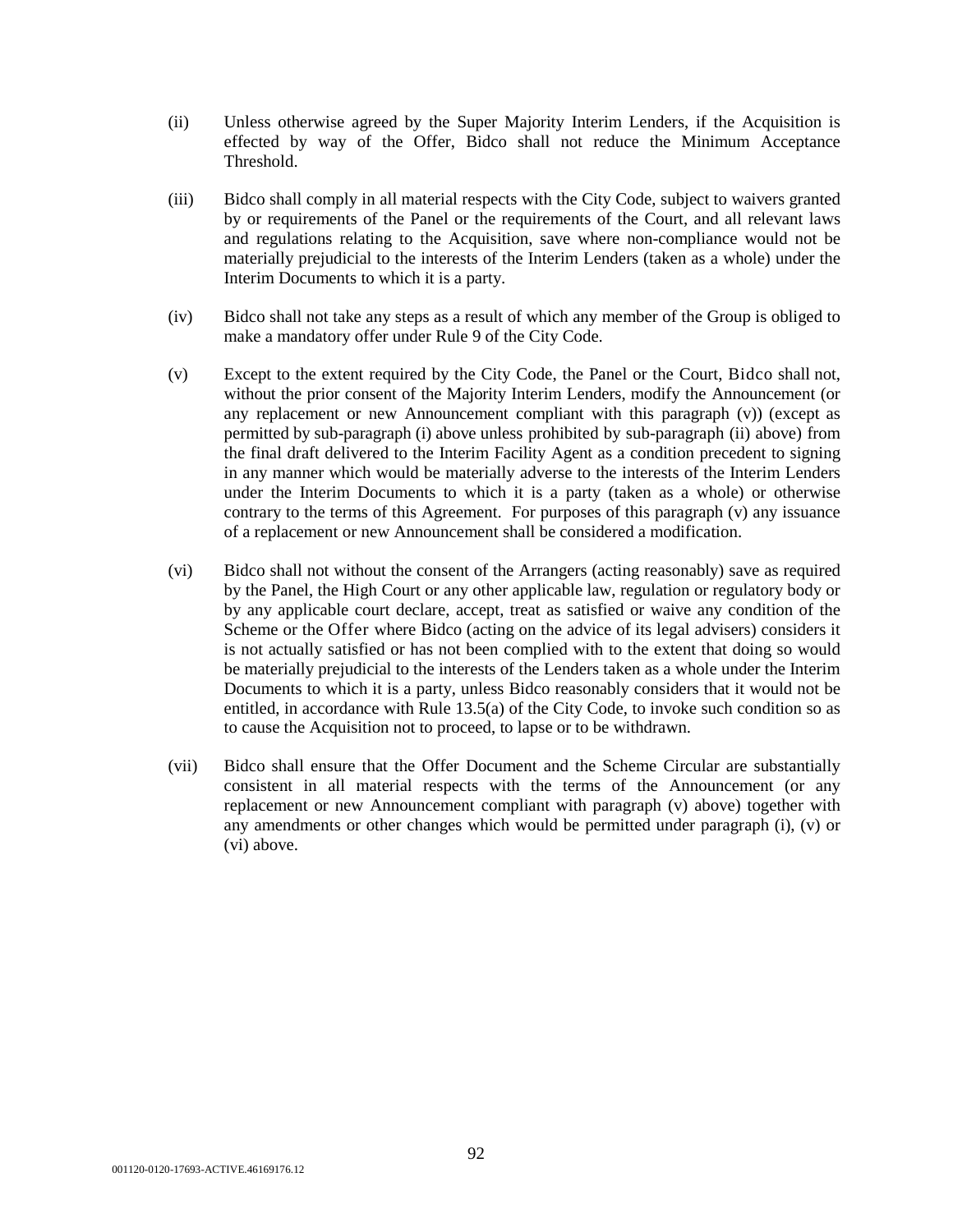# **PART III**

## **MAJOR DEFAULTS**

#### **1 Payment Default**

An Obligor does not pay on the due date any amount payable by it under the Interim Documents to which it is a party at the place at and in the currency in which it is expressed to be payable unless:

- (i) in the case of principal or interest, payment is made within three Business Days of the due date; and
- (ii) in the case of any amount not constituting principal or interest, payment is made within five Business Days of the due date.

## **2 Breach of Other Obligations**

- (i) An Obligor does not comply with any Major Undertaking applicable to it.
- (ii) No Major Default under paragraph (i) above will occur if the failure to comply is capable of remedy and is remedied within 20 Business Days of the earlier of the Interim Facility Agent giving notice of the breach to the relevant Obligor requesting it to be remedied and the relevant Obligor becoming aware of the failure to comply.

## **3 Misrepresentation**

- (i) A Major Representation is incorrect or misleading in any material respect when made or deemed to be repeated by an Obligor.
- (ii) No Major Default under paragraph (i) above will occur if the circumstances giving rise to that misrepresentation are capable of remedy and are remedied within 20 Business Days of the earlier of the Interim Facility Agent giving notice of the breach to the relevant Obligor requesting it to be remedied and such Obligor becoming aware of the misrepresentation.

#### **4 Invalidity, Unlawfulness and Repudiation**

- (i) Subject to the Reservations and the Perfection Requirements, any material obligation of an Obligor under any Interim Document to which it is a party becomes invalid or unenforceable to an extent which is materially prejudicial to the interests of the Interim Lenders taken as a whole under the Interim Documents to which it is a party.
- (ii) Subject to the Reservations, it is or becomes unlawful in any applicable jurisdiction for an Obligor to perform any of its material obligations under the Interim Documents to which it is a party to an extent which is materially prejudicial to the interests of the Interim Lenders taken as a whole under the Interim Documents to which it is a party.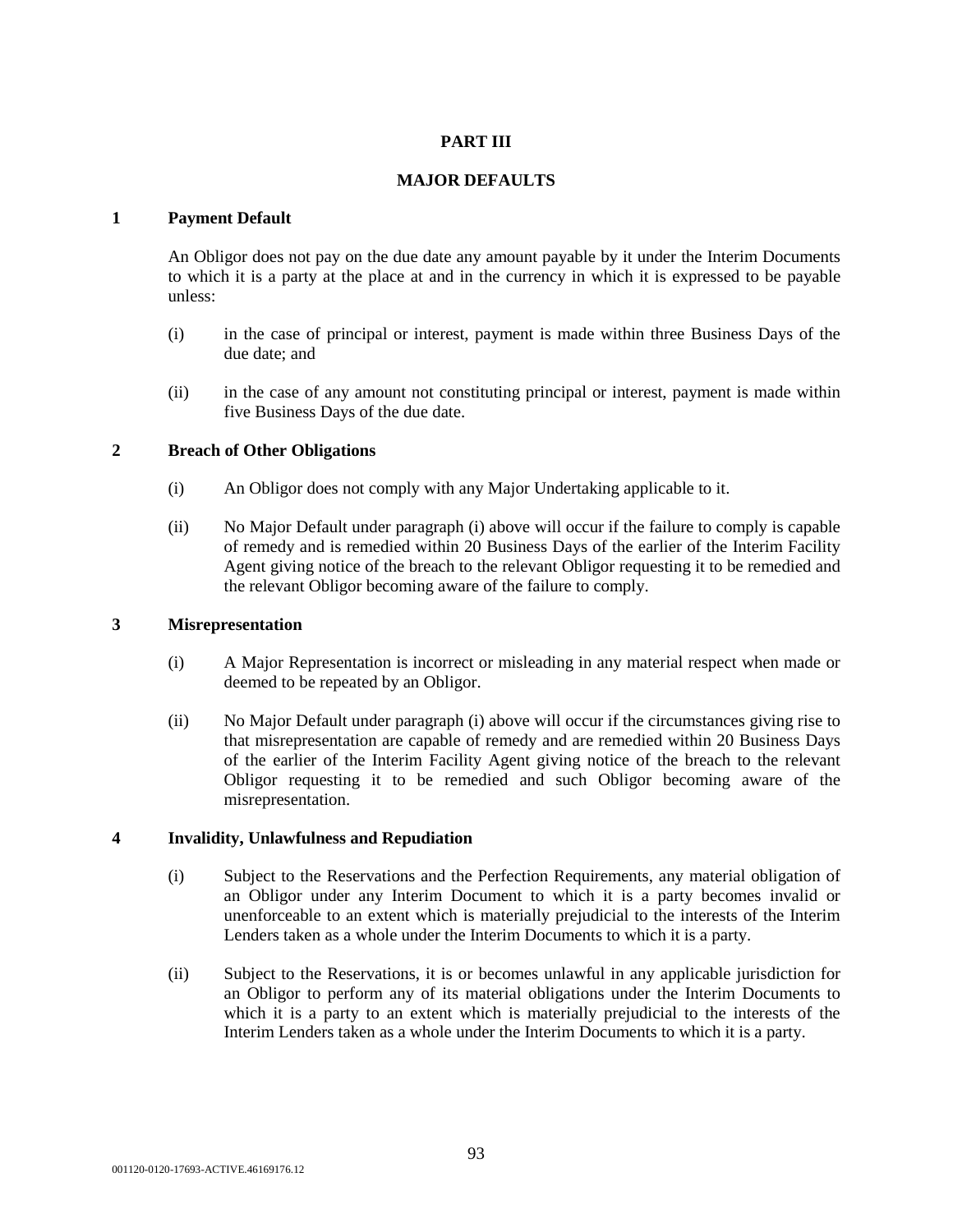(iii) An Obligor repudiates or rescinds an Interim Document to which it is a party and such repudiation or rescission is materially prejudicial to the interests of the Interim Lenders taken as a whole under the Interim Documents to which it is a party.

## **5 Insolvency**

- (i) An Obligor is unable or admits in writing its inability to pay its debts as they fall due, suspends making payments on any of its debts or, by reason of actual or anticipated financial difficulties, commences negotiations with its creditors generally (other than the Interim Finance Parties) for the rescheduling of any of its Financial Indebtedness.
- (ii) A moratorium is declared in respect of any Financial Indebtedness of an Obligor.

## **6 Insolvency Proceedings**

- (i) Any corporate action, legal proceedings or other formal procedure is taken for:
	- (a) the winding-up, dissolution or administration of an Obligor;
	- (b) a composition, compromise or assignment with any creditor of an Obligor for reasons of financial difficulty; or
	- (c) the appointment of a liquidator, receiver, administrative receiver, administrator, compulsory or interim manager or other similar officer in respect of an Obligor or any of its material assets.
- (ii) Paragraph (i) above shall not apply to:
	- (a) any proceedings or actions which are contested in good faith and discharged, stayed or dismissed within 28 days of commencement;
	- (b) any petition or similar presented by a creditor which (A) is being contested in good faith and due diligence and the relevant entity has demonstrated to the Interim Facility Agent (acting reasonably and in good faith) that it has sufficient financial means to meet the amount of the claim requested by the creditor, (B) is, in the opinion of the Interim Facility Agent (acting reasonably and in good faith), frivolous and vexatious or (C) is discharged within 30 days; or
	- (c) any step or other matter set out in or contemplated by the Tax Structure Memorandum.

## **7 Analogous Proceedings**

There occurs in relation to an Obligor in any jurisdiction to which it or any of its assets are subject, any event which corresponds to any of those referred to in paragraph 5 (*Insolvency*) or 6 (*Insolvency Proceedings*) including any corporate action, legal proceedings or other formal procedure or step in respect of being declared "bankrupt" within the meaning of Article 8 of the Interpretation (Jersey) Law 1954.

#### **8 Change of Control**

Following the end of the Certain Funds Period, the occurrence of a Change of Control Event.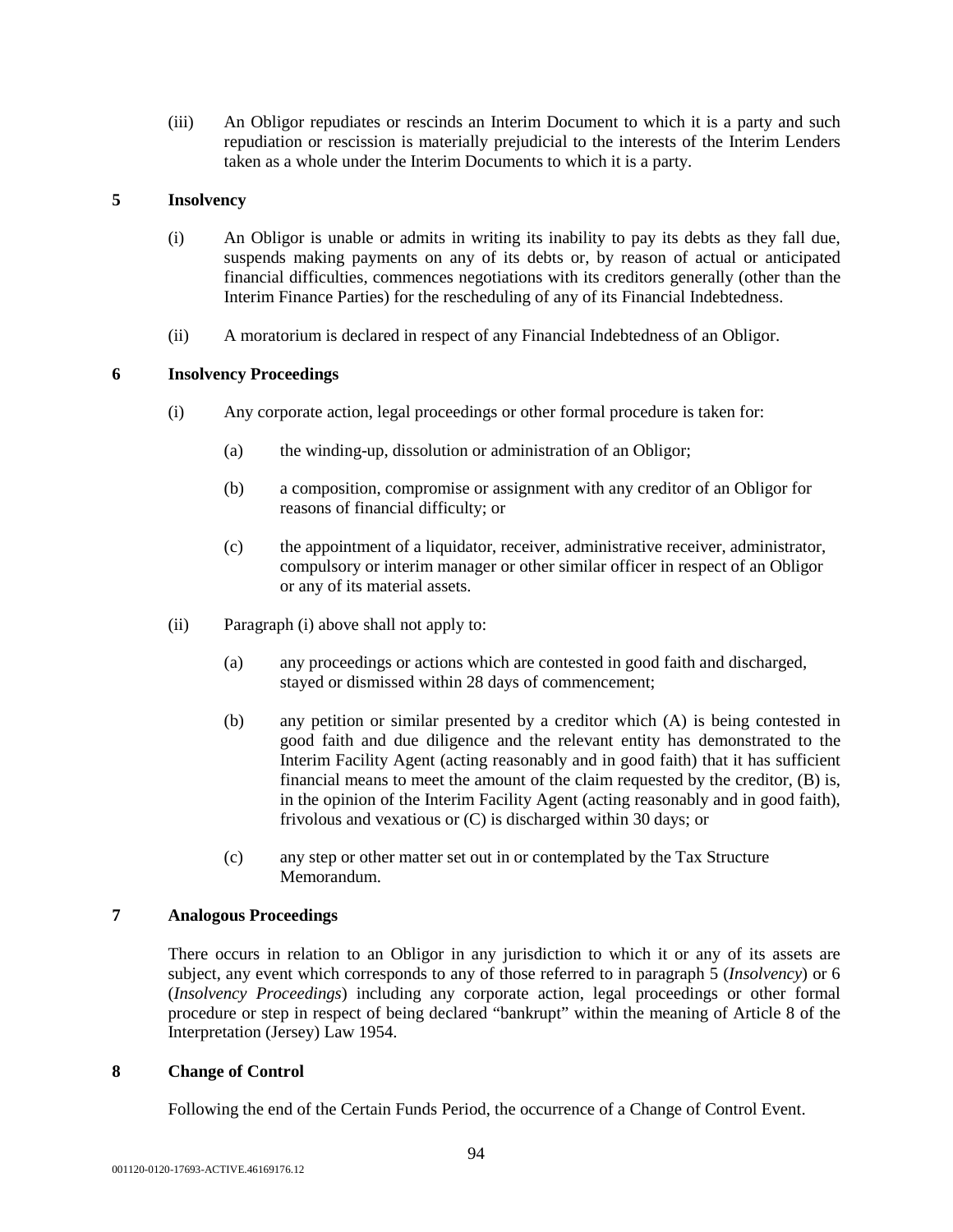The "**Daily Non-Cumulative Compounded RFR Rate**" for any RFR Banking Day "**i**" during an Interest Period for a Compounded Rate Loan is the percentage rate per annum (without rounding, to the extent reasonably practicable) calculated as set out below:

$$
(UCCDR_i-UCCDR_{i-1})\times\frac{dec}{n_i}
$$

where:

**UCCDR<sup>i</sup>** means the Unannualised Cumulative Compounded Daily Rate for that RFR Banking Day "**i**";

**UCCDRi-1** means, in relation to that RFR Banking Day "**i**", the Unannualised Cumulative Compounded Daily Rate for the immediately preceding RFR Banking Day (if any) during that Interest Period;

"**dcc**" means 360 or, in any case where market practice in the Relevant Market is to use a different number for quoting the number of days in a year, that number;

"**ni**" means the number of calendar days from, and including, that RFR Banking Day "**i**" up to, but excluding, the following RFR Banking Day; and

the "**Unannualised Cumulative Compounded Daily Rate**" for any RFR Banking Day (the "**Cumulated RFR Banking Day**") during that Interest Period is (without rounding, to the extent reasonably practicable) calculated as set out below:

$$
ACCDR \times \frac{tn_i}{dec}
$$

where:

"**ACCDR**" means the Annualised Cumulative Compounded Daily Rate for that Cumulated RFR Banking Day;

"**tni**" means the number of calendar days from, and including, the first day of the Cumulation Period to, but excluding, the RFR Banking Day which immediately follows the last day of the Cumulation Period;

"**Cumulation Period**" means the period from, and including, the first RFR Banking Day of that Interest Period to, and including, the Cumulated RFR Banking Day;

"**dcc**" has the meaning given to that term above; and

the "**Annualised Cumulative Compounded Daily Rate**" for that Cumulated RFR Banking Day is the percentage rate per annum (rounded to four decimal places) calculated as set out below:

$$
\left[\prod_{i=1}^{u_0}\left(1+\frac{DailyRate_{i-1P}\times n_i}{\mathrm{dcc}}\right)-1\right]\times\frac{\mathrm{dcc}}{\mathrm{tn}_i}
$$

where: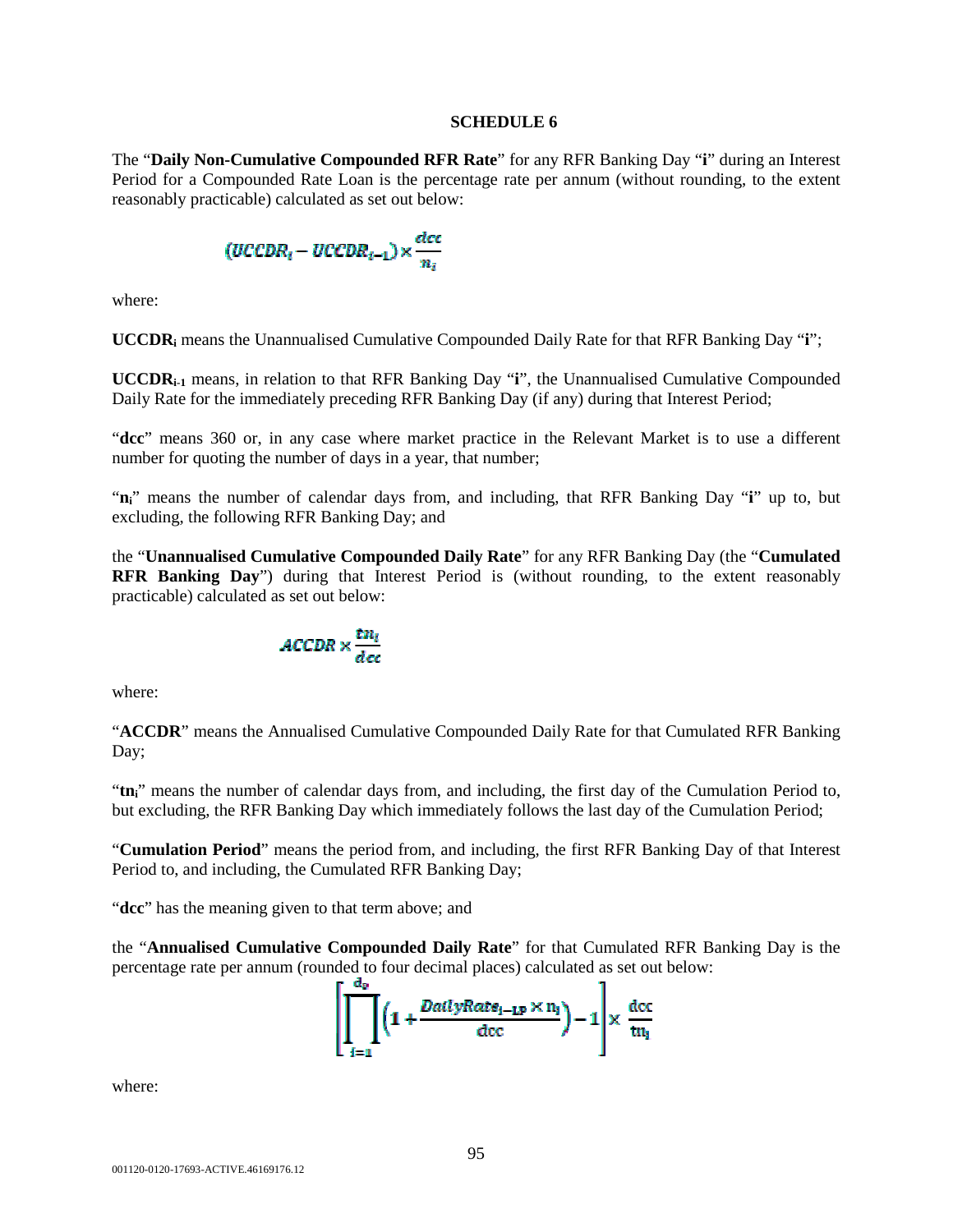"**d0**" means the number of RFR Banking Days in the Cumulation Period;

"**Cumulation Period**" has the meaning given to that term above;

"**i**" means a series of whole numbers from one to d<sub>0</sub>, each representing the relevant RFR Banking Day in chronological order in the Cumulation Period;

"**DailyRatei-LP**" means, for any RFR Banking Day "**i**" during the Cumulation Period, the Daily Rate for the RFR Banking Day which is the applicable Lookback Period prior to that RFR Banking Day "**i**";

"**ni**" means, for any RFR Banking Day "**i**" during the Cumulation Period, the number of calendar days from, and including, that RFR Banking Day "**i**" up to, but excluding, the following RFR Banking Day;

"dcc" has the meaning given to that term above; and

"tn<sub>i</sub>" has the meaning given to that term above.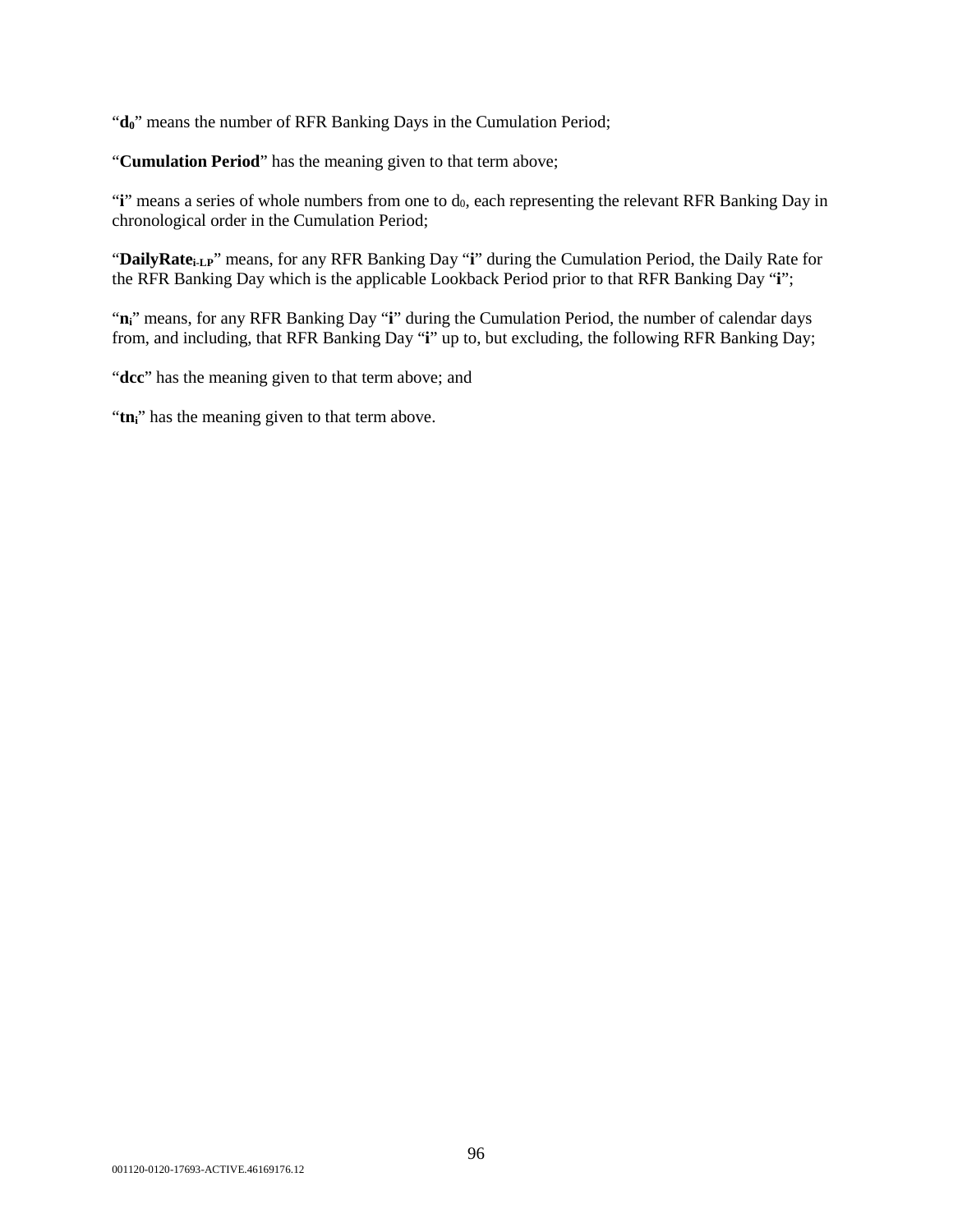# **The Original Interim Lenders**

| <b>Name of Original Interim</b><br>Lender        | <b>Qualifying Interim Lender</b><br><b>Confirmation</b> | <b>Treaty passport scheme</b><br>reference number and<br>jurisdiction of tax residence (if<br>applicable) |
|--------------------------------------------------|---------------------------------------------------------|-----------------------------------------------------------------------------------------------------------|
| <b>BNP</b> Paribas                               | <b>Treaty Lender</b>                                    | 5/B/255139/DTTP<br>France                                                                                 |
| <b>BNP Paribas Fortis SA/NV</b>                  | <b>Treaty Lender</b>                                    | 18/B/359080/DTTP<br>Belgium                                                                               |
| <b>HSBC Bank PLC</b>                             | <b>Bank Lender</b>                                      | N/A                                                                                                       |
| Crédit Agricole Corporate<br>and Investment Bank | Domestic Lender                                         | N/A                                                                                                       |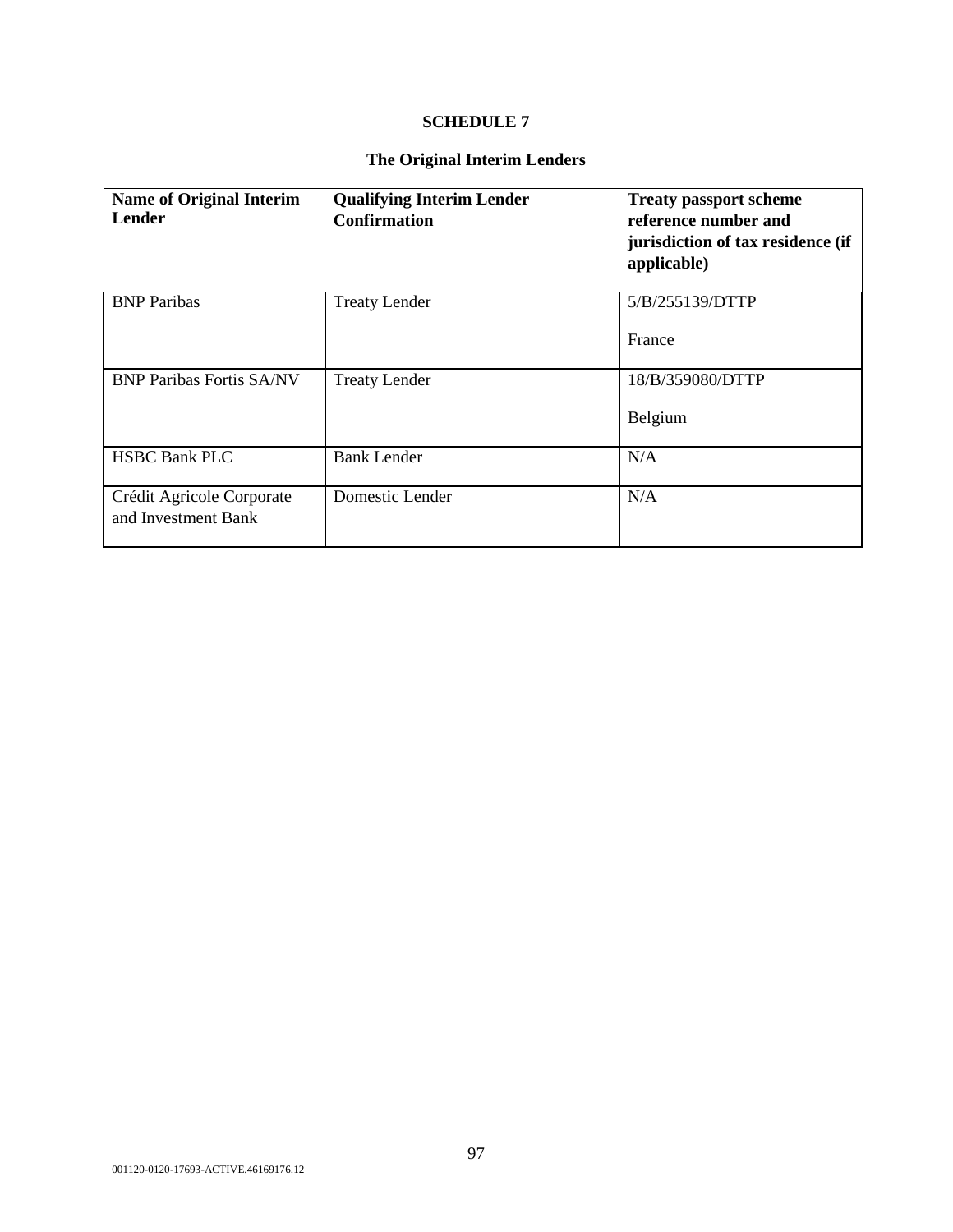## **CONDITIONS PRECEDENT REQUIRED TO BE DELIVERED BY TARGET**

- 1. An Accession Letter executed by the Target.
- 2. For the Target:
	- (a) a copy of the constitutional documents of the Target; and
	- (b) a copy of a resolution of the board of directors and/or the shareholders of the Target (in each case to the extent required by law):
		- (i) approving the terms of, and the transactions contemplated by, the Accession Letter, the ICA Joinder Agreement and the Guarantee Agreement, and resolving that it execute the Accession Letter, the ICA Joinder Agreement, the Guarantee Agreement and any other Interim Documents to which it is a party;
		- (ii) authorising a specified person or persons to execute the Accession Letter, the ICA Joinder Agreement, the Guarantee Agreement and any other Interim Documents to which it is a party on its behalf; and
		- (iii) authorising a specified person or persons, on its behalf, to sign and/or despatch all other documents and notices to be signed and/or despatched by it under or in connection with the Accession Letter, the ICA Joinder Agreement, the Guarantee Agreement and any other Interim Documents to which it is a party.
- 3. A certificate of the Target:
	- (a) attaching the items specified in paragraph 2 above; and
	- (b) confirming that borrowing or guaranteeing or securing (as appropriate) the Interim Term B1 Commitments and/or the Interim Term B2 Commitments would not cause any borrowing, guarantee, security or similar limit binding on it to be exceeded (in each case subject to any limitations set out in the Interim Documents).
- 4. A joinder agreement to the collateral agency and intercreditor agreement dated 1 April 2015 between, amongst others, ContourGlobal plc and ContourGlobal Power Holdings S.A. as debtors and BNP Paribas as collateral agent (the "**Existing Intercreditor Agreement**") executed by, amongst others, the Interim Facility Agent, pursuant to which the Interim Facility Agent shall become an Additional Authorized Representative (as defined therein) and the Interim Lenders under the Interim Term B1 Facility and the Interim Term B2 Facility shall become Additional Pari Passu Secured Parties (as defined therein) (the "**ICA Joinder Agreement**").
- 5. A guarantee agreement between, amongst others, ContourGlobal plc and certain other members of the Target Group as guarantors and the Interim Facility Agent (the "**Guarantee Agreement**").
- 6. In the event that Target is legally required to comply with Part 21A of the Companies Act 2006, to the extent not available from public records at Companies House, a copy of the PSC Register of Target (provided that, for the avoidance of doubt, such PSC Register shall not be required to be in a form and substance satisfactory to the Interim Facility Agent).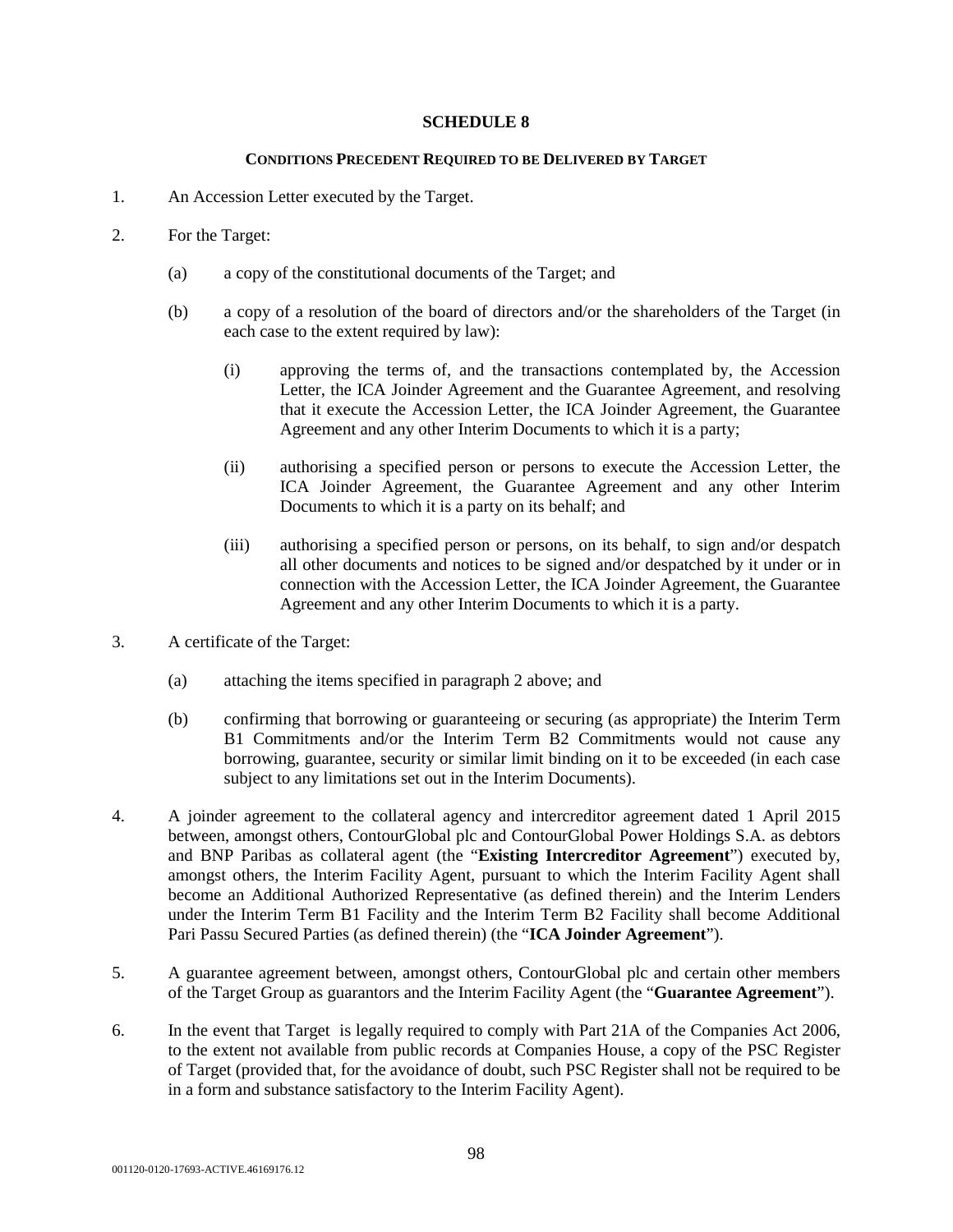7. A legal opinion of counsel to the Interim Finance Parties as to (i) the capacity and authority of the Target to enter into the Interim Documents to which it is a party and (ii) the enforceability of those Interim Documents.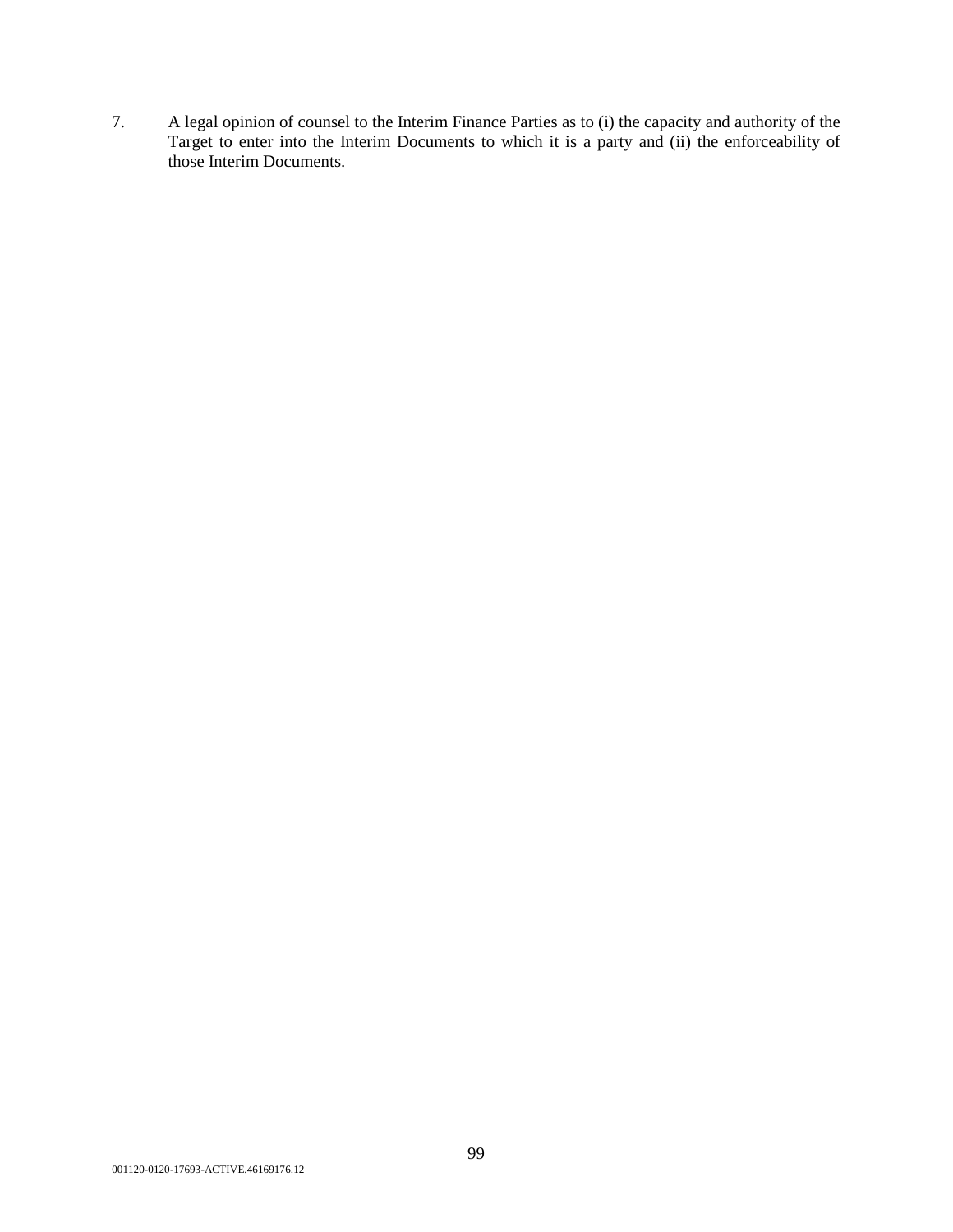## **FORM OF ACCESSION LETTER**

To: **[•]** as Interim Facility Agent

From: [Cretaceous] Limited (the "**Company**") and Cretaceous Midco Limited ("**Holdco**")

Dated:

Dear Sirs,

## **Cretaceous Bidco Limited – Interim Facilities Agreement dated [•] 2022 (the "Facilities Agreement")**

- 1. The Company agrees to become a Borrower and to be bound by the terms of the Facilities Agreement and the other Interim Documents to which it is a party as a Borrower.
- 2. [The Company is a company duly incorporated under the laws of England with registered number  $\lceil \bullet \rceil$ .
- 3. [The Company's administrative details are as follows:

Address:

Fax No.:

Attention:

- 4. Holdco confirms that no Major Default is continuing or would occur as a result of the Company becoming a Borrower.
- 5. This letter and any non-contractual obligations arising out of or in connection with it are governed by English law. Terms which are used in this Accession Letter which are not defined in this Accession Letter but are defined in the Facilities Agreement shall have the meaning given to those terms in the Facilities Agreement.
- 6. By its signature below the Interim Facility Agent confirms its acceptance of the Borrower for the purposes of the Facilities Agreement.

## **EXECUTED AS A DEED**

[Cretaceous] Limited as Borrower

By: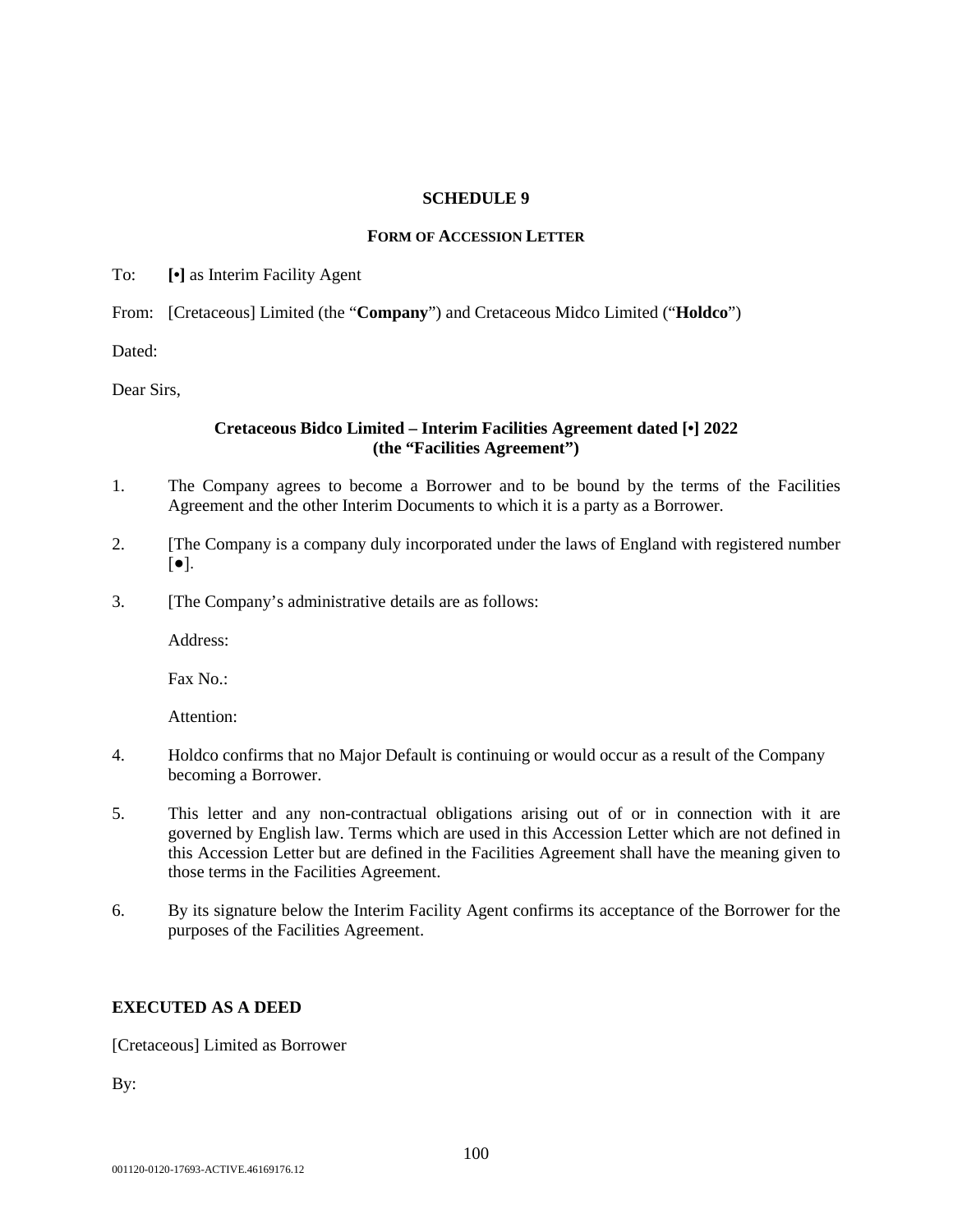Cretaceous Midco Limited as Holdco

By:

# **Accepted and agreed.**

**[•]** as Interim Facility Agent

By: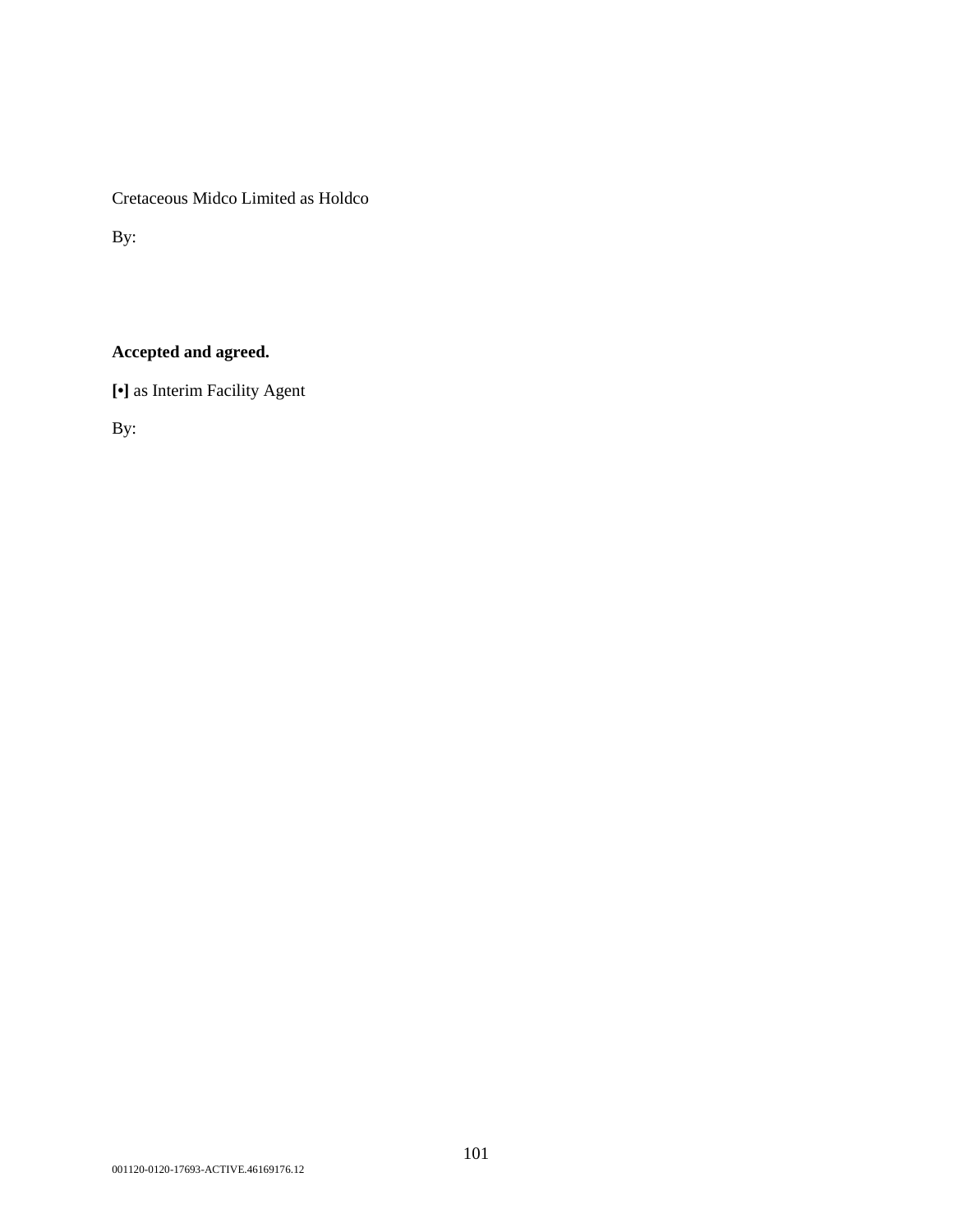# The Arrangers

For and on behalf of

# **BNP PARIBAS**

By:

Name: Title:





Cretaceous - Interim Facilities Agreement - Signature Pages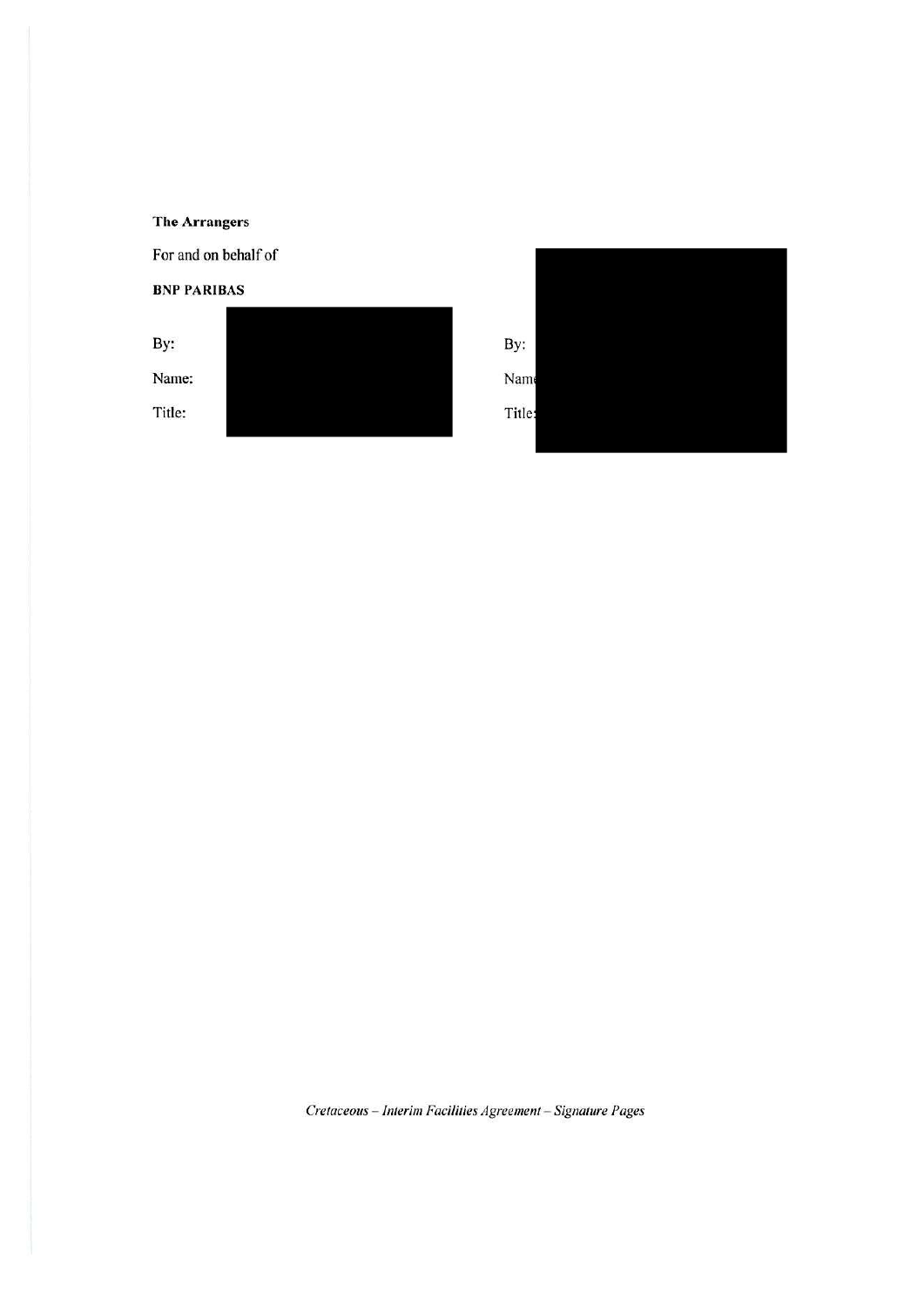# The Arrangers

For and on behalf of

# CRÉDIT AGRICOLE CORPORATE AND INVESTMENT BANK



Cretaceous - Interim Facilities Agreement - Signature Pages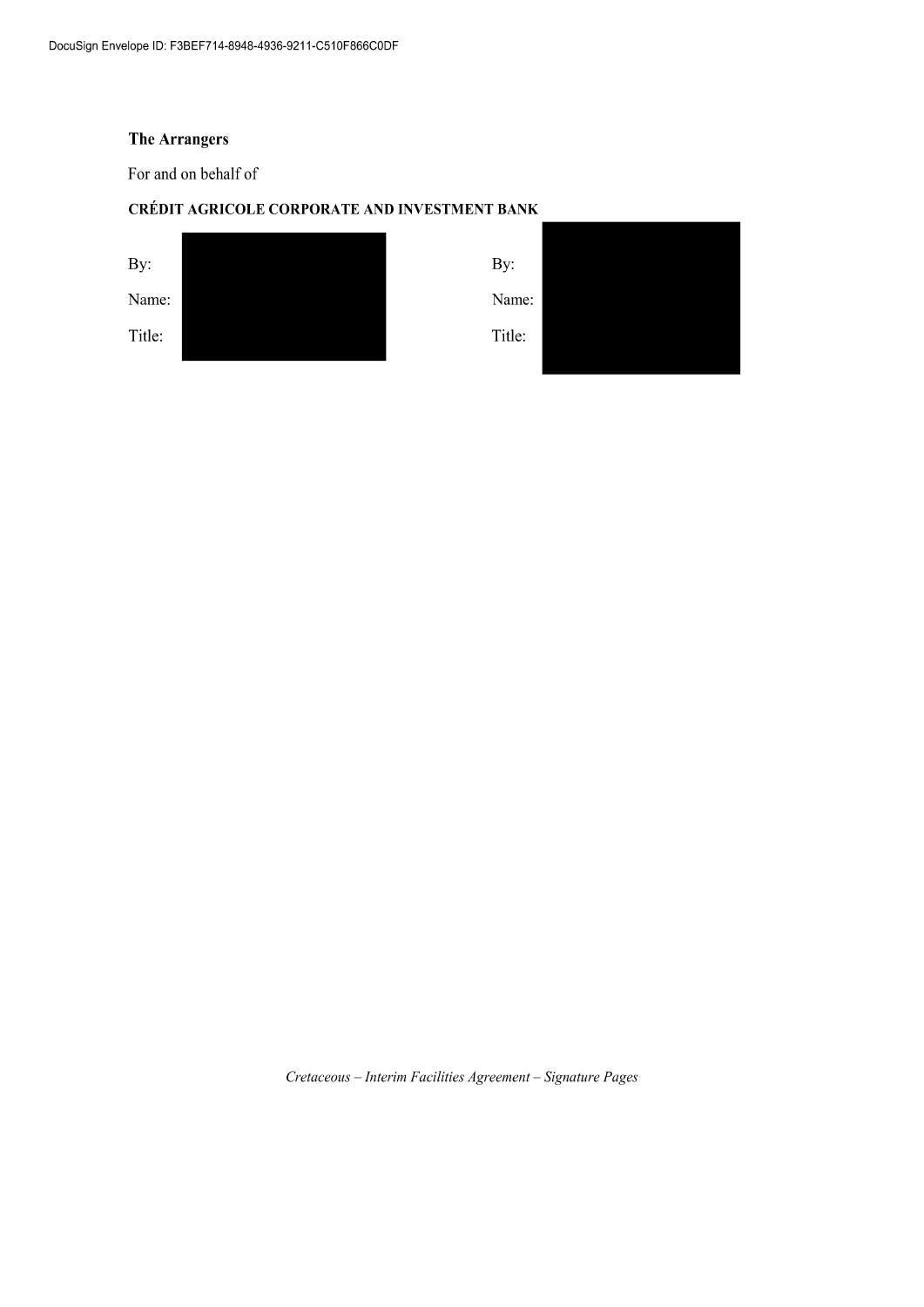# **The Arrangers**

For and on behalf of



*Cretaceous – Interim Facilities Agreement – Signature Pages*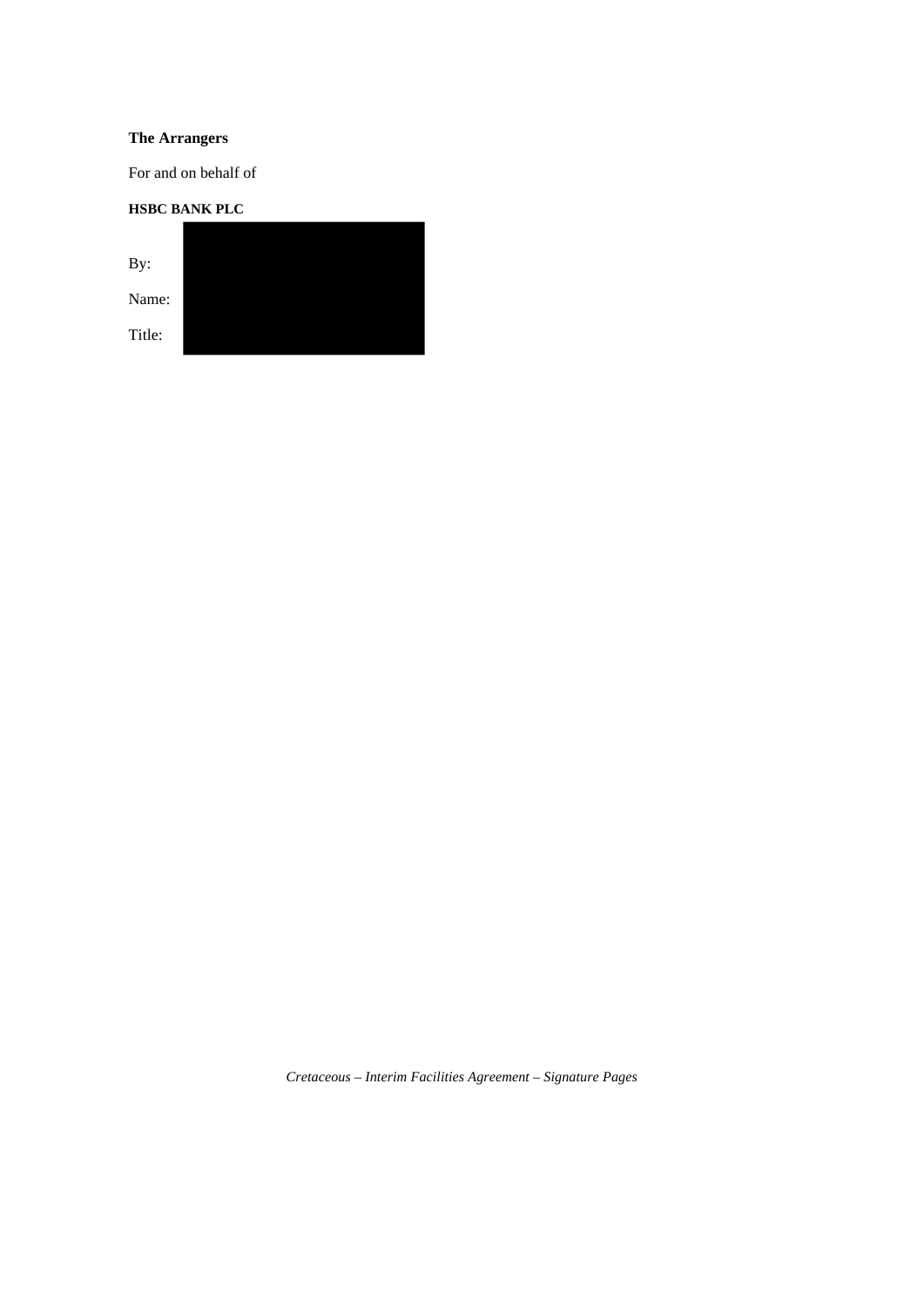# The Original Interim Lenders

For and on behalf of





Cretaceous - Interim Facilities Agreement - Signature Pages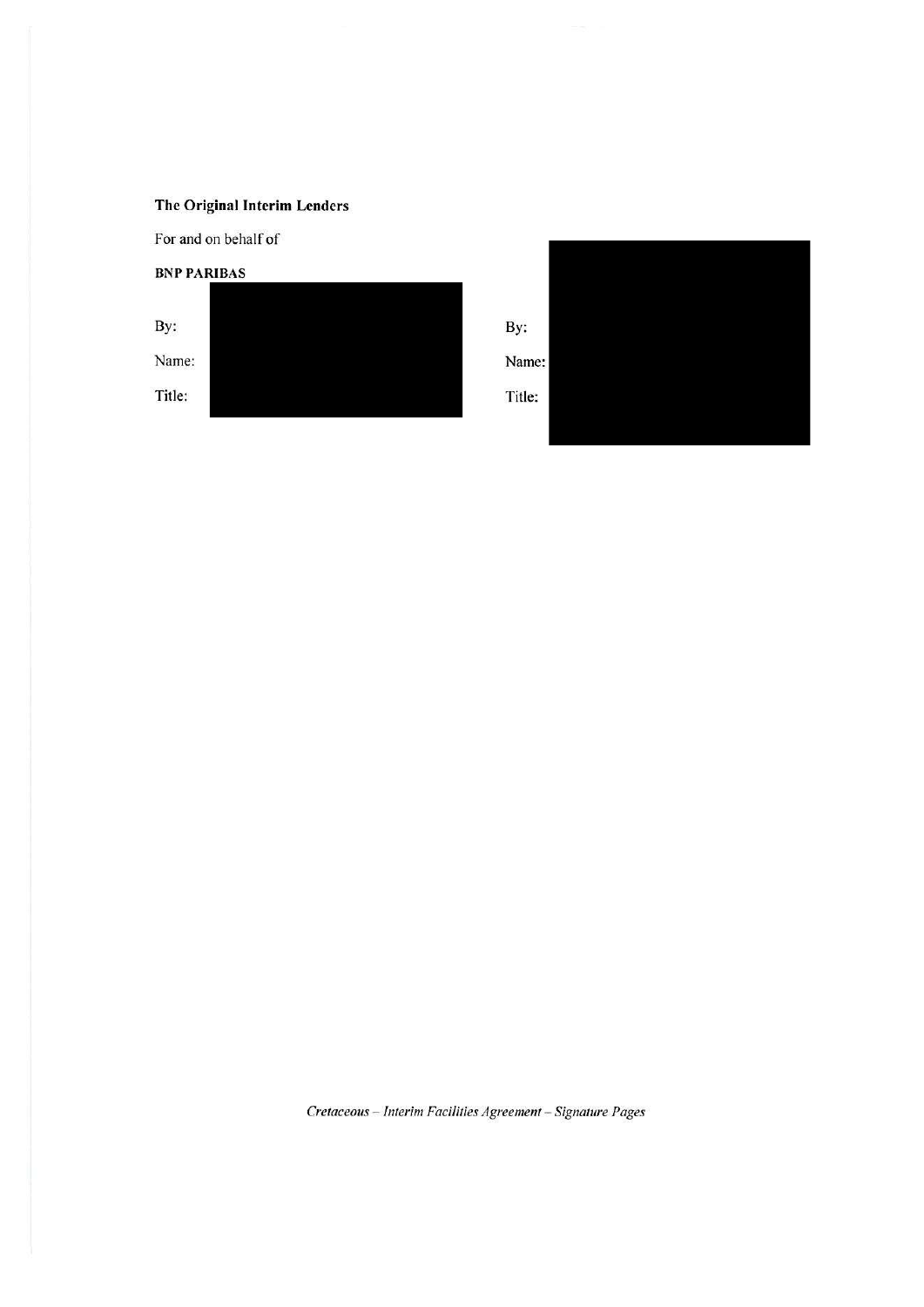# The Original Interim Lenders

For and on behalf of

## **BNP PARIBAS FORTIS SA/NV**





Cretaceous - Interim Fee Letter - Signature Pages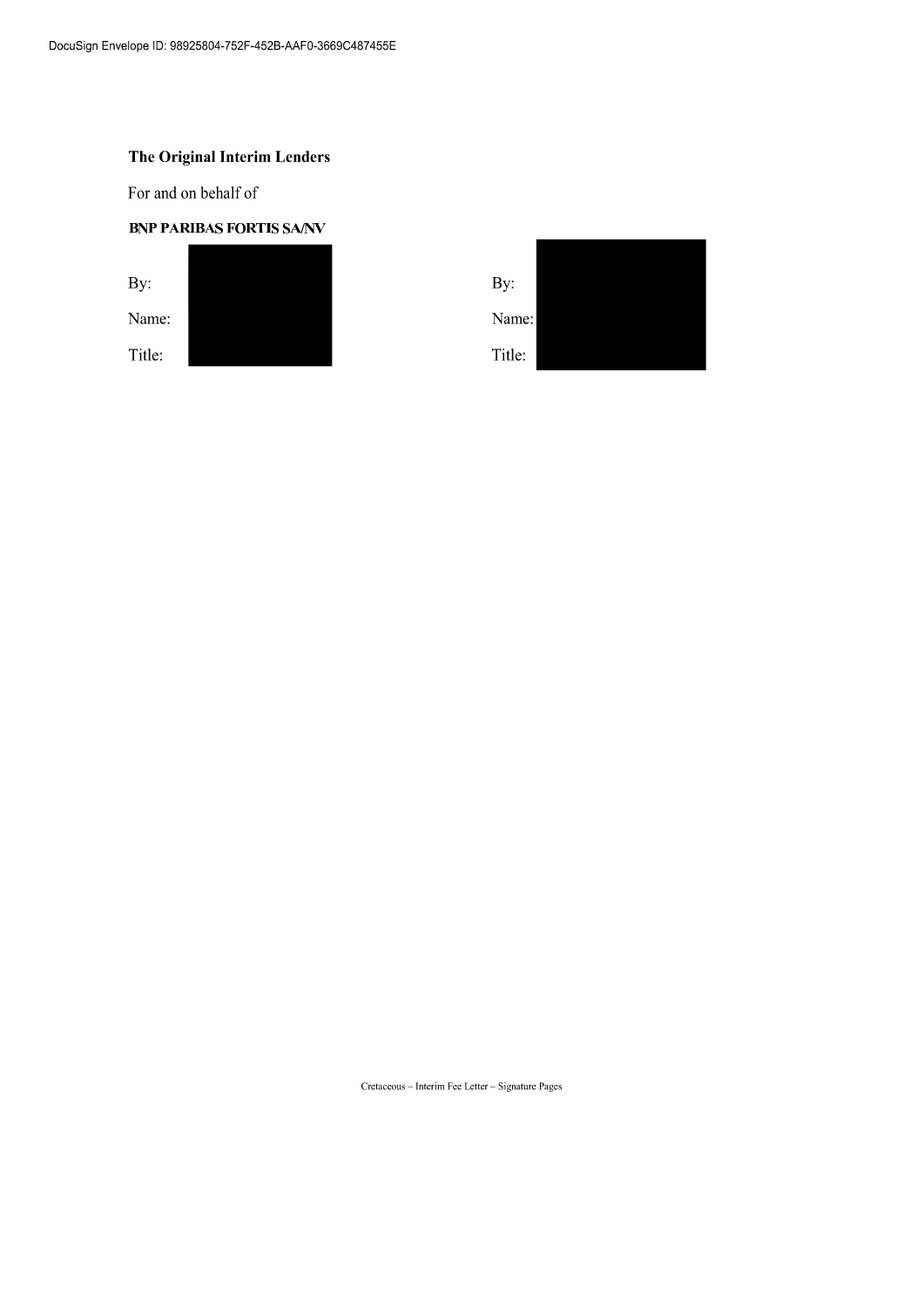# The Original Interim Lenders

For and on behalf of

# CRÉDIT AGRICOLE CORPORATE AND INVESTMENT BANK



Cretaceous - Interim Facilities Agreement - Signature Pages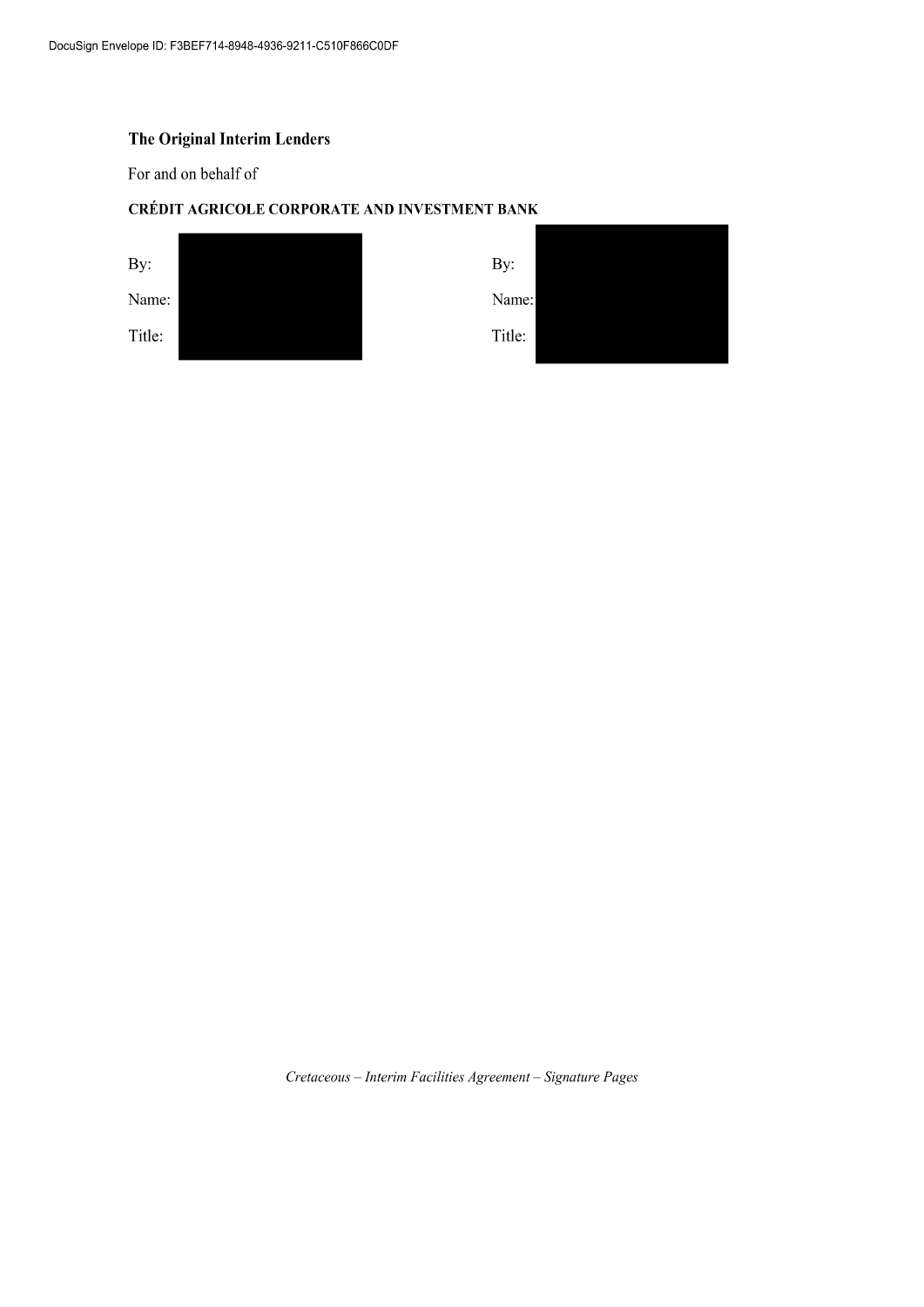### **The Original Interim Lenders**

For and on behalf of

## **HSBC BANK PLC**



*Cretaceous – Interim Facilities Agreement – Signature Pages*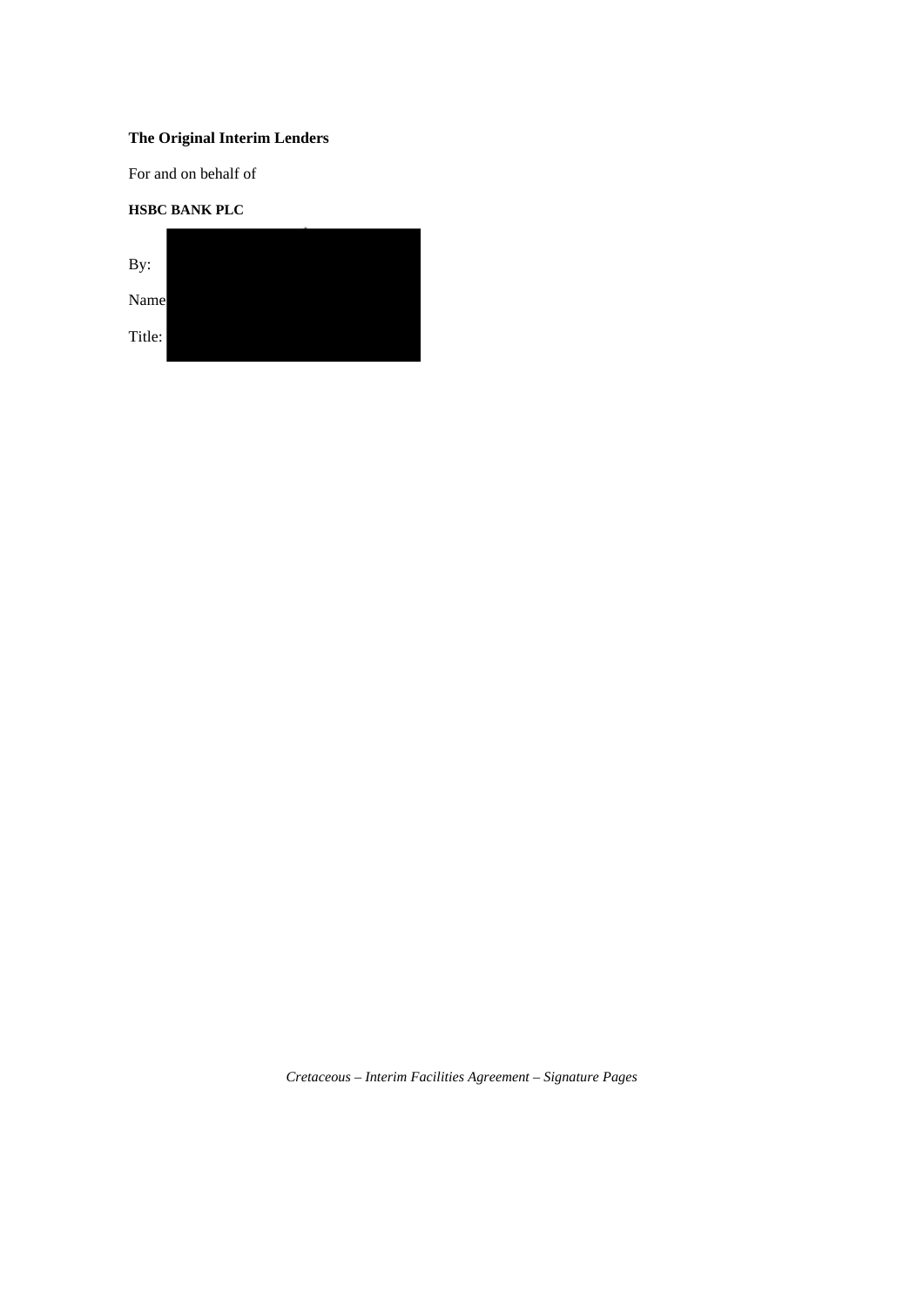### The Interim Facility Agent







Cretaceous - Interim Facilities Agreement - Signature Pages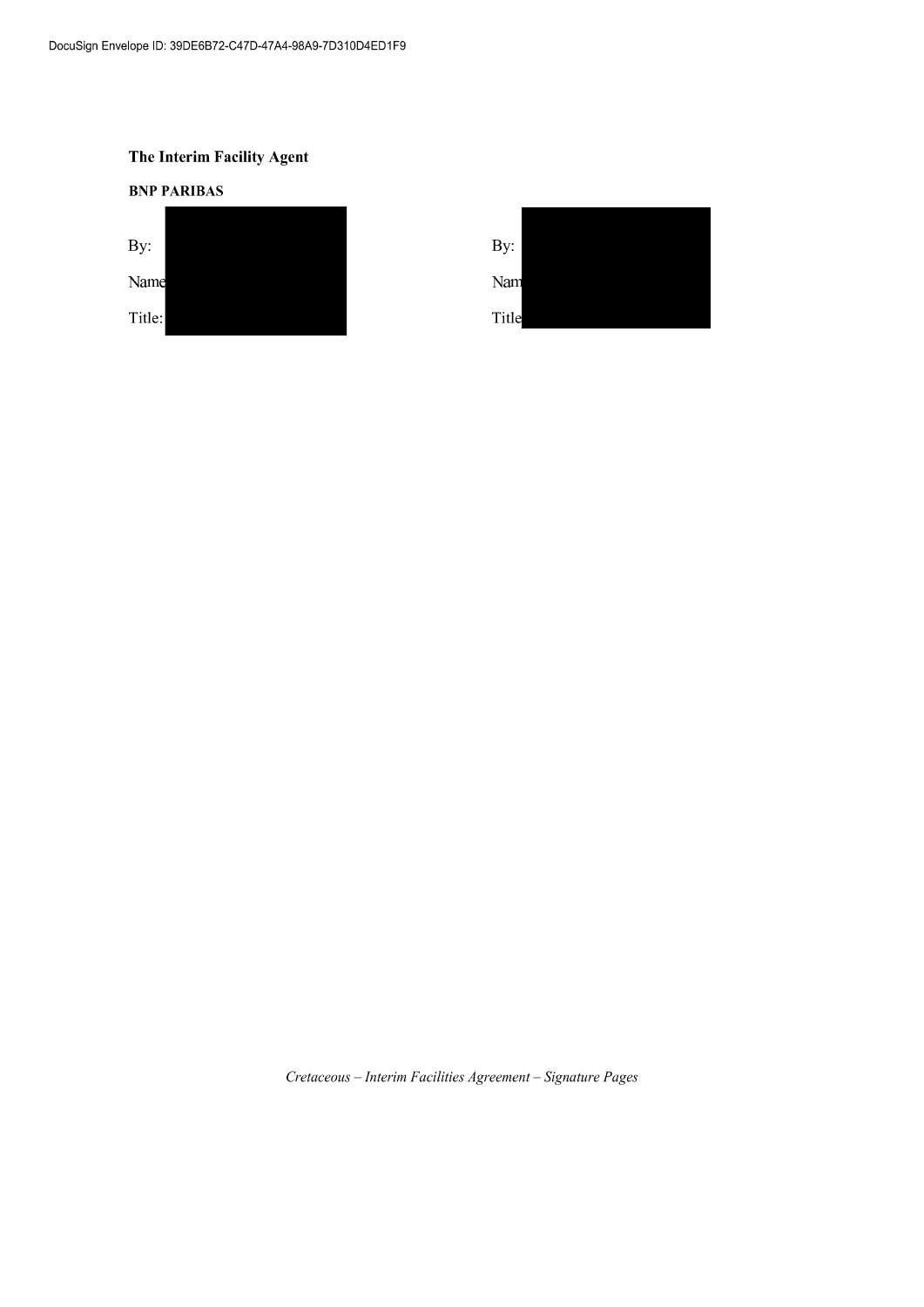# The Interim Security Agent







Cretaceous - Interim Facilities Agreement - Signature Pages